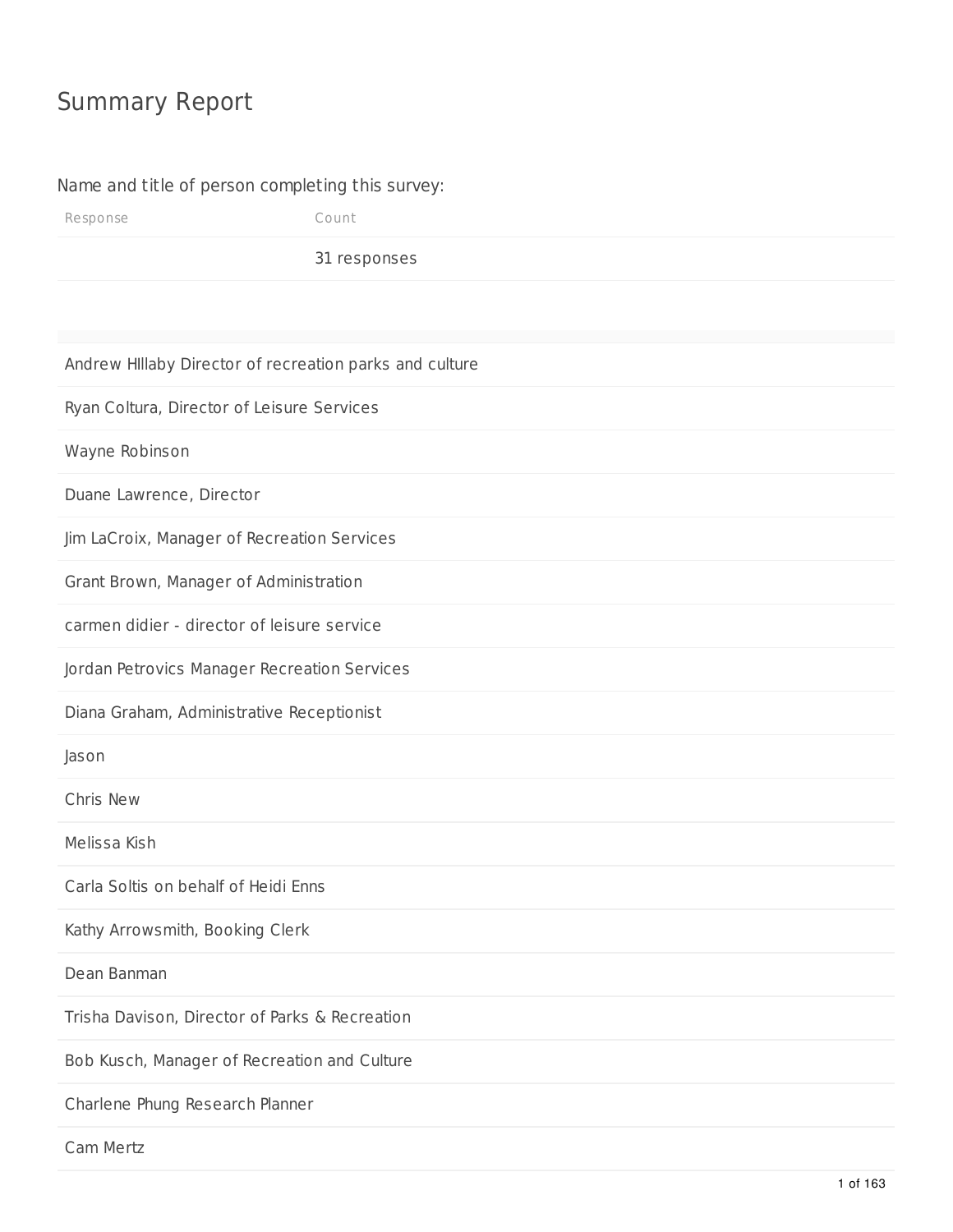| Carol Marleau                                                            |
|--------------------------------------------------------------------------|
| Lori Mullin, Recreation Manager                                          |
| Laura Day                                                                |
| Jim Worthington, Aquatic Manager                                         |
| Kim Muller, Customer Service Supervisor                                  |
| Nyla Ross                                                                |
| Darron Campbell                                                          |
| Sheryl Savage                                                            |
| Lori Cottrill, Assistant to the Director, Recreation, Culture, and Parks |
| Diane Chamberlain                                                        |
| Kyle Fossett Recreation Clerk                                            |
| Lori King, Facility Booking Clerk, Island Savings Centre                 |

## Name of your local government:

| Response                                      | Count        |                 |  |
|-----------------------------------------------|--------------|-----------------|--|
| <b>Abbotsford (City)</b>                      |              | $1 \quad 3.2\%$ |  |
| <b>Cariboo (Regional</b><br>District)         | $\mathbf{1}$ | 3.2%            |  |
| <b>Chilliwack (City)</b>                      | 1            | 3.2%            |  |
| <b>Cowichan Valley</b><br>(Regional District) | 1            | 3.2%            |  |
| <b>Cranbrook (City)</b>                       | 1            | 3.2%            |  |
| <b>Fernie (City)</b>                          | $\mathbf{1}$ | 3.2%            |  |
| <b>Golden (Town)</b>                          | 1            | 3.2%            |  |
| <b>Houston (District)</b>                     | 1            | 3.2%            |  |
| Kelowna (City)                                | $\mathbf{1}$ | 3.2%            |  |
| <b>Langley (Township)</b>                     | $\mathbf 1$  | 3.2%            |  |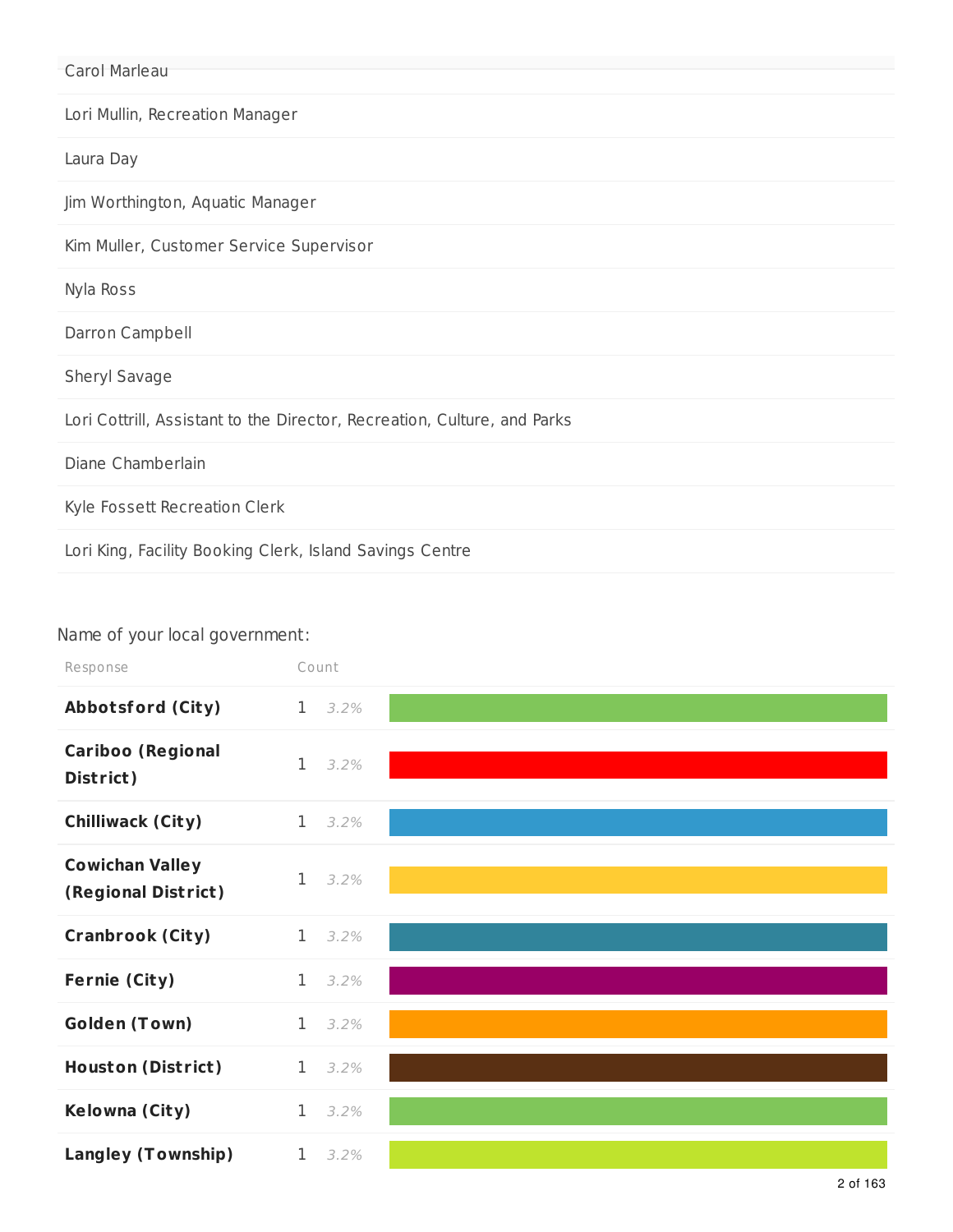| <b>REFIGUDES (District)</b>                     | $Q$ ount 2%     |                 |  |
|-------------------------------------------------|-----------------|-----------------|--|
| <b>Maple Ridge (District)</b>                   | $1 \quad 3.2\%$ |                 |  |
| <b>Nanaimo (Regional</b><br>District)           | $\mathbf{1}$    | 3.2%            |  |
| <b>New Westminster (City)</b>                   | $\mathbf 1$     | 3.2%            |  |
| <b>Oak Bay (District)</b>                       | $\mathbf 1$     | 3.2%            |  |
| <b>Oliver (Town)</b>                            | $\mathbf{1}$    | 3.2%            |  |
| <b>Penticton (City)</b>                         | $\mathbf{1}$    | 3.2%            |  |
| <b>Port Coquitlam (City)</b>                    |                 | $1 \quad 3.2\%$ |  |
| <b>Port Moody (City)</b>                        | $\mathbf{1}$    | 3.2%            |  |
| <b>Powell River (City)</b>                      | $\mathbf{1}$    | 3.2%            |  |
| <b>Prince George (City)</b>                     | $\mathbf 1$     | 3.2%            |  |
| <b>Revelstoke (City)</b>                        | $\mathbf 1$     | 3.2%            |  |
| <b>Richmond (City)</b>                          | $\mathbf 1$     | 3.2%            |  |
| <b>Smithers (Town)</b>                          | $\mathbf 1$     | 3.2%            |  |
| <b>Sparwood (District)</b>                      | $1 \quad 3.2\%$ |                 |  |
| <b>Squamish (District)</b> 1 3.2%               |                 |                 |  |
| <b>Terrace (City)</b>                           | $\mathbf 1$     | 3.2%            |  |
| Trail (City)                                    | $\mathbf 1$     | 3.2%            |  |
| <b>West Kelowna (District)</b>                  | 1               | 3.2%            |  |
| <b>Whistler (Resort</b><br><b>Municipality)</b> | 1               | 3.2%            |  |
| <b>Williams Lake (City)</b>                     | $\mathbf 1$     | 3.2%            |  |
|                                                 |                 | Total: 31       |  |

Contact phone number: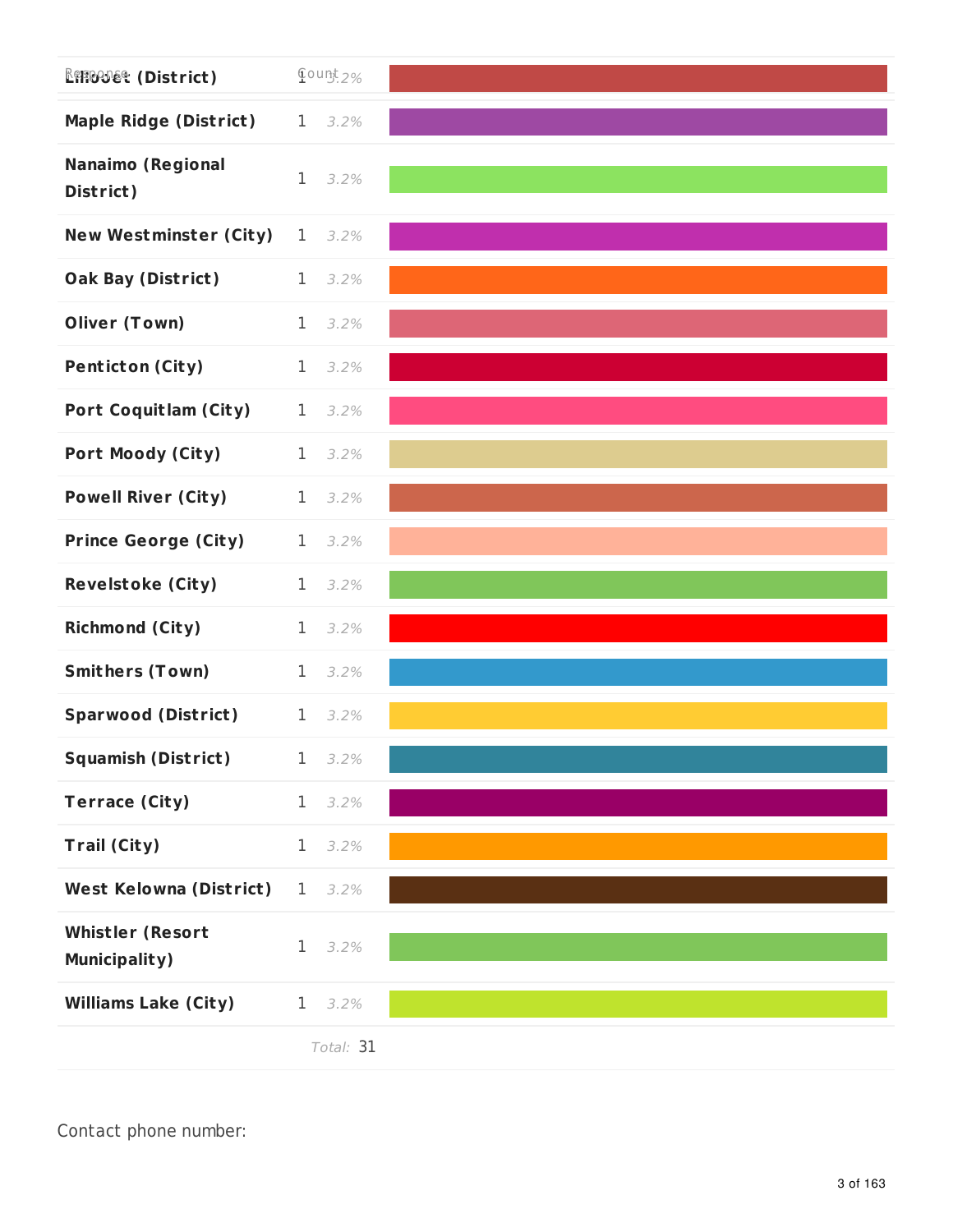#### 31 responses

| 250-847-1600 |
|--------------|
| 250-845-7420 |
| 250-256-7527 |
| 250-425-0552 |
| 604-469-4557 |
| 250-595-7946 |
| 250-616-3021 |
| 250-344-2271 |
| 250-837-4100 |
| 604-527-4630 |
| 250-489-0251 |
| 604-935-8468 |
| 604-859-3134 |
| 250-398-7665 |
| 888-828-2069 |
| 250-364-0852 |
| 778-797-8899 |
| 604-270-2721 |
| 250-430-1766 |
| 604-793-2964 |
| 250-490-2432 |
| 250-469-8850 |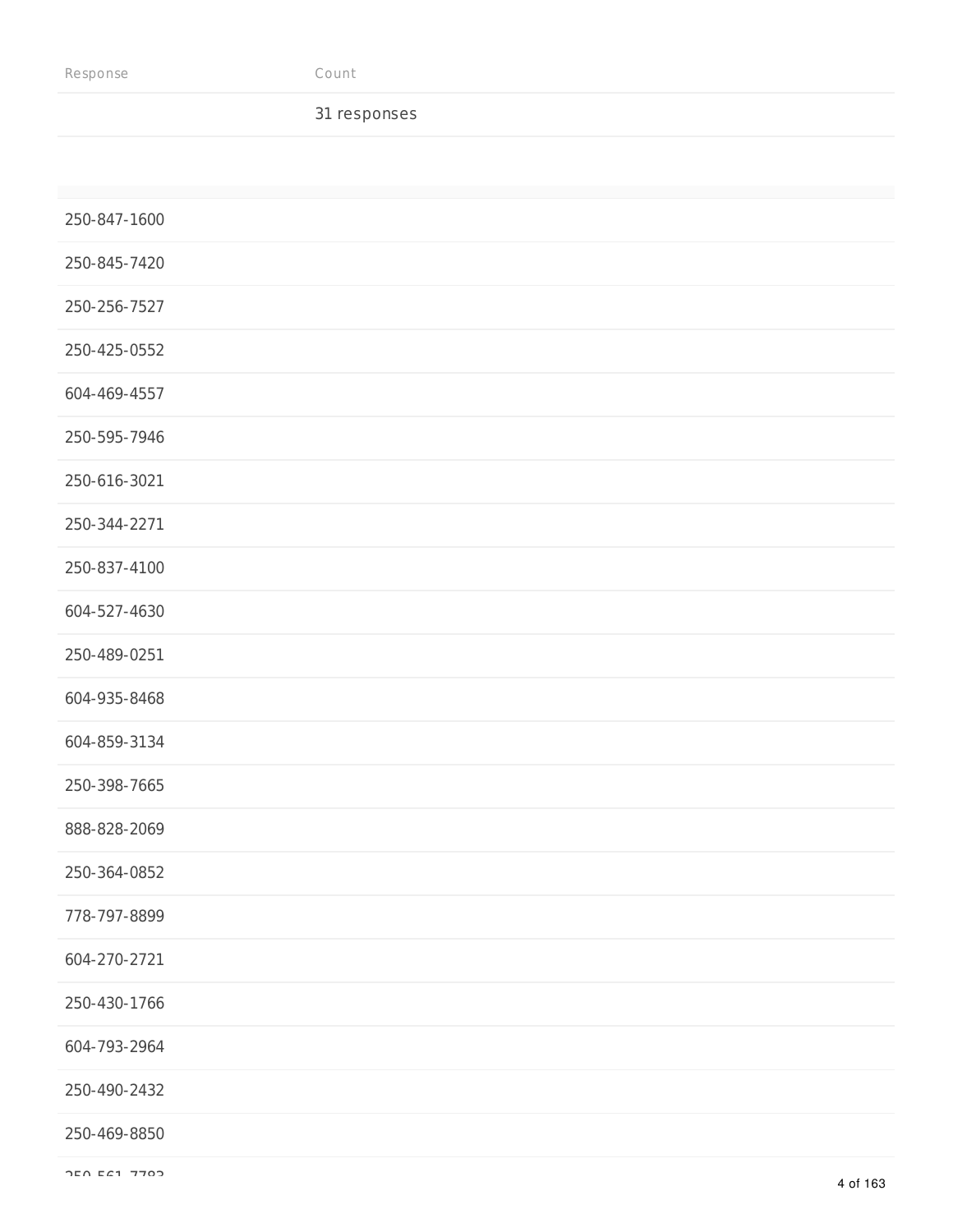| Y20-301-1102                 |              |
|------------------------------|--------------|
|                              |              |
| 604-898-6882                 |              |
| 604-485-8901                 |              |
| 250-392-3351                 |              |
| 604-927-7901                 |              |
| 604-533-6106                 |              |
| 604-465-2451                 |              |
| 250-498-4985                 |              |
| 250-746-3434                 |              |
|                              |              |
| Email address:               |              |
| Response                     | Count        |
|                              | 31 responses |
|                              |              |
|                              |              |
| ahillaby@smithers.ca         |              |
| leisure.services@houston.ca  |              |
| wrobinson@lillooetbc.ca      |              |
| recoffice@sparwood.ca        |              |
| jlacroix@portmoody.ca        |              |
| gbrown@oakbay.ca             |              |
| cdidier@terrace.ca           |              |
| jordan.petrovics@golden.ca   |              |
| dgraham@cityofrevelstoke.com |              |
| pcr@newwestcity.ca           |              |
| cnew@cranbrook.ca            |              |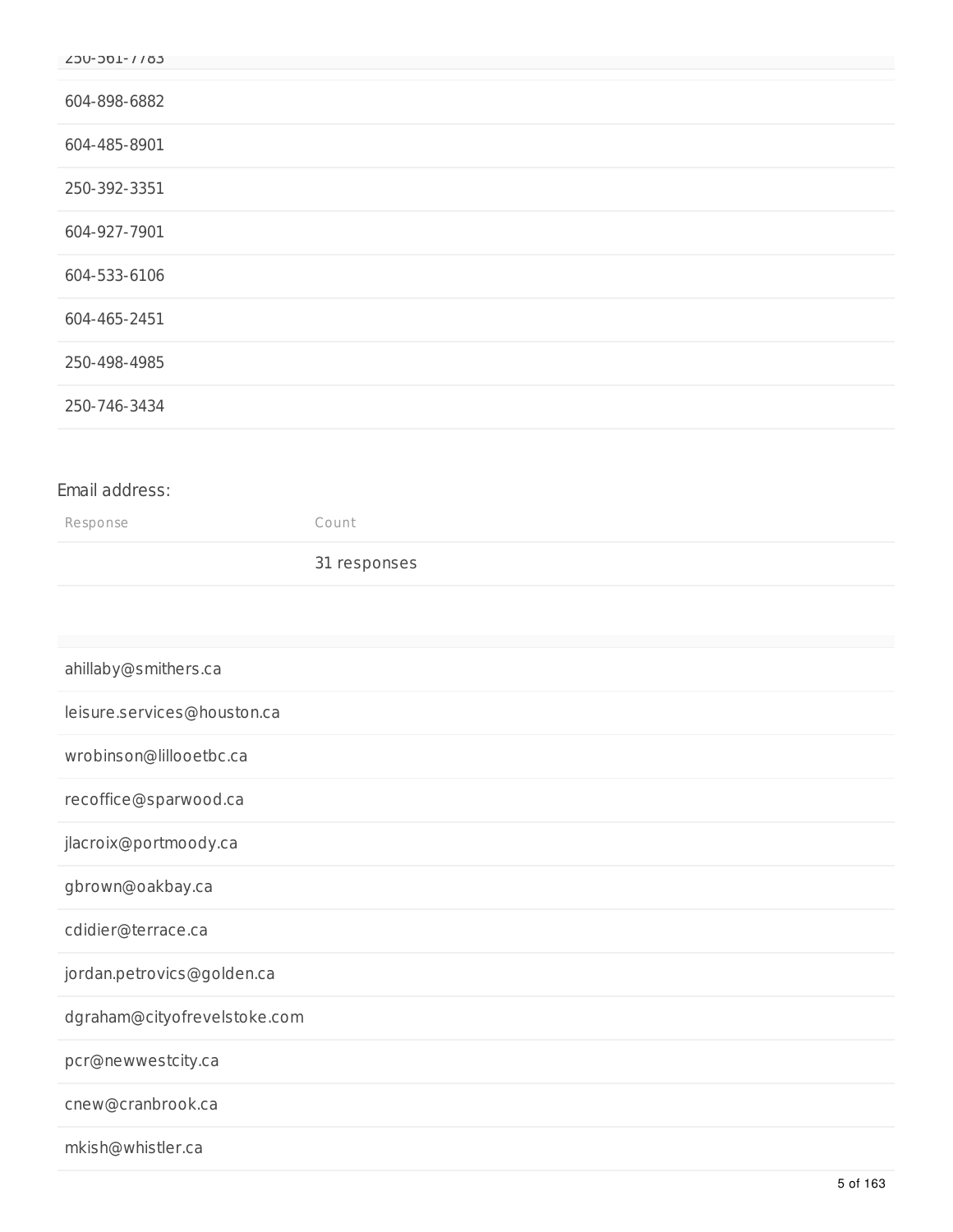| csoltis@abbotsford.ca              |              |
|------------------------------------|--------------|
| karrowsmith@williamslake.ca        |              |
| recparks@rdn.bc.ca                 |              |
| tdavison@trail.ca                  |              |
| bob.kusch@districtofwestkelowna.ca |              |
| cphung@richmond.ca                 |              |
| cam.mertz@fernie.ca                |              |
| marleau@chilliwack.com             |              |
| lori.mullin@penticton.ca           |              |
| lday@kelowna.ca                    |              |
| jworthington@city.pg.bc.ca         |              |
| kmuller@squamish.ca                |              |
| nross@cdpr.bc.ca                   |              |
| dcampbell@cariboord.bc.ca          |              |
| savages@portcoquitlam.ca           |              |
| lcottrill@tol.ca                   |              |
| dchamberlain@mapleridge.ca         |              |
| kyle@oliverrecreation.ca           |              |
| lking@cvrd.bc.ca                   |              |
|                                    |              |
| Ice Arena Rentals                  |              |
| Response                           | Count        |
|                                    | 24 responses |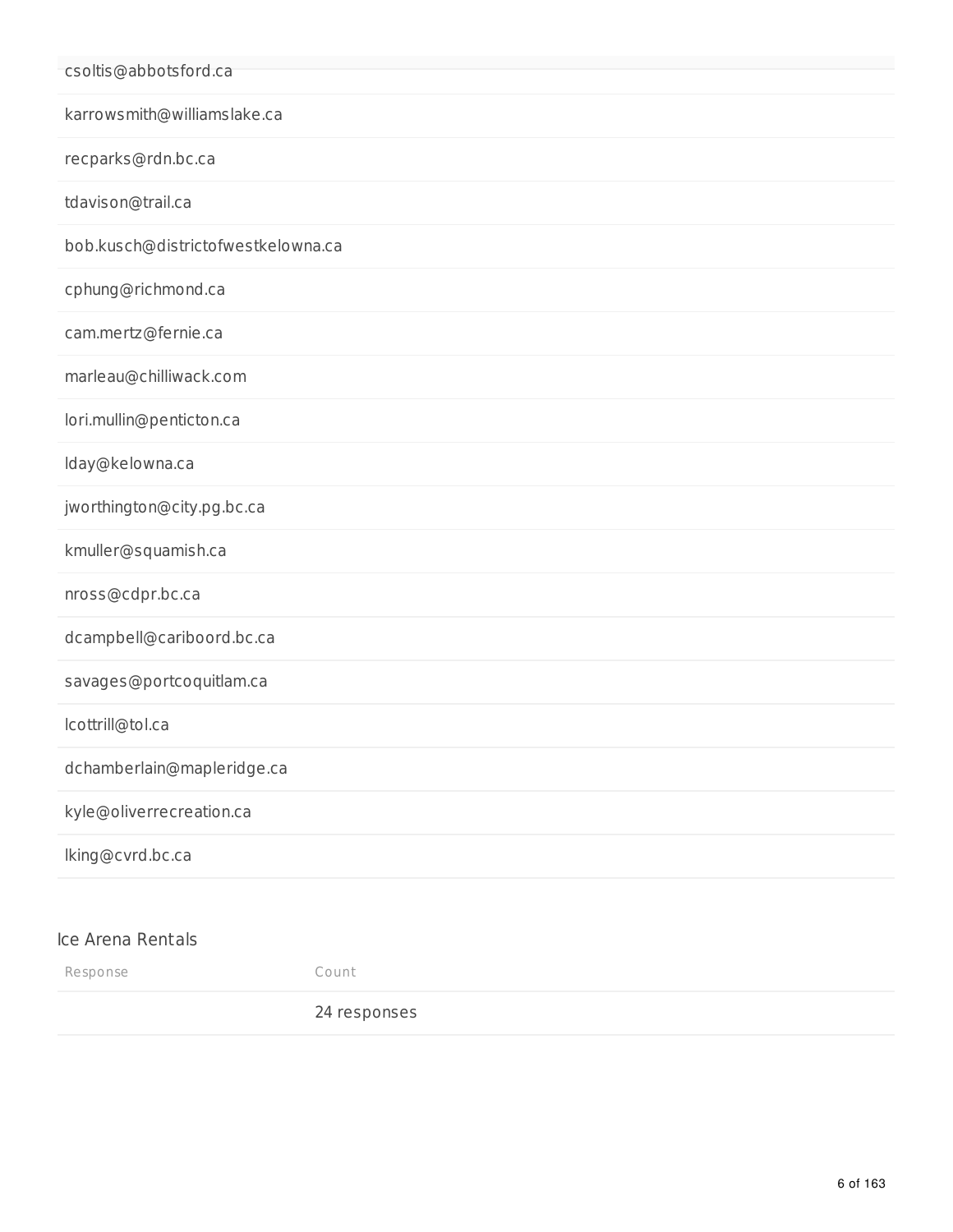6am- midnight 3:00pm - 12:00am 3:30 pm to 11 pm ALL 6am to midnight 8am to 12am 3pm - 11:30pm Mon-Fri & all hours on weekends All hours 6 - 11:50pm monday to friday, 3pm-11:30pm, and 6am to 11:30 on Saturday and Sundays Mon-Friday 3pm-12am; Sat & Sun 8am-12am 3:00pm-midnight Monday - Friday 4pm-11pm Sat & Sun 5am-11:00 pm after 4pm Monday to Friday and weekends 8 a.m. to 11 p.m. 3:30 to 10:30 pm (depending on day of the week) 10am-12am Sat/Sun 3:00pm-12am M-F 4:00pm - 11:59pm 6am – 8am & 3pm – 10:30pm weekdays, 6am-10:30pm weekends 6 am-8am; 3 pm - 12:30 am Mon to Friday and 6 am-12:30 am Sat and Sundays from OCt 1 to March 31 3:00pm-12:00am N/A weekends and +3:30 M-F

3:00 pm -12:00 am and weekends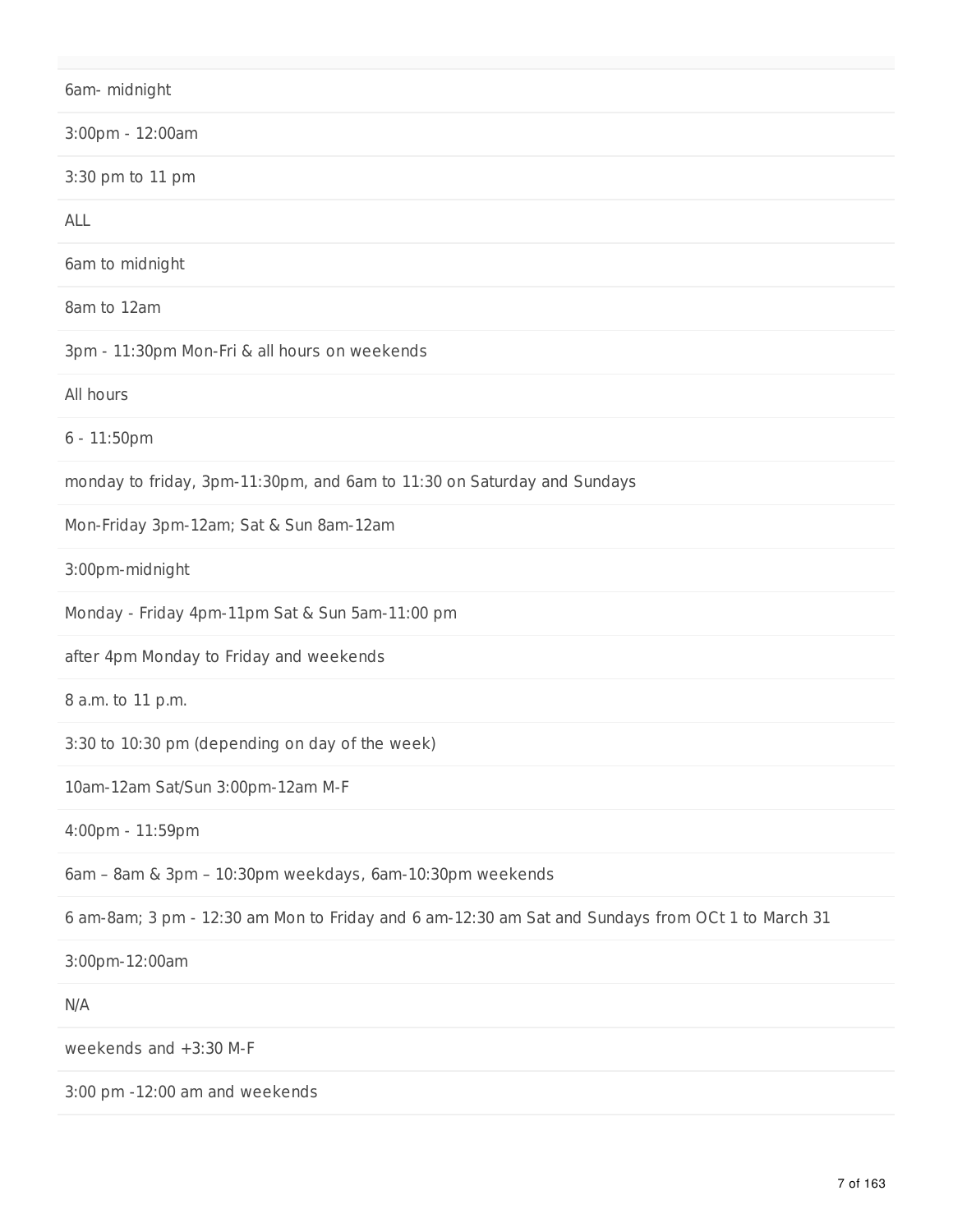| Not Avail.

| Variable                                 | \$ amount               | % amount                | No deposits |           |
|------------------------------------------|-------------------------|-------------------------|-------------|-----------|
| Ice In (prime hours)/ hourly             | 4<br>14.8%              | 5<br>18.5%              | 17<br>63.0% | Total: 27 |
| Ice In (non-prime)/hourly                | 4<br>17.4%              | 4<br>17.4%              | 14<br>60.9% | Total: 23 |
| <b>Dry Floor (prime</b><br>hours)/hourly | 5<br>21.7%              | 4<br>17.4%              | 13<br>56.5% | Total: 23 |
| Dry Floor (non-<br>prime)/hourly         | 3<br>20.0%              | 6.7%                    | 9<br>60.0%  | Total: 15 |
| Ice In (tourmanent)                      | $\overline{4}$<br>26.7% | $\overline{2}$<br>13.3% | 7<br>46.7%  | Total: 15 |
| Dry floor (tournament)                   | $\overline{4}$<br>28.6% | $\overline{2}$<br>14.3% | 6<br>42.9%  | Total: 14 |

## | Deposit required

| Variable                                 | Count        |
|------------------------------------------|--------------|
| Ice In (prime hours)/ hourly             | 9 responses  |
| Ice In (non-prime)/hourly                | 8 responses  |
| <b>Dry Floor (prime</b><br>hours)/hourly | 11 responses |
| Dry Floor (non-<br>prime)/hourly         | 7 responses  |
| Ice In (tourmanent)                      | 8 responses  |
| Dry floor (tournament)                   | 8 responses  |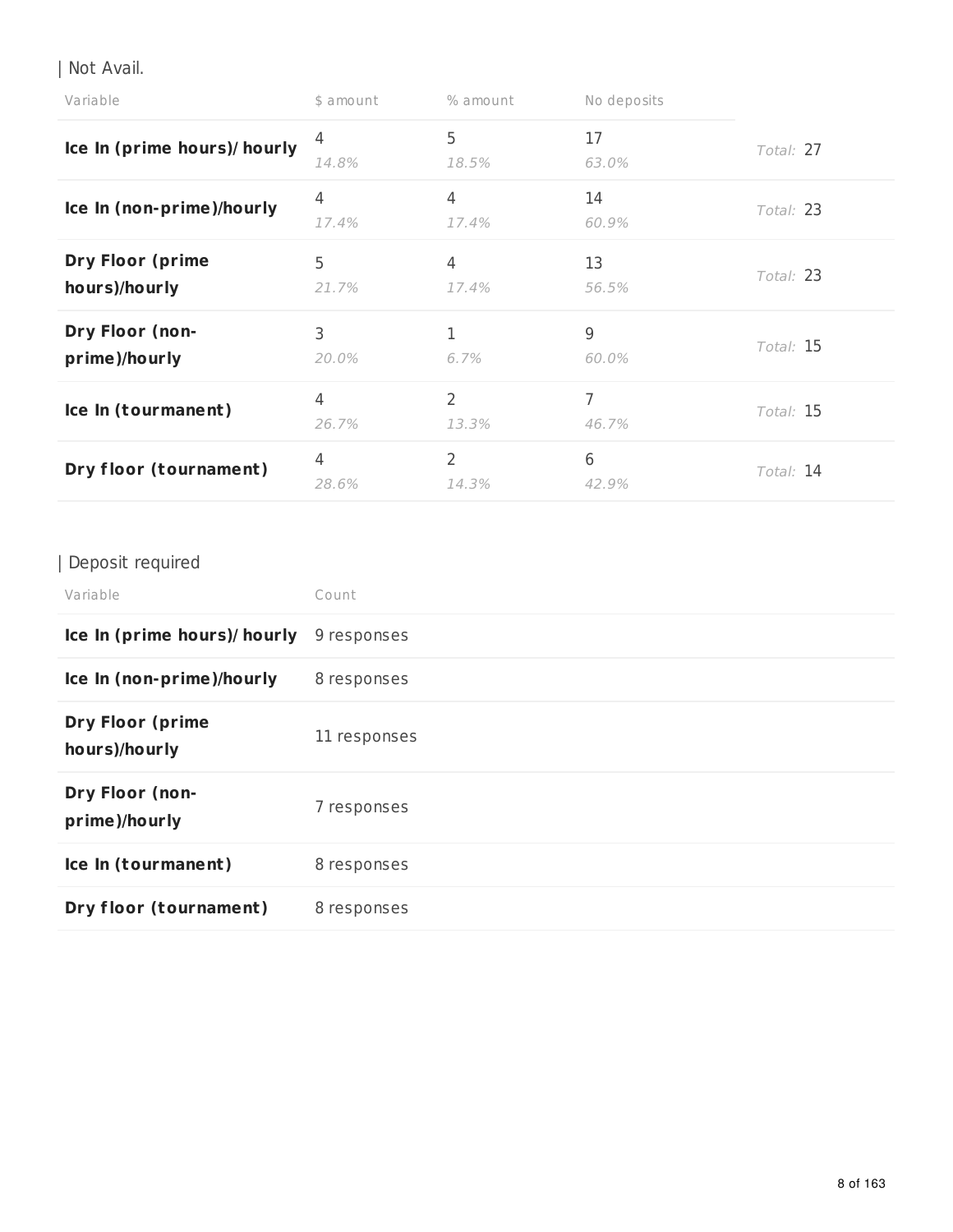| 200                                                                     |
|-------------------------------------------------------------------------|
| $250\,$                                                                 |
| 100%                                                                    |
| Note: Category is strictly Dry Floor, no matter what the hours or event |
| 20%                                                                     |
| n/a                                                                     |
| $100\,$                                                                 |
| varies                                                                  |
|                                                                         |
| $200\,$                                                                 |
| $250\,$                                                                 |
| 100%                                                                    |
| 25%                                                                     |
| n/a                                                                     |
| 50%                                                                     |
| n/a                                                                     |
| varies                                                                  |
|                                                                         |
| $200\,$                                                                 |
| 500                                                                     |
| n/a                                                                     |
| $50\%$                                                                  |
| $\sf{NA}$                                                               |
| n/a                                                                     |
| varies                                                                  |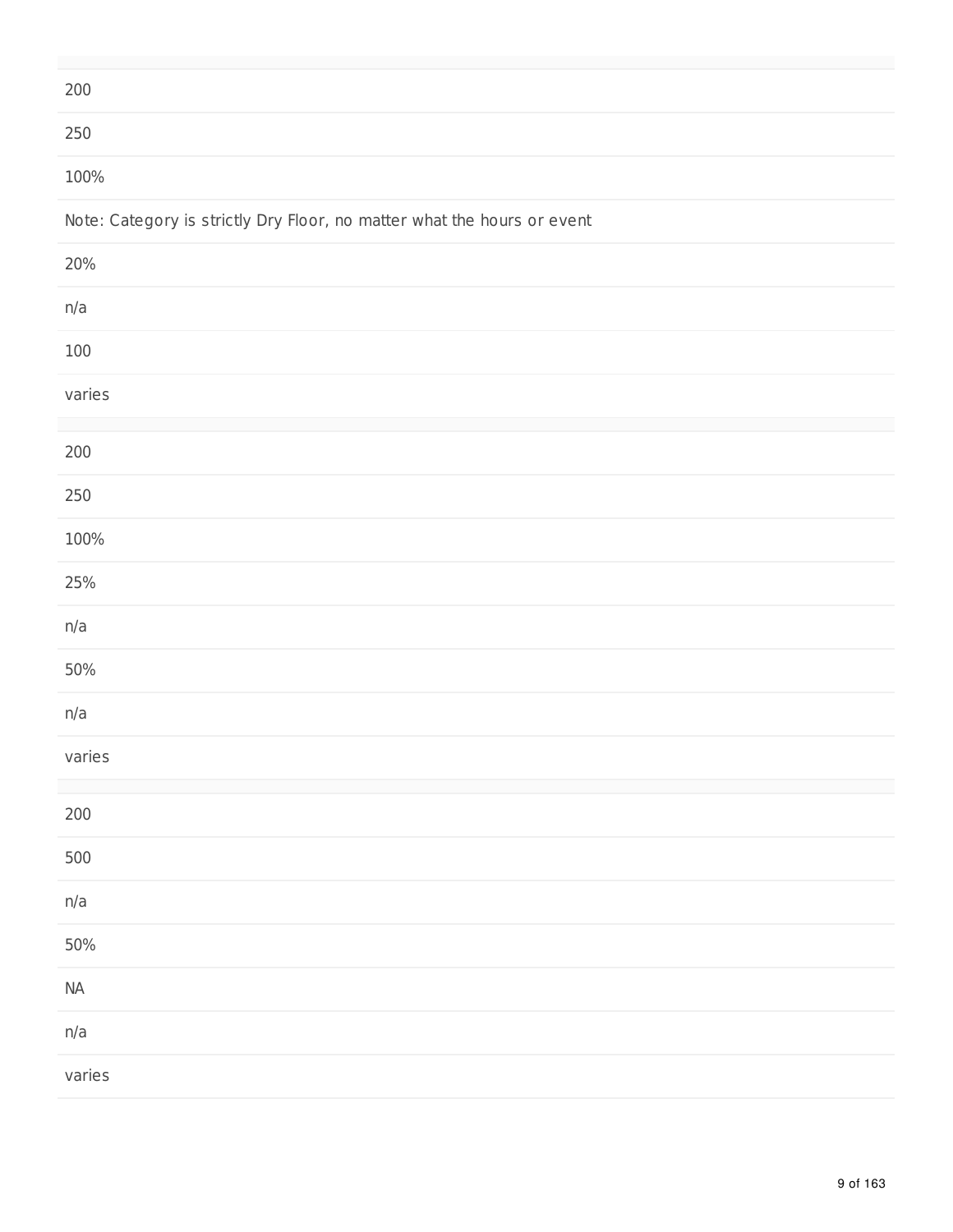| $200\,$     |  |  |  |
|-------------|--|--|--|
| 630         |  |  |  |
| 500         |  |  |  |
| 100%        |  |  |  |
| 20%         |  |  |  |
| $50\%$      |  |  |  |
| $\sf{NA}$   |  |  |  |
| n/a         |  |  |  |
| $25%$       |  |  |  |
| $100\,$     |  |  |  |
| varies      |  |  |  |
|             |  |  |  |
| $200\,$     |  |  |  |
| 100%        |  |  |  |
| $50\%$      |  |  |  |
| $\sf{NA}$   |  |  |  |
| full amount |  |  |  |
| $25%$       |  |  |  |
| $100\,$     |  |  |  |
| varies      |  |  |  |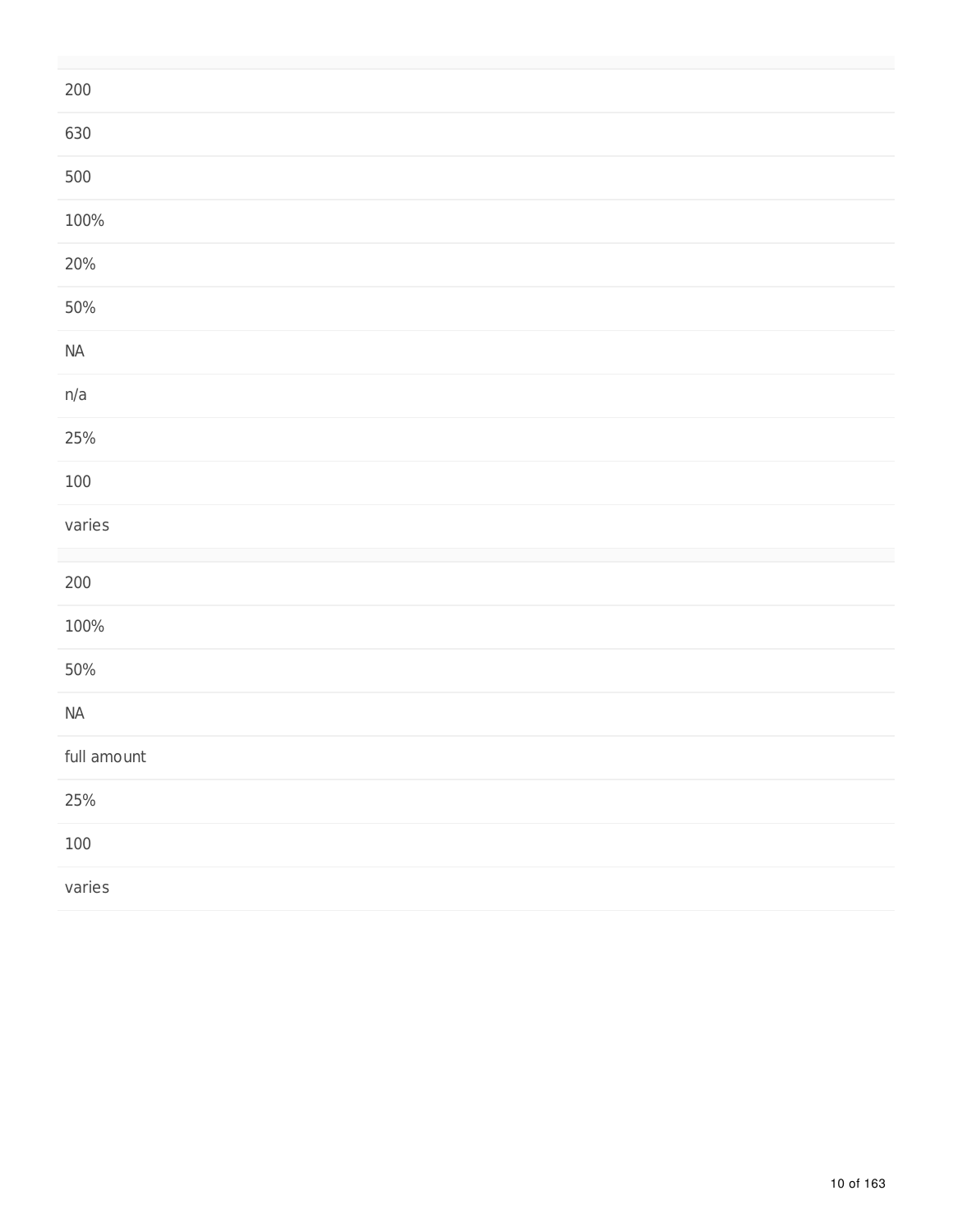| 200         |  |
|-------------|--|
| 100%        |  |
| 25%         |  |
| 50%         |  |
| <b>NA</b>   |  |
| full amount |  |
| 25%         |  |
| 100         |  |
| varies      |  |

## | Commercial

| Variable                                 | Count        |
|------------------------------------------|--------------|
| Ice In (prime hours)/ hourly             | 27 responses |
| Ice In (non-prime)/hourly                | 18 responses |
| <b>Dry Floor (prime</b><br>hours)/hourly | 23 responses |
| Dry Floor (non-<br>prime)/hourly         | 16 responses |
| Ice In (tourmanent)                      | 11 responses |
| Dry floor (tournament)                   | 11 responses |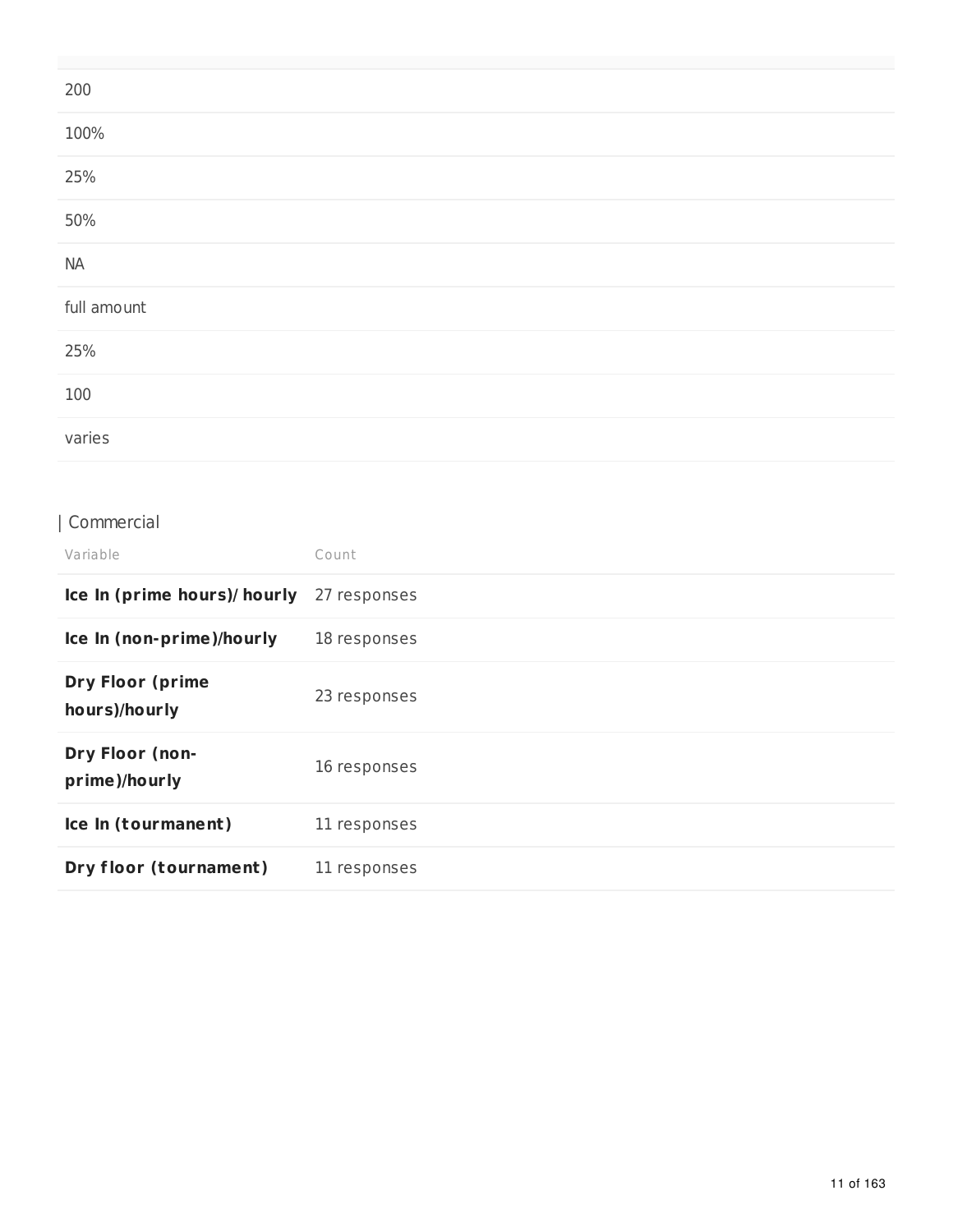68

### 75.59

Same hourly rate as above

90.85/ 72.65 resident discount

Adult \$150; Youth/Senior \$75

| 186.02                                           |
|--------------------------------------------------|
| 93                                               |
| 907.00                                           |
| \$91.25                                          |
| 900                                              |
| 89.44                                            |
|                                                  |
| 110                                              |
| 272                                              |
| Same hourly rate as above                        |
| 246.05/ 196.80 resident discount                 |
| 238.60                                           |
| n/a                                              |
| \$174.54                                         |
| 186.02                                           |
| 116-325                                          |
| 513.50 (max 2.5 hours) additional hours \$102.75 |
| \$91.25                                          |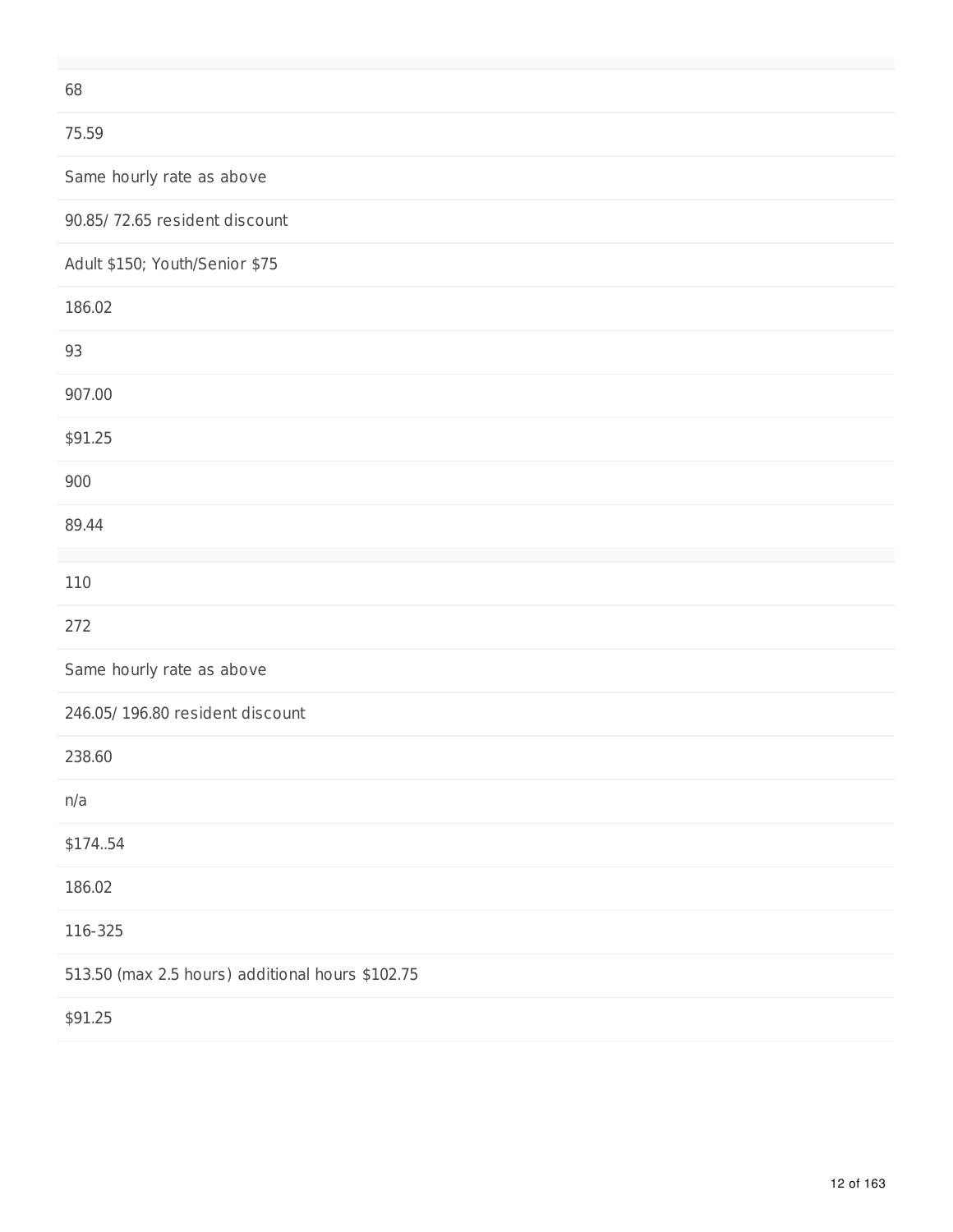| \$80.00                       |
|-------------------------------|
| 68                            |
| 93.65                         |
| 1500/day                      |
| Same as prime time hours      |
| 90.85/72.65 resident discount |
| n/a                           |
| \$135.77                      |
| $\sf NA$                      |
| 186.02                        |
| 93                            |
| 53.75                         |
| \$91.25                       |
| 129.08                        |
| 84.29                         |
| 89.44                         |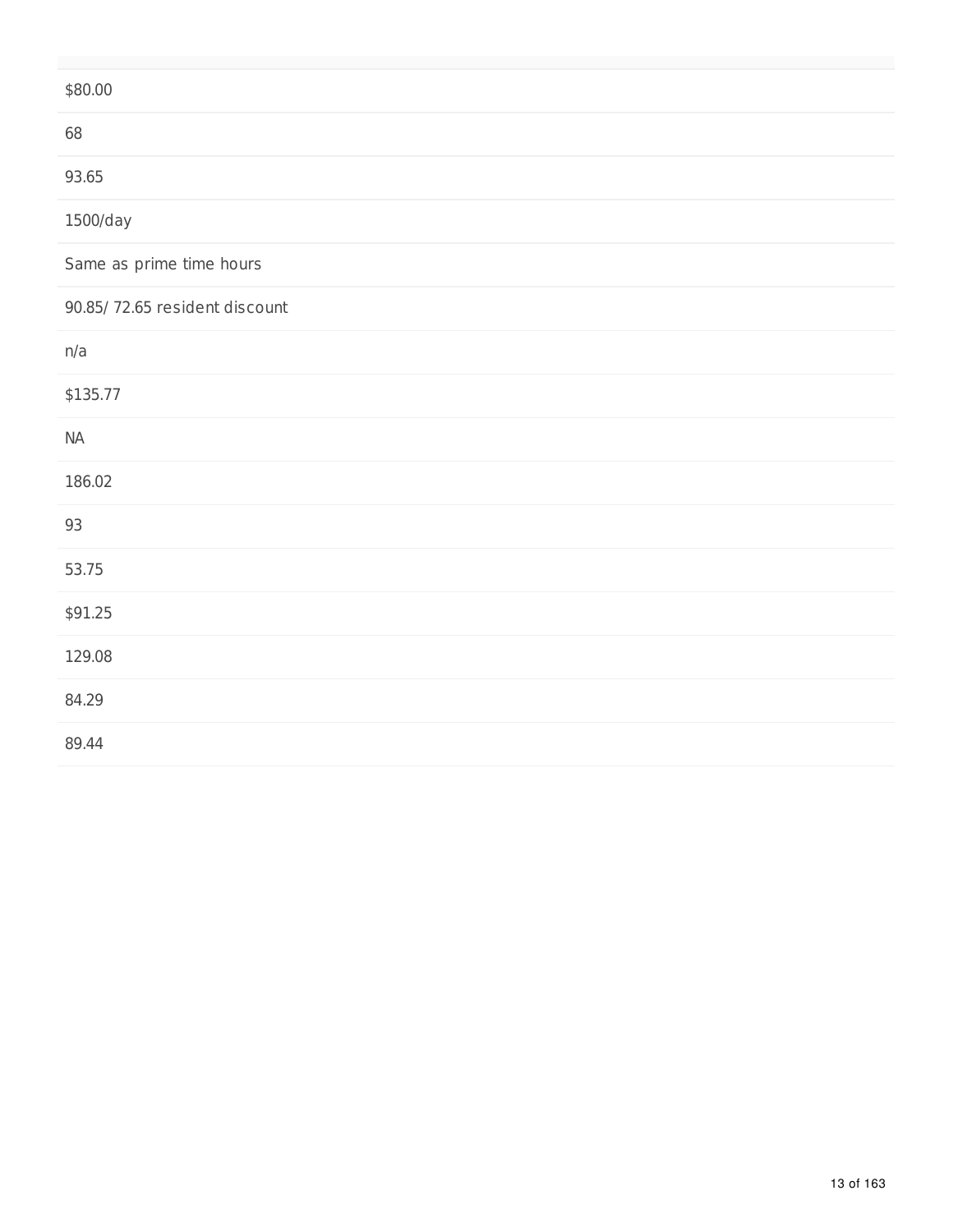| 68                                                                           |
|------------------------------------------------------------------------------|
| 105                                                                          |
| 93.65                                                                        |
| 1500/day                                                                     |
| 75.59                                                                        |
| Profit Oriented is \$95.00 per hour/Corporate / Business is \$65.00 per hour |
| 90.85/72.65 resident discount                                                |
| 1665.14                                                                      |
| \$237.59                                                                     |
| <b>NA</b>                                                                    |
| 186.02                                                                       |
| 93                                                                           |
| 53.75                                                                        |
| \$137.00                                                                     |
| 129.08                                                                       |
| 84.29                                                                        |
| 156.50                                                                       |
| \$1100.13 (8am-1am) or \$91.44/hr                                            |
| 291.75                                                                       |
| 117.80                                                                       |
| 149.07                                                                       |
| 139.61                                                                       |
| 52.46                                                                        |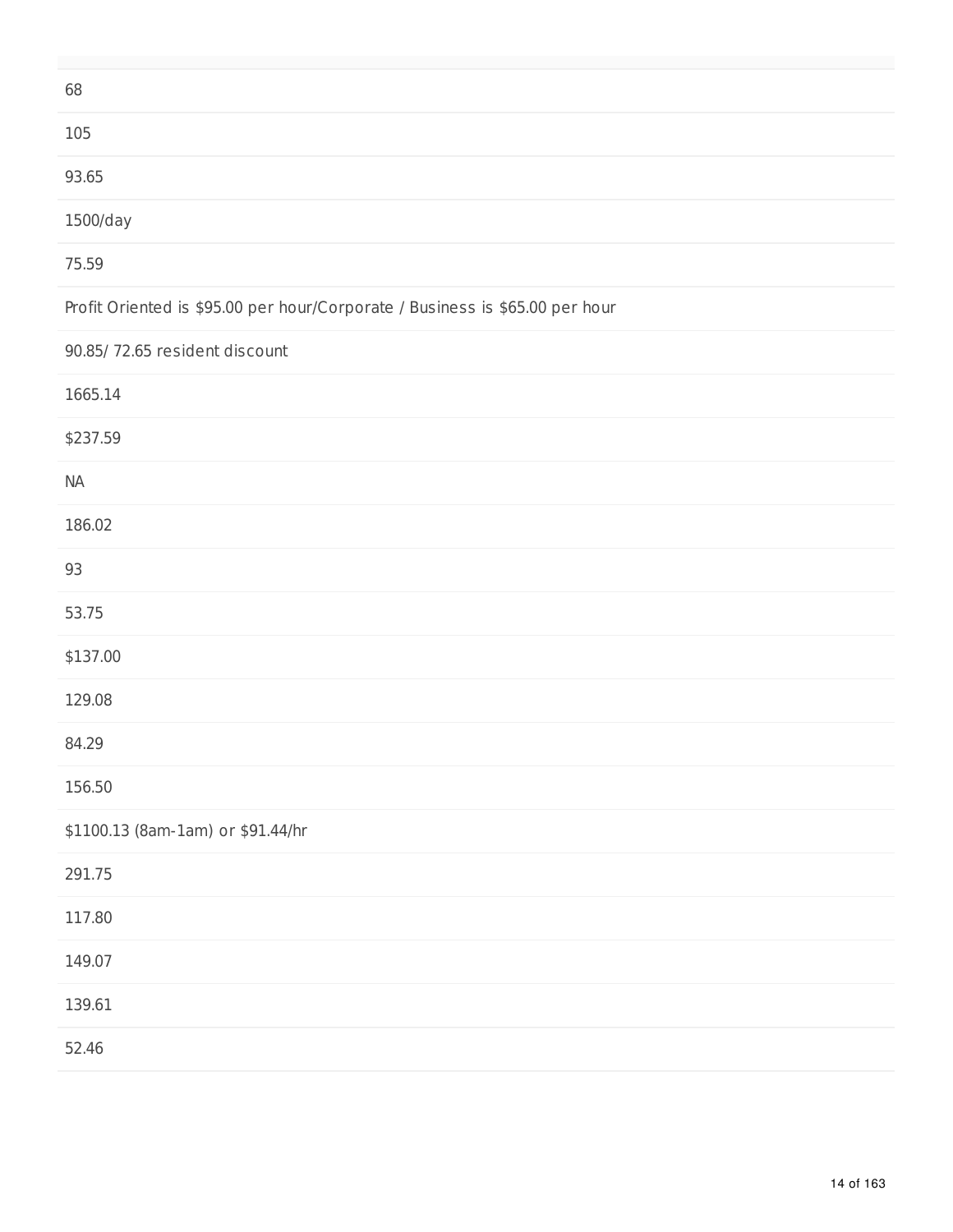| 77                                    |
|---------------------------------------|
| 272                                   |
| 141.20/hr                             |
| 132.62                                |
| same as Prime time Hours              |
| 120.95                                |
| 202.60/ 162.05 resident discount      |
| \$205.60                              |
| <b>NA</b>                             |
| 186.02                                |
| 100-150                               |
| 78.00                                 |
| \$318.95                              |
| 180.94                                |
| 143.70                                |
| \$162.60                              |
| 220.59                                |
| 228.74                                |
| \$175.30                              |
| 110                                   |
| 143                                   |
| 272.00                                |
| 141.20/hr                             |
| 132.62                                |
| Adult Hockey Groups \$110.00 per hour |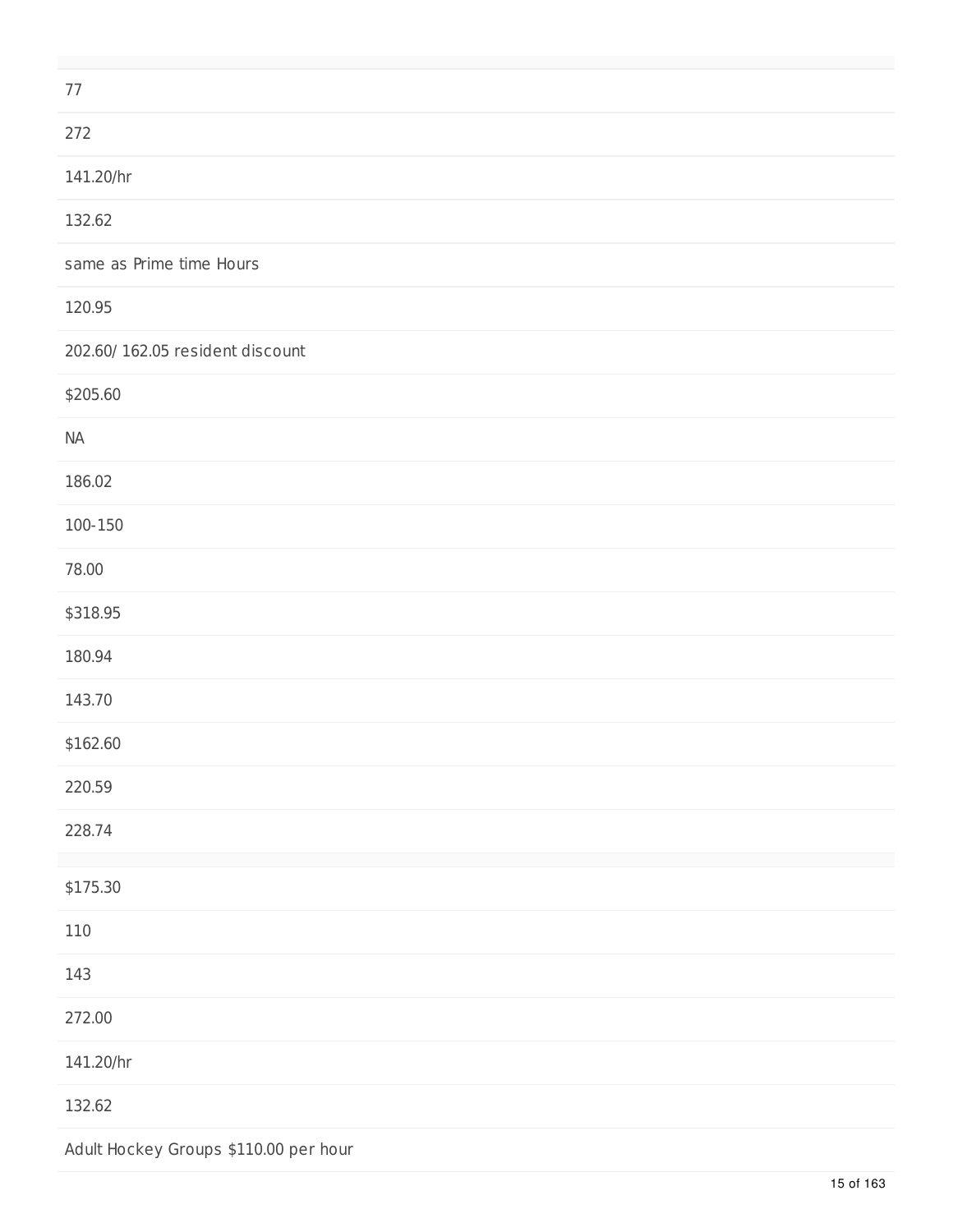#### 241.90

|  |  | 246.05/196.80 resident discount |  |
|--|--|---------------------------------|--|
|--|--|---------------------------------|--|

191.15

Adult \$306; Youth/Senior \$155

| \$260.46      |
|---------------|
| $\sf NA$      |
| 186.02        |
| 250-350       |
| 111.50        |
| \$517.65      |
| 180.94        |
| 191.60        |
| 281.50/hr     |
| \$325.23/hour |
| 312.15        |
| 206           |
| 305.00        |
| 382.35        |
| 304.99        |
| 107.69        |

| Non-profit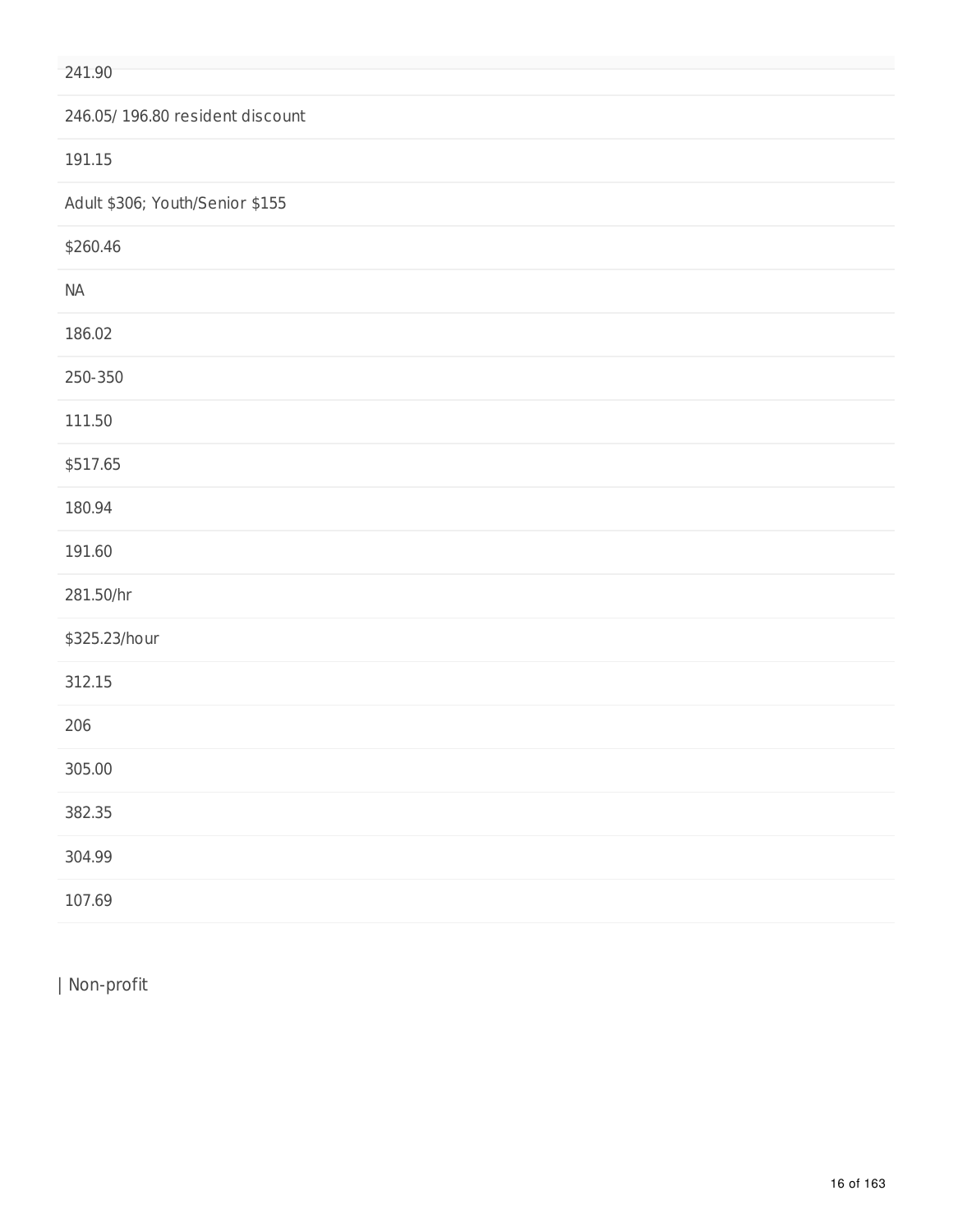| Variable                                 | Count        |
|------------------------------------------|--------------|
| Ice In (prime hours)/ hourly             | 21 responses |
| Ice In (non-prime)/hourly                | 17 responses |
| <b>Dry Floor (prime</b><br>hours)/hourly | 22 responses |
| Dry Floor (non-<br>prime)/hourly         | 16 responses |
| Ice In (tourmanent)                      | 9 responses  |
| Dry floor (tournament)                   | 12 responses |

| 37                        |
|---------------------------|
| 30.62                     |
| 60.47                     |
| Same hourly rate as above |
| \$83.50                   |
| 41.99/hr                  |
| 93                        |
| 322.50                    |
| \$45.75                   |
| 63.15                     |
| 600                       |
| 22.94                     |
|                           |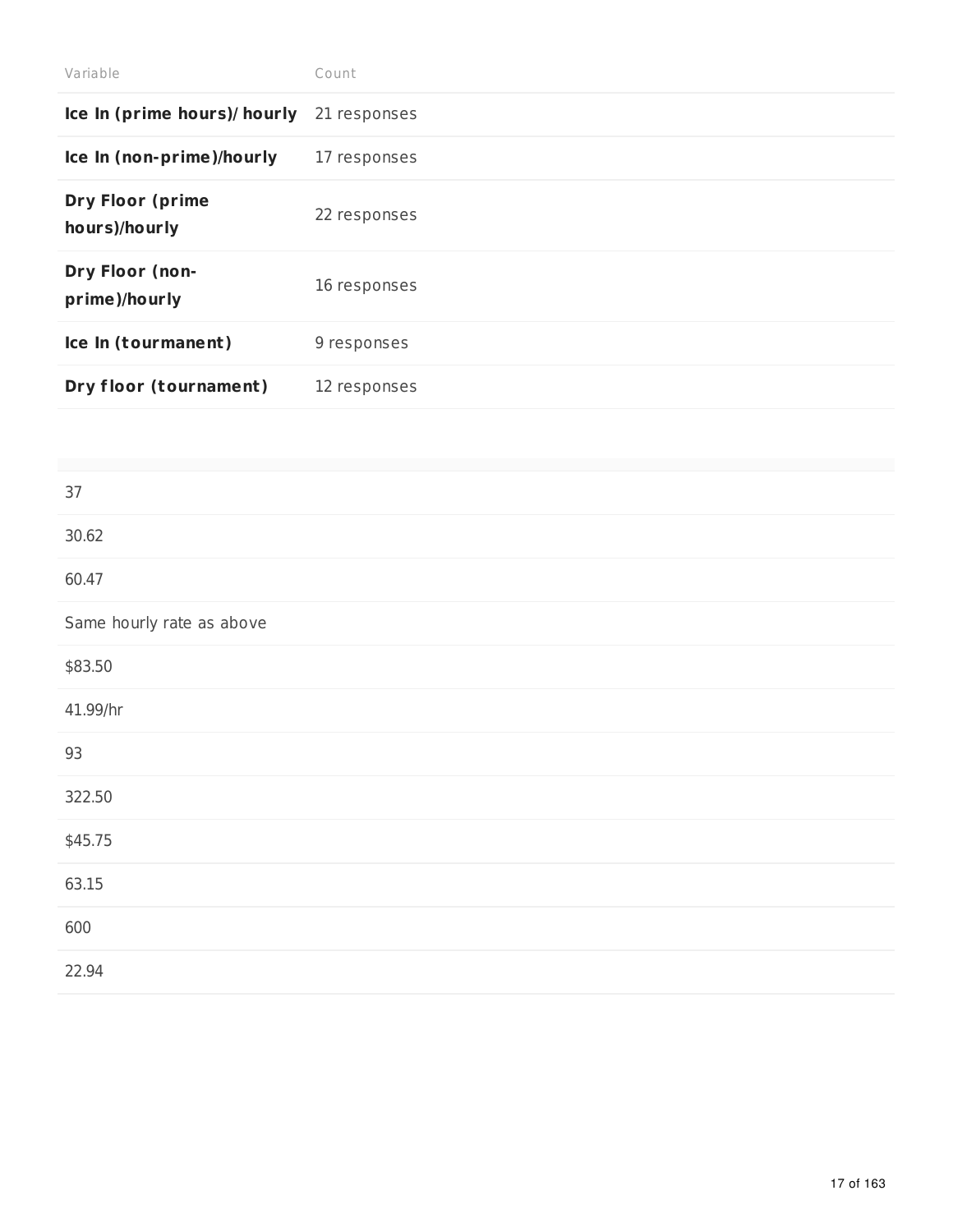| 71.5                             |
|----------------------------------|
| Same hourly rate as above        |
| 122.18                           |
| n/a                              |
| negotiable                       |
| 116-325                          |
| 486.50                           |
| \$45.75                          |
| 198.85                           |
| \$40.00                          |
| 37                               |
| 43.95                            |
| 500/day youth 1000/day adult     |
| same as prime time hours         |
| 77.14                            |
| n/a                              |
| 44.30                            |
| negotiable                       |
| 93                               |
| 27.00                            |
| \$45.75                          |
| 49.80                            |
| 42.15                            |
| \$387.05 (6pm-1am) or \$45.75/hr |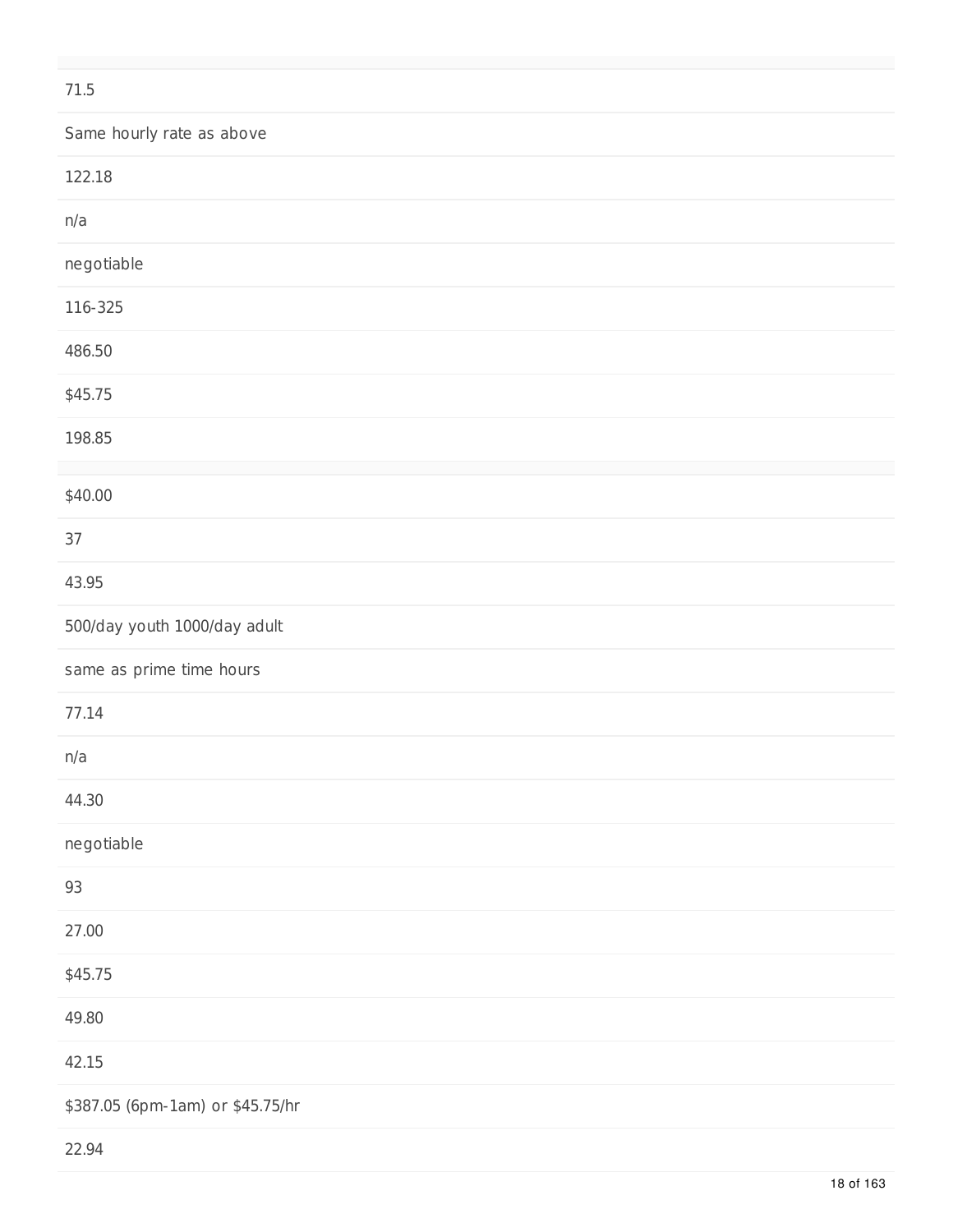| 37                               |
|----------------------------------|
| 37.16                            |
| 43.95                            |
| 500/day youth 1000/day adult     |
| 60.47                            |
| \$50.00 per hour                 |
| 77.14                            |
| 989.42                           |
| 44.30                            |
| negotiable                       |
| 93                               |
| 27.00                            |
| \$68.50                          |
| 49.80                            |
| 42.15                            |
| 78.25 Adult; 52.50- youth        |
| \$550.03 (8am-1am) or \$45.75/hr |
| 63.15                            |
| 78.60                            |
| 38.23                            |
| 73.39                            |
| 18.89                            |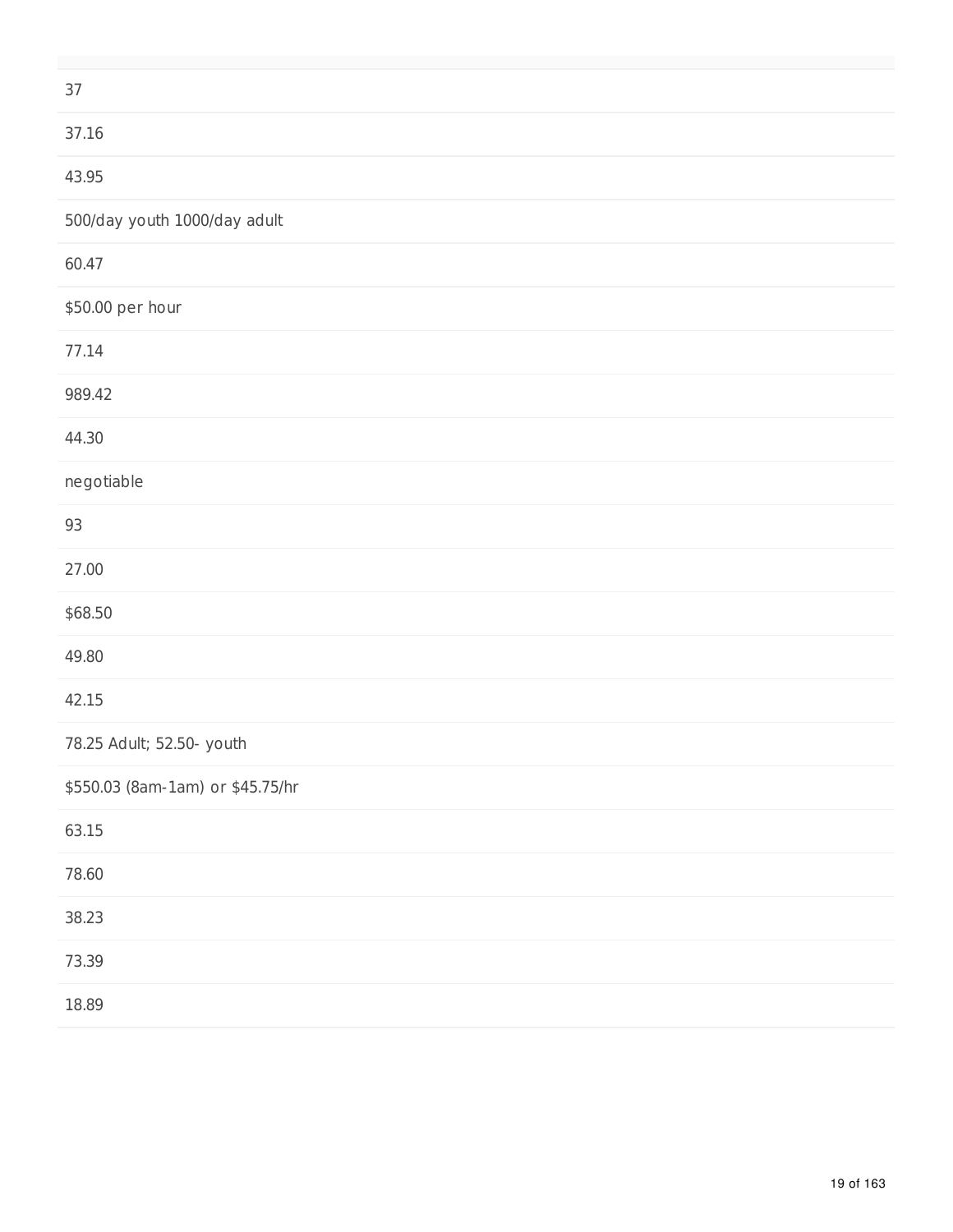| \$40.79                  |
|--------------------------|
| 50.05                    |
| 139.35                   |
| 152                      |
| 141.20/hr                |
| 100.25                   |
| Same as prime time hours |
| 108.75                   |
| negotiable               |
| $100 - 150$              |
| 34.00                    |
| \$74.65                  |
| 149.46                   |
| 95.79                    |
| 68.95                    |
| 71.65                    |
| 124.13                   |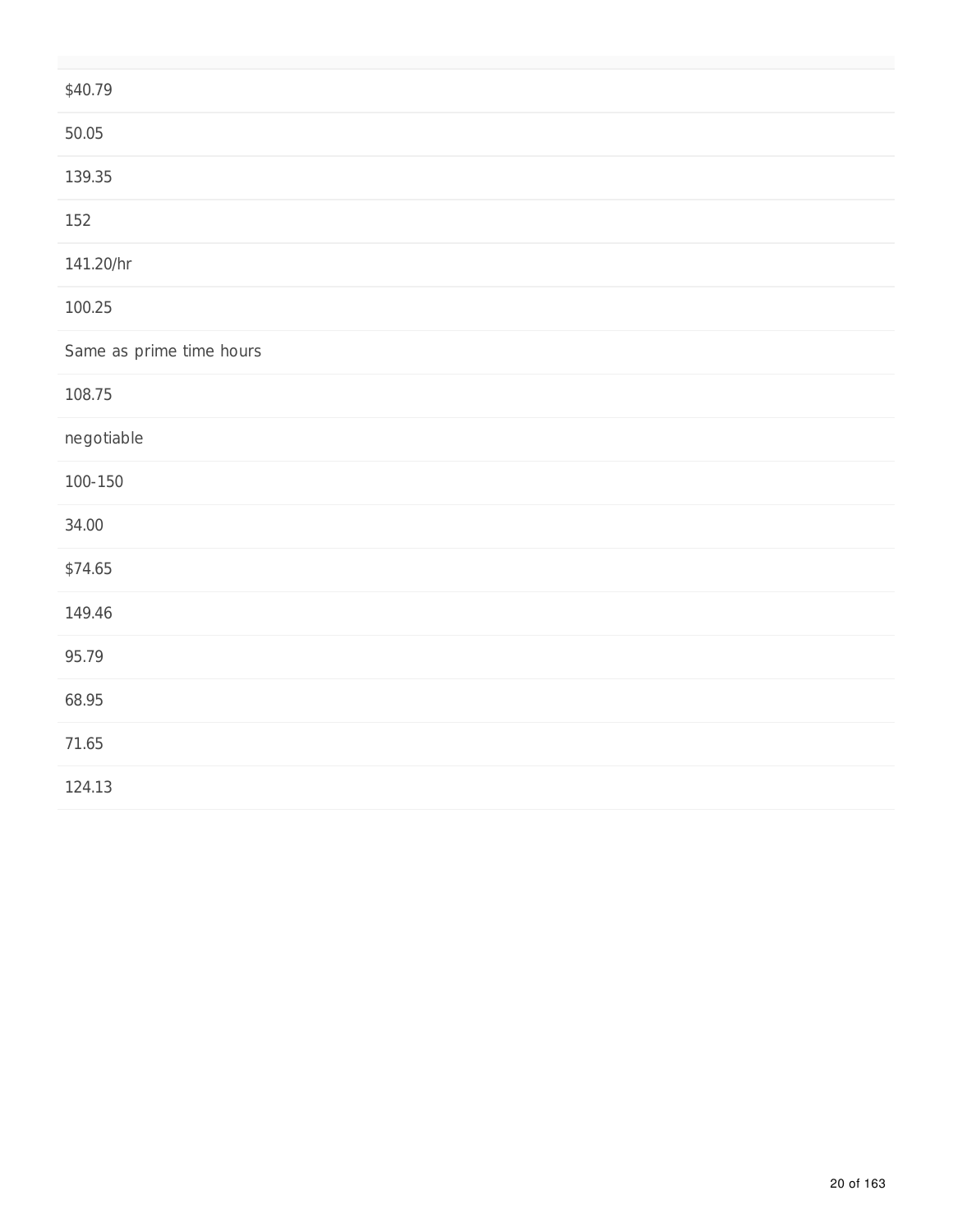| \$58.43                                                                                                     |
|-------------------------------------------------------------------------------------------------------------|
| 71.50                                                                                                       |
| 278.65                                                                                                      |
| 141.20/hr                                                                                                   |
| 126.30                                                                                                      |
| Birthday Parties \$27.50 per hour during public skate times and \$51.50 per hour outside of operating hours |
| 122.18                                                                                                      |
| \$138                                                                                                       |
| 146.20                                                                                                      |
| negotiable                                                                                                  |
| 250-350                                                                                                     |
| 48.75                                                                                                       |
| \$111.85                                                                                                    |
| 149.46                                                                                                      |
| 95.79                                                                                                       |
| 141.75/hr                                                                                                   |
| 198.85                                                                                                      |
| 230.00                                                                                                      |
| 118.17                                                                                                      |
| 165.50                                                                                                      |
| 45.31                                                                                                       |

| Private rental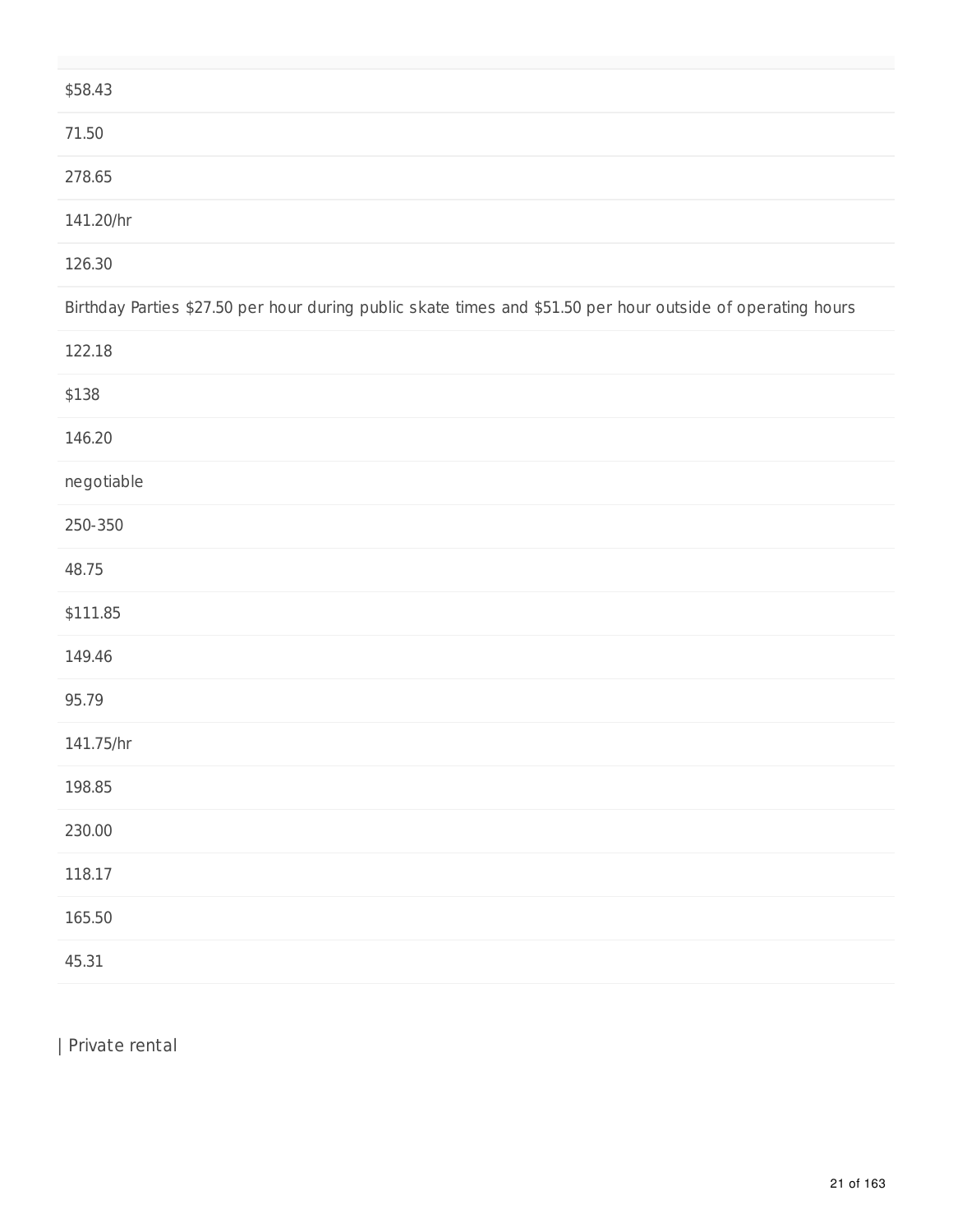| Variable                                 | Count        |
|------------------------------------------|--------------|
| Ice In (prime hours)/ hourly             | 25 responses |
| Ice In (non-prime)/hourly                | 19 responses |
| <b>Dry Floor (prime</b><br>hours)/hourly | 18 responses |
| Dry Floor (non-<br>prime)/hourly         | 13 responses |
| Ice In (tourmanent)                      | 11 responses |
| Dry floor (tournament)                   | 10 responses |

| 52                               |
|----------------------------------|
| 60.47                            |
| Adult \$77; Youth/Senior \$37.50 |
| 41.99/hr                         |
| 44.16                            |
| 93                               |
| same as above                    |
| as above                         |
| 74.90                            |
| 44.17                            |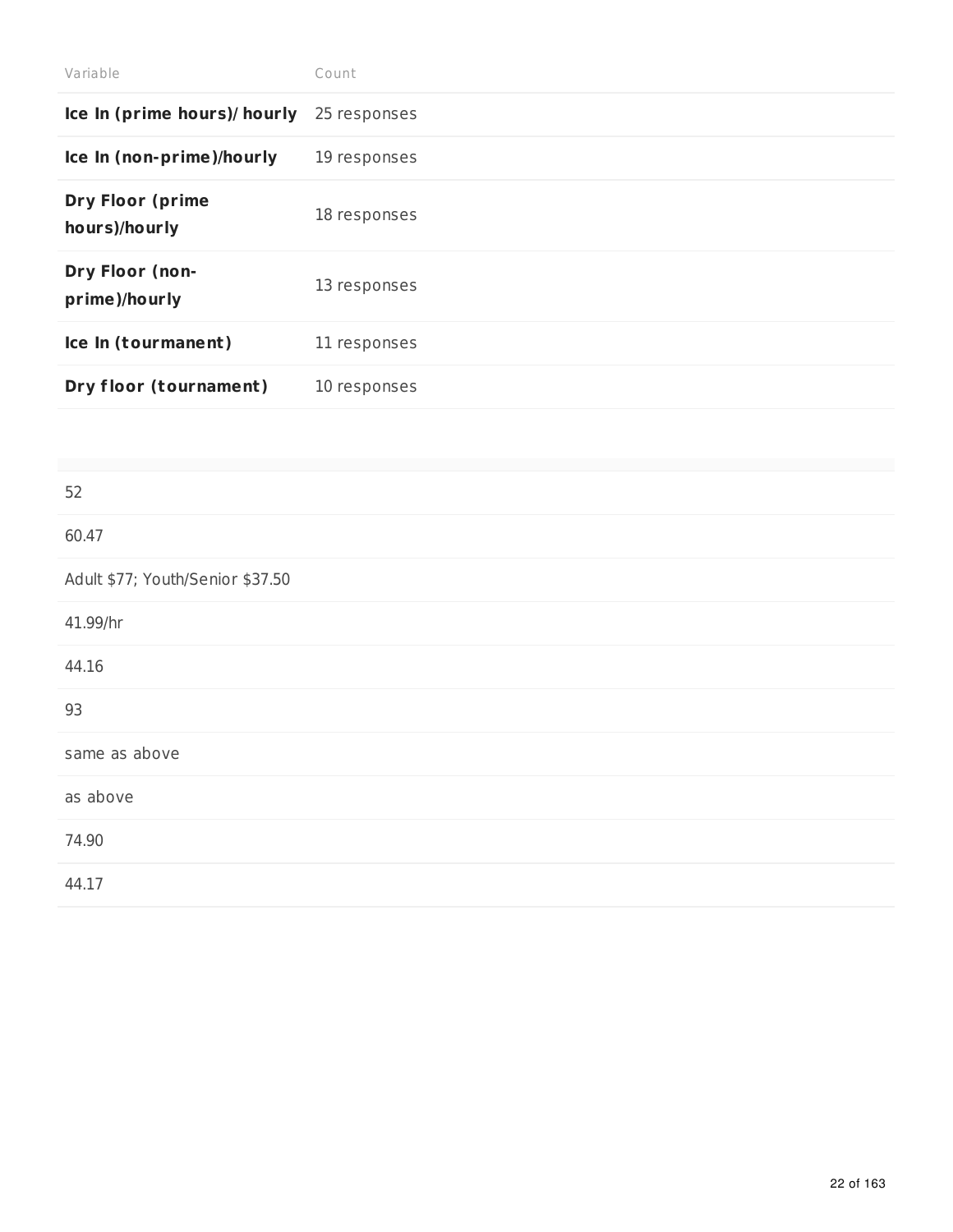| 110                                          |
|----------------------------------------------|
| 227                                          |
| 80.00                                        |
| 143.73                                       |
| n/a                                          |
| \$75.64 - \$123.49                           |
| 161.21                                       |
| 116-325                                      |
| same as above                                |
| as above                                     |
| 244.80                                       |
| \$40.00                                      |
| 52                                           |
| 93.65                                        |
| 40/hr youth, 80/r adult, 88.44/hr commercial |
| n/a                                          |
| $$46.13 - $59.31$                            |
| 44.30                                        |
| 44.16                                        |
| 93                                           |
| same as above                                |
| as above                                     |
| 49.80                                        |
| 44.17                                        |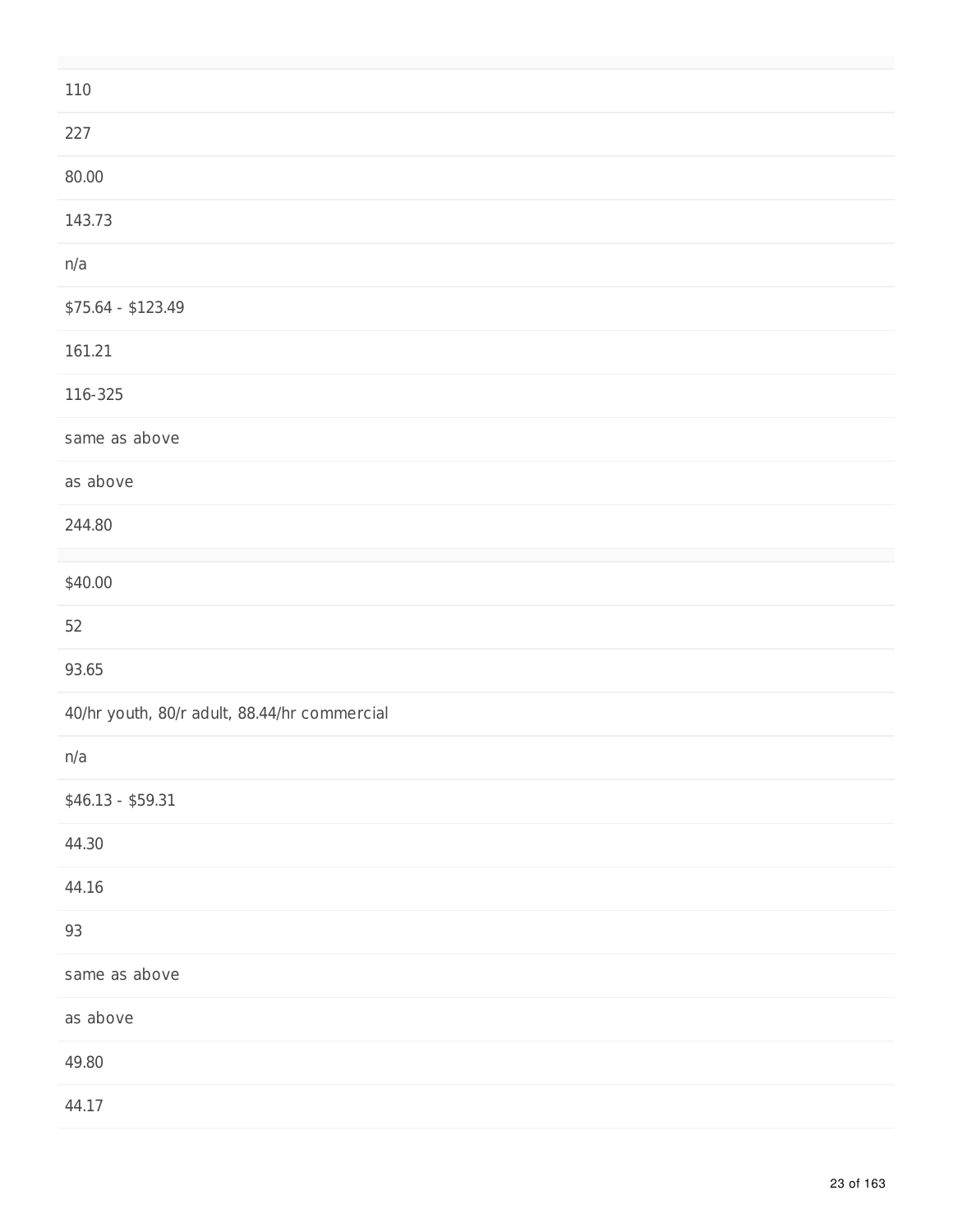52

#### 85

|  |  |  |  | 40/hr youth, 80/r adult, 88.44/hr commercial |
|--|--|--|--|----------------------------------------------|
|--|--|--|--|----------------------------------------------|

| 60.47                   |
|-------------------------|
| \$52.72 - \$72.49       |
| 44.30                   |
| 44.16                   |
| 93                      |
| same as above           |
| as above                |
| 49.80                   |
| 74.90                   |
| 35                      |
| 98.20                   |
| 73.62                   |
| 122.31                  |
| 52.46                   |
| 44.36 minor 60.38 adult |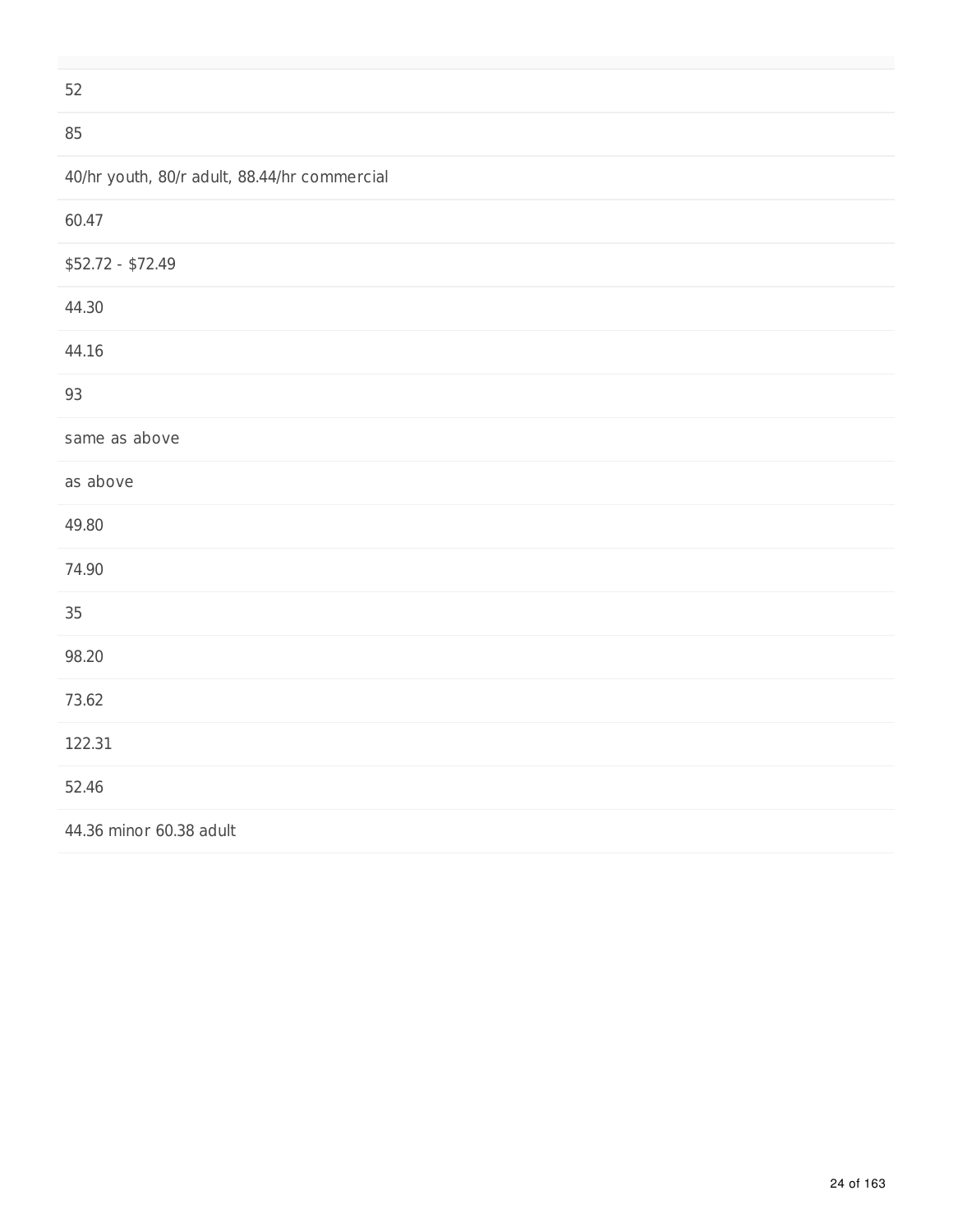| \$87.65            |
|--------------------|
| $77\,$             |
| 139.35             |
| 141.20/hr          |
| 100.25             |
| 113.20             |
| $$77.09 - $134.42$ |
| 108.75             |
| 124.02             |
| $100 - 150$        |
| same as above      |
| as above           |
| 149.46             |
| 95.79              |
| 68.95              |
| 112                |
| 175.99             |
| 206.88             |
| 66.41              |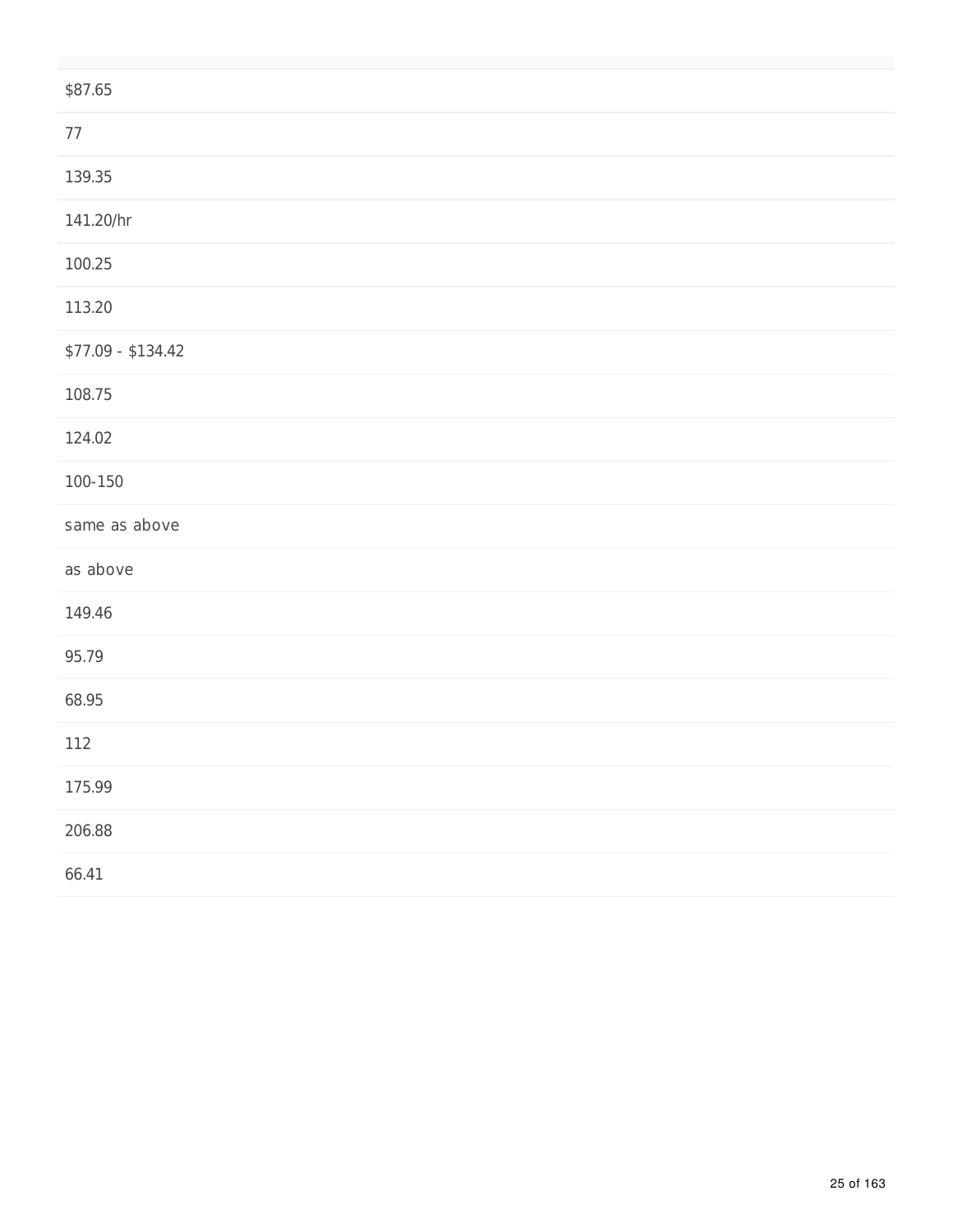| \$116.87                        |
|---------------------------------|
| 110                             |
| $101\,$                         |
| 278.65                          |
| 227                             |
| 141.20/hr                       |
| 126.30                          |
| 143.73                          |
| Adult \$268; Youth/Senior \$114 |
| 161.61                          |
| \$87.39 - \$166.90              |
| 146.20                          |
| 161.21                          |
| 250-350                         |
| dependant on user               |
| Depends on group renting        |
| 149.46                          |
| 95.79                           |
| 244.80                          |
| 149                             |
| 279.00                          |
| 314.27                          |
| 275.84                          |
| 107.69                          |
| 91.61 minor 149.89 adult        |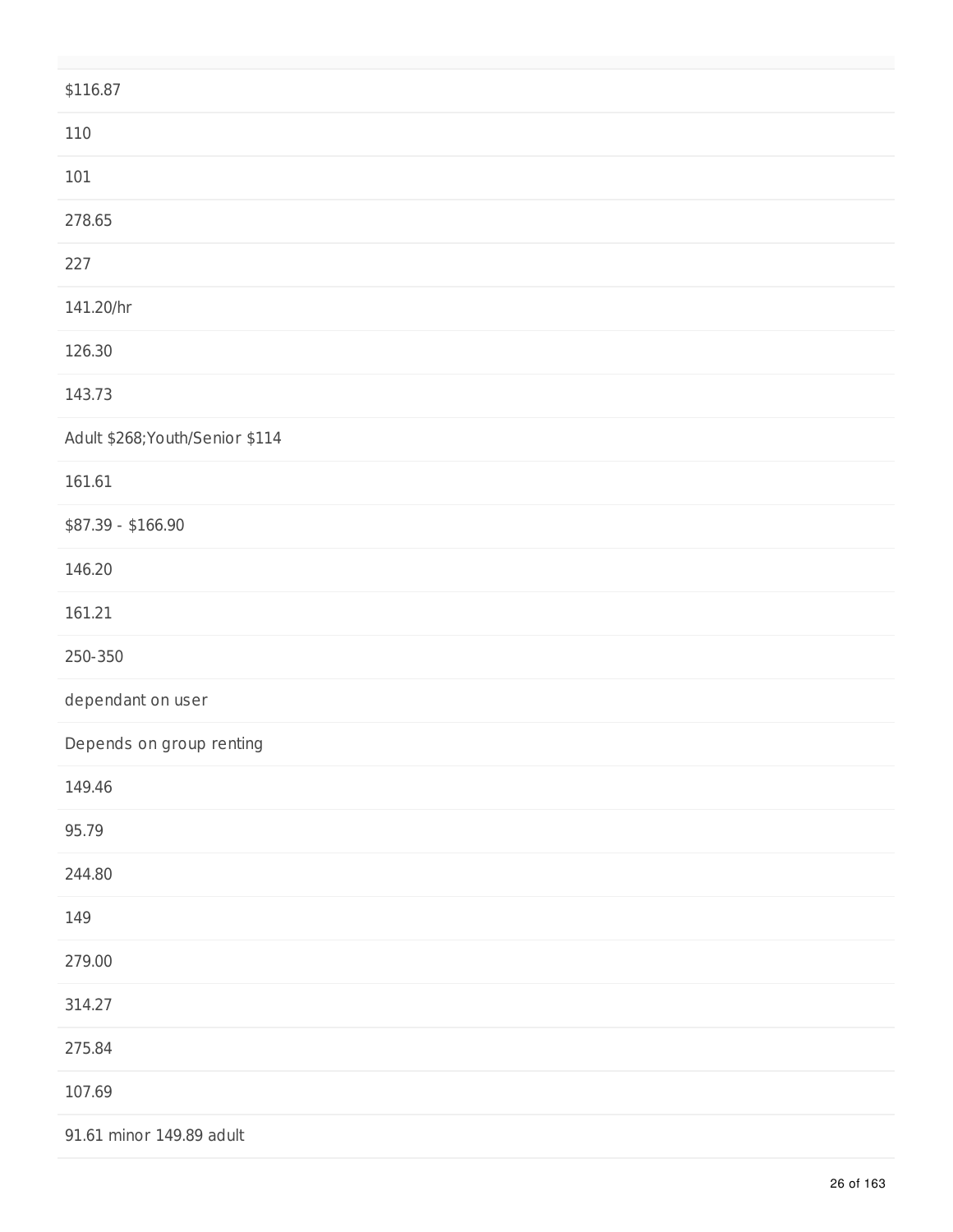### | School

| Variable                                 | Count        |
|------------------------------------------|--------------|
| Ice In (prime hours)/ hourly             | 22 responses |
| Ice In (non-prime)/hourly                | 18 responses |
| <b>Dry Floor (prime</b><br>hours)/hourly | 15 responses |
| Dry Floor (non-<br>prime)/hourly         | 11 responses |
| Ice In (tourmanent)                      | 8 responses  |
| Dry floor (tournament)                   | 7 responses  |
|                                          |              |
| 37                                       |              |

# 34.07 Abbotsford School District no charge during school hours; other schools non-profit rate no charge 41/hour n/c joint use agreement as above 71.5 176 n/a \$75.64 no charge

95.75

n/c joint use agreement

as above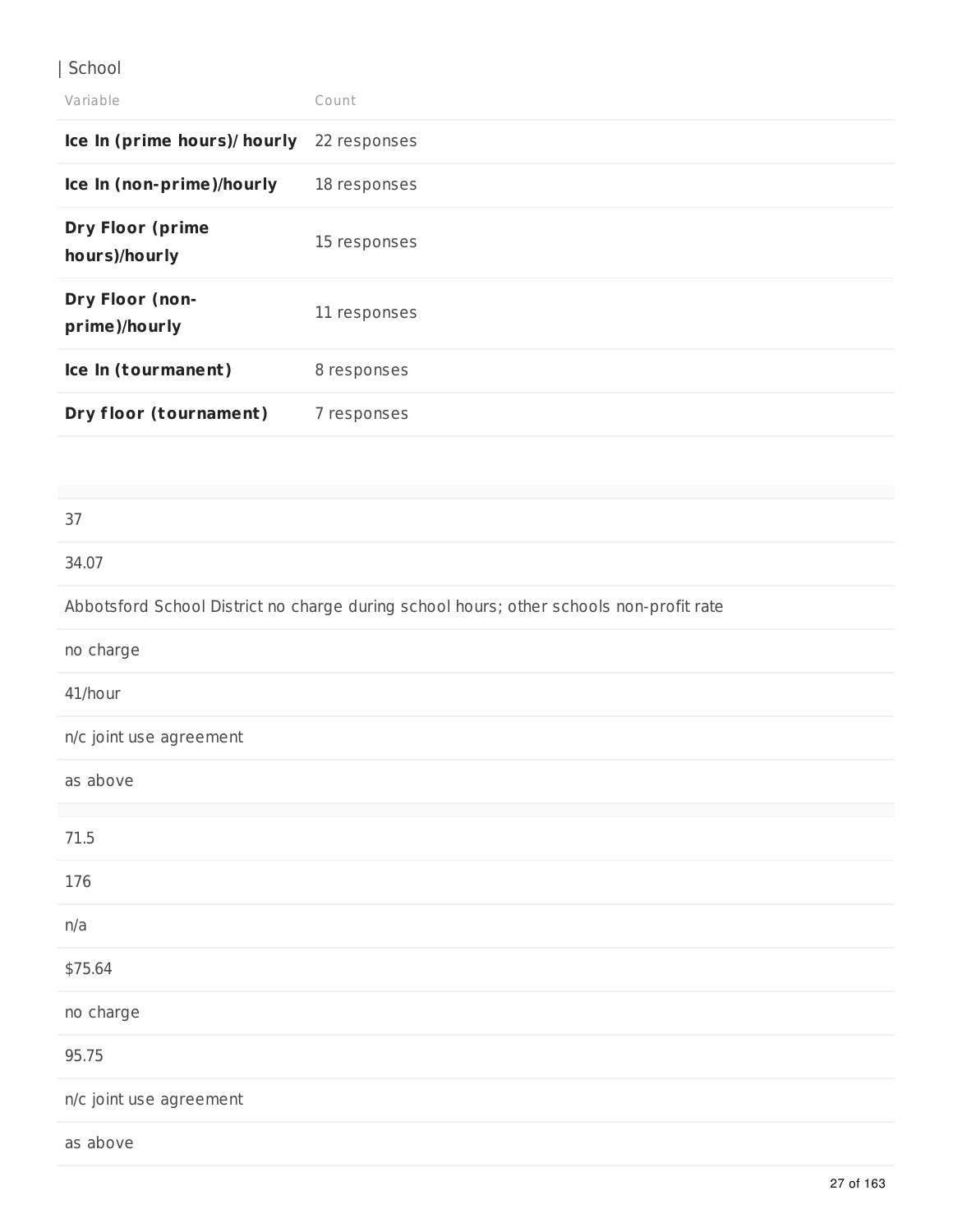| 37                       |
|--------------------------|
| 43.95                    |
|                          |
| n/a                      |
| \$46.13                  |
| 44.30                    |
| no charge                |
| 41                       |
| n/c joint use agreement  |
| as above                 |
| free during school hours |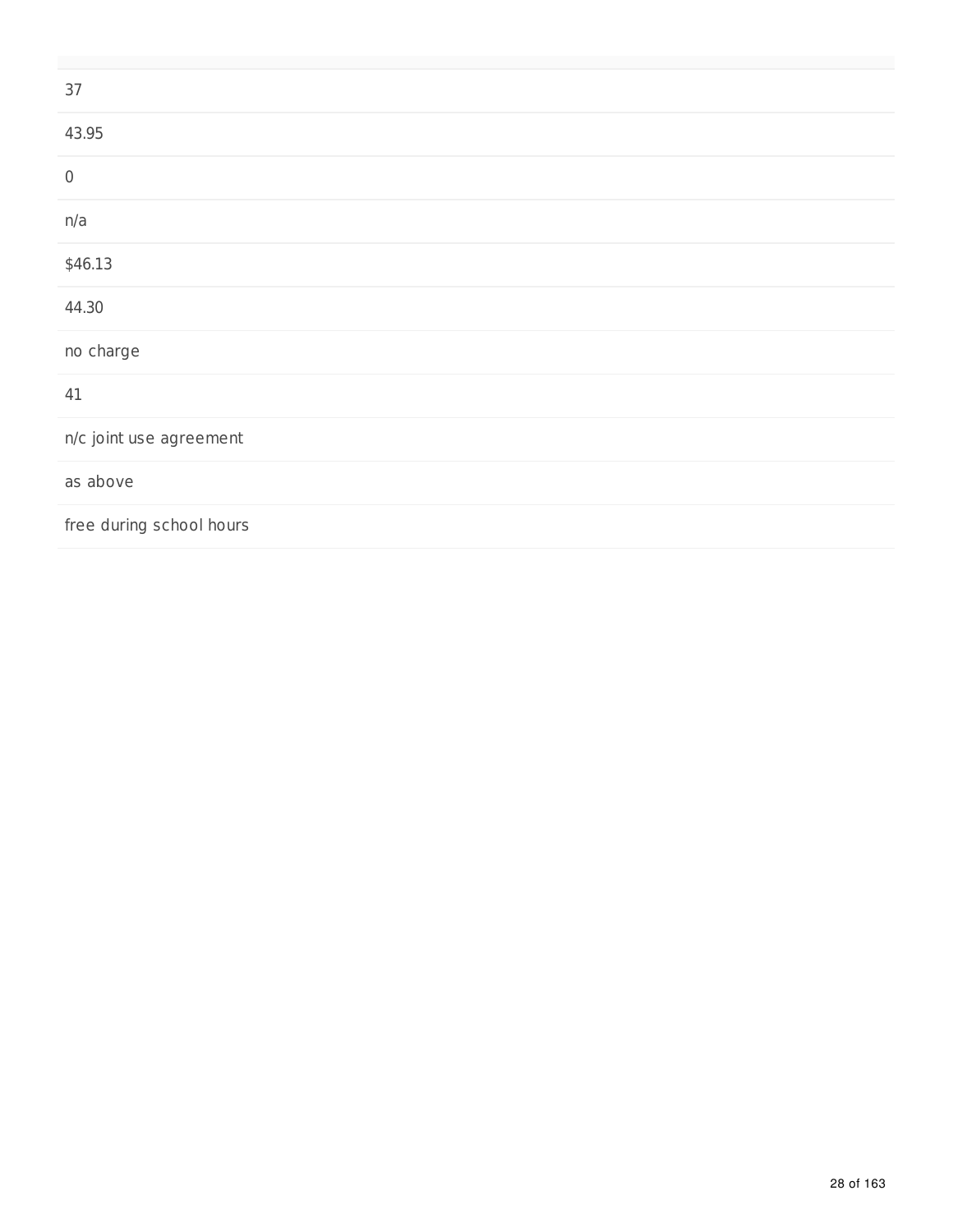| $37\,$                   |
|--------------------------|
| 43.95                    |
| $\,0\,$                  |
| 34.07                    |
| \$52.72                  |
| 44.30                    |
| no charge                |
| 41                       |
| n/c joint use agreement  |
| \$34.25                  |
| free during school hours |
| $\,0\,$                  |
| 39.40                    |
| $\,0\,$                  |
| $\,0\,$                  |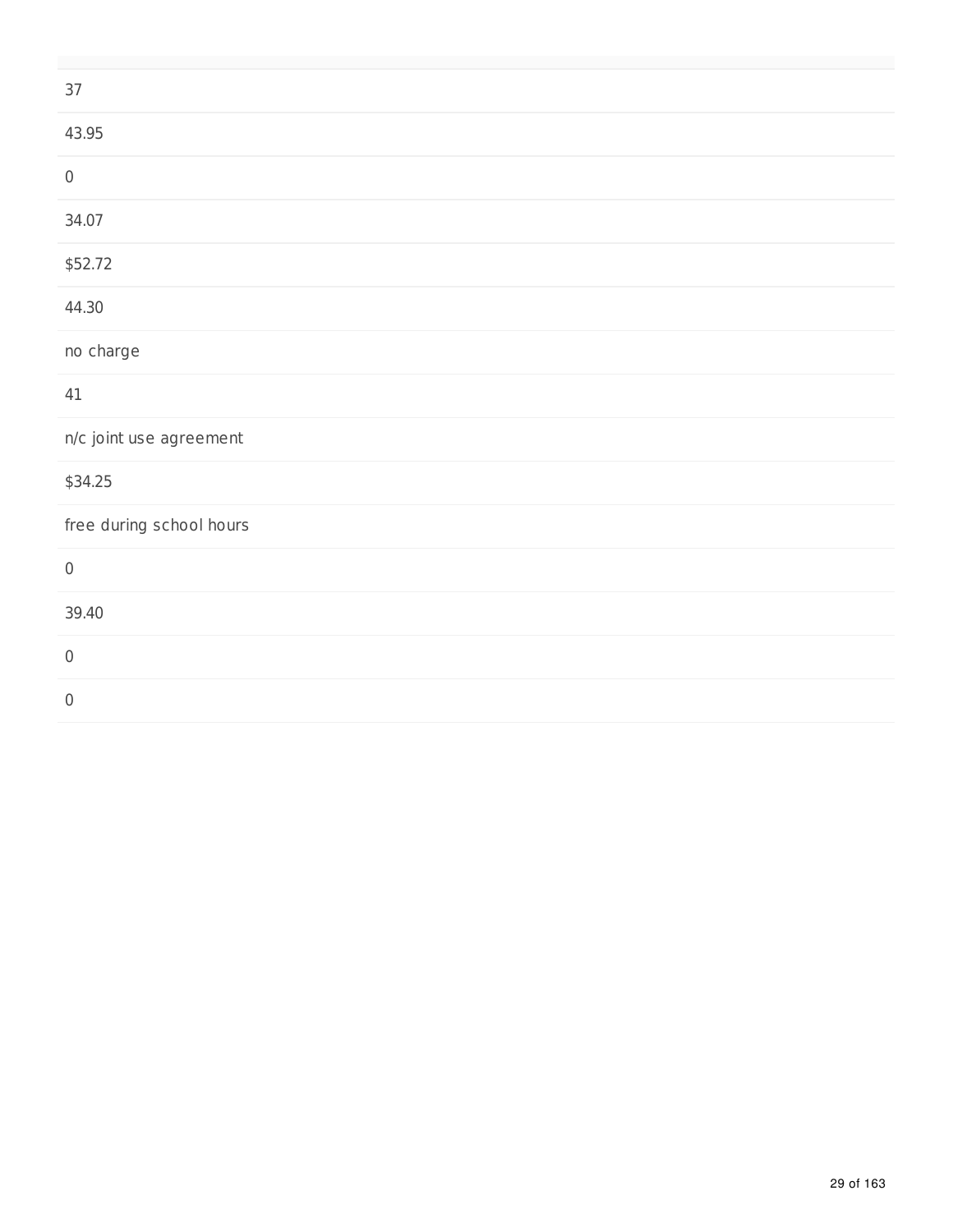| 50.05                                              |
|----------------------------------------------------|
| 96.45                                              |
| $\mathbf 0$                                        |
| 35.09                                              |
| 84.80 non prime time only. Free at smaller arenas. |
| .00.                                               |
| \$77.09                                            |
| 60.40                                              |
| no charge                                          |
| 3.50 per student rate                              |
| n/c joint use agreement                            |
| \$74.65                                            |
| free during school hours \$27/hour attendent fee   |
| 95.79                                              |
| Shared Use Agreement                               |
| $\mathbf 0$                                        |
| $\mathbf 0$                                        |
| 79.01 mid prime                                    |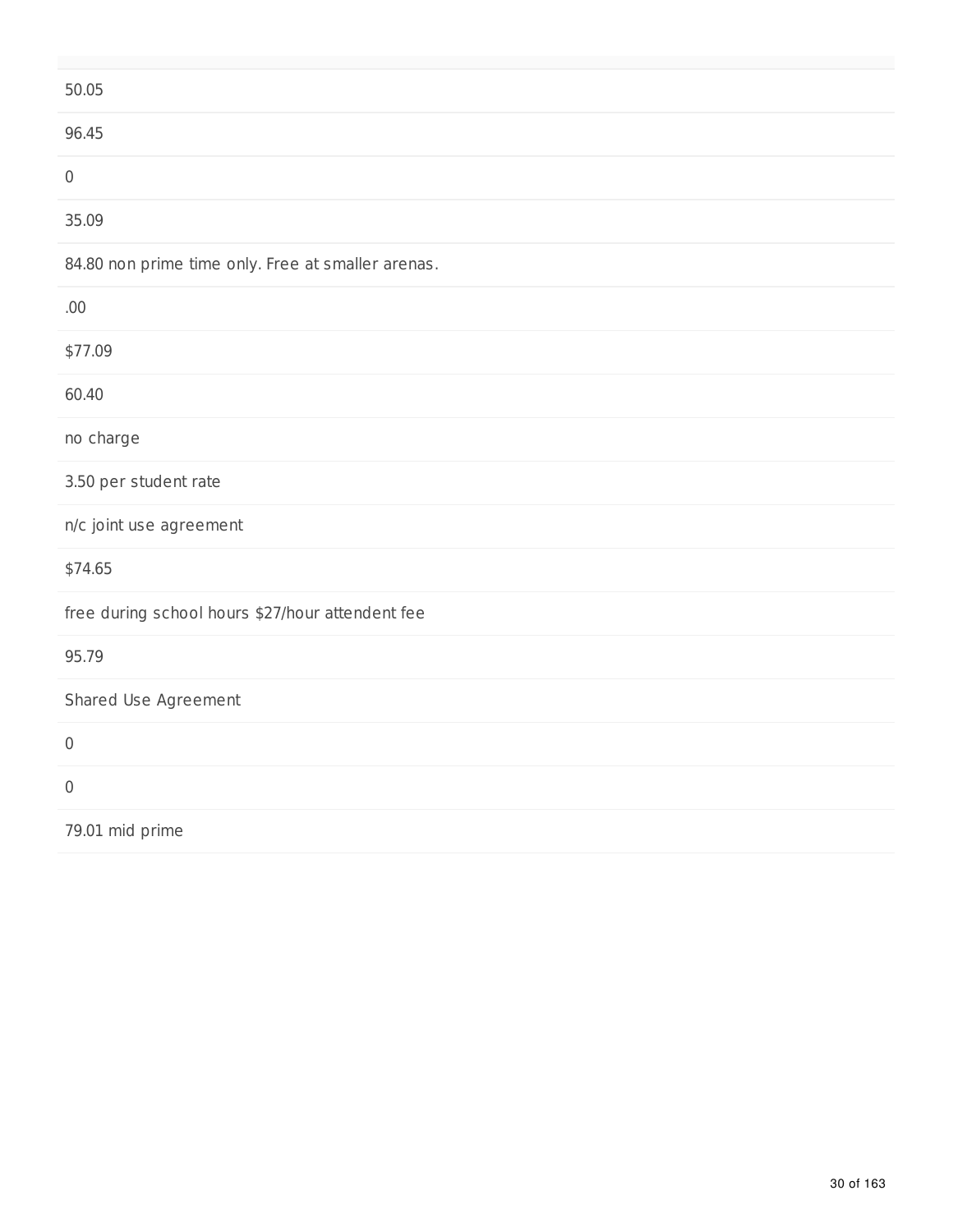| 71.5 |  |  |  |
|------|--|--|--|
|      |  |  |  |
| 176  |  |  |  |
|      |  |  |  |

no charge during school hours

#### 71.87

Abbotsford School District No Charge during school hours as per Joint Use Agreement; other schools receive non-profit rate

| Junior Hockey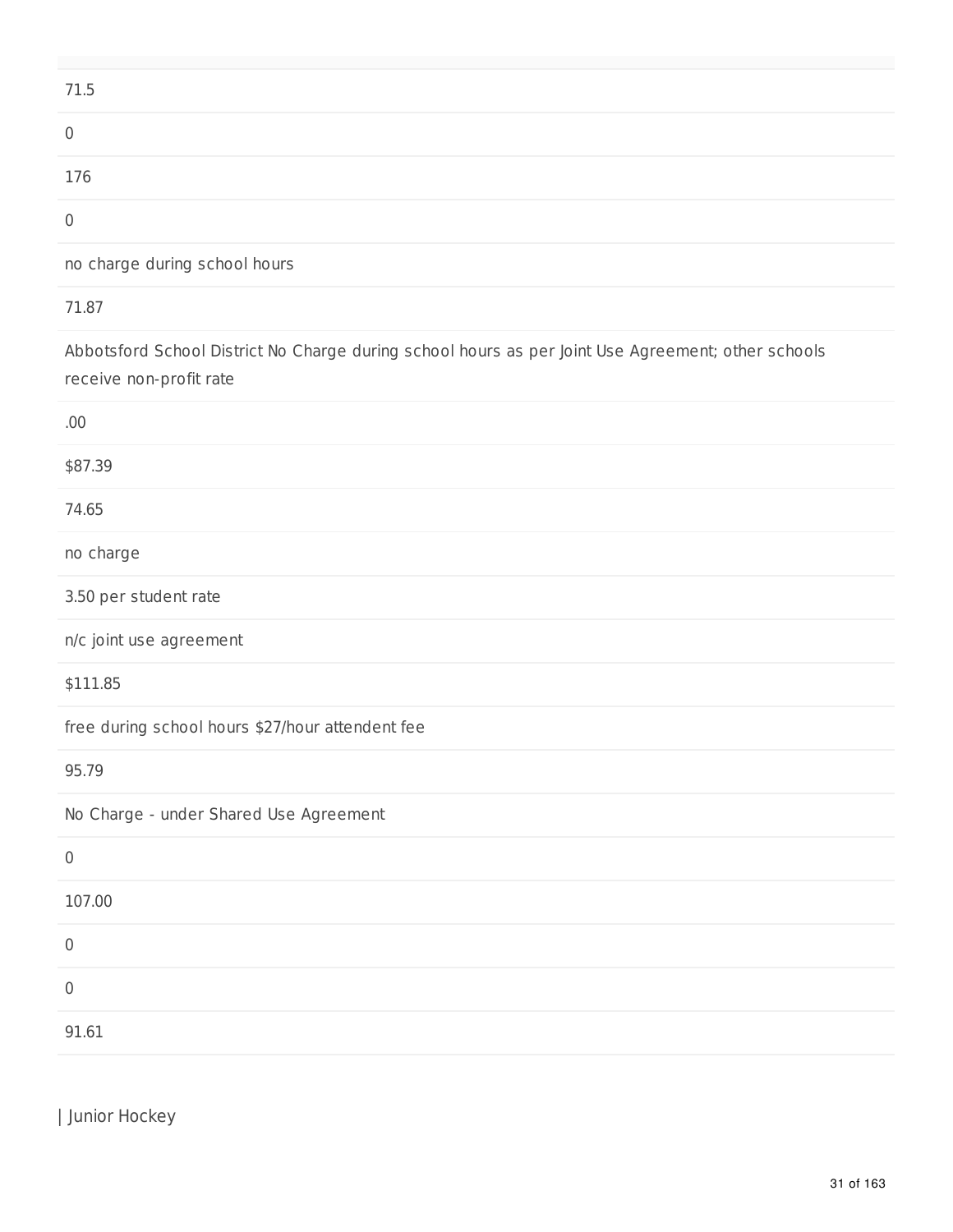| Count        |
|--------------|
| 21 responses |
| 14 responses |
| 11 responses |
| 7 responses  |
| 10 responses |
| 6 responses  |
|              |

#### 34.07

Ball Hockey/Lacrosse Youth/Senior \$37.50

| N/A      |  |  |  |
|----------|--|--|--|
| 41       |  |  |  |
| 322.50   |  |  |  |
| as above |  |  |  |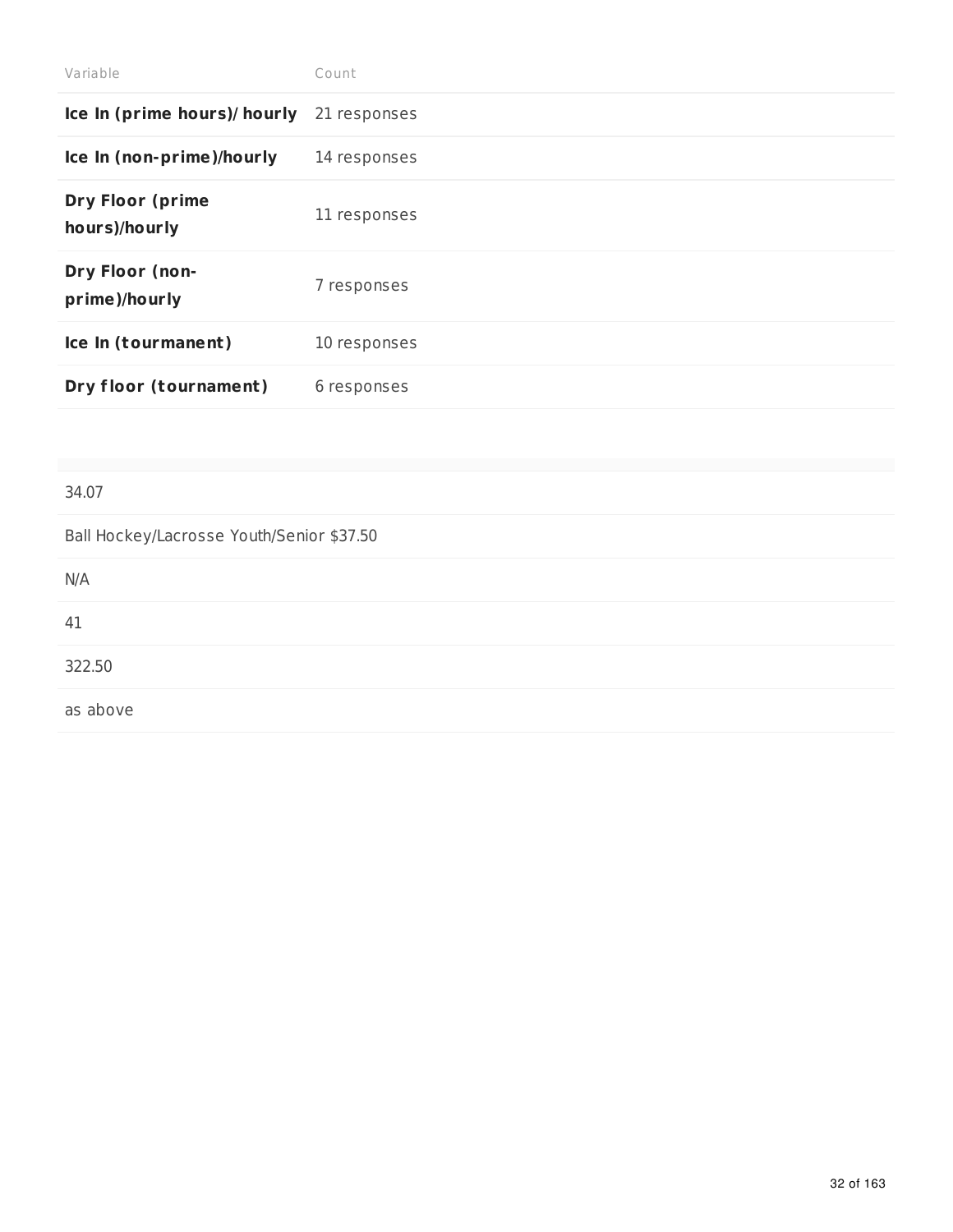| 110                                       |
|-------------------------------------------|
| 182.20                                    |
| 102.41                                    |
| n/a                                       |
| \$75.64                                   |
| N/A                                       |
| 95.75                                     |
| 542.75                                    |
| as above                                  |
| 141.48 plus \$1 per person over first 500 |
| n/a                                       |
| \$46.13                                   |
| lease agreement                           |
| N/A                                       |
| 41                                        |
| 27.00                                     |
| 33.23                                     |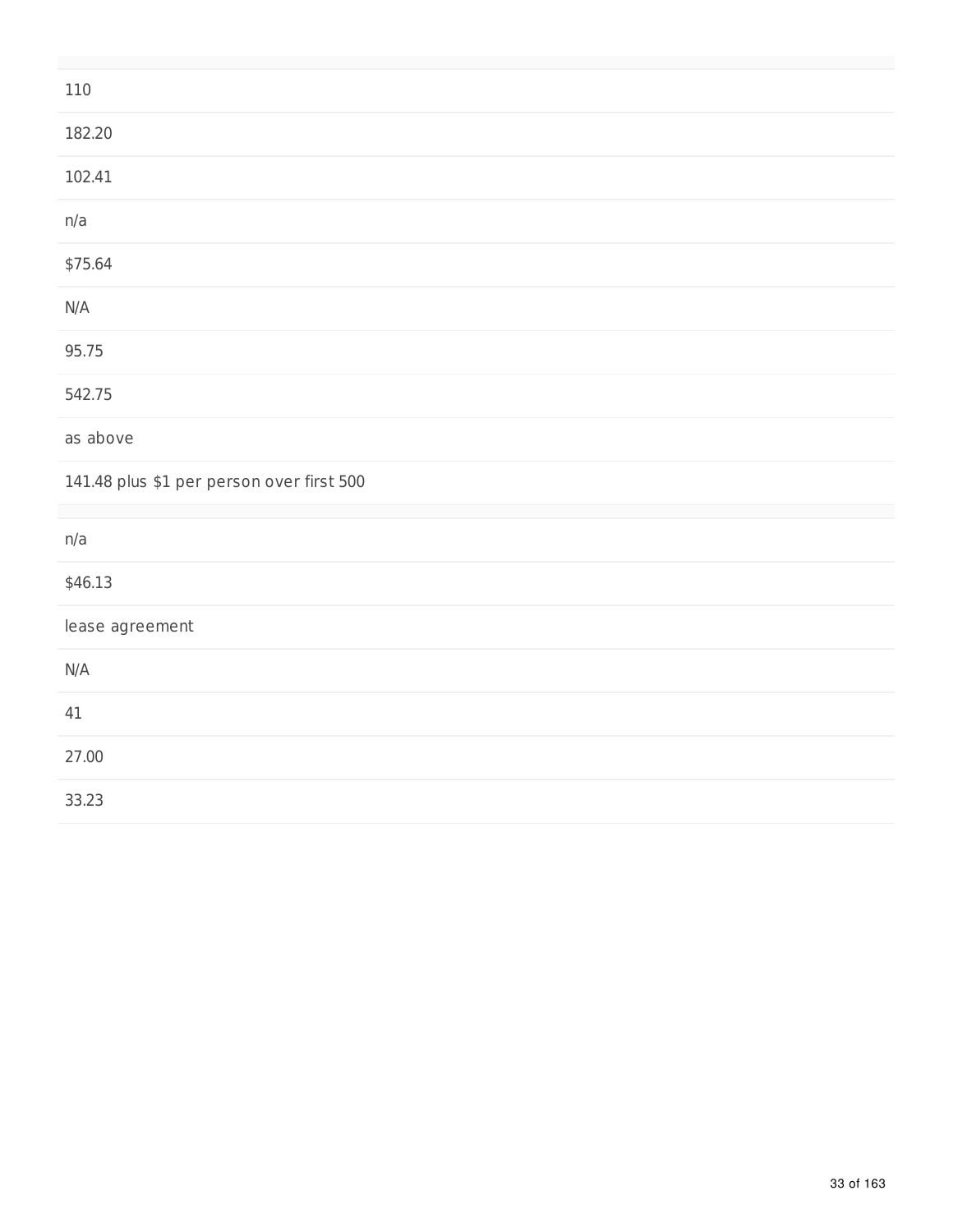| 34.07                    |
|--------------------------|
| \$52.72                  |
| lease agreement          |
| $\mathsf{N}/\mathsf{A}$  |
| 41                       |
| 27.00                    |
| \$34.25                  |
| 33.23                    |
| n/a                      |
| 48.92                    |
| 18.89                    |
| $77\,$                   |
| 146.45                   |
| 85.89                    |
| same as prime time hours |
| \$77.09                  |
| lease agreement          |
| As above                 |
| 95.75                    |
| 40.75                    |
| \$159.60                 |
| 79.12                    |
| 143.70                   |
| 82.06                    |
| 82.76                    |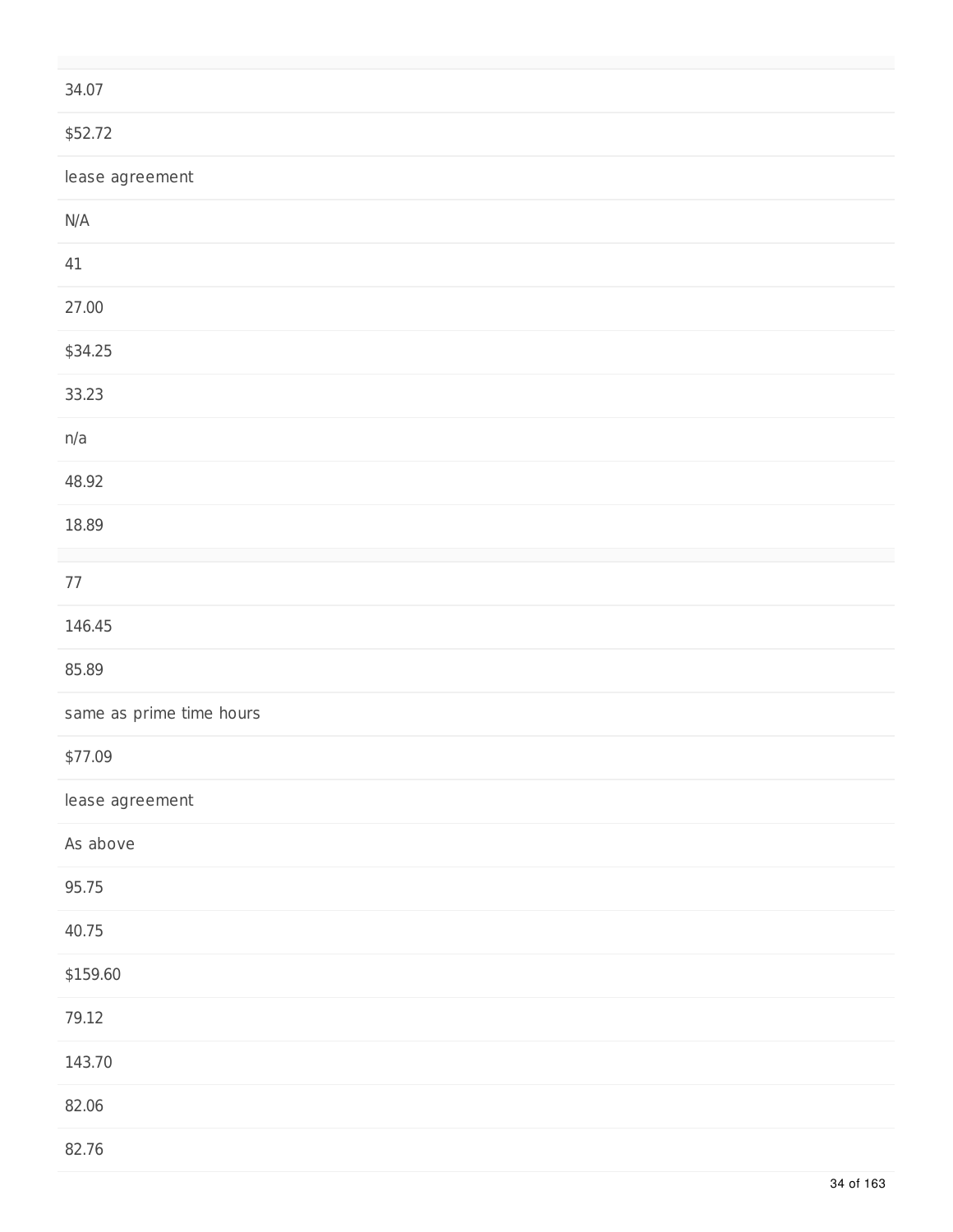| 110                                                                              |
|----------------------------------------------------------------------------------|
| 73.5                                                                             |
| 106.30                                                                           |
| \$67.00 per hour                                                                 |
| 61.09                                                                            |
| Practice \$117; Game \$152                                                       |
| \$87.39                                                                          |
| lease agreement                                                                  |
| Flat Rate - \$63,000/season                                                      |
| 95.75                                                                            |
| 54.50                                                                            |
| \$388.25                                                                         |
| 79.12                                                                            |
| 191.60                                                                           |
| Junior A - \$860 each event; \$98/hr for practice, spring camp and hockey school |
| 85                                                                               |
| n/a                                                                              |
| 141.48                                                                           |
| 110.34                                                                           |
| 45.31                                                                            |
| 900.00 per game                                                                  |

| Minor Hockey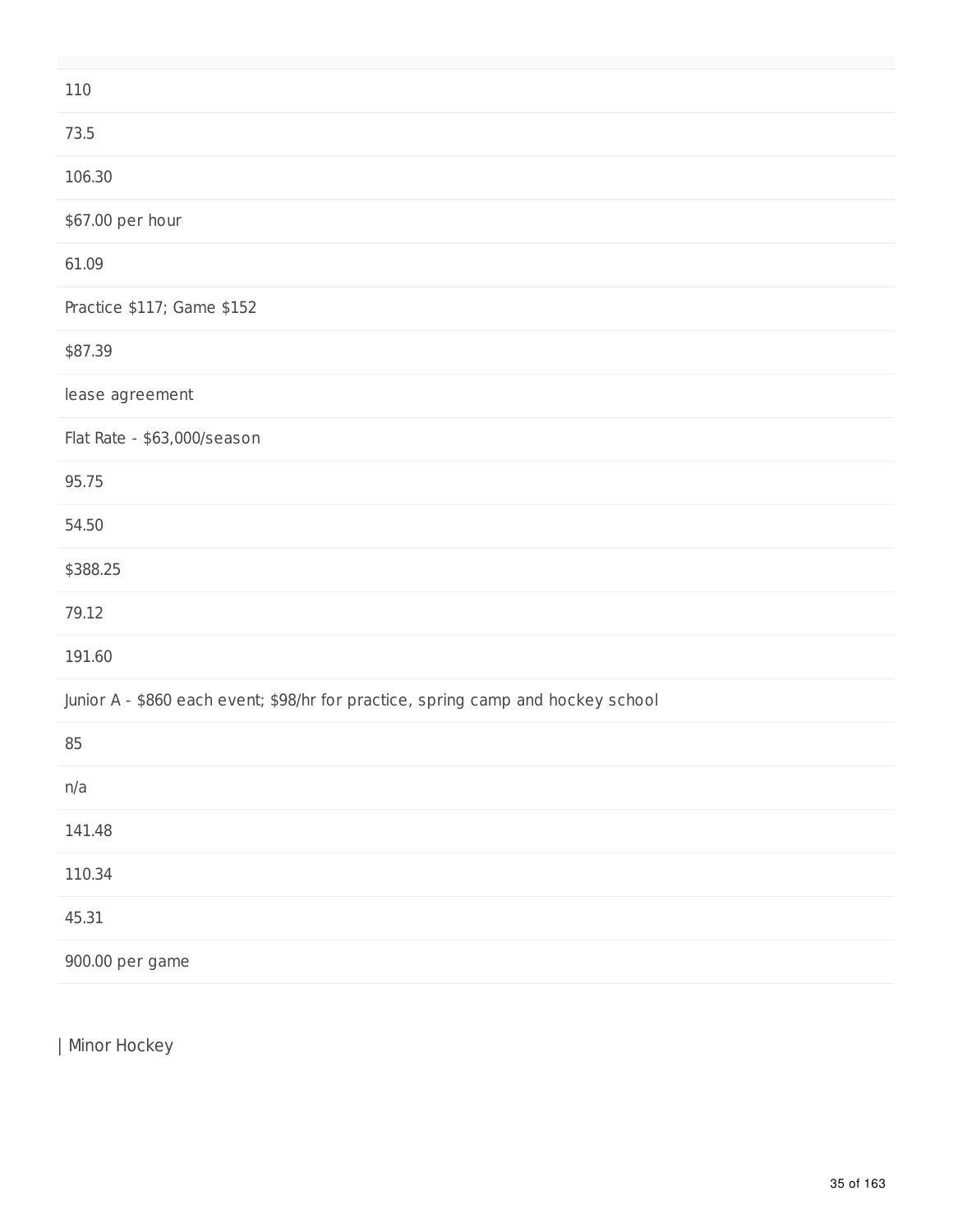| Variable                                 | Count        |
|------------------------------------------|--------------|
| Ice In (prime hours)/ hourly             | 27 responses |
| Ice In (non-prime)/hourly                | 21 responses |
| <b>Dry Floor (prime</b><br>hours)/hourly | 13 responses |
| Dry Floor (non-<br>prime)/hourly         | 10 responses |
| Ice In (tourmanent)                      | 9 responses  |
| Dry floor (tournament)                   | 7 responses  |

#### 34.07

| youth rate for all is 72.65/ 58.10 for resident discount |
|----------------------------------------------------------|
| 41.99/hr                                                 |
| 22.07                                                    |
| 41                                                       |
| 322.50                                                   |
| as above                                                 |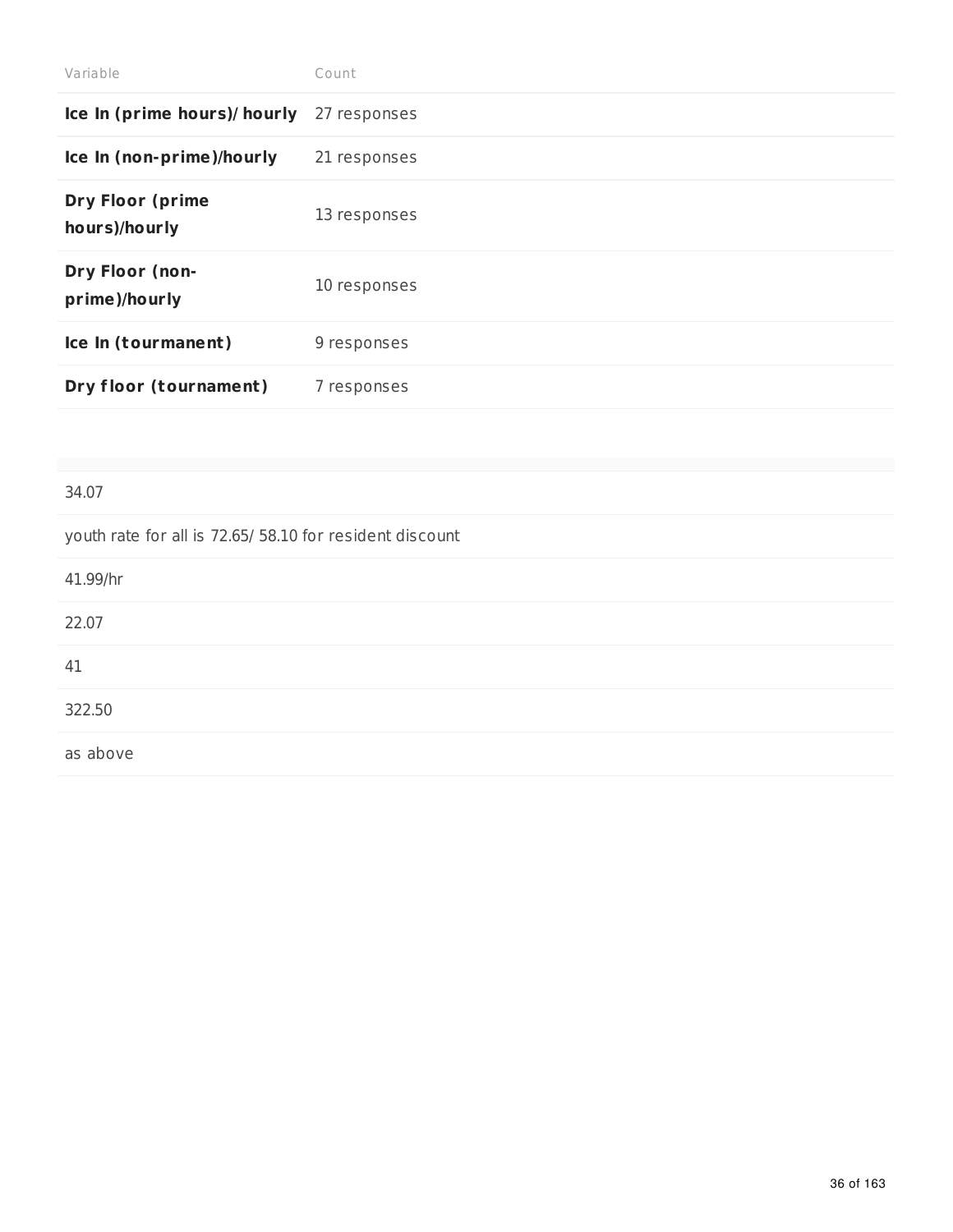| 71.5                                                     |  |
|----------------------------------------------------------|--|
| 119                                                      |  |
| 143.25/114.60 discount resident                          |  |
| n/a                                                      |  |
| \$75.64                                                  |  |
| 105.41                                                   |  |
| 95.75                                                    |  |
| 486.50                                                   |  |
| as above                                                 |  |
|                                                          |  |
| 24.55                                                    |  |
| youth rate for all is 72.65/ 58.10 for resident discount |  |
| n/a                                                      |  |
| \$46.13                                                  |  |
| 44.30                                                    |  |
| 22.07                                                    |  |
| 41                                                       |  |
| 27.00                                                    |  |
| 23.00                                                    |  |
| 33.23                                                    |  |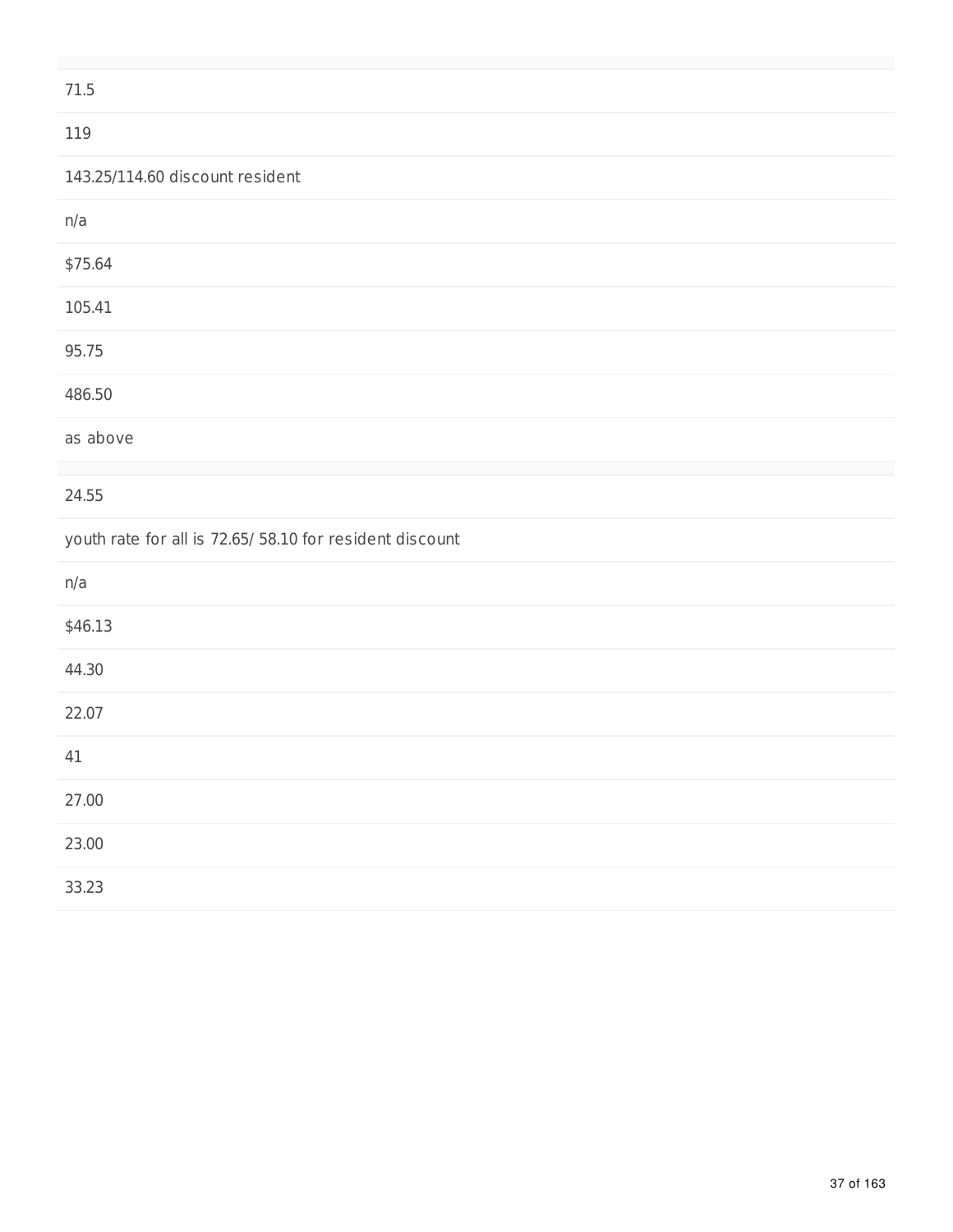#### 24.55

youth rate for all is 72.65/ 58.10 for resident discount

| \$52.72 |  |  |
|---------|--|--|
| 44.30   |  |  |
| 22.07   |  |  |
| 41      |  |  |
| 27.00   |  |  |
| 34.25   |  |  |
| 33.23   |  |  |
| 39.40   |  |  |
| 48.92   |  |  |
| 18.89   |  |  |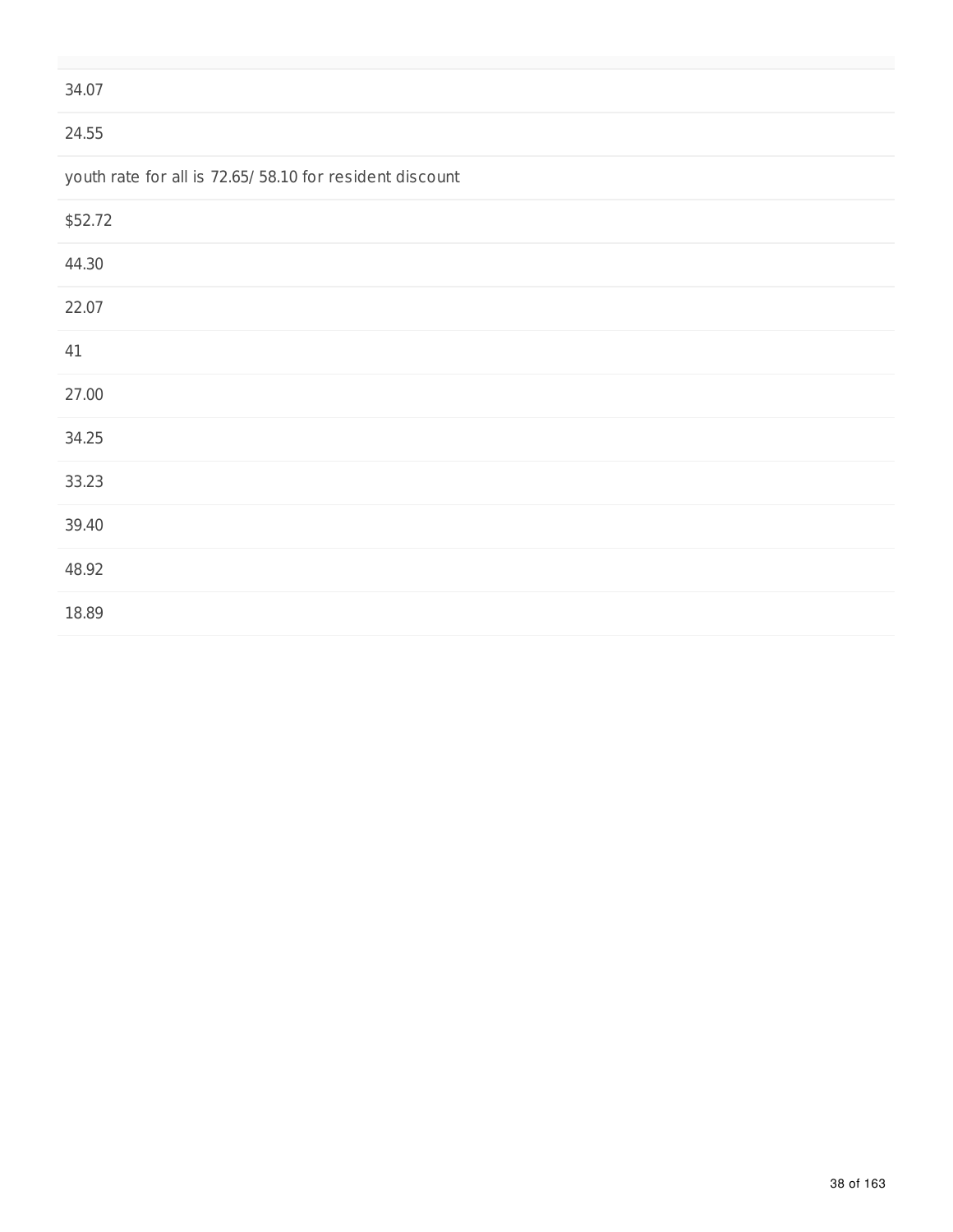| \$40.79                         |
|---------------------------------|
| 50.05                           |
| 120.05                          |
| 106                             |
| 70.60/hr                        |
| 35.09                           |
| same as prime time hours        |
| 43                              |
| 143.25/114.60 discount resident |
| 88.22                           |
| \$77.09                         |
| 60.40                           |
| 60.47                           |
| 95.75                           |
| 34.00                           |
| 74.65                           |
| 79.12                           |
| 95.79                           |
| 68.95                           |
| 82.76                           |
| 66.41                           |
| \$58.43                         |
| $71.5\,$                        |
| 50.28                           |
| 119                             |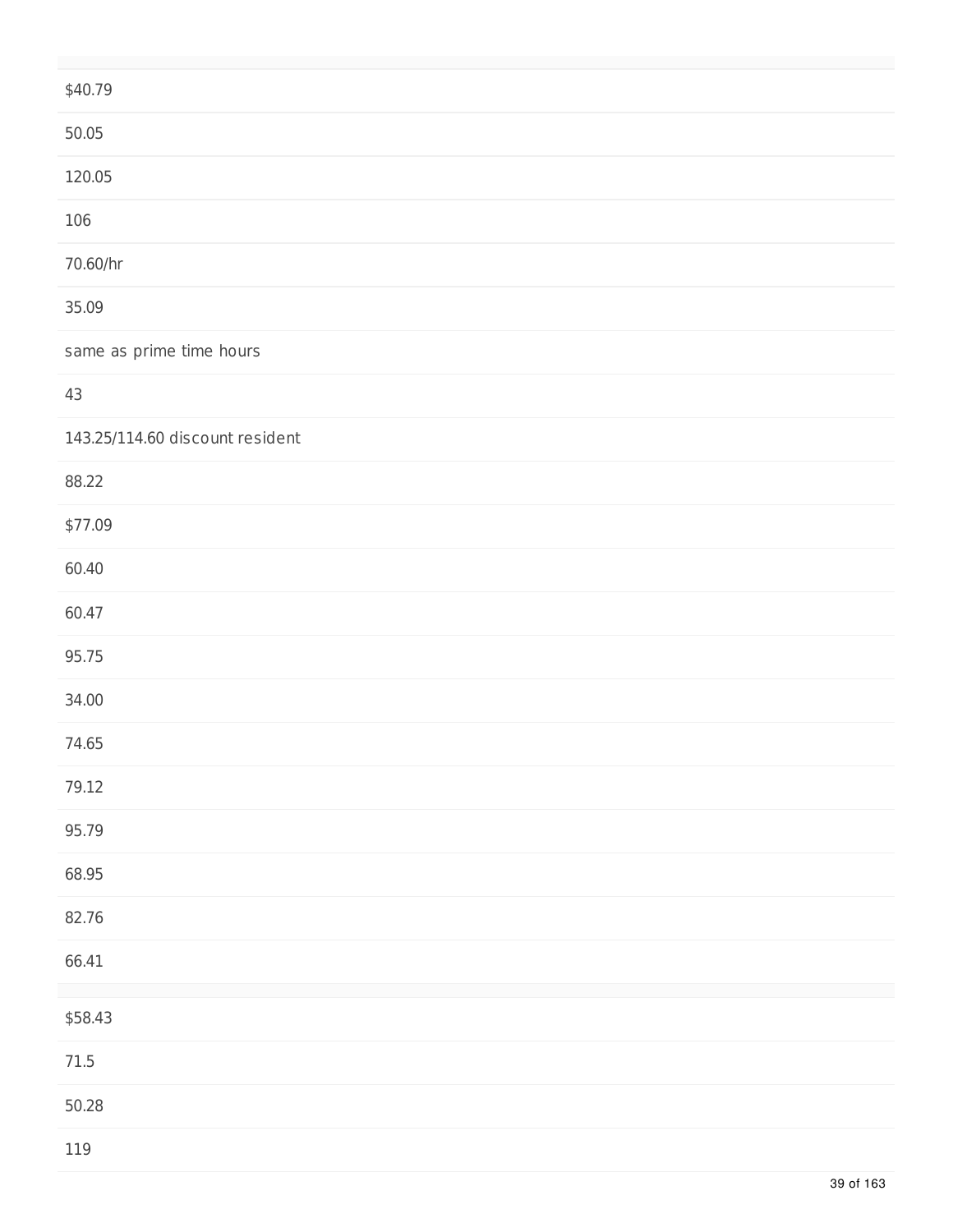| 70.60/hr                        |
|---------------------------------|
| 58.52                           |
| \$60.00 per hour                |
| 43                              |
| 143.25/114.60 discount resident |
| 61.09                           |
| \$114                           |
| 88.22                           |
| \$87.39                         |
| 74.65                           |
| 80.61                           |
| 95.75                           |
| 48.75                           |
| 111.85                          |
| 79.12                           |
| 95.79                           |
| 94.00/hr                        |
| 86.15                           |
| 85                              |
| 107.00                          |
| 110.34                          |
| 45.31                           |
| 91.61                           |

| Figure Skating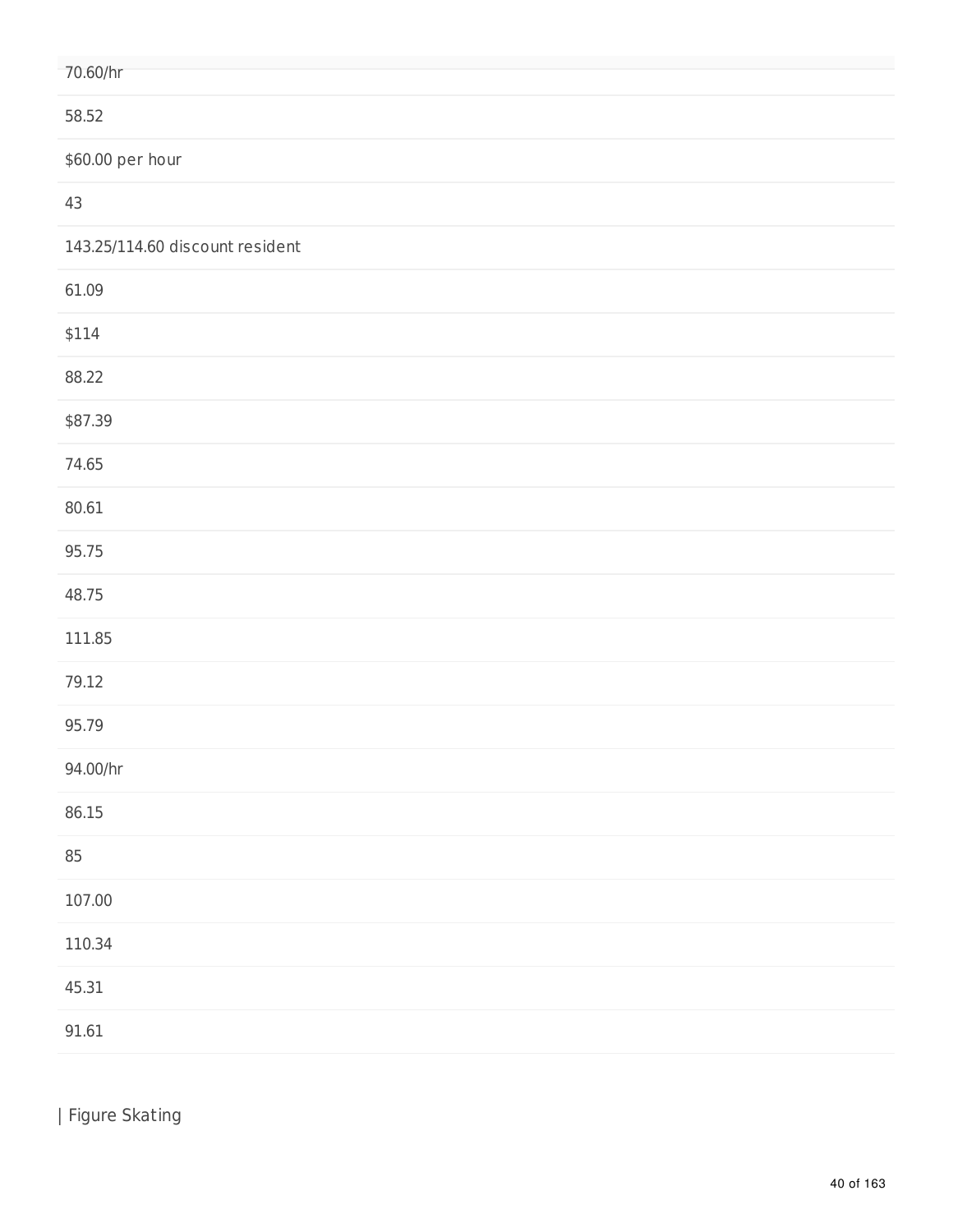| Variable                                 | Count        |
|------------------------------------------|--------------|
| Ice In (prime hours)/ hourly             | 26 responses |
| Ice In (non-prime)/hourly                | 20 responses |
| <b>Dry Floor (prime</b><br>hours)/hourly | 11 responses |
| Dry Floor (non-<br>prime)/hourly         | 6 responses  |
| Ice In (tourmanent)                      | 7 responses  |
| Dry floor (tournament)                   | 6 responses  |

| 41.99/hr<br>22.07<br>$41\,$<br>322.50<br>as above<br>$71.5\,$<br>106<br>\$75.64<br>105.41<br>95.75<br>486.50<br>as above | 34.07 |  |
|--------------------------------------------------------------------------------------------------------------------------|-------|--|
|                                                                                                                          |       |  |
|                                                                                                                          |       |  |
|                                                                                                                          |       |  |
|                                                                                                                          |       |  |
|                                                                                                                          |       |  |
|                                                                                                                          |       |  |
|                                                                                                                          |       |  |
|                                                                                                                          |       |  |
|                                                                                                                          |       |  |
|                                                                                                                          |       |  |
|                                                                                                                          |       |  |
|                                                                                                                          |       |  |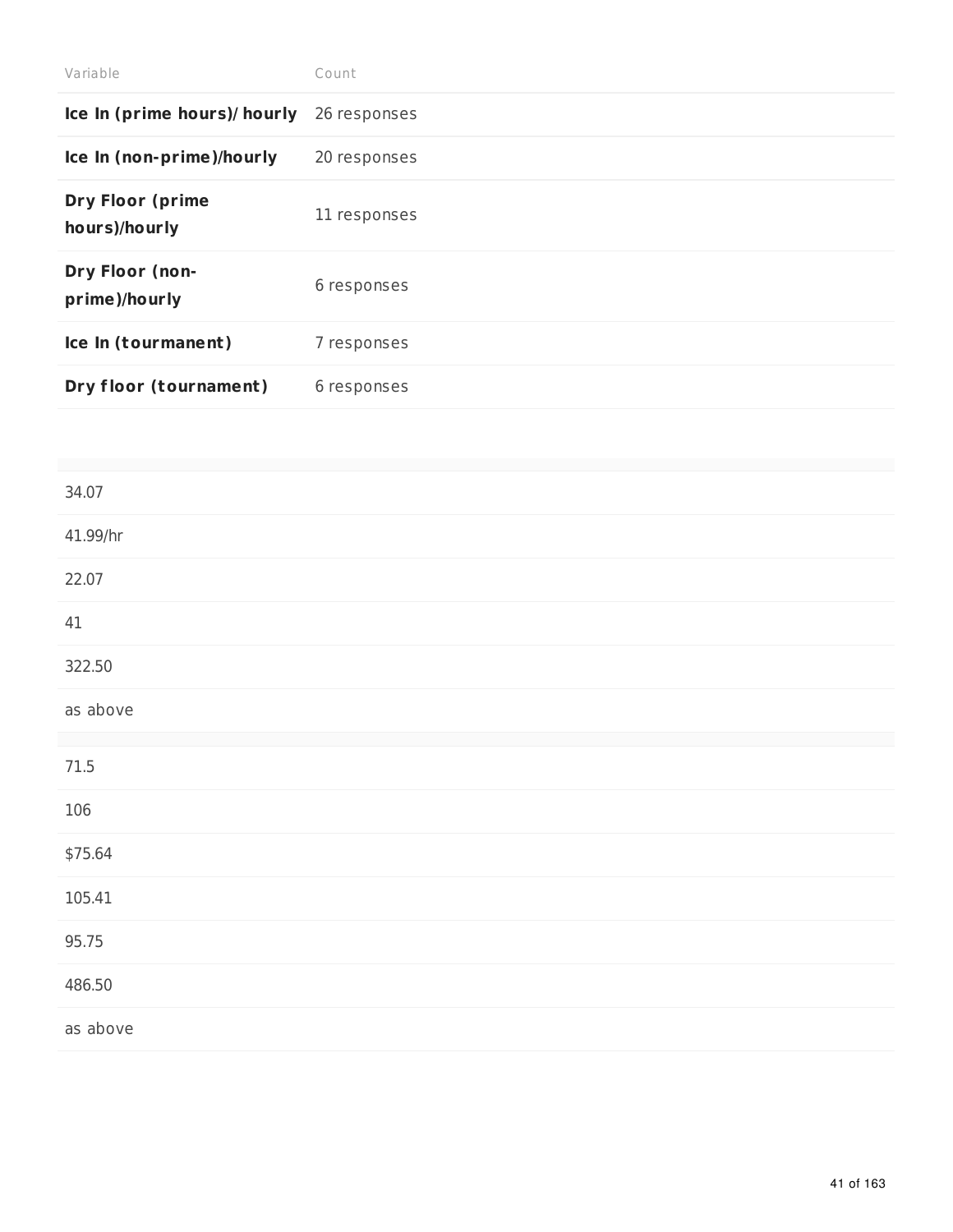| \$46.13                 |  |
|-------------------------|--|
| 22.07                   |  |
| 41                      |  |
| 27.00                   |  |
| 23.00                   |  |
| $\mathsf{N}/\mathsf{A}$ |  |
|                         |  |
| 34.07                   |  |
| \$52.72                 |  |
| 44.30                   |  |
| 22.07                   |  |
| $41\,$                  |  |
| 27.00                   |  |
| 34.25                   |  |
| $\mathsf{N}/\mathsf{A}$ |  |
| 39.40                   |  |
| 48.92                   |  |
| 18.89                   |  |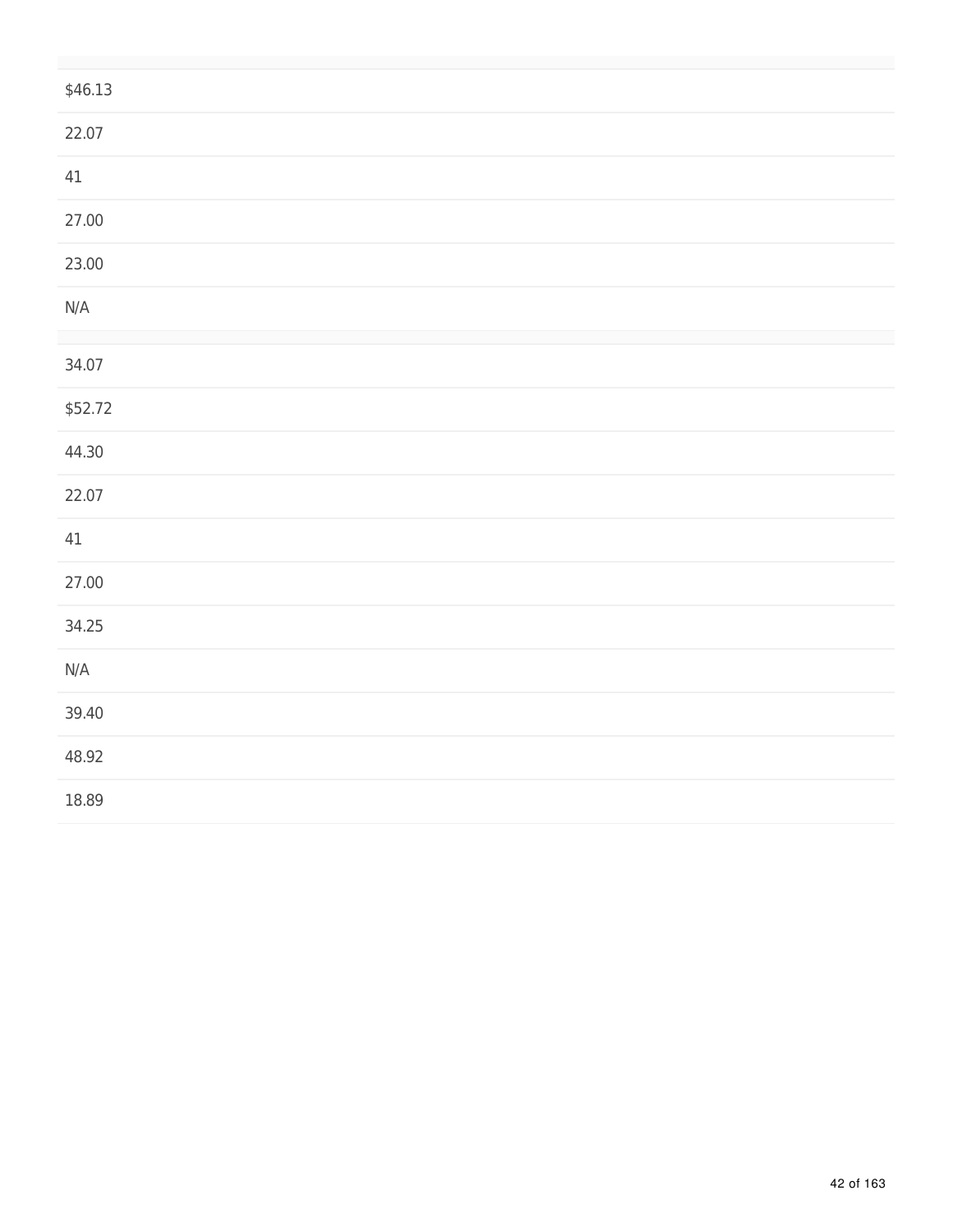| \$40.79                         |
|---------------------------------|
| 50.05                           |
| 118.70                          |
| 106                             |
| 70.60/hr                        |
| 35.09                           |
| same as prime time hours        |
| 143.25/114.60 discount resident |
| 88.22                           |
| \$77.09                         |
| 60.40                           |
| 60.47                           |
| 95.75                           |
| 34.00                           |
| 74.65                           |
| 79.12                           |
| 95.79                           |
| 68.95                           |
| 82.76                           |
| 66.14                           |
| \$58.43                         |
| $71.5\,$                        |
| 50.28                           |
| 119                             |
| 70.60/hr                        |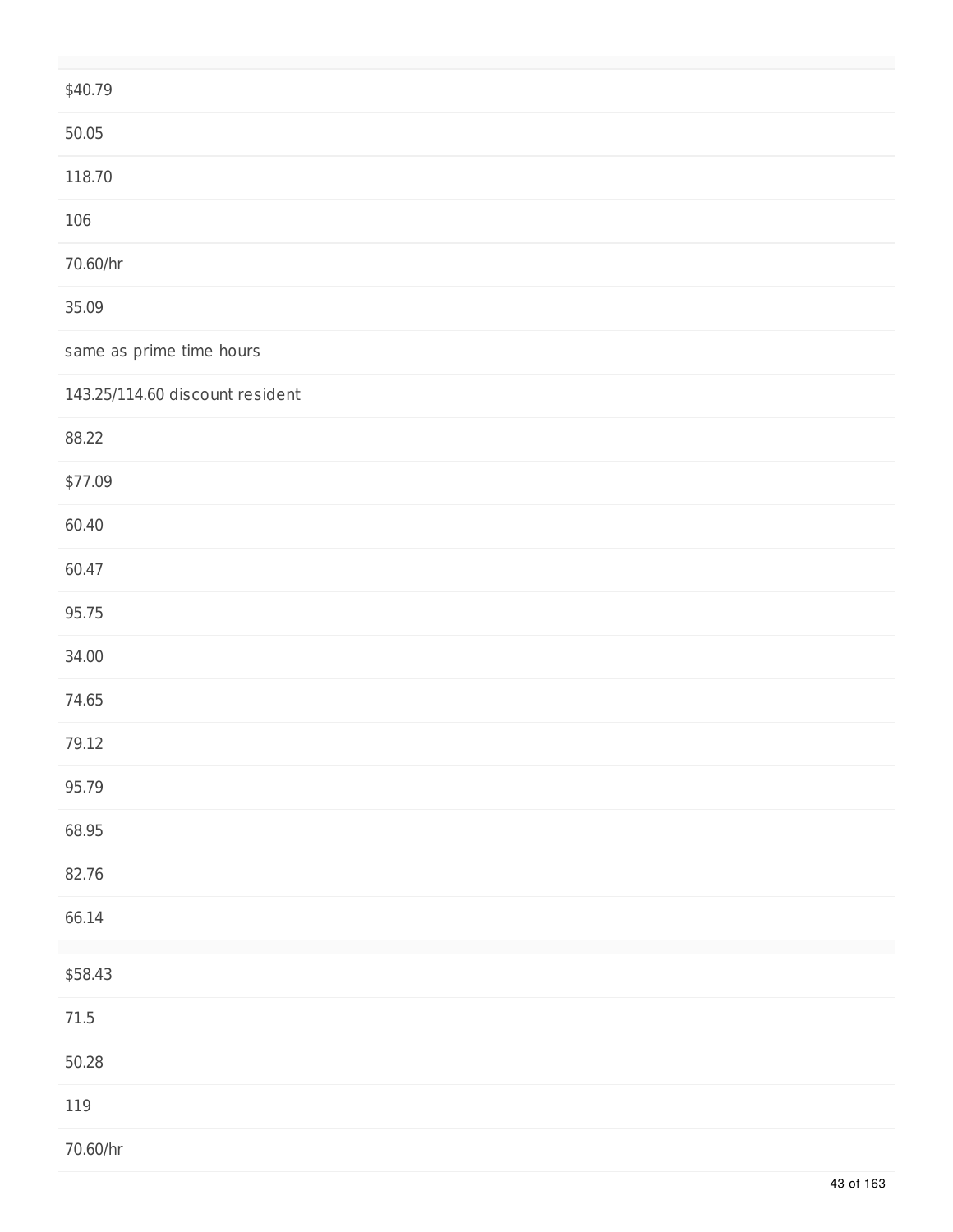#### \$60.00 per hour

| 143.25/114.60 discount resident |
|---------------------------------|
| 61.09                           |
| \$114                           |
| 88.22                           |
| \$87.39                         |
| 74.65                           |
| 80.61                           |
| 95.75                           |
| 48.75                           |
| 111.85                          |
| 79.12                           |
| 95.79                           |
| 94.00/hr                        |
| 86.15                           |
| 85                              |
| 107.00                          |
| 110.34                          |
| 45.31                           |
| 91.61                           |

| Speedskating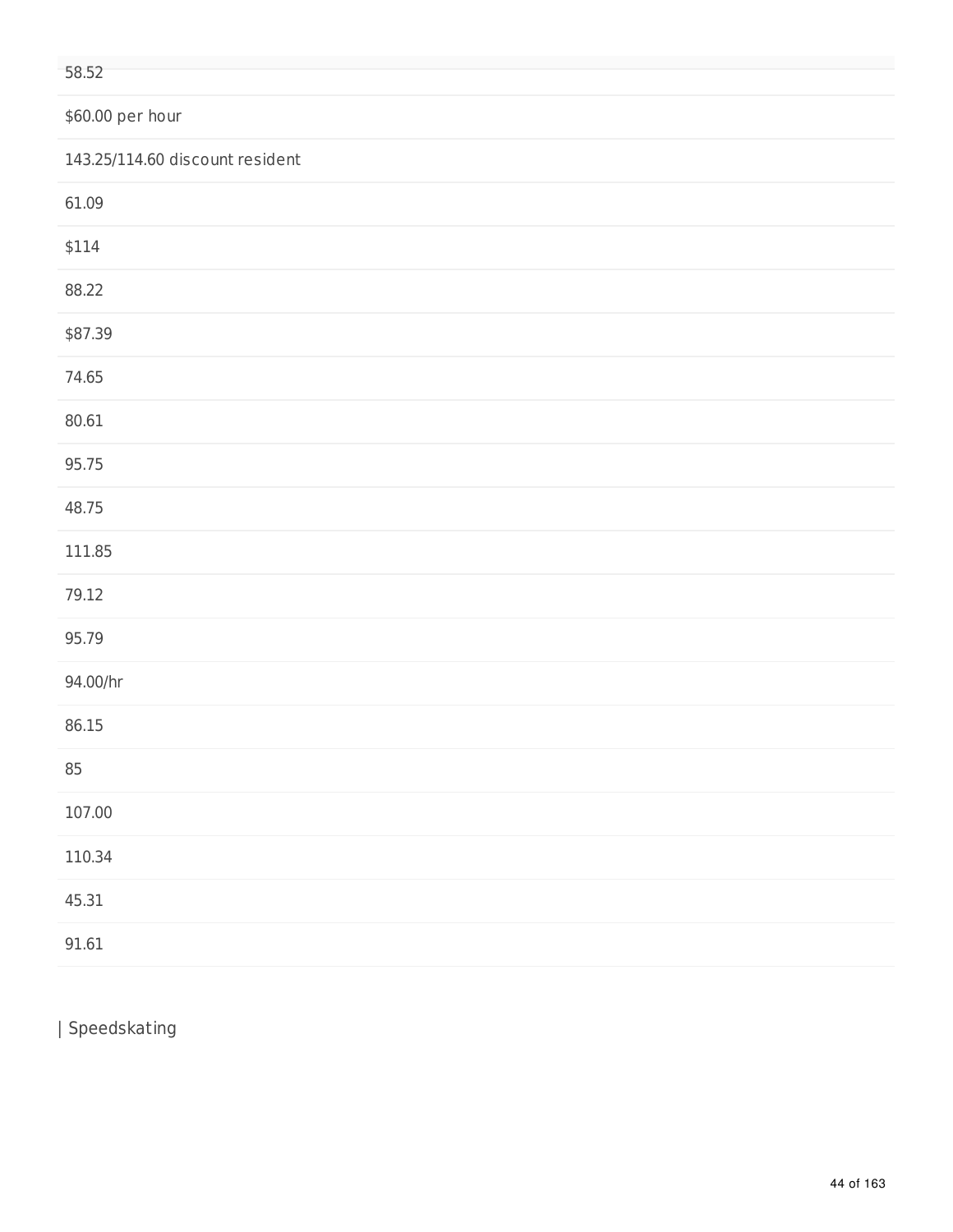| Variable                                 | Count        |
|------------------------------------------|--------------|
| Ice In (prime hours)/ hourly             | 15 responses |
| Ice In (non-prime)/hourly                | 9 responses  |
| <b>Dry Floor (prime</b><br>hours)/hourly | 8 responses  |
| Dry Floor (non-<br>prime)/hourly         | 3 responses  |
| Ice In (tourmanent)                      | 3 responses  |
| Dry floor (tournament)                   | 4 responses  |

# 41.99/hr 41 same as above as above 95.75 same as above as above 41 same as above 23.00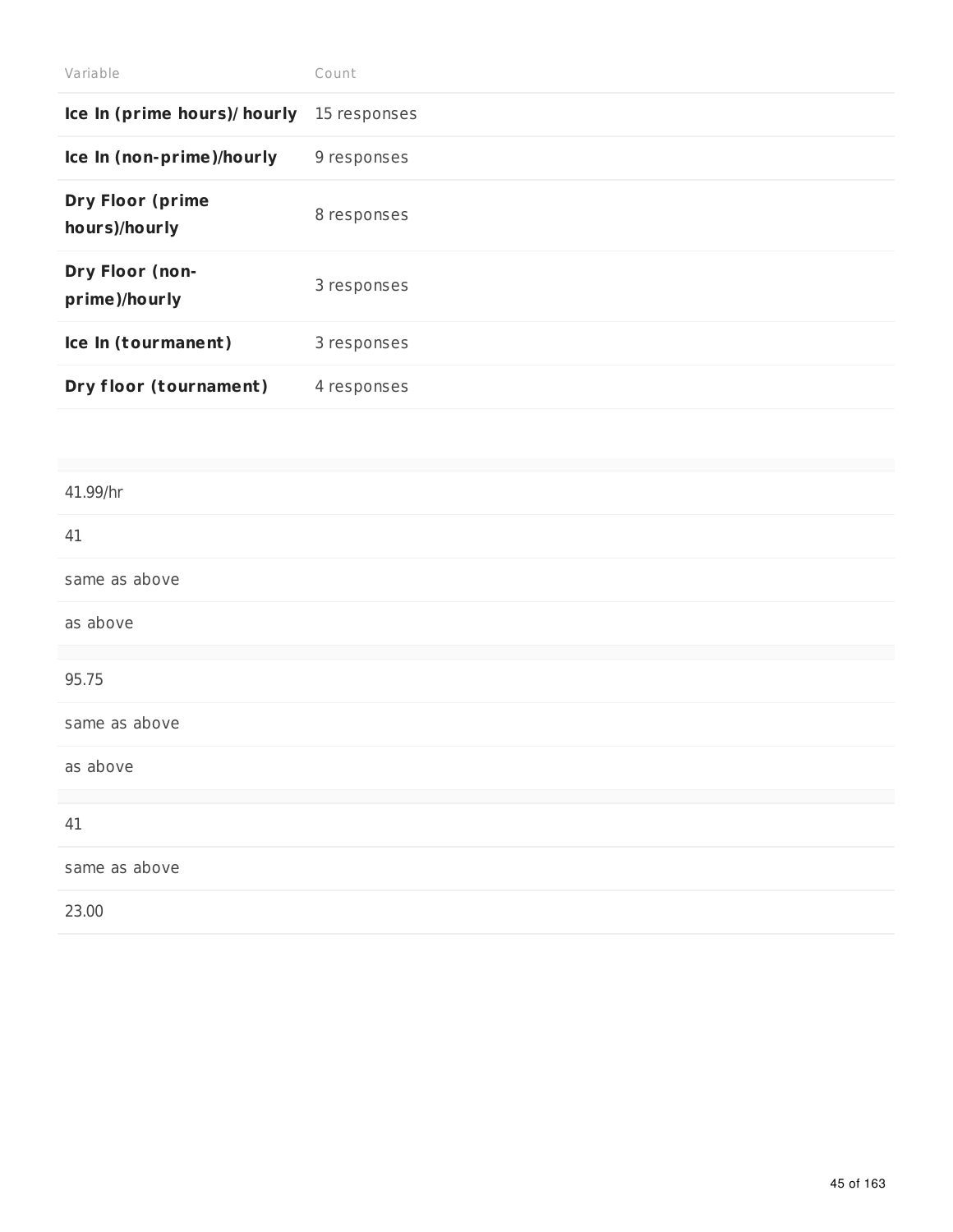| $\sf{NA}$                |
|--------------------------|
| 41                       |
| same as above            |
| 34.25                    |
| $\mathsf{N}/\mathsf{A}$  |
| 39.40                    |
| 48.92                    |
| n/a                      |
| Same as prime time hours |
| 88.22                    |
| $\sf{NA}$                |
| 95.75                    |
| same as above            |
| 74.65                    |
| $\mathsf{N}/\mathsf{A}$  |
| 95.79                    |
| 82.76                    |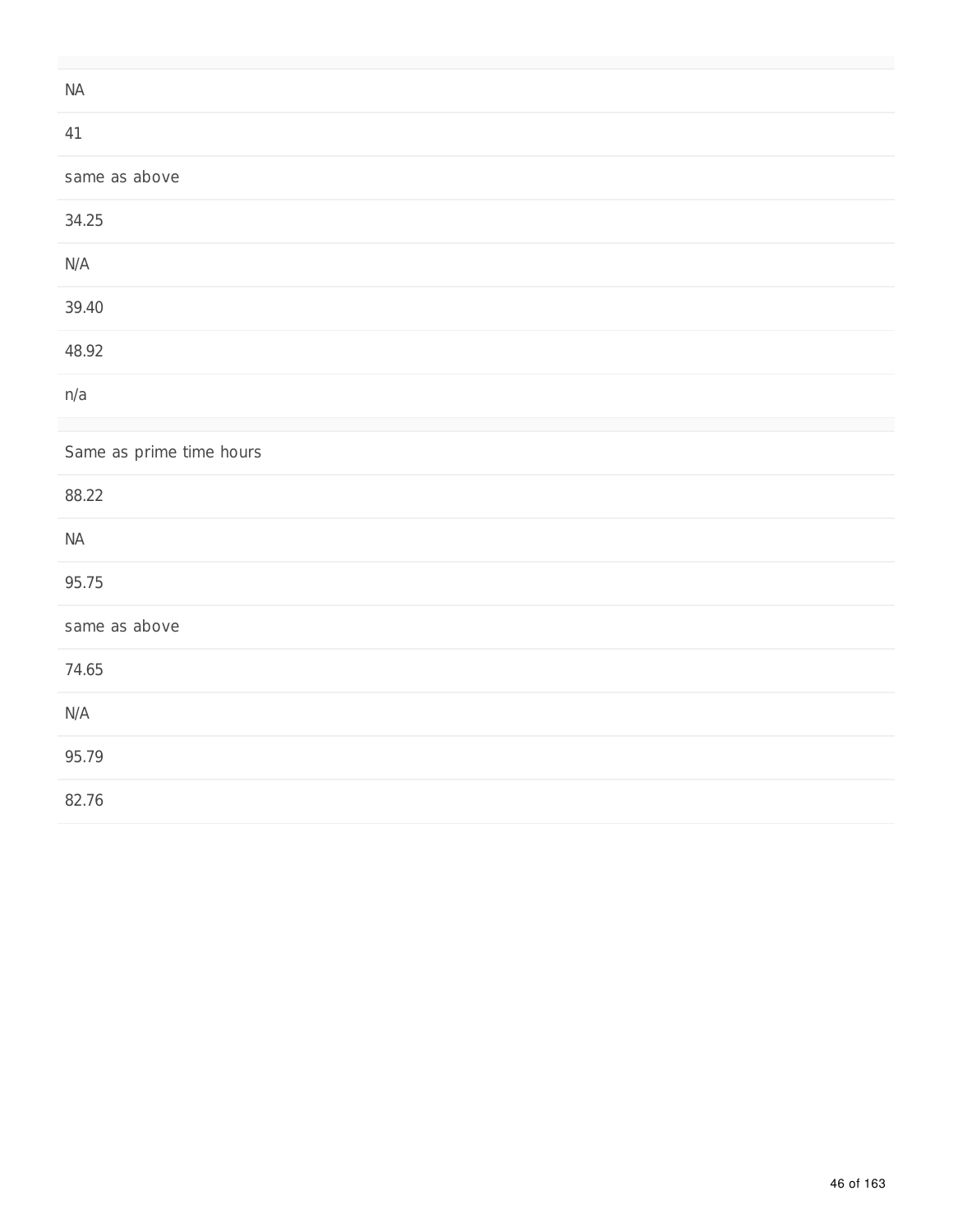# Womens Hockey \$86.00 per hour

| na                                           |
|----------------------------------------------|
| $\sf NA$                                     |
| \$114                                        |
| 88.22                                        |
| $\sf NA$                                     |
| 95.75                                        |
| dependant on user ex. adult/youth/commercial |
| 111.85                                       |
| N/A                                          |
| 95.79                                        |
| 94.00/hr                                     |
|                                              |
| 107.00                                       |
| 110.34                                       |

Other Recreation Facilities | Not Avail.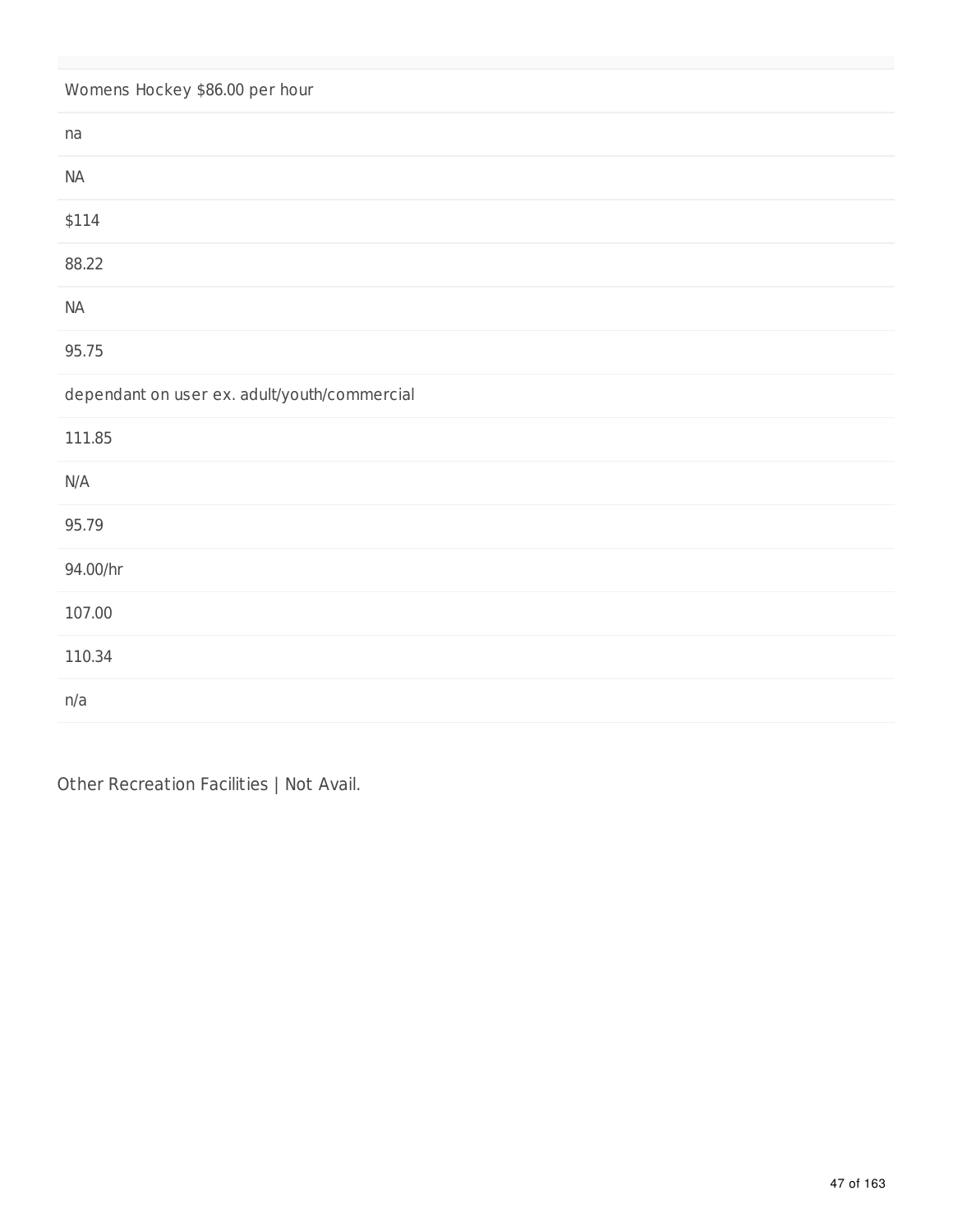| Variable                           | \$ Amount               | % Amount                | No deposits             |           |
|------------------------------------|-------------------------|-------------------------|-------------------------|-----------|
| <b>Gymnasium - Small</b>           | 1<br>14.3%              | $\overline{2}$<br>28.6% | $\overline{4}$<br>57.1% | Total: 7  |
| <b>Gymnasium - Large</b>           | 4<br>28.6%              | $\overline{2}$<br>14.3% | 8<br>57.1%              | Total: 14 |
| <b>Park Shelter or Park Area</b>   | $\overline{3}$          | 3                       | 6                       | Total: 14 |
| $(1-25)$                           | 21.4%                   | 21.4%                   | 42.9%                   |           |
| <b>Park Shelter or Park Area</b>   | 3                       | 3                       | 5                       | Total: 12 |
| $(26-100)$                         | 25.0%                   | 25.0%                   | 41.7%                   |           |
| <b>Park Shelter or Park Area</b>   | $\overline{0}$          | 3                       | 5                       | Total: 9  |
| $(100+)$                           | 0.0%                    | 33.3%                   | 55.6%                   |           |
| <b>Aquatic Facility (Indoor</b>    | $\overline{2}$          | $\mathbf{1}$            | 8                       | Total: 14 |
| Pool) - portion of                 | 14.3%                   | 7.1%                    | 57.1%                   |           |
| <b>Aquatic Facility (Outdoor</b>   | $\mathbf{1}$            | $\overline{0}$          | 3                       | Total: 4  |
| Pool) - portion of                 | 25.0%                   | 0.0%                    | 75.0%                   |           |
| <b>Aquatic Facility Indoor</b>     | $\overline{2}$          | $\mathbf{1}$            | $\overline{7}$          | Total: 13 |
| (entire facility rental)           | 15.4%                   | 7.7%                    | 53.8%                   |           |
| <b>Aquatic Facility Outdoor</b>    | $\overline{2}$          | $\overline{0}$          | $\overline{2}$          | Total: 4  |
| (entire facility rental)           | 50.0%                   | 0.0%                    | 50.0%                   |           |
| <b>Specialized Art Space (i.e.</b> | 1                       | $\mathbf 0$             | $\mathbf 1$             | Total: 2  |
| Pottery)                           | 50.0%                   | 0.0%                    | 50.0%                   |           |
| <b>Multi-function Room</b>         | 3<br>18.8%              | $\mathbf{1}$<br>6.3%    | $\overline{9}$<br>56.3% | Total: 16 |
| <b>Tennis Courts - Indoor</b>      | $\overline{0}$<br>0.0%  | $\overline{0}$<br>0.0%  | $\overline{2}$<br>66.7% | Total: 3  |
| <b>Tennis Courts - Outdoor</b>     | $\mathbf{1}$<br>8.3%    | $\overline{0}$<br>0.0%  | 6<br>50.0%              | Total: 12 |
| <b>Stadium Rental</b>              | $\overline{2}$<br>33.3% | $\mathbf{1}$<br>16.7%   | $\overline{0}$<br>0.0%  | Total: 6  |

Other Recreation Facilities | Deposit required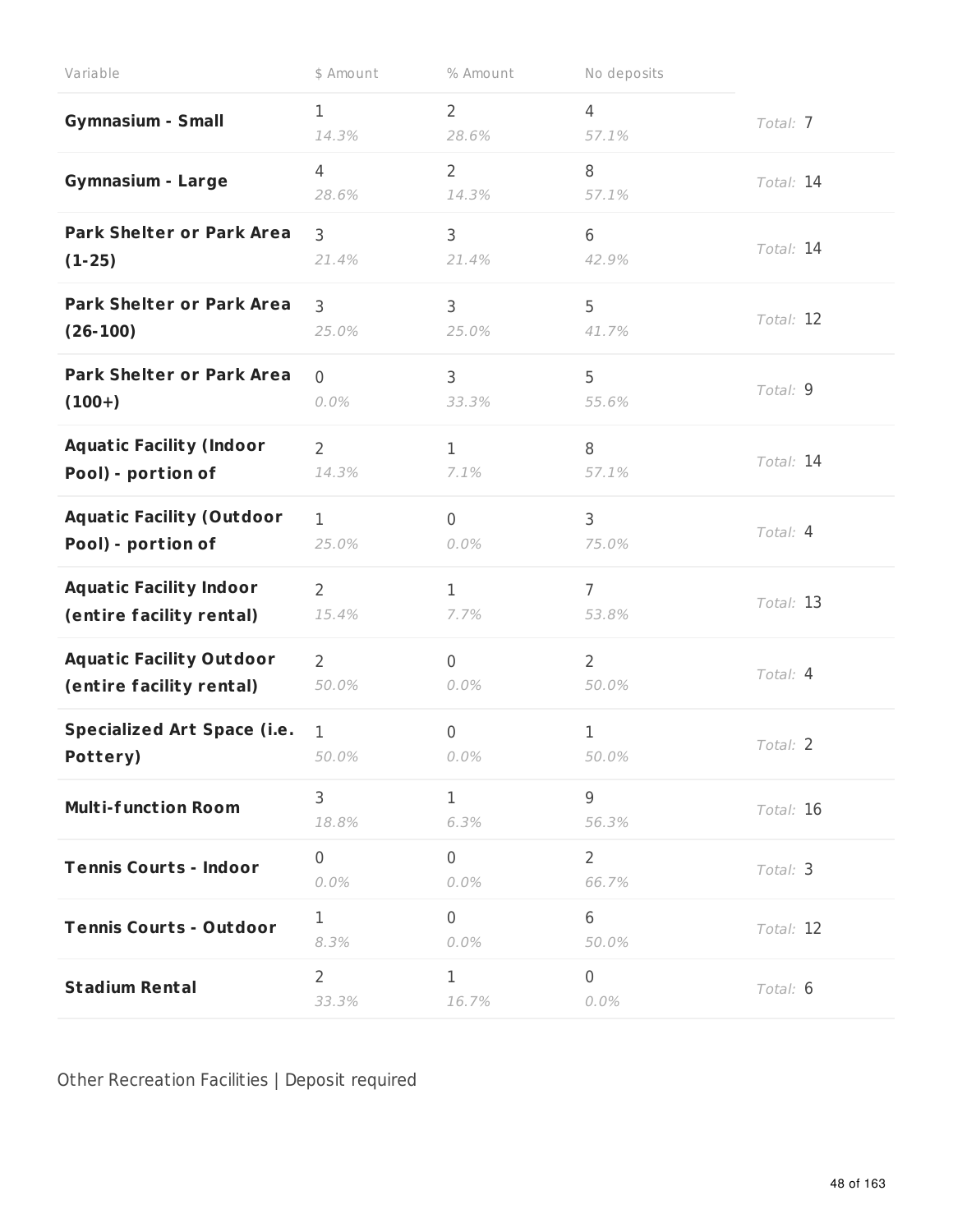| Variable                                                    | Count       |
|-------------------------------------------------------------|-------------|
| <b>Gymnasium - Small</b>                                    | 3 responses |
| <b>Gymnasium - Large</b>                                    | 7 responses |
| <b>Park Shelter or Park Area</b><br>$(1-25)$                | 8 responses |
| <b>Park Shelter or Park Area</b><br>$(26-100)$              | 7 responses |
| <b>Park Shelter or Park Area</b><br>$(100+)$                | 3 responses |
| <b>Aquatic Facility (Indoor</b><br>Pool) - portion of       | 5 responses |
| <b>Aquatic Facility (Outdoor</b><br>Pool) - portion of      | 1 responses |
| <b>Aquatic Facility Indoor</b><br>(entire facility rental)  | 5 responses |
| <b>Aquatic Facility Outdoor</b><br>(entire facility rental) | 3 responses |
| <b>Specialized Art Space (i.e.</b><br>Pottery)              | 2 responses |
| <b>Multi-function Room</b>                                  | 6 responses |
| <b>Tennis Courts - Indoor</b>                               | 1 responses |
| <b>Tennis Courts - Outdoor</b>                              | 2 responses |
| <b>Stadium Rental</b>                                       | 3 responses |
|                                                             |             |

#### \$250 Rec; \$500 Commercial

25%

2,000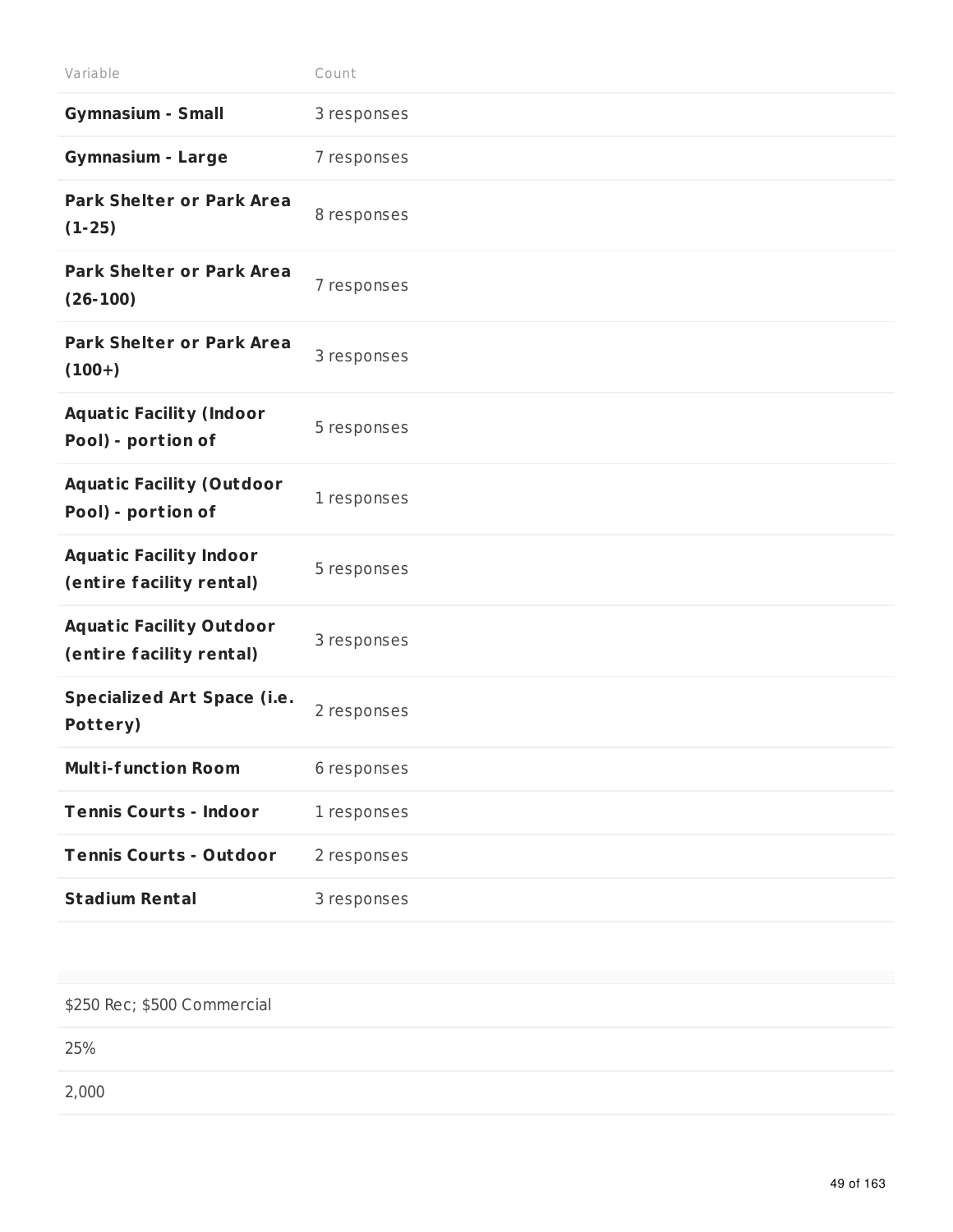| $\sf NA$                       |
|--------------------------------|
| 220                            |
|                                |
| $\sf NA$                       |
|                                |
| $200\,$                        |
| 100%                           |
| $200\,$                        |
| $\sf NA$                       |
| n/a                            |
| $50\,$                         |
|                                |
| $200\,$                        |
| n/a                            |
|                                |
| 100%                           |
| payment due at time of booking |
| Varies                         |
|                                |
| 200                            |
| 25%                            |
| $\sf NA$                       |
| payment due at time of booking |
| Varies                         |
|                                |
| 100%                           |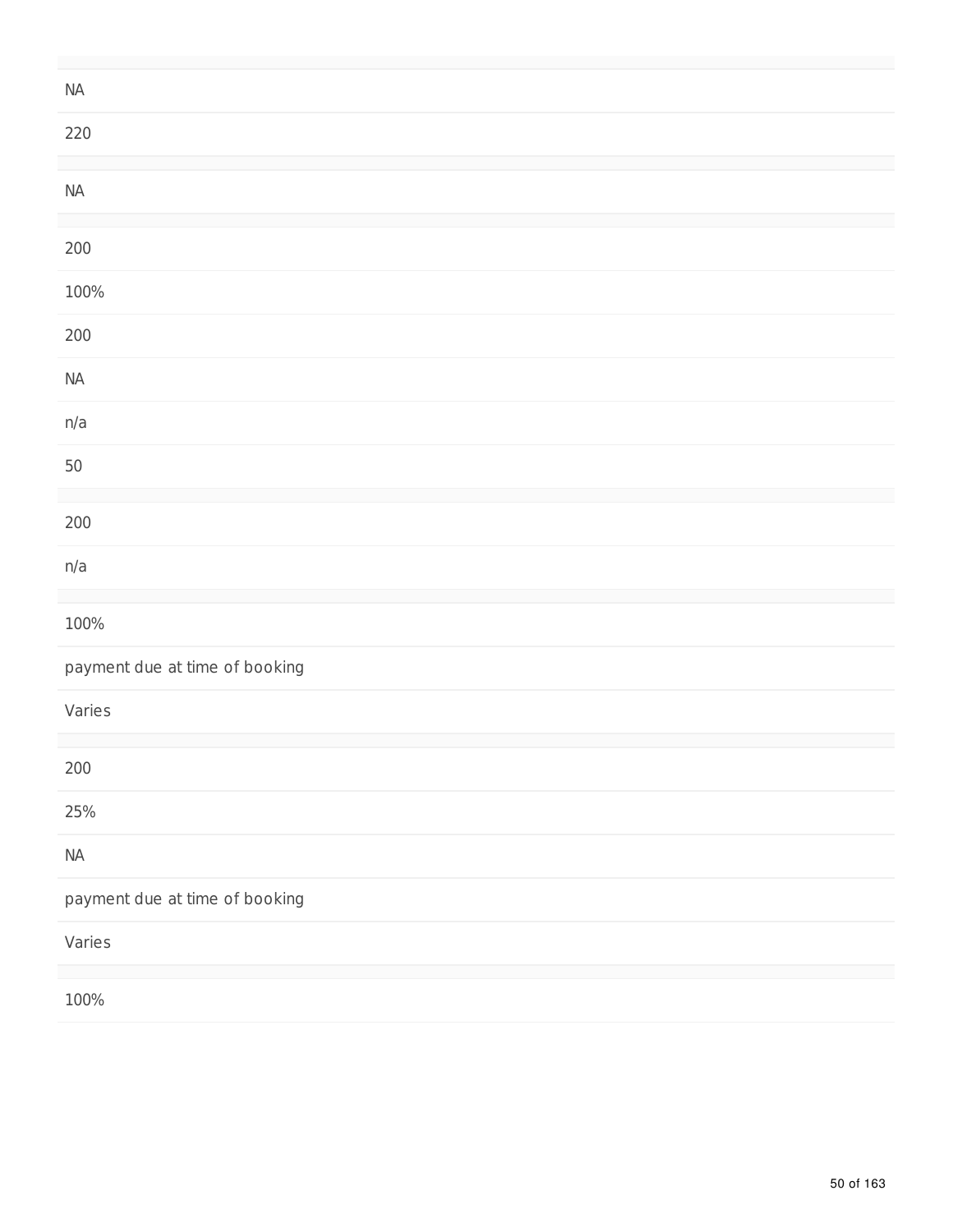| $200\,$                        |
|--------------------------------|
| 25%                            |
| $\sf{NA}$                      |
| payment due at time of booking |
| Varies                         |
| 25%                            |
| 25%                            |
| $100\,$                        |
| 100%                           |
| 25%                            |
| No charge                      |
| 25%                            |
| \$100                          |
| 220                            |
| $100\,$                        |
| $200\,$                        |
| $25%$                          |
| No charge                      |
| $\sf{NA}$                      |
| 25%                            |
| \$100                          |
| 220                            |
| $100\,$                        |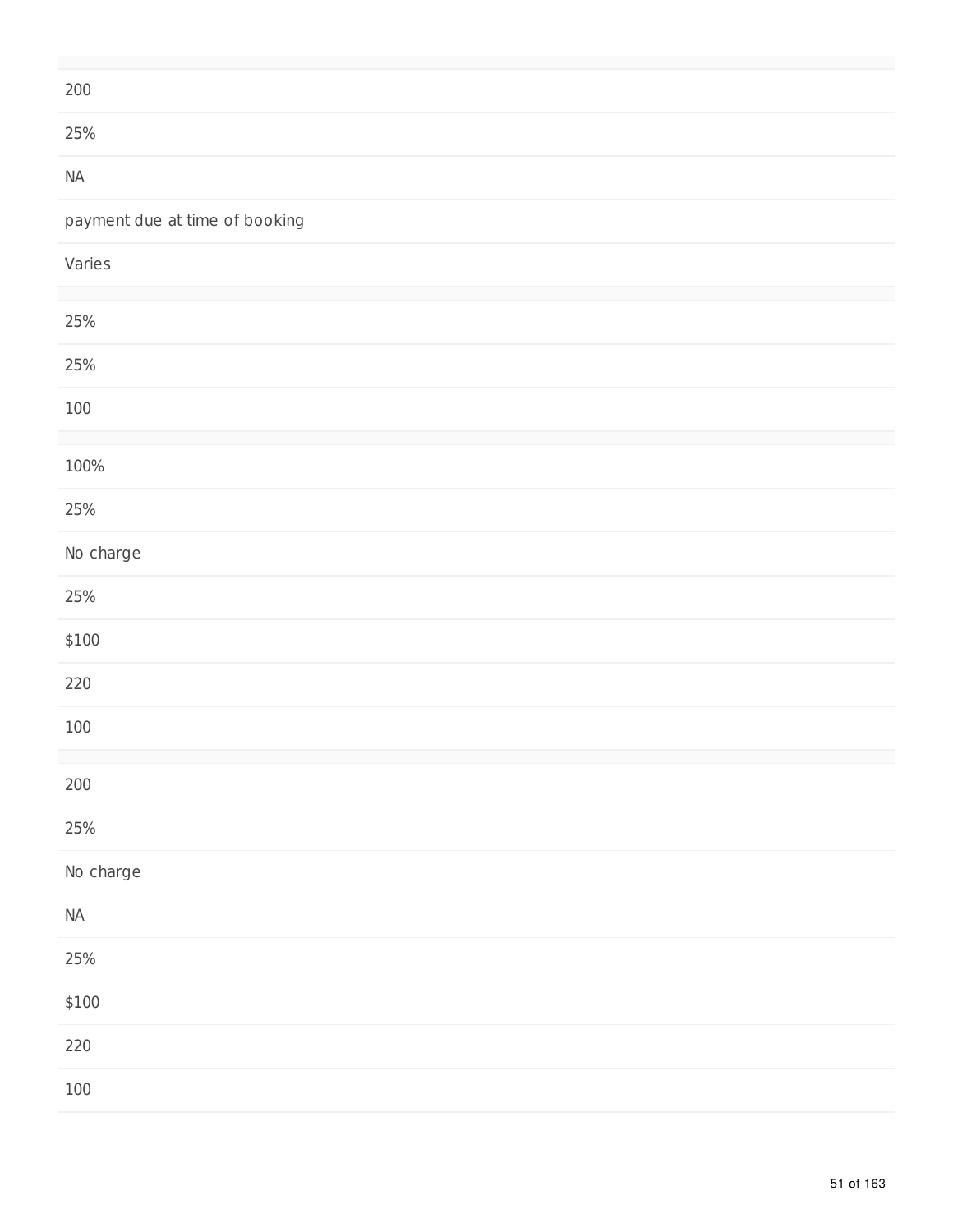| 200      |  |
|----------|--|
| 200      |  |
| 100%     |  |
| 25%      |  |
| $\sf NA$ |  |
| 25%      |  |
| varies   |  |
| 25%      |  |
|          |  |
| 25%      |  |
| varies   |  |

Other Recreation Facilities | Commercial Rate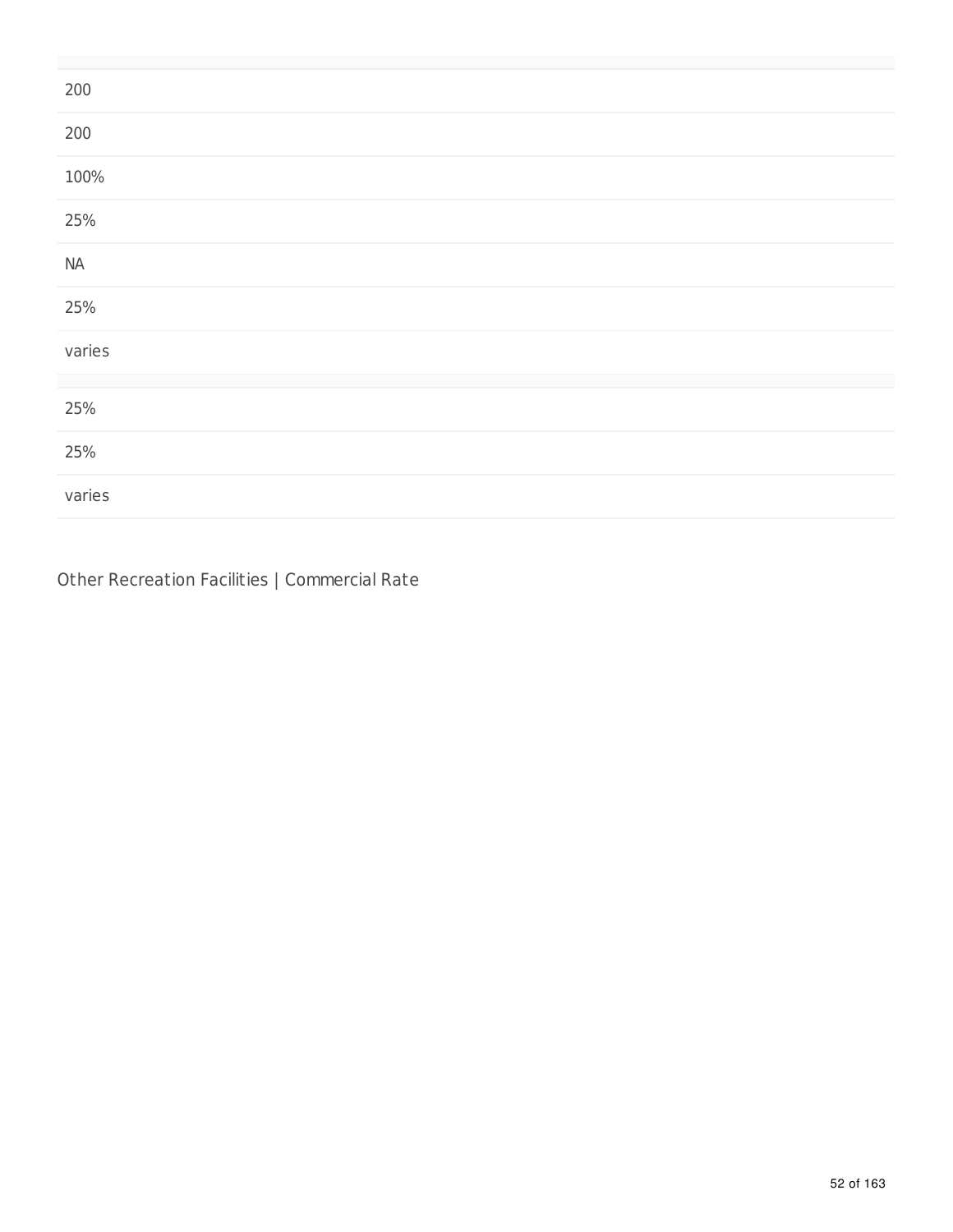| Variable                                                    | Count        |
|-------------------------------------------------------------|--------------|
| <b>Gymnasium - Small</b>                                    | 8 responses  |
| <b>Gymnasium - Large</b>                                    | 19 responses |
| <b>Park Shelter or Park Area</b><br>$(1-25)$                | 16 responses |
| <b>Park Shelter or Park Area</b><br>$(26-100)$              | 12 responses |
| <b>Park Shelter or Park Area</b><br>$(100+)$                | 9 responses  |
| <b>Aquatic Facility (Indoor</b><br>Pool) - portion of       | 13 responses |
| <b>Aquatic Facility (Outdoor</b><br>Pool) - portion of      | 2 responses  |
| <b>Aquatic Facility Indoor</b><br>(entire facility rental)  | 17 responses |
| <b>Aquatic Facility Outdoor</b><br>(entire facility rental) | 6 responses  |
| <b>Specialized Art Space (i.e.</b><br>Pottery)              | 2 responses  |
| <b>Multi-function Room</b>                                  | 21 responses |
| <b>Tennis Courts - Indoor</b>                               | 2 responses  |
| <b>Tennis Courts - Outdoor</b>                              | 7 responses  |
| <b>Stadium Rental</b>                                       | 5 responses  |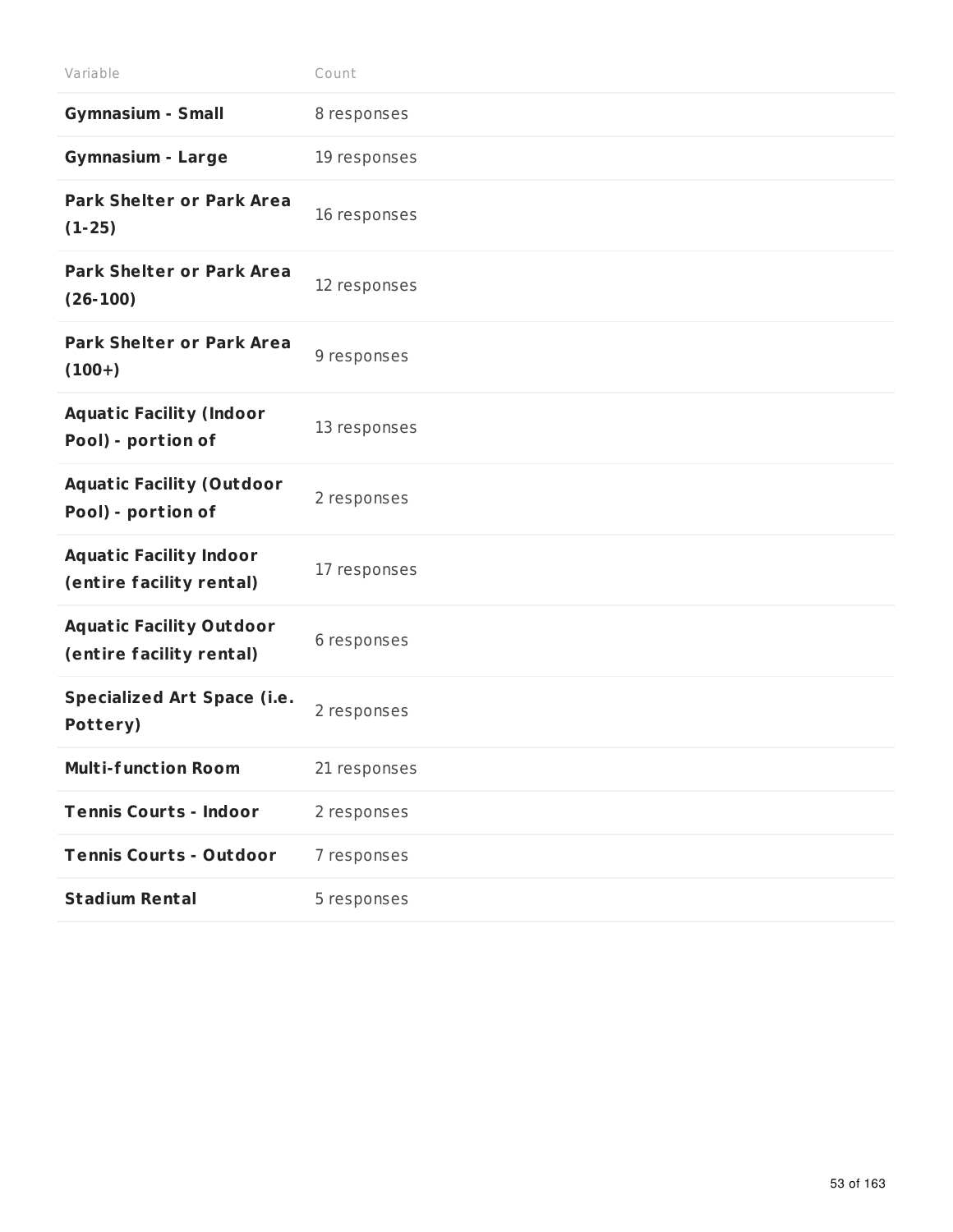| 171.20                                     |
|--------------------------------------------|
| Events \$3,480                             |
| 112.94                                     |
| 589.00/day                                 |
| 222.84                                     |
|                                            |
| \$32.50 Acrylic; \$26.50 (all others)      |
| $\sf NA$                                   |
| \$9.20 per court                           |
| n/c                                        |
| $\mathbf 0$                                |
| 35.46                                      |
| $\,0\,$                                    |
|                                            |
| NA                                         |
| \$124.00 prime time \$83.30 non prime time |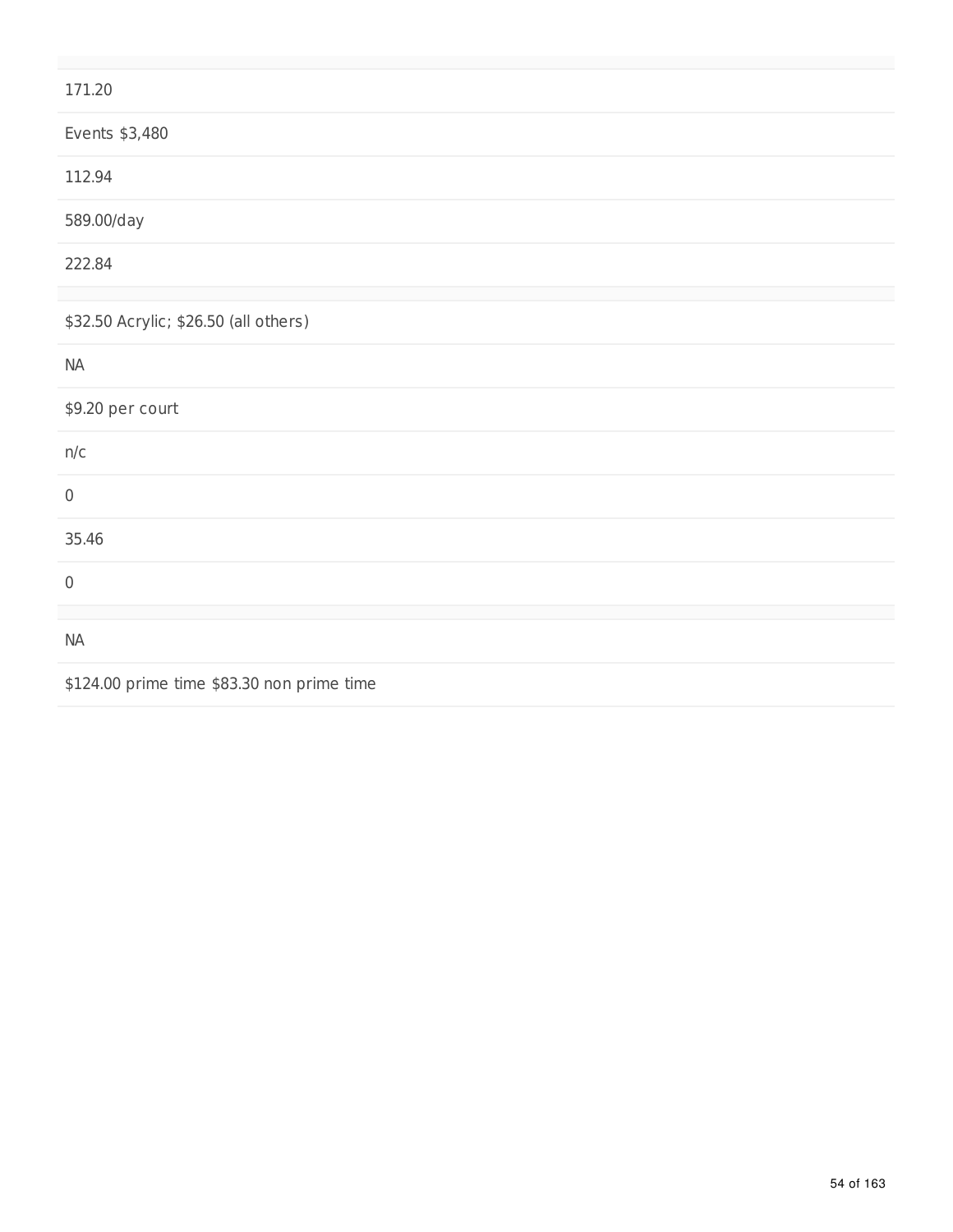| \$30.00             |
|---------------------|
| 71.05               |
| 42                  |
| 51.15/hr            |
| 15.36               |
| 396.43              |
| 153.40/day 25.40/hr |
| \$58                |
| 92.74               |
| $$27.15 - $47.51$   |
| 123.70              |
| 32.31               |
| $50\,$              |
| 40.94               |
| 38.32               |
| \$21.96/hr          |
| 29.75/hr            |
| \$23.20/hr          |
| 35.01               |
| 61.69               |
| 492.46 8hr 89.51 hr |
| 32                  |
| $50\,$              |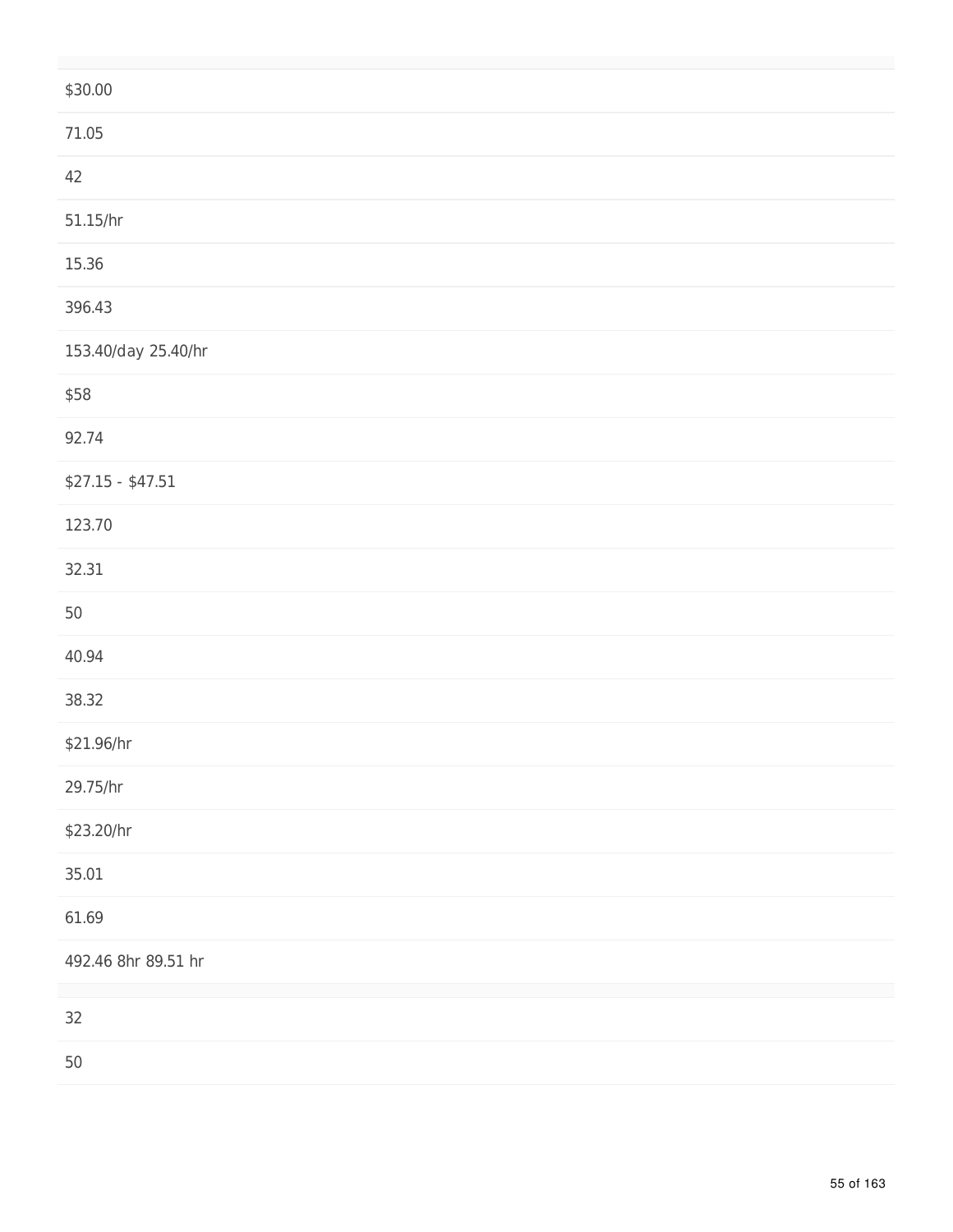| 113.30                                                       |
|--------------------------------------------------------------|
| 135-300                                                      |
| \$106.60/hr                                                  |
| 117                                                          |
| 70.54                                                        |
| 127.34                                                       |
| 118                                                          |
| 145.95/hr                                                    |
| Same rate as Private Rental                                  |
| 277/hr, max 100 people                                       |
| 223.83                                                       |
| \$253                                                        |
| \$326.86                                                     |
| na                                                           |
| 1005                                                         |
| 118.25                                                       |
| 382.96                                                       |
| 94.46                                                        |
| \$517.40 per hour plus lifeguard charges (\$37.93 per guard) |
| \$2,935.01/day or \$180.46/hr                                |
| 186.20                                                       |
| \$175/hr                                                     |
| 598.08                                                       |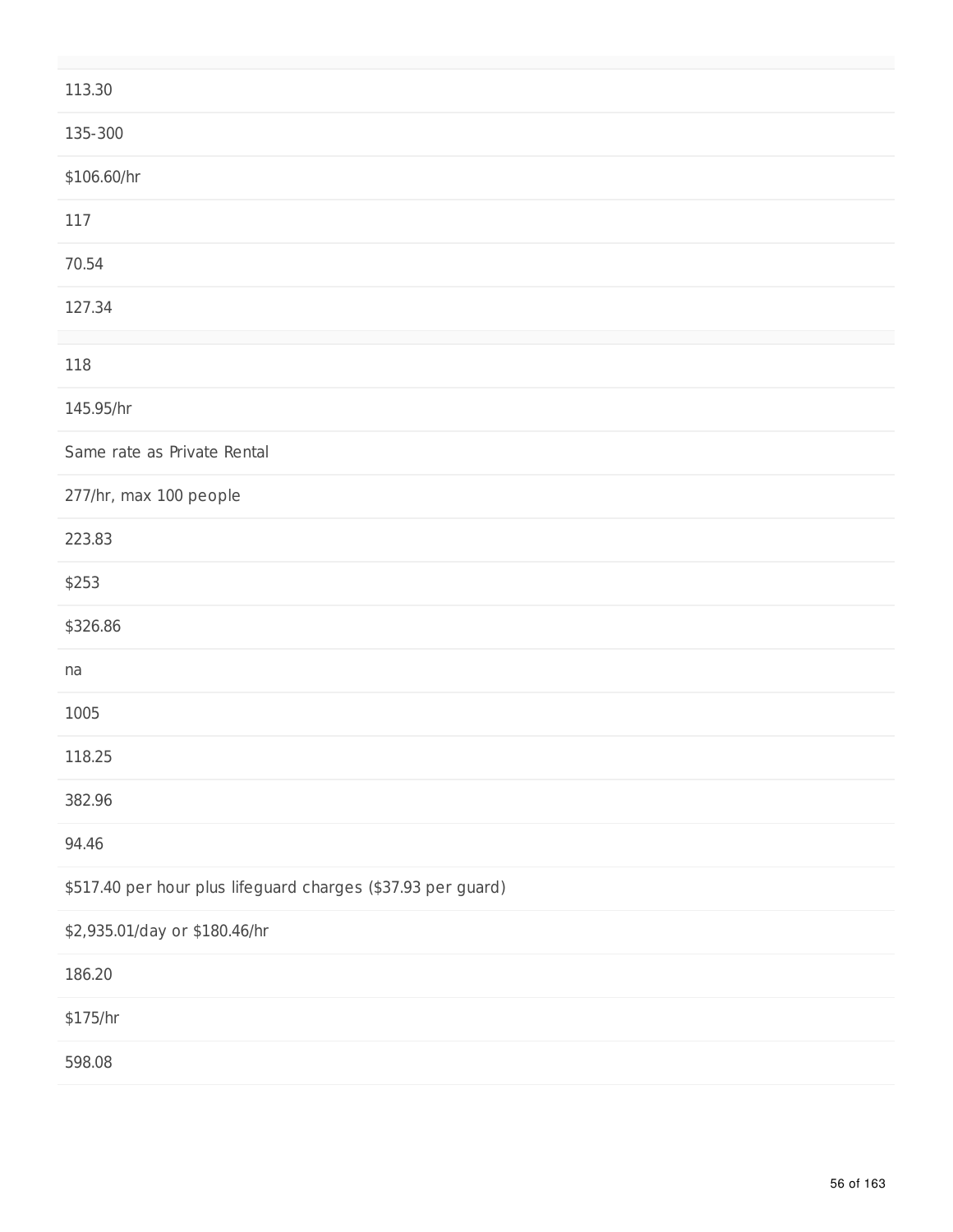| 8.13                                                             |
|------------------------------------------------------------------|
| 61.67                                                            |
| 118                                                              |
|                                                                  |
| 32                                                               |
| 118/hr for 30 people. additional cost of guard wages if required |
| 29.30                                                            |
| 67.50                                                            |
| \$217.90                                                         |
| 45.70                                                            |
| 35-540                                                           |
| 36.48/lane                                                       |
| 94.46                                                            |
| \$15.90 per 25m lane per hour                                    |
| 60.36                                                            |
| 31.38                                                            |
|                                                                  |
| \$24.00                                                          |
| 35.04                                                            |
| 122.61                                                           |
| see above hr rate/day rate                                       |
| as above                                                         |
| 24.00                                                            |
| \$45/hr; \$251.00/day                                            |
| $70\,$                                                           |
| 26.32                                                            |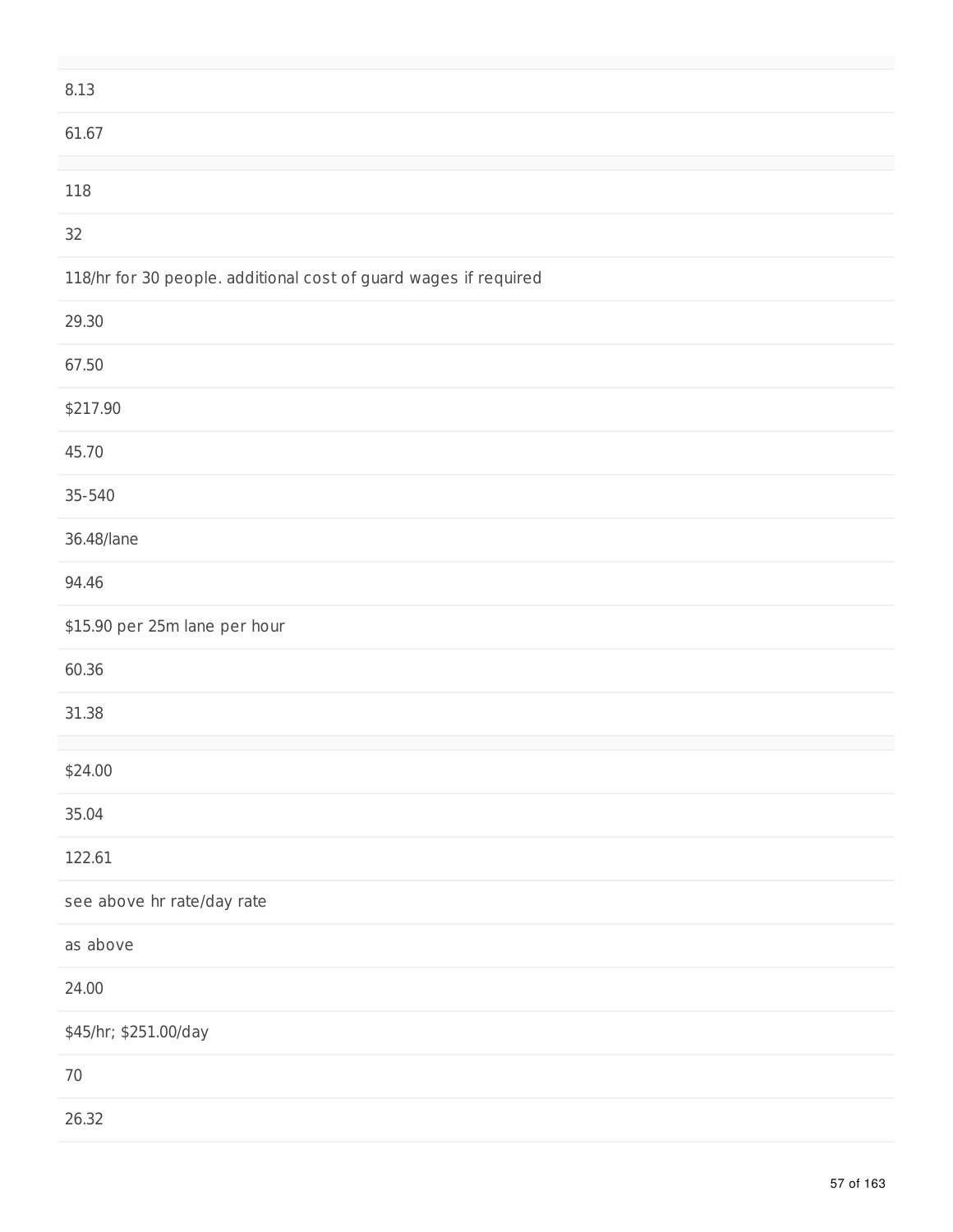| \$24.00               |  |
|-----------------------|--|
| 10.30                 |  |
| 35.04                 |  |
| No charge             |  |
| 122.61                |  |
| 25.00                 |  |
| as above              |  |
| 24.00                 |  |
| \$45/hr; \$251.00/day |  |
| \$144/day             |  |
| 23.40                 |  |
| 70                    |  |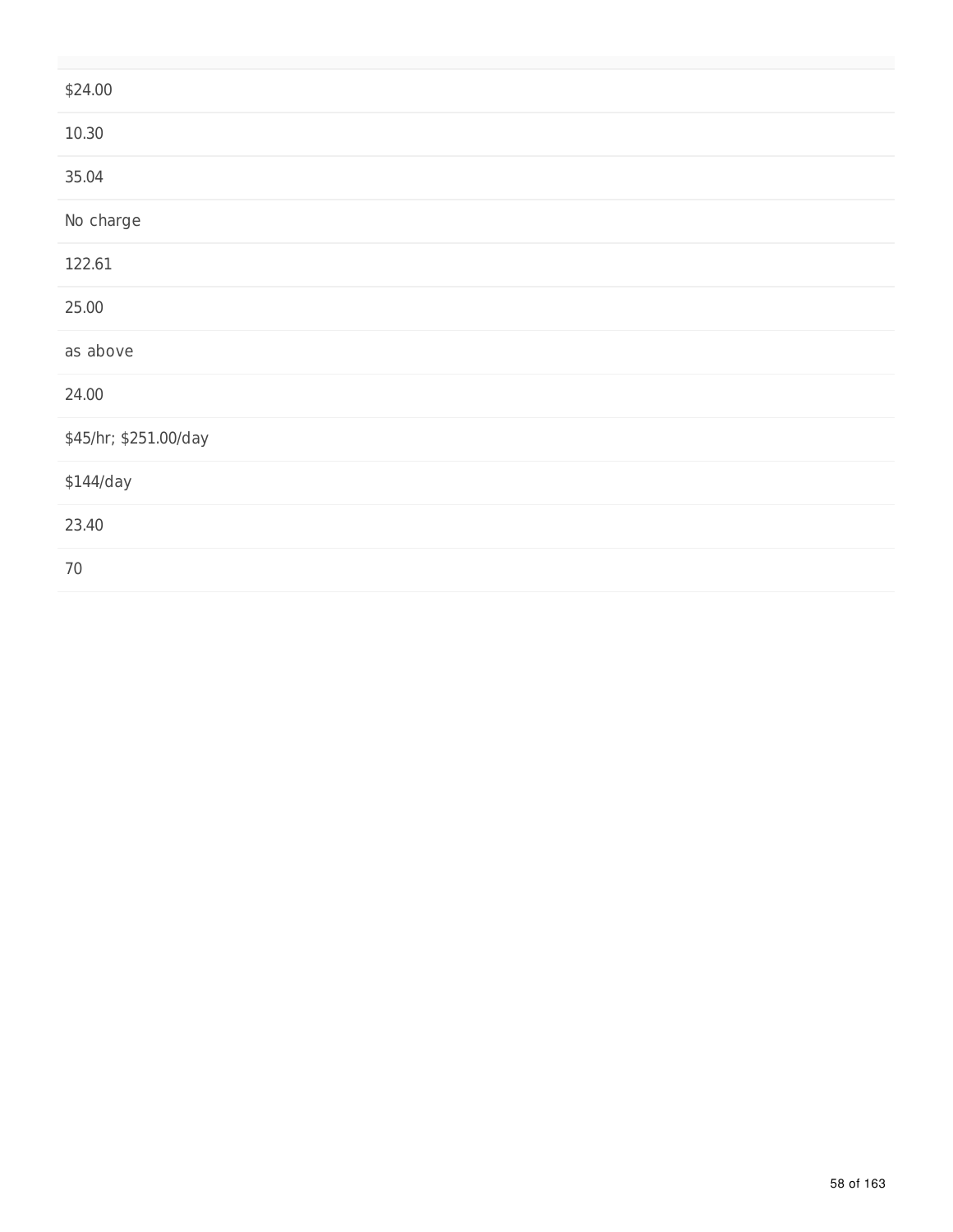| \$24.00               |
|-----------------------|
| $12\,$                |
| 101.90                |
| 35.04                 |
| \$35                  |
| No charge             |
| 70.15                 |
| 122.61                |
| $5.00$                |
| \$22.00               |
| 24.00                 |
| \$45/hr; \$251.00/day |
| $$144$ /day           |
| 23.40                 |
| $70\,$                |
| 15.86                 |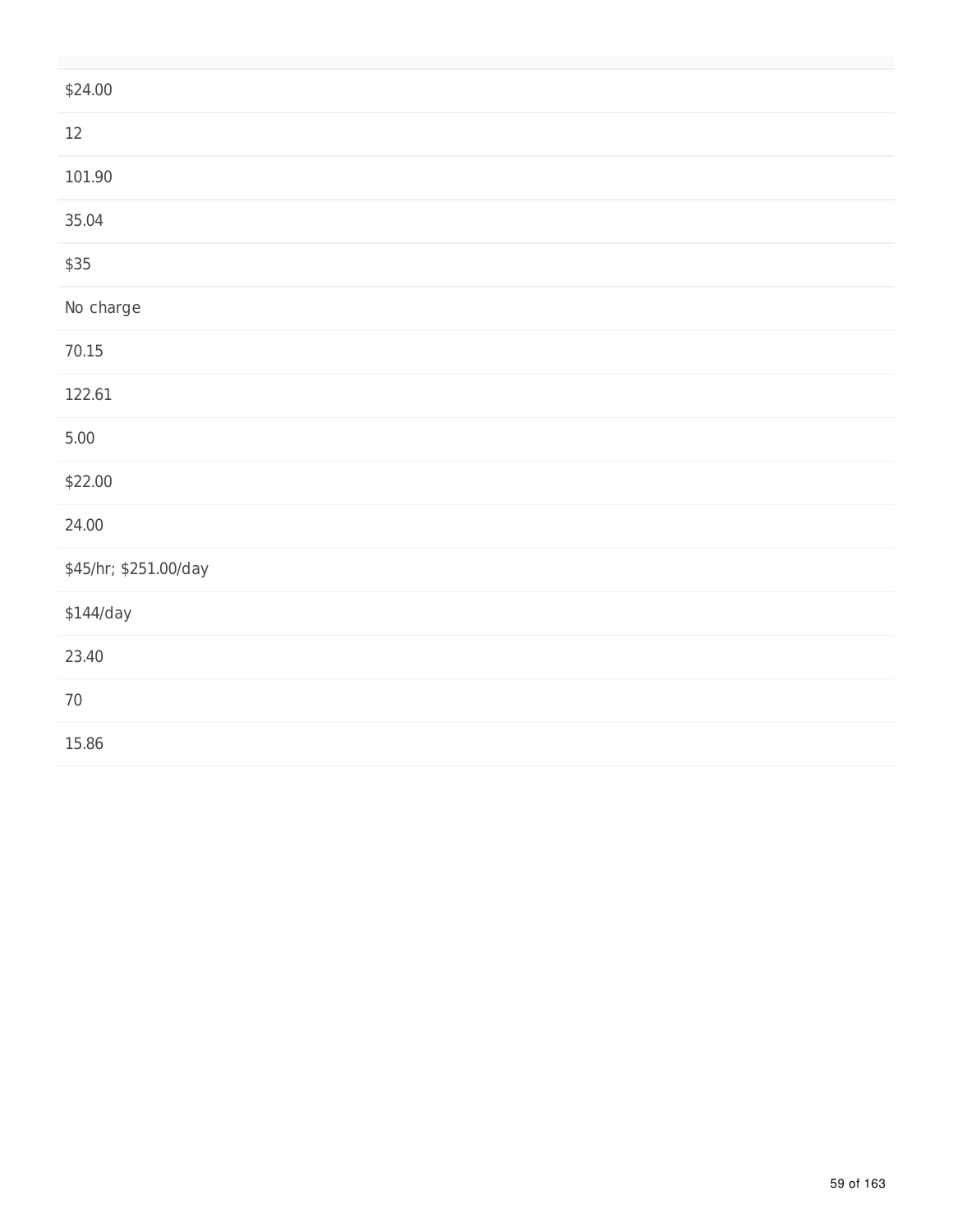| 57.5                                       |
|--------------------------------------------|
| 191.30                                     |
| 61                                         |
| 35/hr                                      |
| 88.00                                      |
| $78\,$                                     |
| 72.30                                      |
| \$201                                      |
| $\sf NA$                                   |
| 38.50                                      |
| \$124.30/hr \$1243 daily \$83.20 non prime |
| 78.16                                      |
| 54.68                                      |
| 67.00                                      |
| \$1,196.17                                 |
| 81.00/hr                                   |
| 230.52 (prime)                             |
| 154.31                                     |
| 637.50 8hr                                 |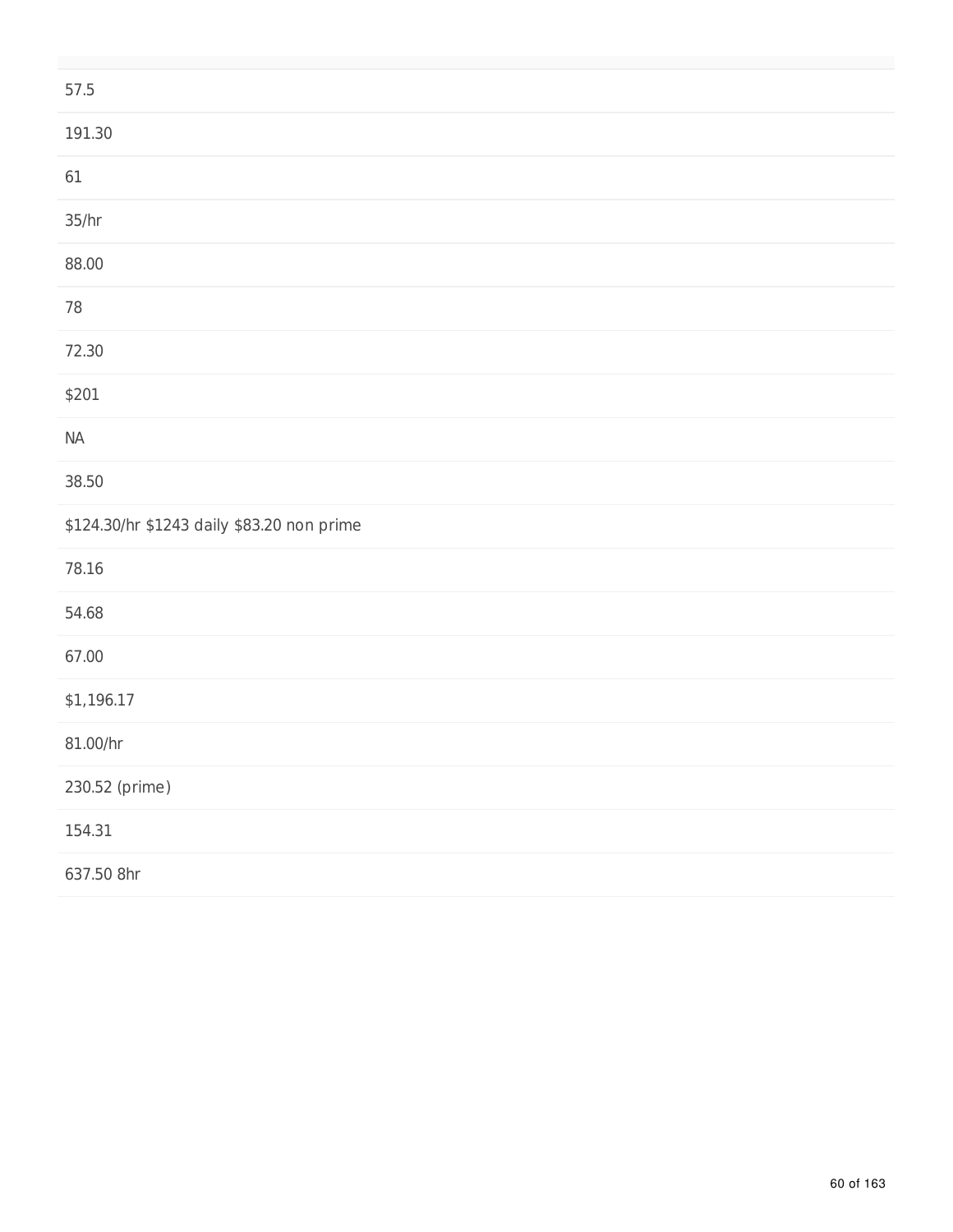| 113.75                                     |
|--------------------------------------------|
| 42.86                                      |
| 45.02                                      |
| 38.50                                      |
| \$99.50/hr daily. \$994.70.51.70 non prime |
| 35.00                                      |
| \$87.76/hr                                 |
| 115.26 (prime)                             |
|                                            |

Other Recreation Facilities | Non-profit Rate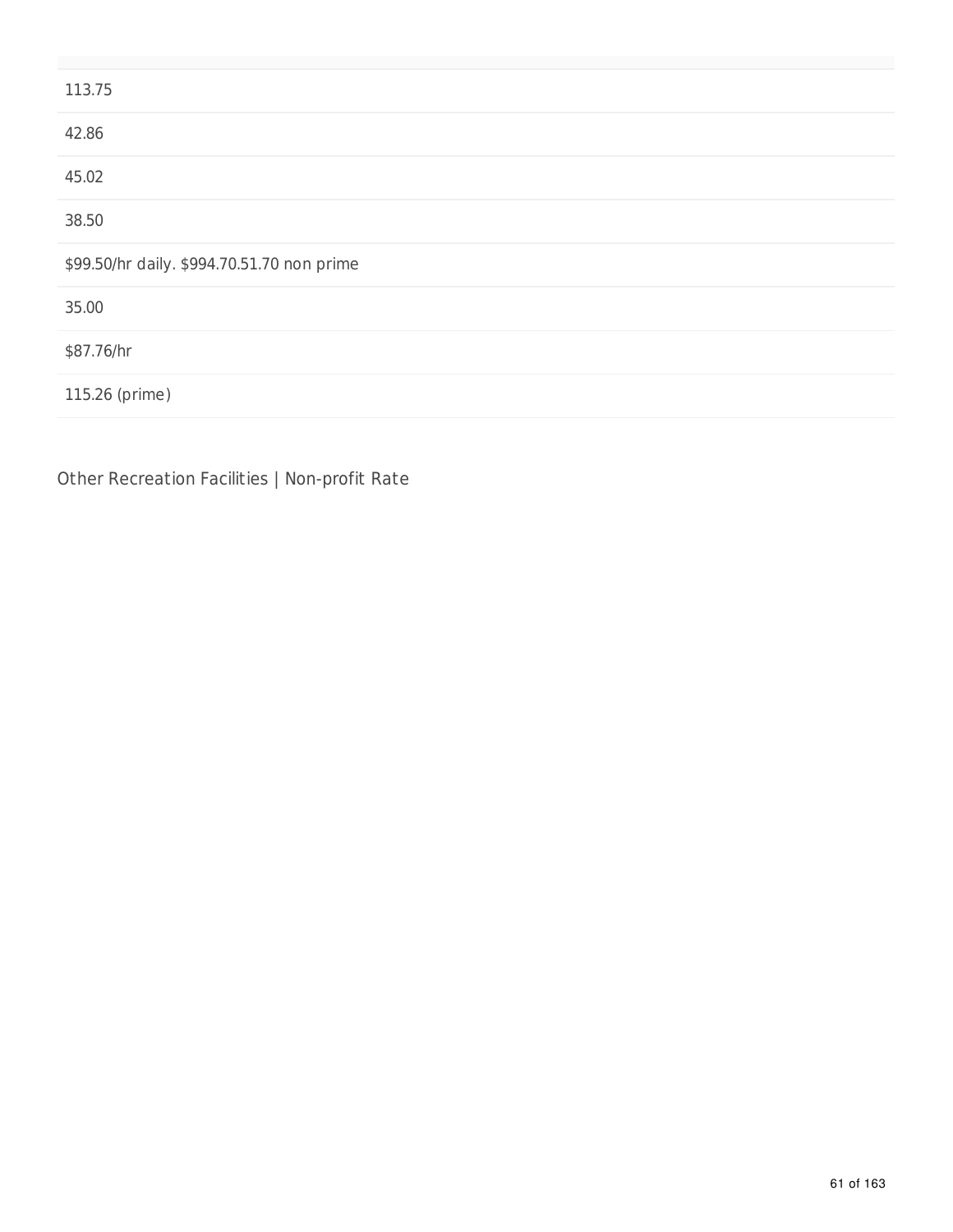| Variable                                                    | Count        |
|-------------------------------------------------------------|--------------|
| <b>Gymnasium - Small</b>                                    | 8 responses  |
| <b>Gymnasium - Large</b>                                    | 18 responses |
| <b>Park Shelter or Park Area</b><br>$(1-25)$                | 15 responses |
| <b>Park Shelter or Park Area</b><br>$(26-100)$              | 11 responses |
| <b>Park Shelter or Park Area</b><br>$(100+)$                | 9 responses  |
| <b>Aquatic Facility (Indoor</b><br>Pool) - portion of       | 15 responses |
| <b>Aquatic Facility (Outdoor</b><br>Pool) - portion of      | 5 responses  |
| <b>Aquatic Facility Indoor</b><br>(entire facility rental)  | 15 responses |
| <b>Aquatic Facility Outdoor</b><br>(entire facility rental) | 7 responses  |
| <b>Specialized Art Space (i.e.</b><br>Pottery)              | 2 responses  |
| <b>Multi-function Room</b>                                  | 19 responses |
| <b>Tennis Courts - Indoor</b>                               | 2 responses  |
| <b>Tennis Courts - Outdoor</b>                              | 8 responses  |
| <b>Stadium Rental</b>                                       | 5 responses  |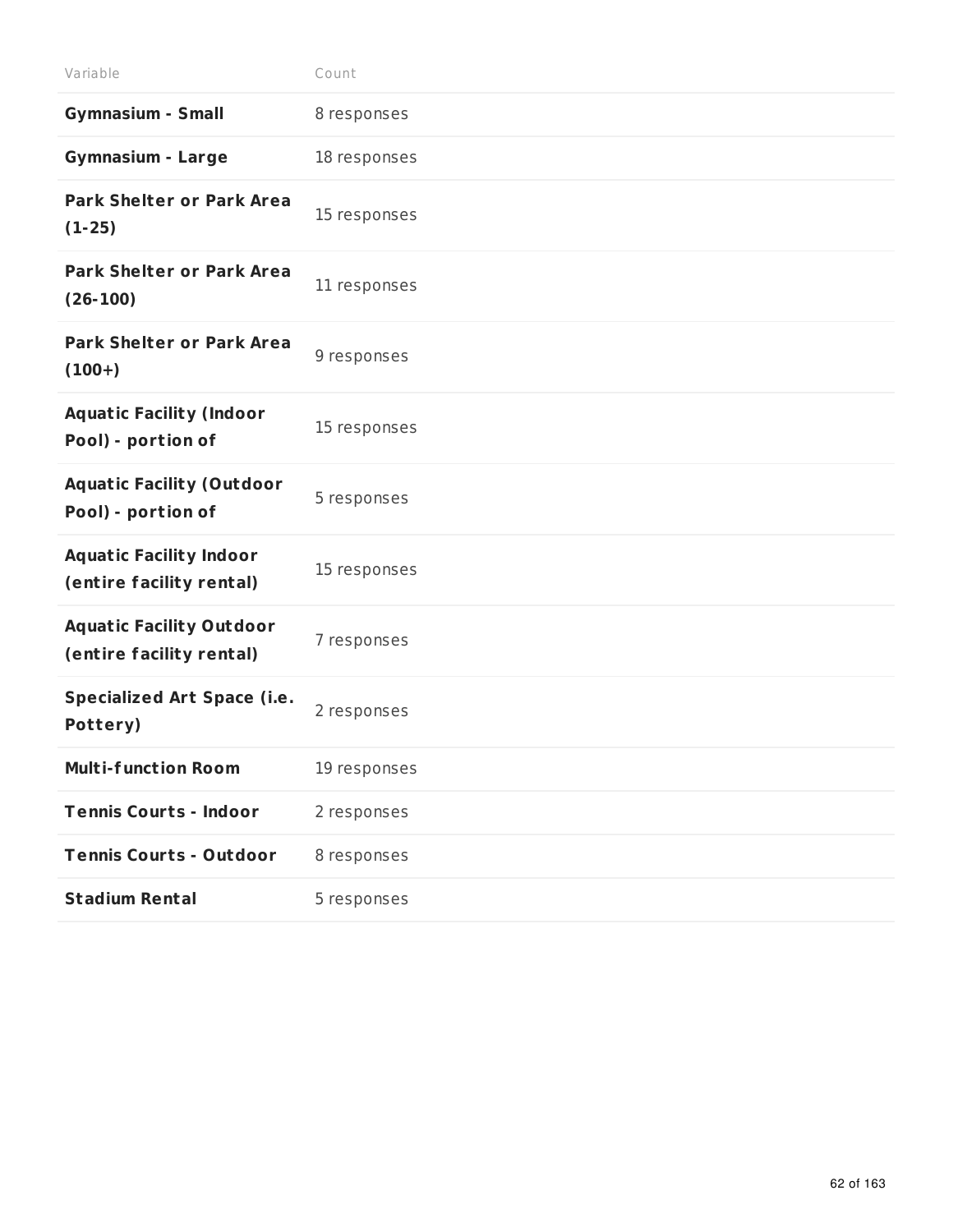### Rec Min/Sr \$488; Adult \$954;Non-profit local \$1,279; not local \$2559

#### 75.30

294.50/day for Adults; 149.00/day - youth

| 164.36 (with admission) |  |  |
|-------------------------|--|--|
|                         |  |  |

| 3.00                                 |
|--------------------------------------|
| \$15.60                              |
| 11.25                                |
| \$4.60 per court                     |
| n/c                                  |
| $\boldsymbol{0}$                     |
| 11.82                                |
| $\mathbf 0$                          |
|                                      |
| 28.90                                |
| \$62.15 prime time \$41.60 non prime |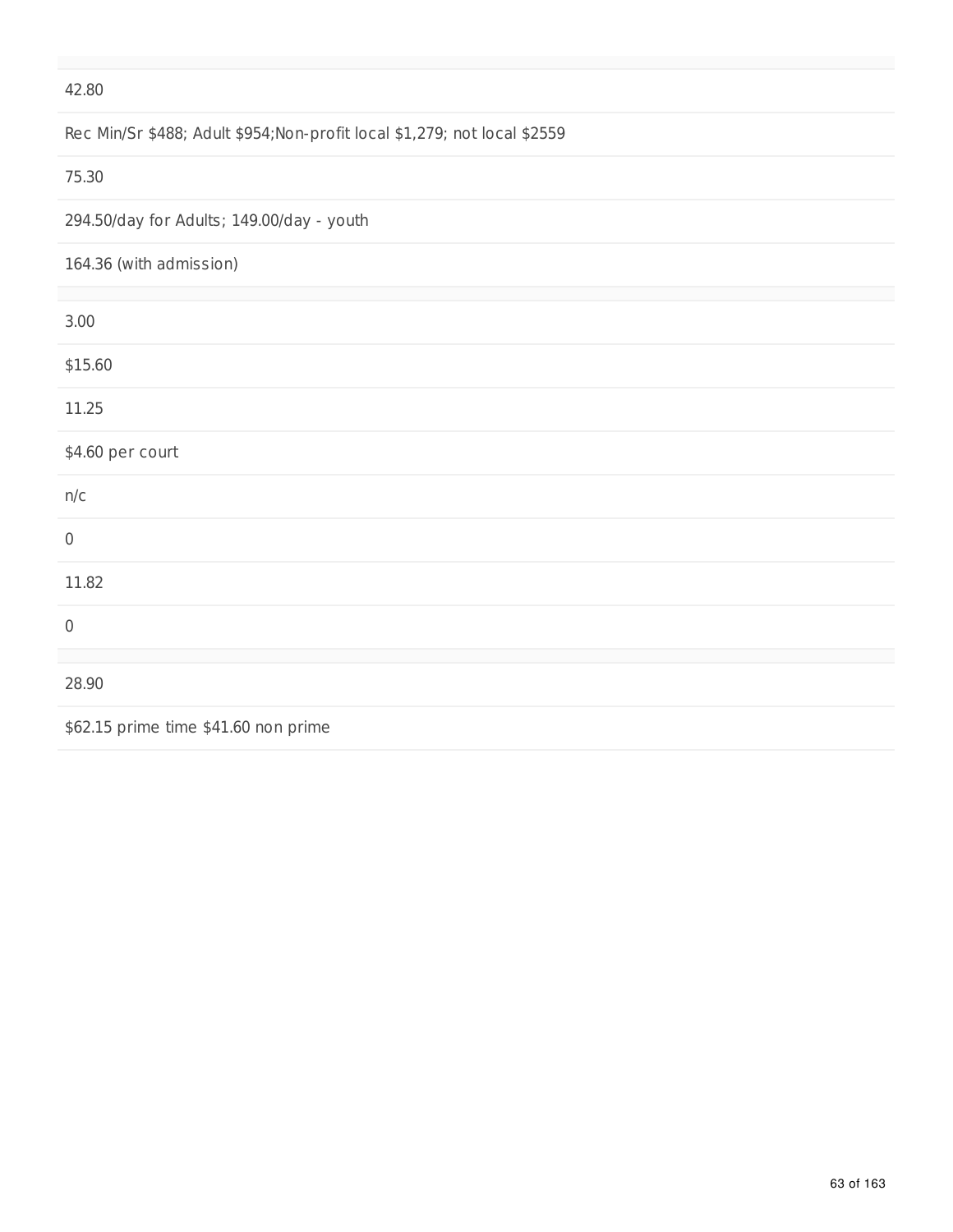| \$25.00                                      |
|----------------------------------------------|
| 21.30/hr youth, 42.65/hr adult               |
| 12.29                                        |
| 132.14                                       |
| 76.20/day or 14.30/hr                        |
| Rec Min/Sr \$19.55; Adult \$39               |
| 51.83                                        |
| $$20.36 - $40.74$                            |
| 39.30                                        |
| 16.51                                        |
| 20                                           |
| 18.50                                        |
| 25.55                                        |
| \$12.50 per hour/\$49.90 Day/\$24.95 Evening |
| 19.65/hr                                     |
| \$15.40/hr                                   |
| 11.70                                        |
| 35.35                                        |
| 297.15 8hr 51.19 hr                          |
| 20.8                                         |
| $20\,$                                       |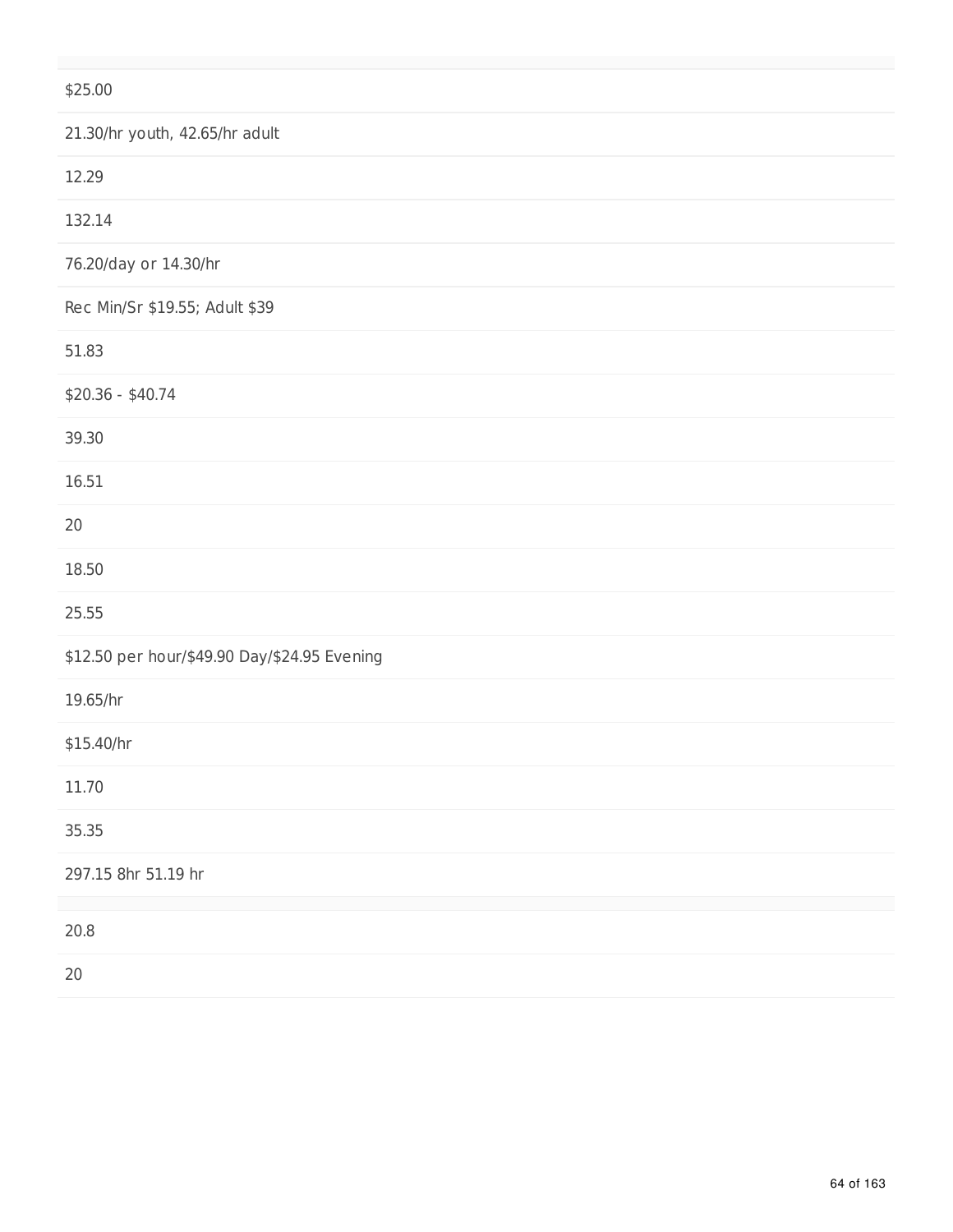| 54.59                                                                                                                             |
|-----------------------------------------------------------------------------------------------------------------------------------|
| 90.64                                                                                                                             |
| 135-300                                                                                                                           |
| \$89.20/hr                                                                                                                        |
| 39                                                                                                                                |
| 26.75                                                                                                                             |
| 89.13                                                                                                                             |
| 76.7                                                                                                                              |
| Same rate as Private Rental                                                                                                       |
| 167.77                                                                                                                            |
| Rec Min/Senior \$103; Adult \$134                                                                                                 |
| 113.72 hr                                                                                                                         |
| \$131.19 - 195.54                                                                                                                 |
| 1518.00                                                                                                                           |
| 1005                                                                                                                              |
| 86.00                                                                                                                             |
| 172.94/adult; 73.08/youth                                                                                                         |
| 57.50                                                                                                                             |
| Adult \$317.50 per hour plus lifeguard charges (\$37.93 per guard) Youth \$221.80 plus Lifeguard Charges (37.93<br>per lifeguard) |
| 92.65                                                                                                                             |
| \$134/hr                                                                                                                          |
| 199.36                                                                                                                            |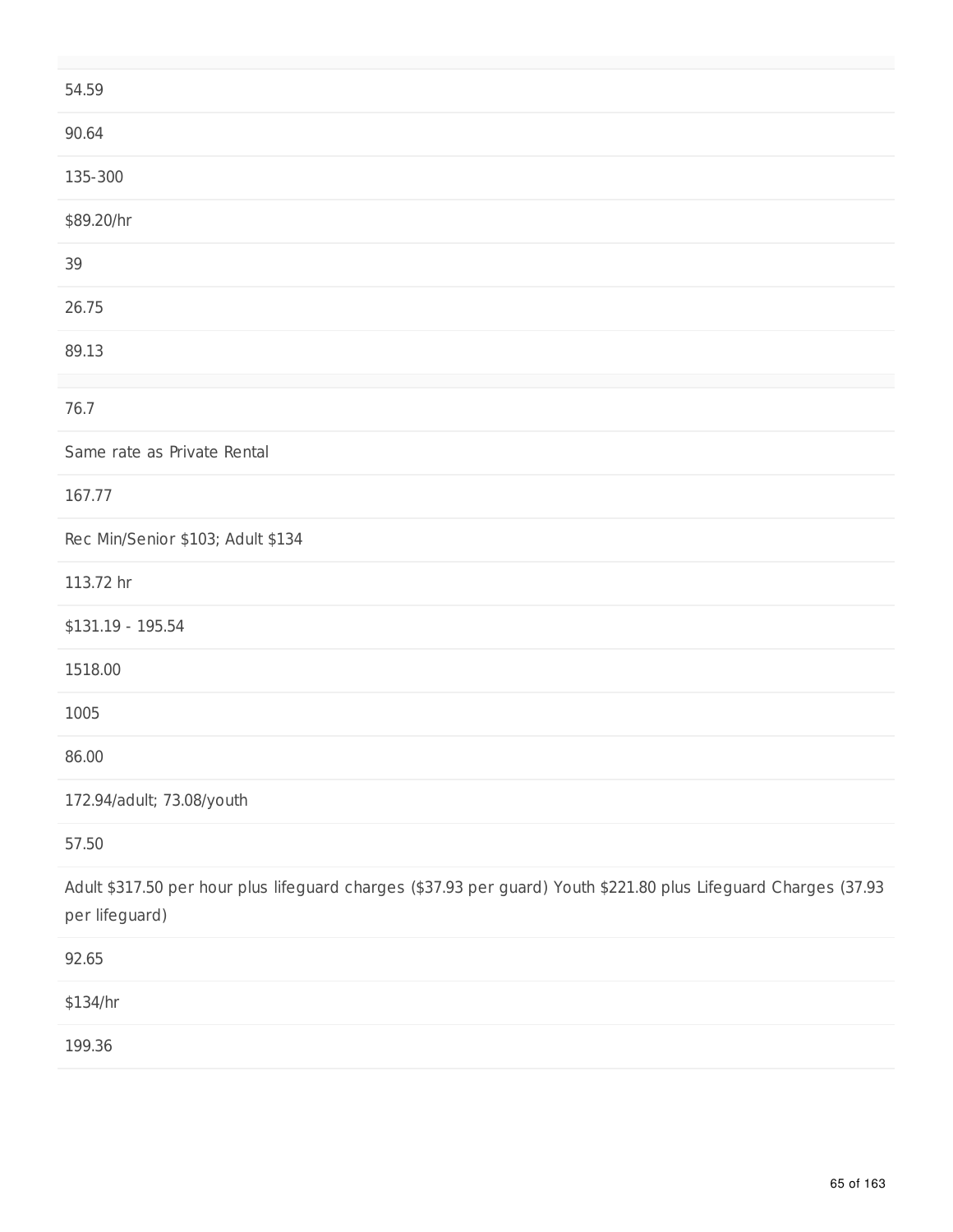#### 6.51

# Rec Min/Sr \$81.50; Adult \$136.50; Swim Club Non Prime Practice \$39; Prime \$57.50

| \$26.50                                                        |
|----------------------------------------------------------------|
| 43.18                                                          |
|                                                                |
| 76.7                                                           |
| 15.31                                                          |
| \$8.70 per hour per land                                       |
| same                                                           |
| 18.71                                                          |
| \$41.50                                                        |
| 9.20 lane                                                      |
| $$87.43 - $130.35$                                             |
| 10.70                                                          |
| 35-540                                                         |
| 11.53/lane/adult; \$4.87/lane/adult                            |
| 57.50                                                          |
| Youth - \$6.95 per 25m Lane/Adult \$9.90 per 25m lane per hour |
| 20.12                                                          |
| 9.88                                                           |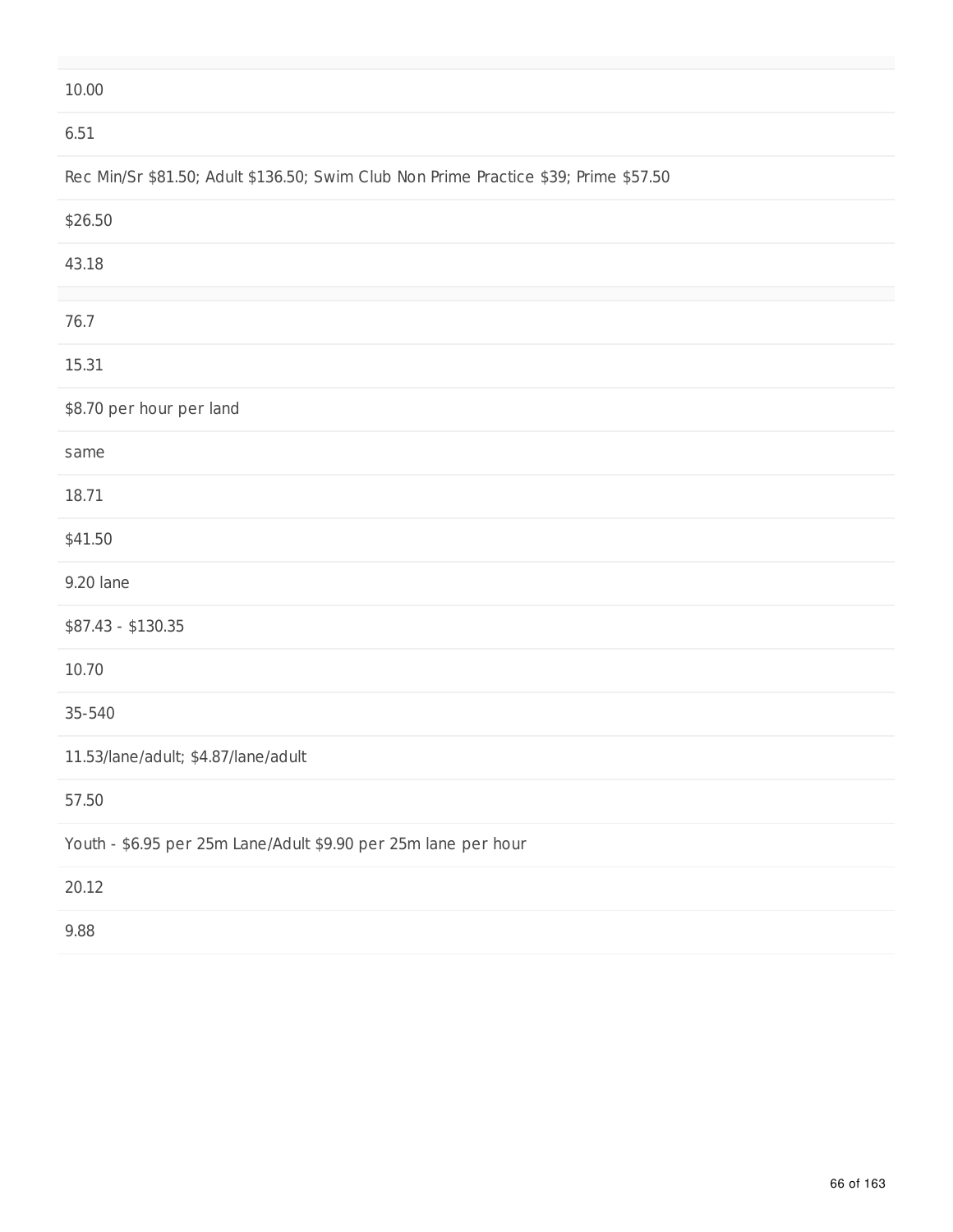| \$11.00                    |
|----------------------------|
| no charge                  |
| 35.04                      |
| 83.59                      |
| see above hr rate/day rate |
| 12.00                      |
| 22.50/hr; 125.50/day       |
| $70\,$                     |
| 18.43                      |
| \$11.00                    |
| 8.24                       |
| no charge                  |
| 22.39                      |
| No charge                  |
| 55.73                      |
| 25.00                      |
| 12.00                      |
| 22.50/hr; 125.50/day       |
| 5.85                       |
| $70\,$                     |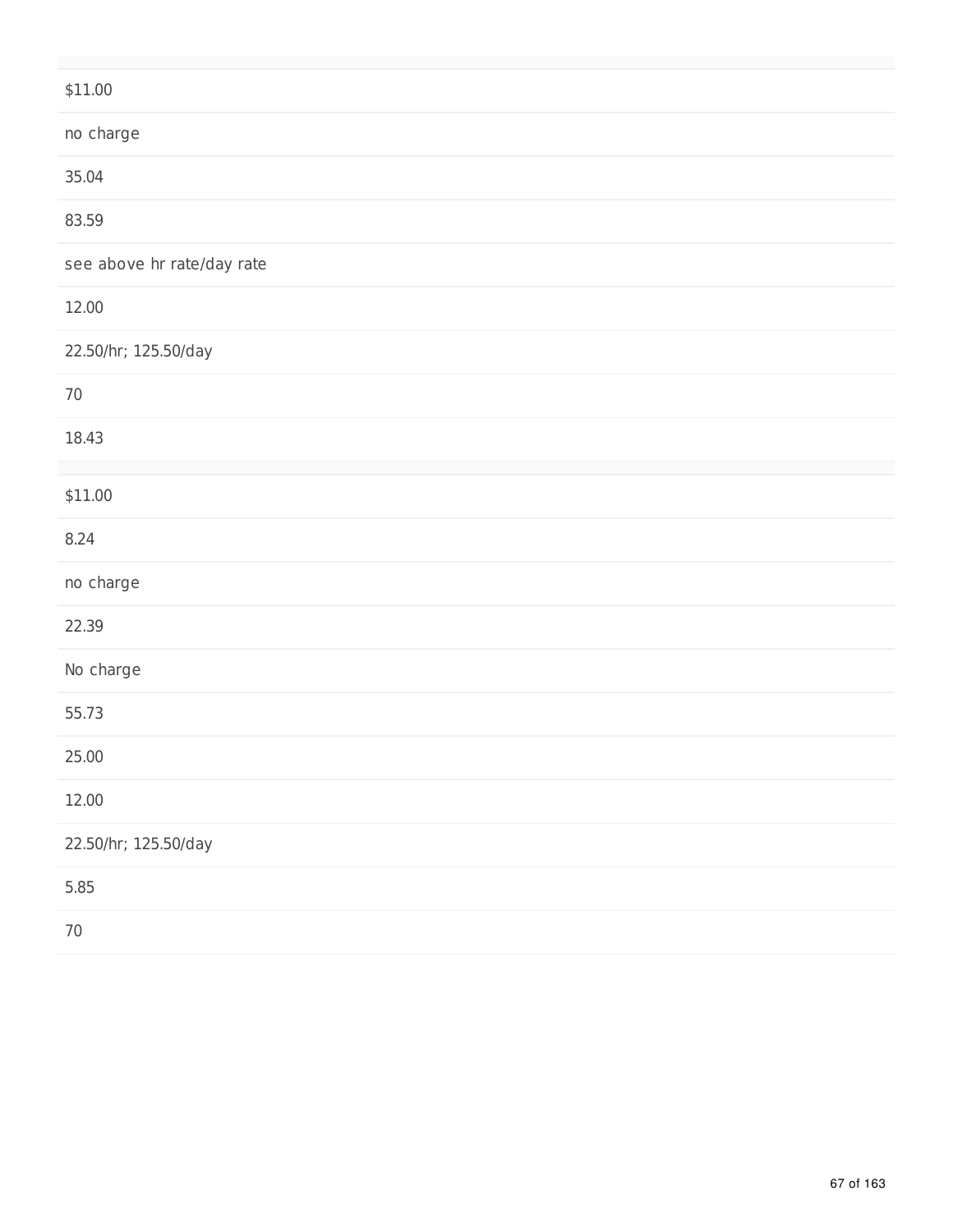| \$11.00              |
|----------------------|
| free                 |
| no charge            |
| 22.39                |
| \$15.60              |
| No chare             |
| 43.80                |
| 55.73                |
| 5.00                 |
| \$22.00              |
| 12.00                |
| 22.50/hr; 125.50/day |
| 5.85                 |
| $70\,$               |
| 11.28                |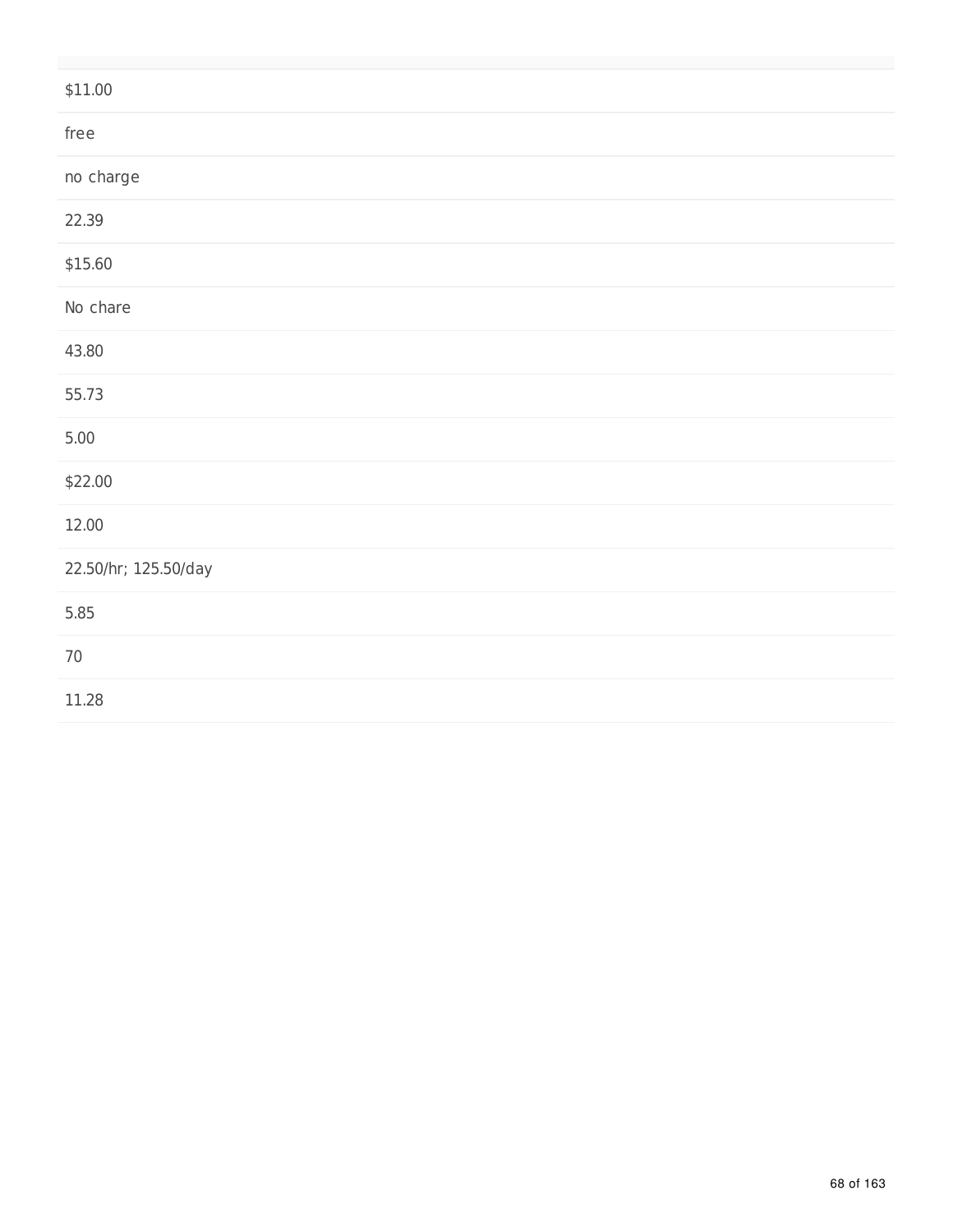| 37.38                                       |
|---------------------------------------------|
| 64.35                                       |
| 35/hr                                       |
| 38.50                                       |
| 62.37                                       |
| 46.20                                       |
| Rec Rate Min/Sr \$67.00; Rec Adult \$134    |
| 44.25                                       |
| 10.00                                       |
| \$62.15/hr \$621.50 daily \$41.60 non prime |
| 33.50/adult; 16.17/youth                    |
| 27.34                                       |
| 33.50 - adult                               |
| \$627.11                                    |
| 54.00/hr                                    |
| 76.84 (prime)                               |
| 74.02                                       |
| 425.00 8hr                                  |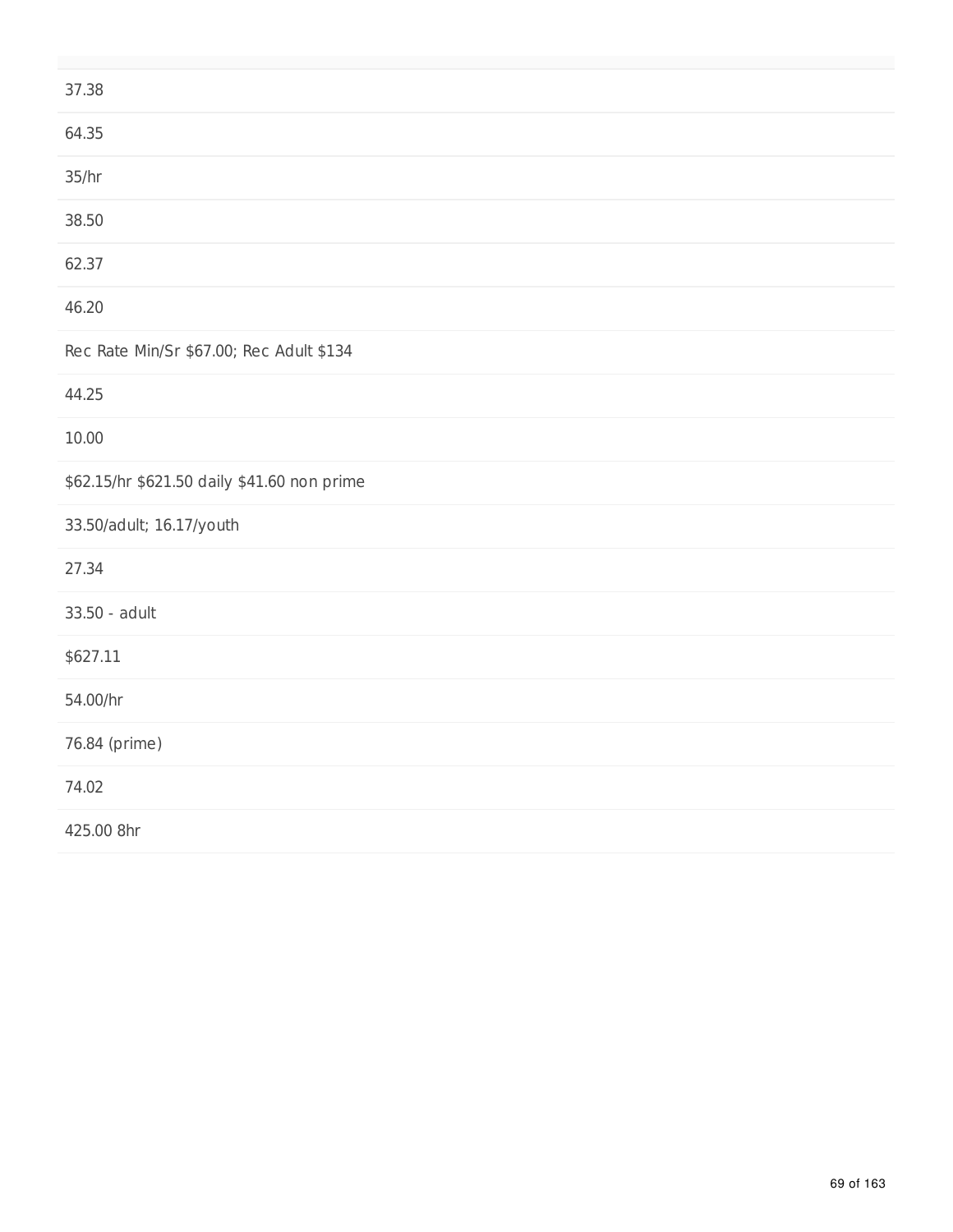| 38.65                                                       |
|-------------------------------------------------------------|
| 33.81                                                       |
| 28.78                                                       |
| 10.00                                                       |
| \$49.75hr: \$497.35 daily \$25.90 non prime                 |
| 17.50 - adult No charge - youth as per shared use agreement |
| \$87.76/hr                                                  |
| 38.42 (prime)                                               |
|                                                             |

Other Recreation Facilities | Private Rental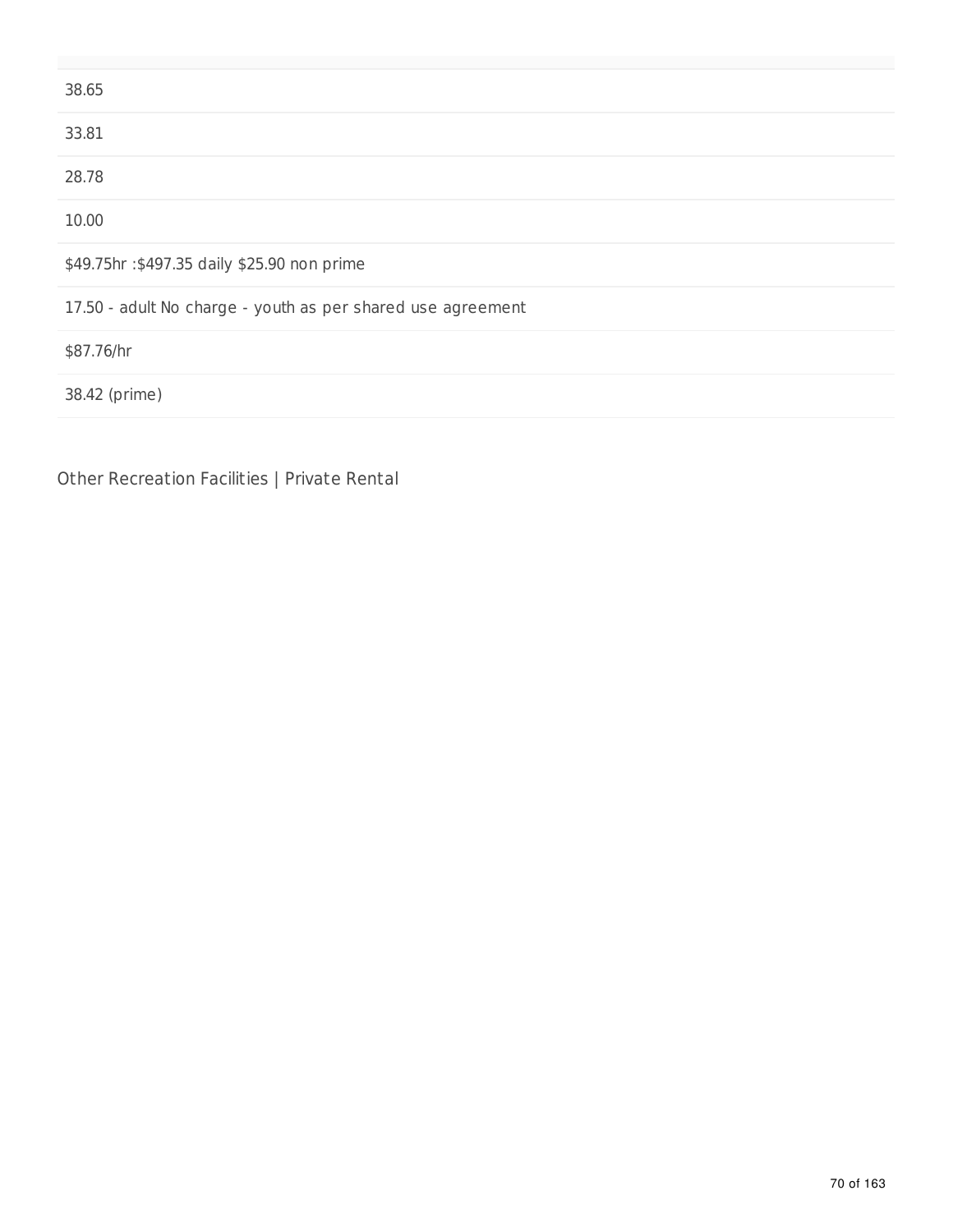| Variable                                                    | Count        |
|-------------------------------------------------------------|--------------|
| <b>Gymnasium - Small</b>                                    | 5 responses  |
| <b>Gymnasium - Large</b>                                    | 15 responses |
| <b>Park Shelter or Park Area</b><br>$(1-25)$                | 15 responses |
| <b>Park Shelter or Park Area</b><br>$(26-100)$              | 11 responses |
| <b>Park Shelter or Park Area</b><br>$(100+)$                | 9 responses  |
| <b>Aquatic Facility (Indoor</b><br>Pool) - portion of       | 13 responses |
| <b>Aquatic Facility (Outdoor</b><br>Pool) - portion of      | 3 responses  |
| <b>Aquatic Facility Indoor</b><br>(entire facility rental)  | 16 responses |
| <b>Aquatic Facility Outdoor</b><br>(entire facility rental) | 7 responses  |
| <b>Specialized Art Space (i.e.</b><br>Pottery)              | 3 responses  |
| <b>Multi-function Room</b>                                  | 17 responses |
| <b>Tennis Courts - Indoor</b>                               | 2 responses  |
| <b>Tennis Courts - Outdoor</b>                              | 7 responses  |
| <b>Stadium Rental</b>                                       | 2 responses  |

1 3 4.8 3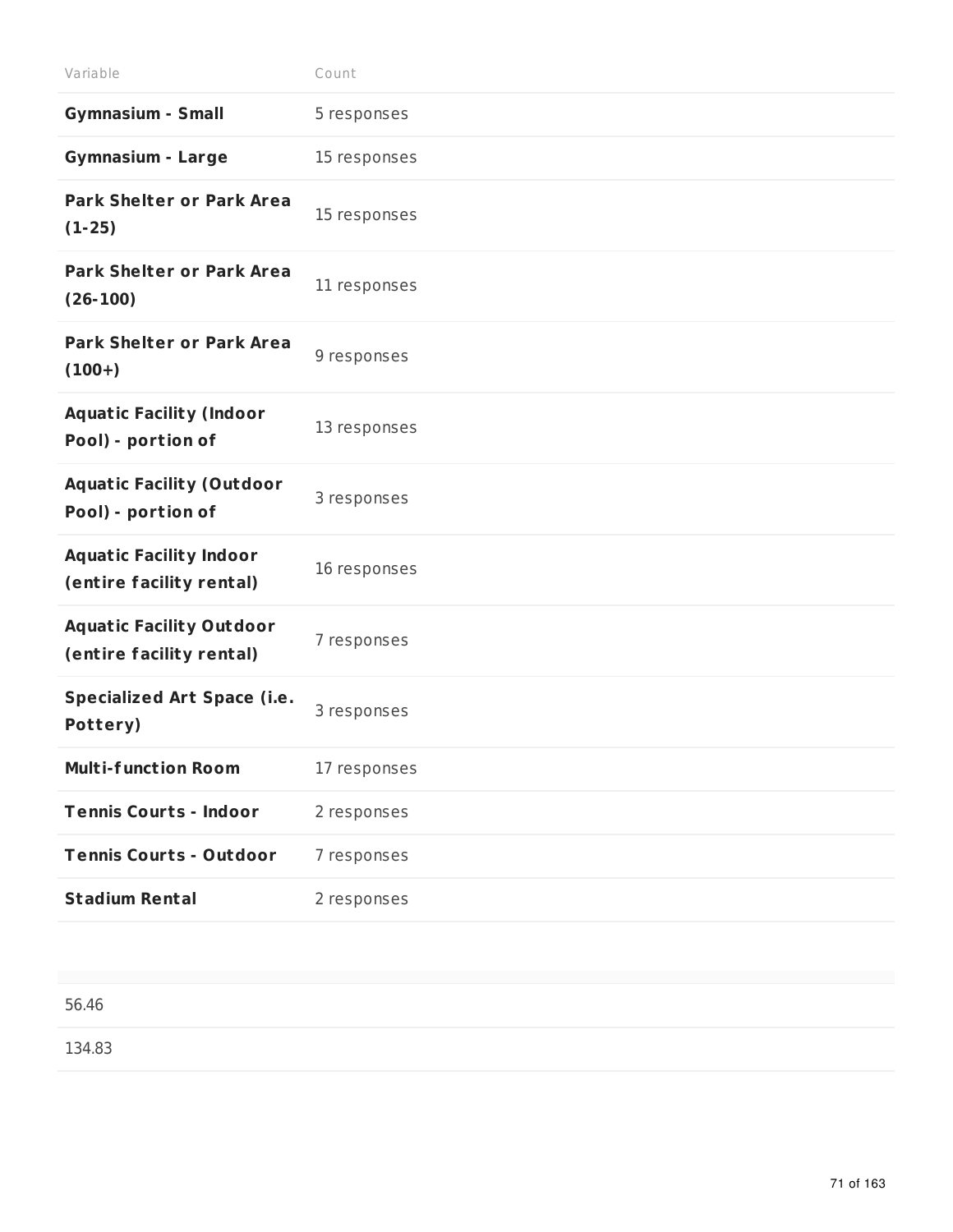| 13          |  |  |
|-------------|--|--|
| 3.62        |  |  |
| 11.25       |  |  |
| n/c         |  |  |
| $\mathbf 0$ |  |  |
| 23.64       |  |  |
| $\mathbf 0$ |  |  |
|             |  |  |
| 26          |  |  |
| 28.90       |  |  |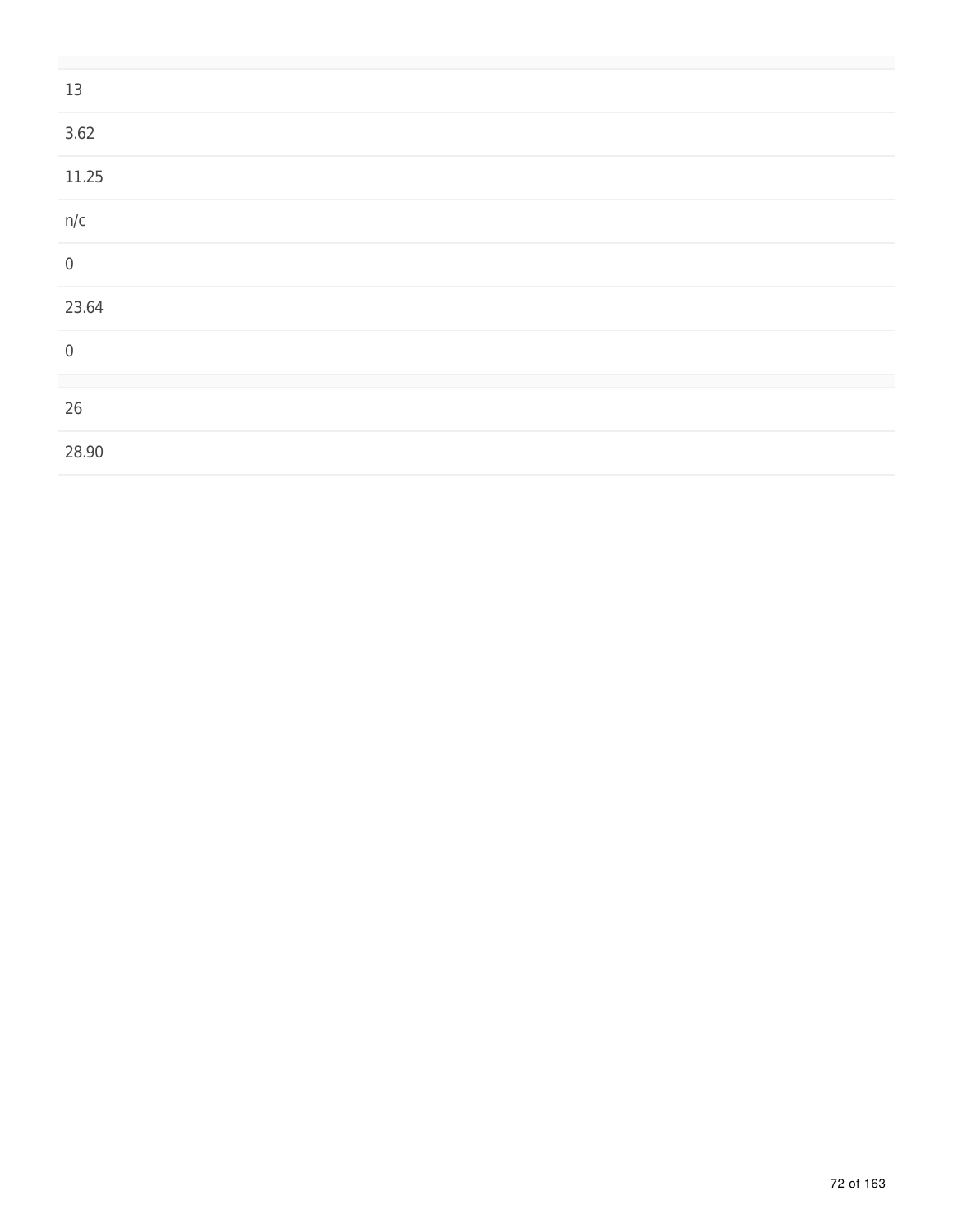| \$29.00                 |
|-------------------------|
| \$25.00                 |
| 36.07                   |
| $35\,$                  |
| 12.29                   |
| $$20.36 - $40.74$       |
| 39.30                   |
| 16.51                   |
| $50\,$                  |
| 23.40                   |
| 25.55                   |
| \$21.96/hr              |
| 22.75/hr                |
| \$19.40/hr              |
| 23.40                   |
| 61.69                   |
| 22.58 Minor 25.98 Adult |
| 32                      |
| 50                      |
| 36.80                   |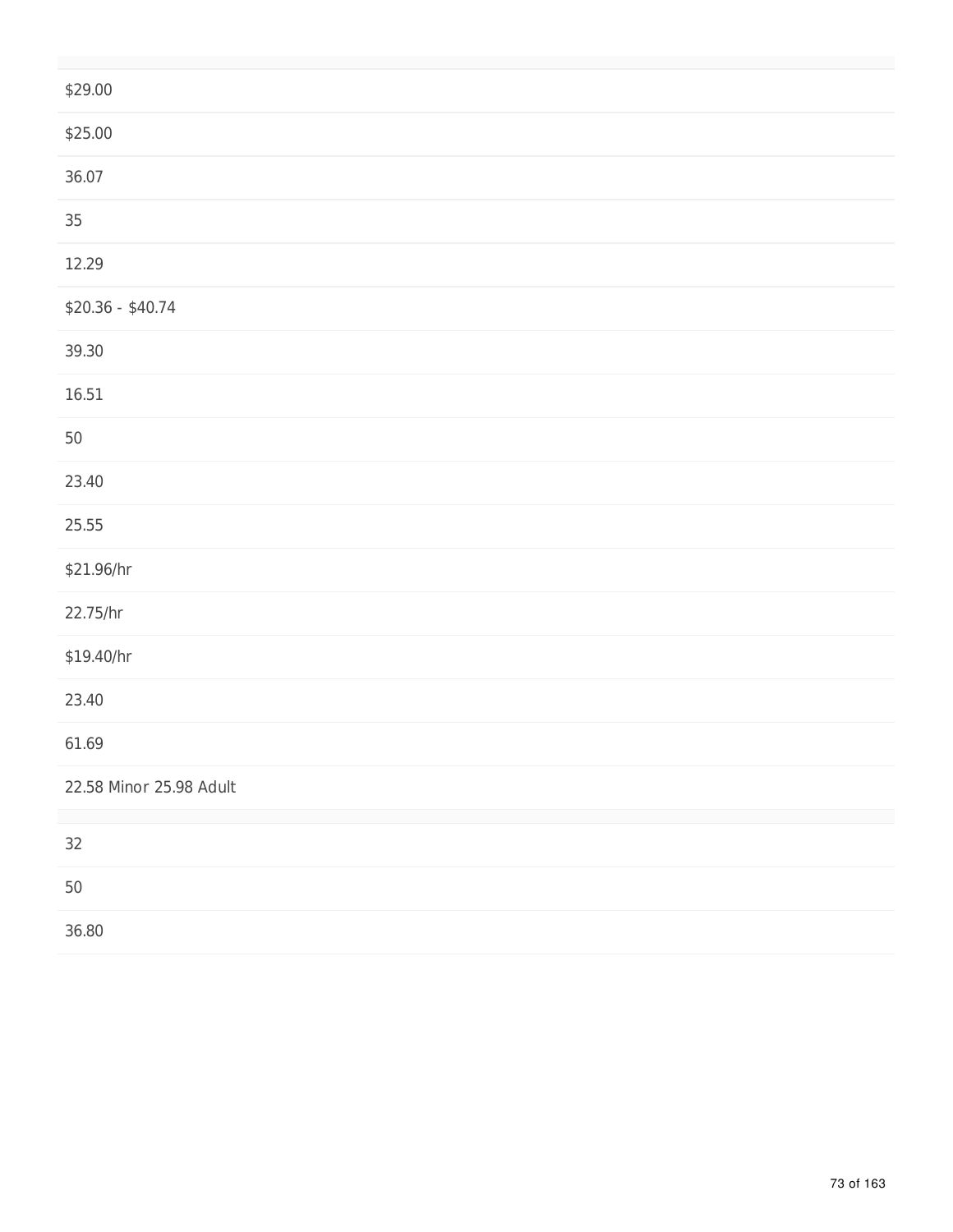| 117.88                                                          |
|-----------------------------------------------------------------|
| 47.36                                                           |
| 135-300                                                         |
| \$97.60/hr                                                      |
| $78\,$                                                          |
| 66.88                                                           |
| 127.34                                                          |
| 118                                                             |
| 111.63                                                          |
| 145.95/hr                                                       |
| \$265.00 for two hours for private groups of 100 people or less |
| 197.38                                                          |
| 113.72 hr                                                       |
| $$131.19 - 195.54$                                              |
| na                                                              |
| 1005                                                            |
| 118.25                                                          |
| \$125.00                                                        |
| 218.94                                                          |
| 57.50                                                           |
| 105.00                                                          |
| \$150.80/hr                                                     |
| 398.72                                                          |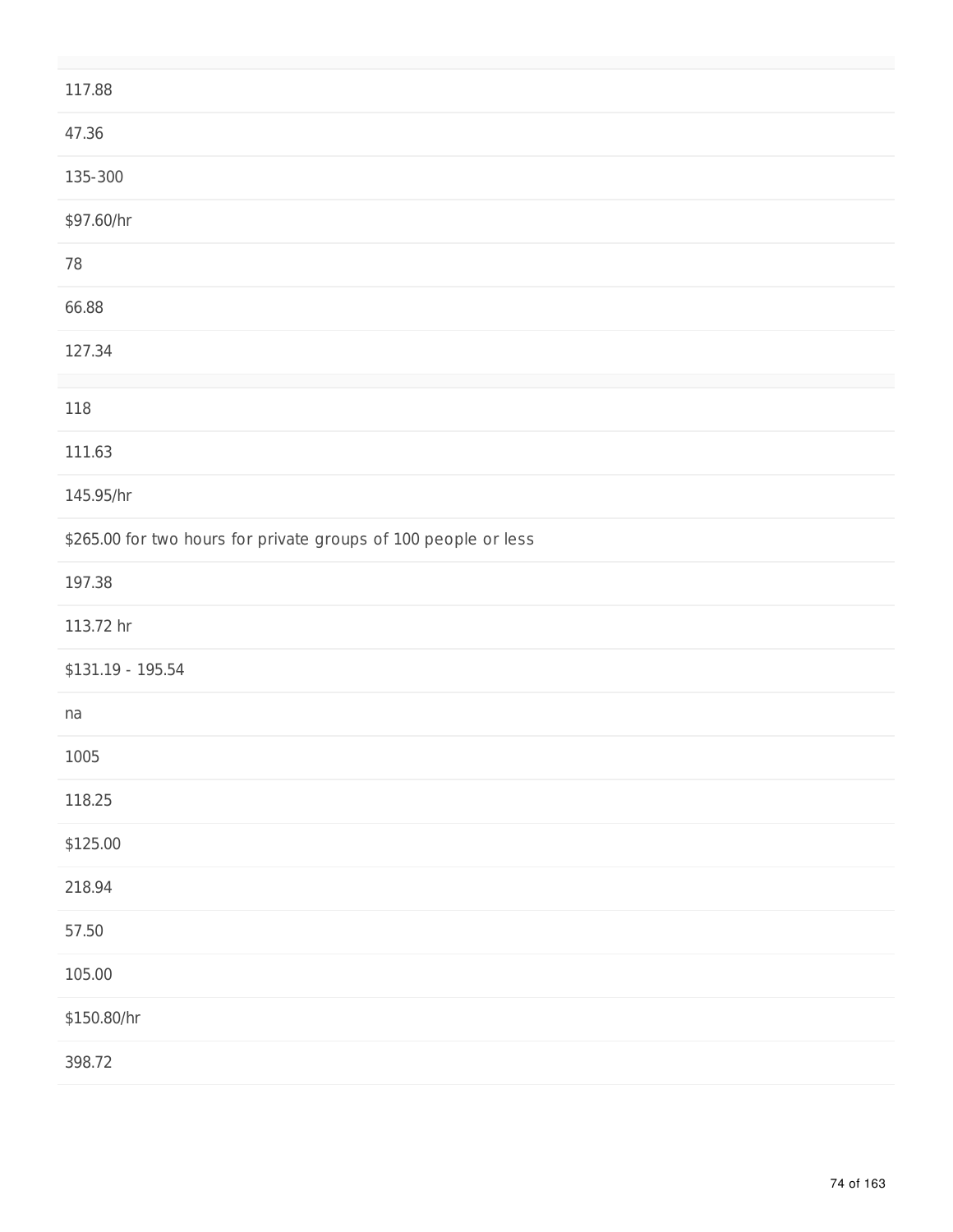| 6.51                                             |
|--------------------------------------------------|
| \$92.38                                          |
| 61.67                                            |
| 118                                              |
| 26.50                                            |
| same                                             |
| 22.02                                            |
| 9.20 lane                                        |
| \$87.43 - \$130.35                               |
| 21.30                                            |
| 35-540                                           |
| \$60.00 adult/\$\$18.00 senior/\$7.70 Minor Club |
| 14.60                                            |
| 94.46                                            |
| 40.24                                            |
| 24.70                                            |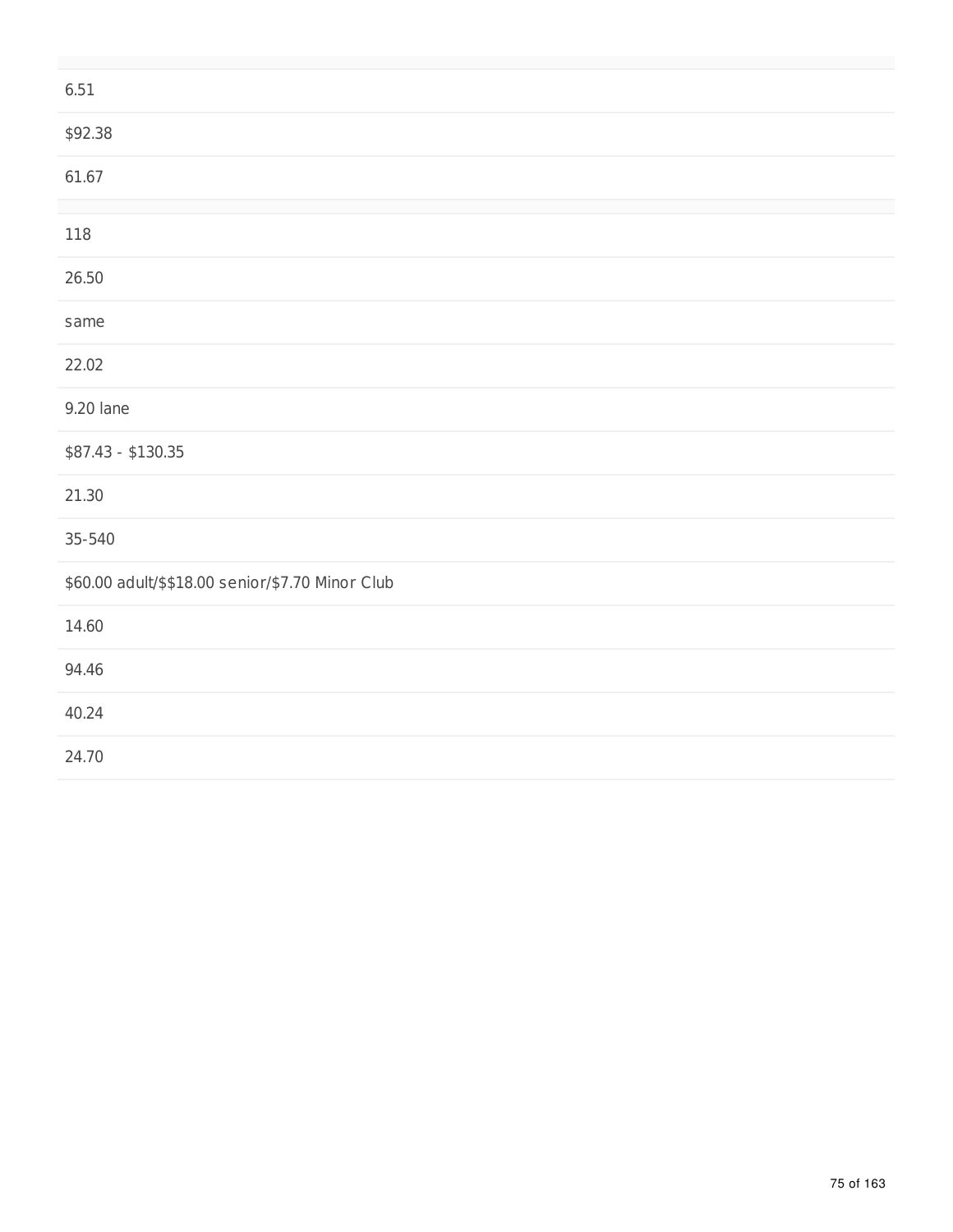| \$16.00                    |
|----------------------------|
| 275.00                     |
| n/c                        |
| 26.36                      |
| 83.59                      |
| see above hr rate/day rate |
| 12.00                      |
| $70\,$                     |
| 26.32                      |
| \$16.00                    |
| 125.00                     |
| 8.24                       |
| n/c                        |
| 26.36                      |
| No charge                  |
| 55.73                      |
| 25.00                      |
| 12.00                      |
| 11.70                      |
| $70\,$                     |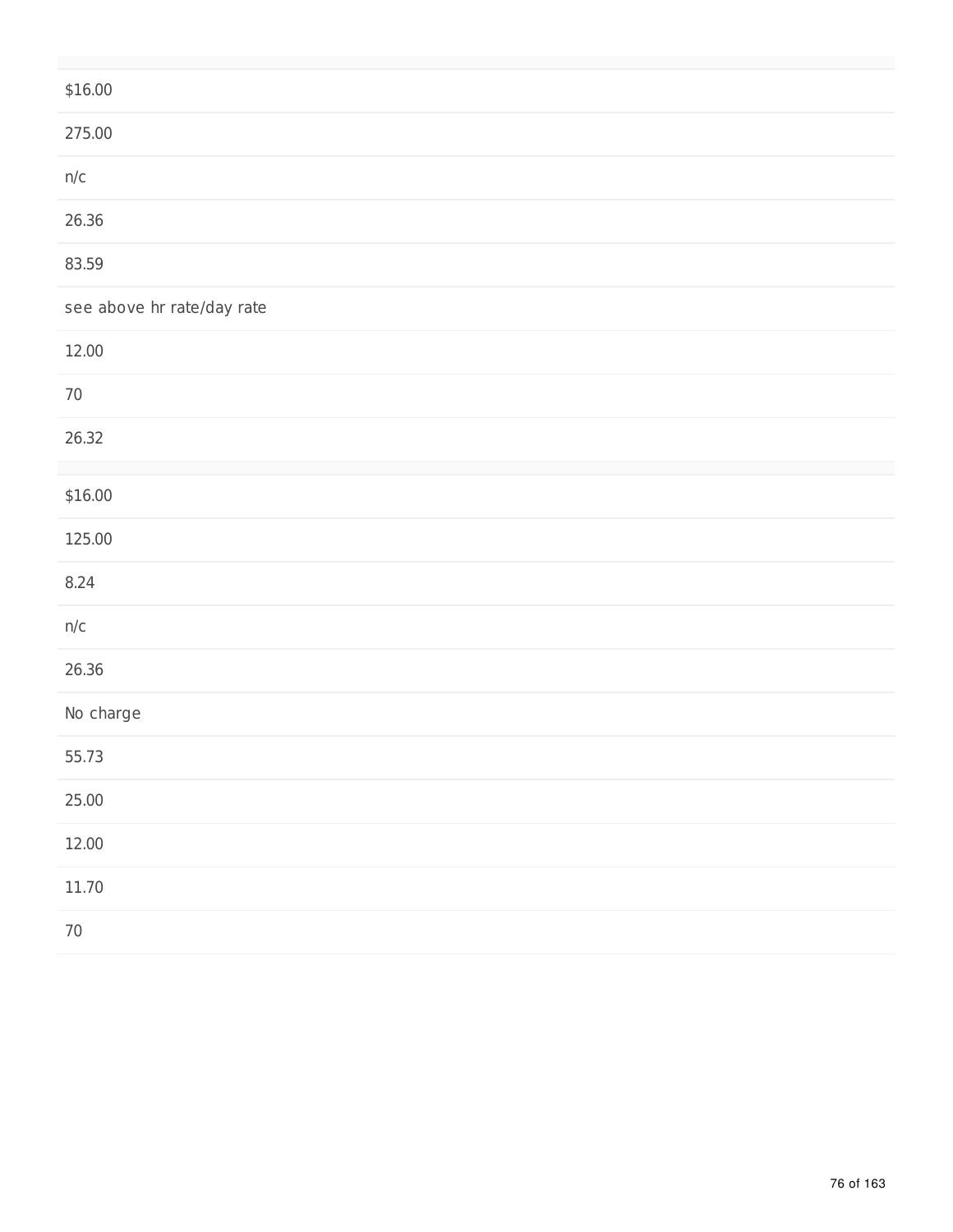| \$20.00   |
|-----------|
| \$16.00   |
| $12\,$    |
| $n/c$     |
| 26.36     |
| \$15.60   |
| No charge |
| 58.80     |
| 55.73     |
| $5.00$    |
| \$22.00   |
| 12.00     |
| 11.70     |
| $70\,$    |
| 15.86     |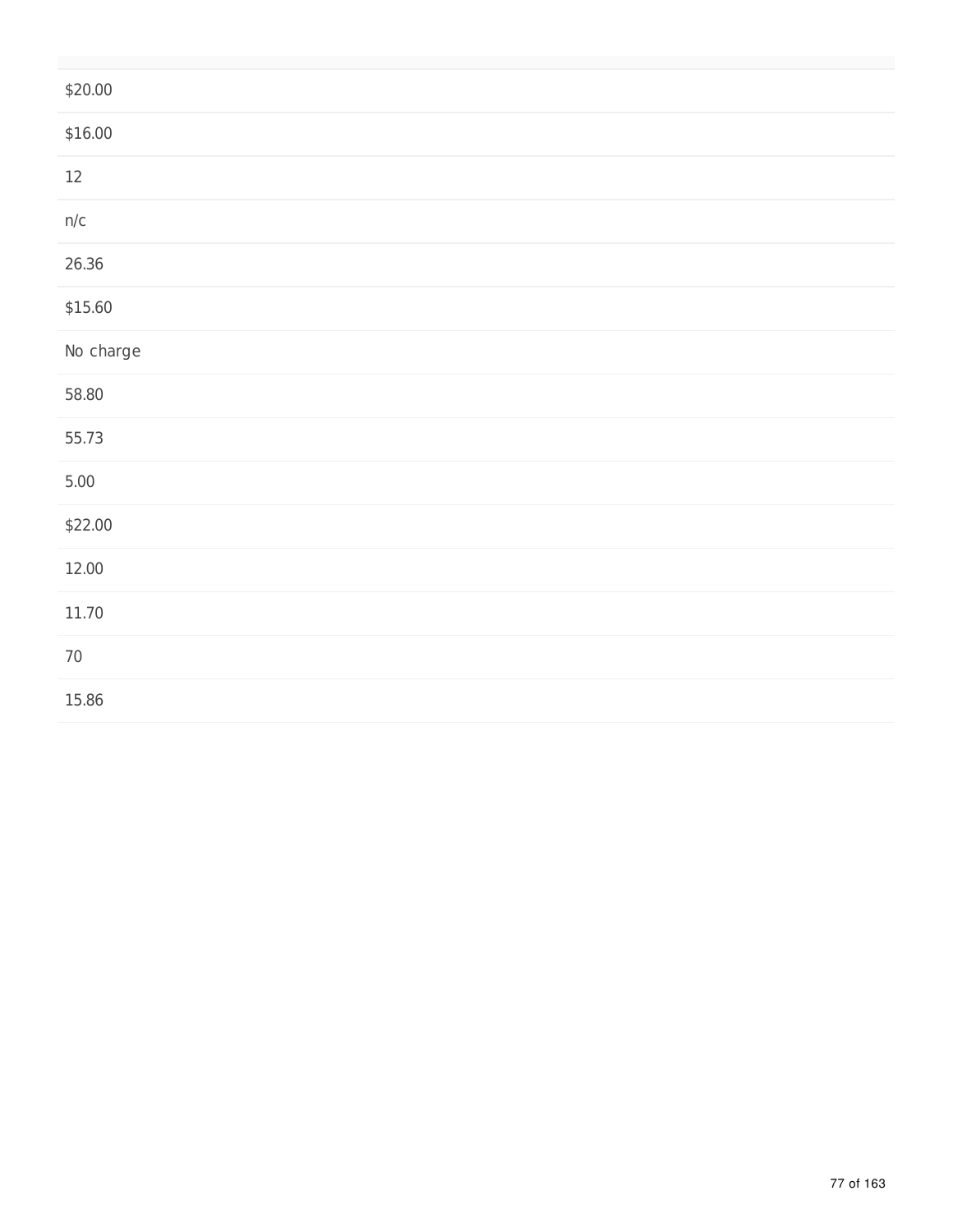| 57.5                    |
|-------------------------|
| 129.50                  |
| $51\,$                  |
| 35/hr                   |
| 38.50                   |
| 54.36                   |
| 44.25                   |
| 10.00                   |
| 44.67                   |
| 27.34                   |
| \$962.61 or \$175.52/hr |
| 67.60/hr                |
| 153.68 (prime)          |
| 123.37                  |
| 38.85 minor 46.20 adult |
| 76.90                   |
| 33.84                   |
| 10.00                   |
| \$87.76/hr              |
| 76.84 (prime)           |

Other Recreation Facilities | School Rate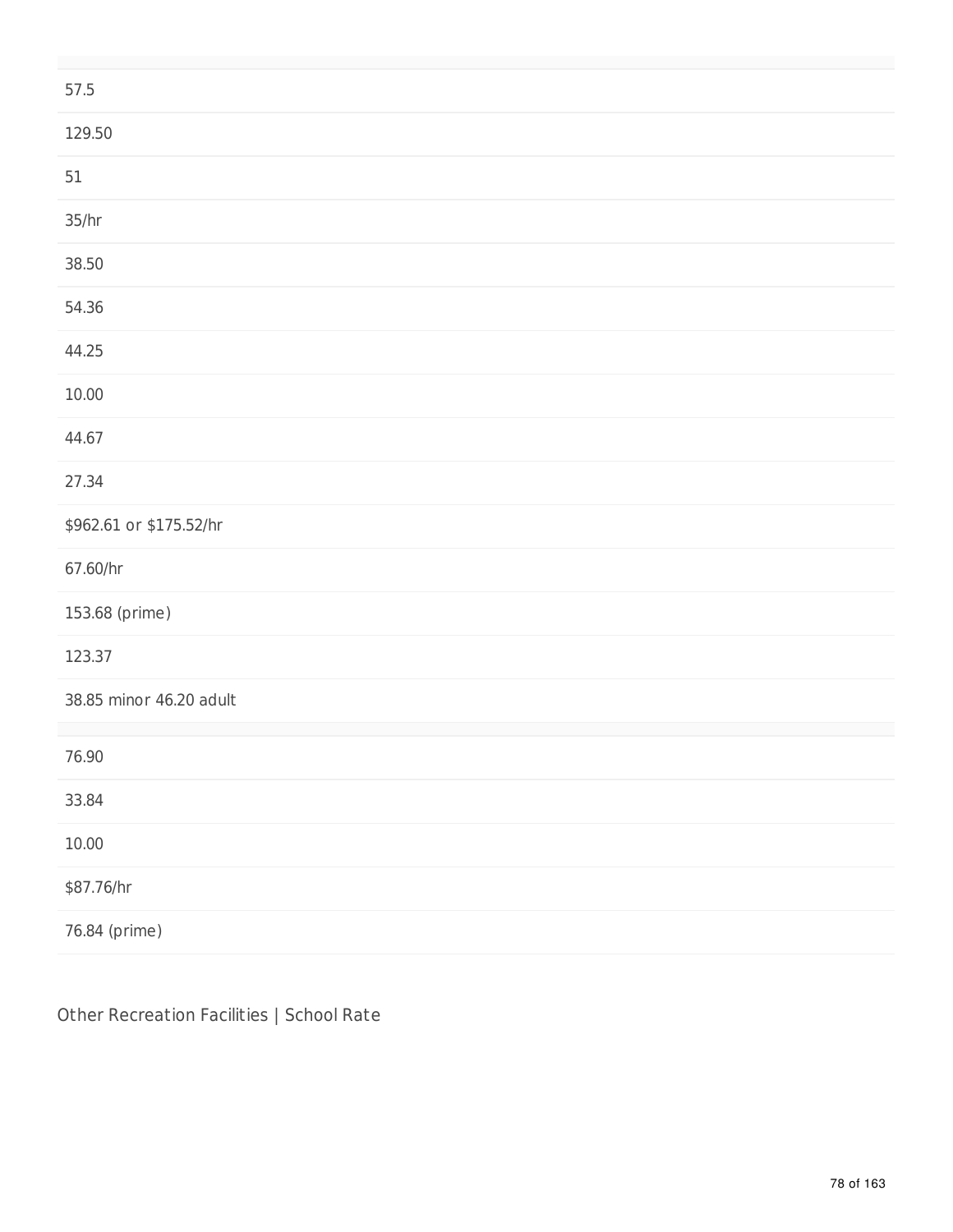| Variable                                                    | Count        |
|-------------------------------------------------------------|--------------|
| <b>Gymnasium - Small</b>                                    | 5 responses  |
| <b>Gymnasium - Large</b>                                    | 14 responses |
| <b>Park Shelter or Park Area</b><br>$(1-25)$                | 9 responses  |
| <b>Park Shelter or Park Area</b><br>$(26-100)$              | 6 responses  |
| <b>Park Shelter or Park Area</b><br>$(100+)$                | 5 responses  |
| <b>Aquatic Facility (Indoor</b><br>Pool) - portion of       | 15 responses |
| <b>Aquatic Facility (Outdoor</b><br>Pool) - portion of      | 4 responses  |
| <b>Aquatic Facility Indoor</b><br>(entire facility rental)  | 11 responses |
| <b>Aquatic Facility Outdoor</b><br>(entire facility rental) | 7 responses  |
| <b>Specialized Art Space (i.e.</b><br>Pottery)              | 3 responses  |
| <b>Multi-function Room</b>                                  | 13 responses |
| <b>Tennis Courts - Indoor</b>                               | 3 responses  |
| <b>Tennis Courts - Outdoor</b>                              | 6 responses  |
| <b>Stadium Rental</b>                                       | 2 responses  |

Abbotsford School District after 4pm \$510; Private School Local \$510

n/c joint use agreement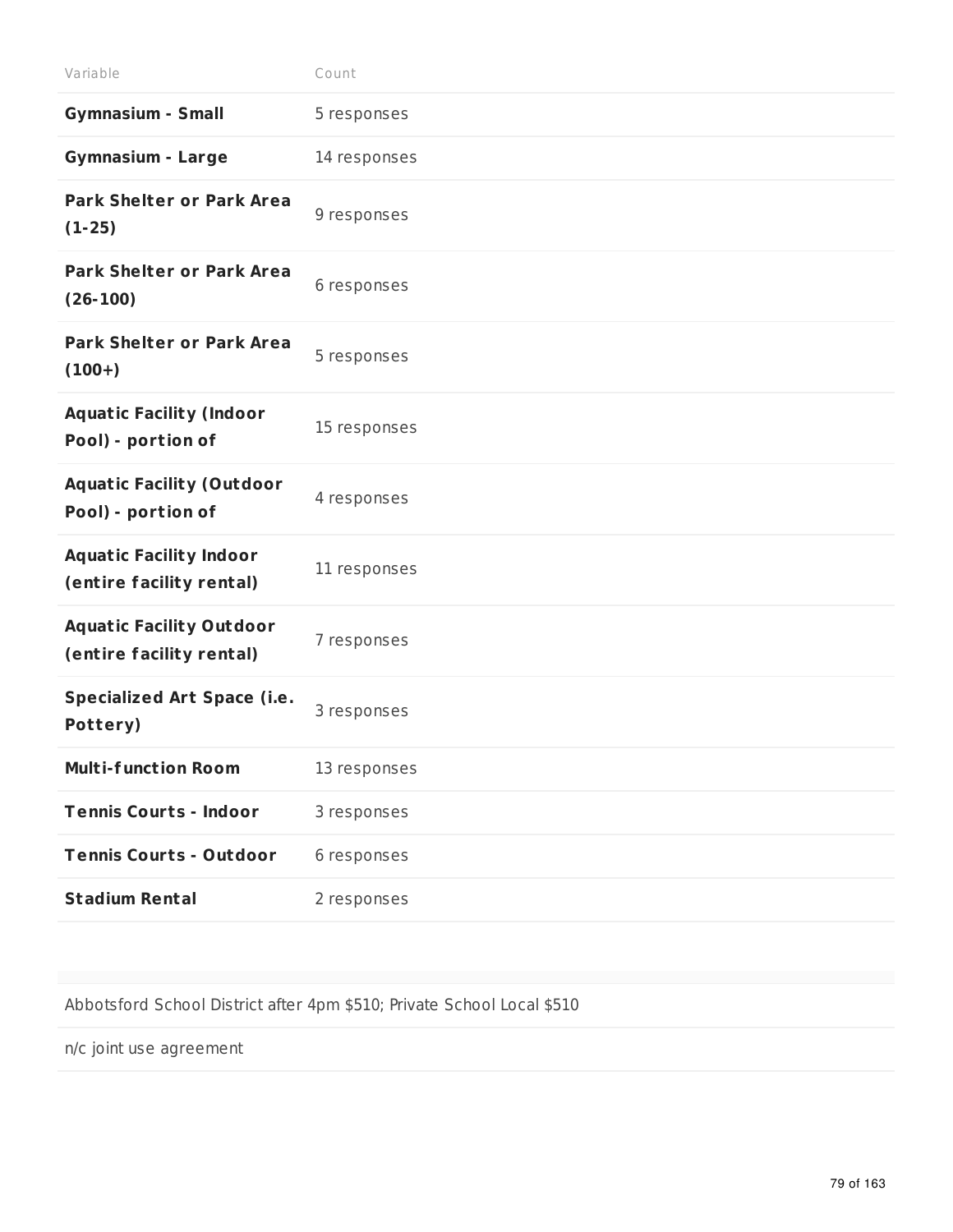#### na

| 110                           |
|-------------------------------|
| n/c joint use agreement       |
| \$2.30 per court              |
| n/c                           |
| $\boldsymbol{0}$              |
| $\mathbf 0$                   |
| joint use agreement           |
| n/c joint use agreement       |
| \$31.00 prime \$20.80 non     |
| 28.42                         |
| 9.94                          |
| youth - 50.80/day or 12.05/hr |
| $00\,$                        |
| na                            |
| 16.51                         |
| n/a                           |
| n/c joint use agreement       |
| free during school hours      |
| 25.55                         |
| $\mathbf 0$                   |
| \$7.80/hr                     |
|                               |

 $\,0$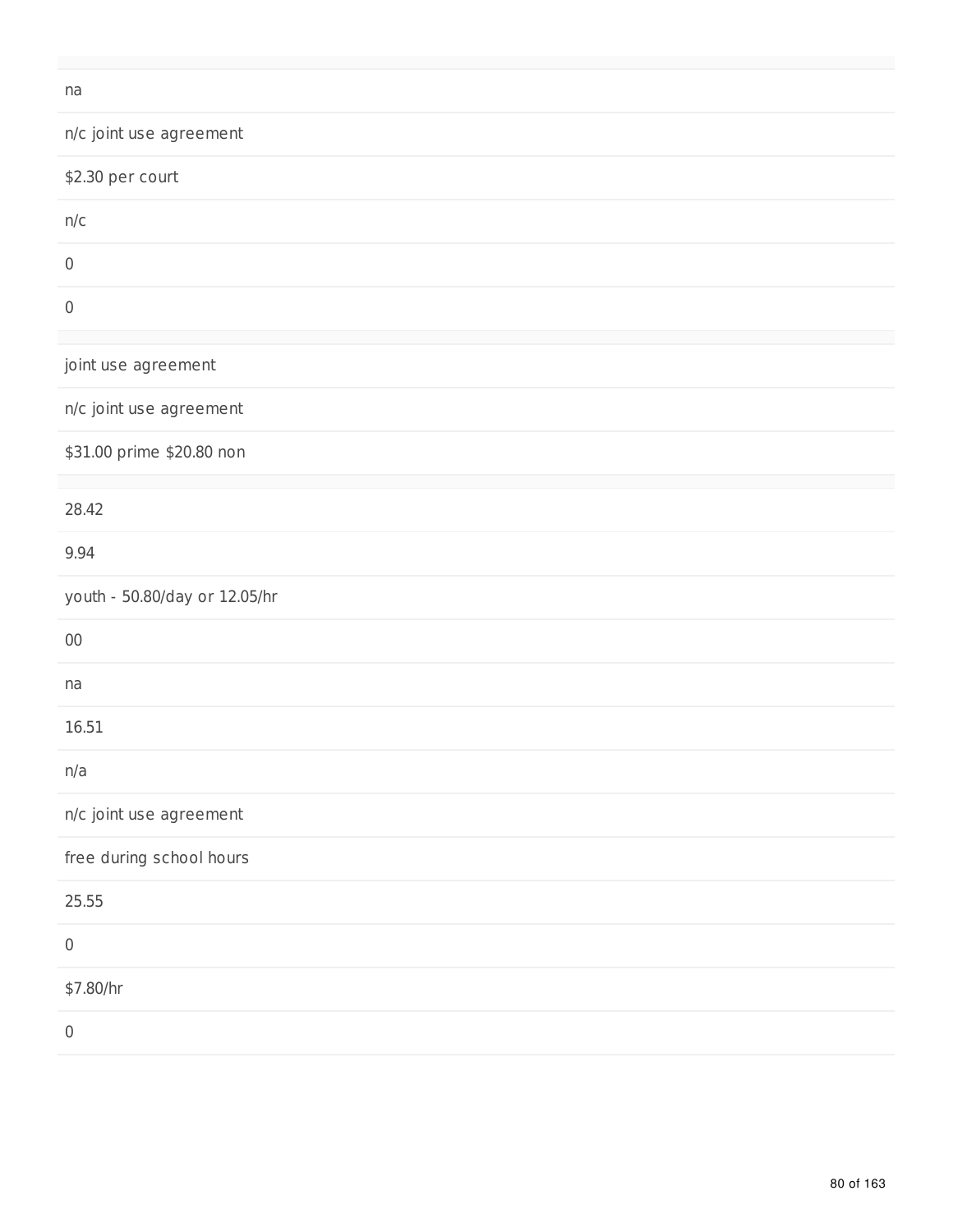| 20.8                      |  |
|---------------------------|--|
| n/a                       |  |
| n/c joint use agreement   |  |
|                           |  |
| 54.59                     |  |
| 47.36                     |  |
| $70 - 185$                |  |
| n/c joint use agreement   |  |
| \$71.20/hr                |  |
| $\mathbf 0$               |  |
| $\,0\,$                   |  |
|                           |  |
| 76.7                      |  |
| 67.77                     |  |
| 98.68                     |  |
| \$131.19                  |  |
| na                        |  |
| staff costs               |  |
| n/c joint use agreement   |  |
| \$60.00/\$105.00/\$255.00 |  |
| 94.46                     |  |
| $\,0\,$                   |  |
| \$91.20/hr                |  |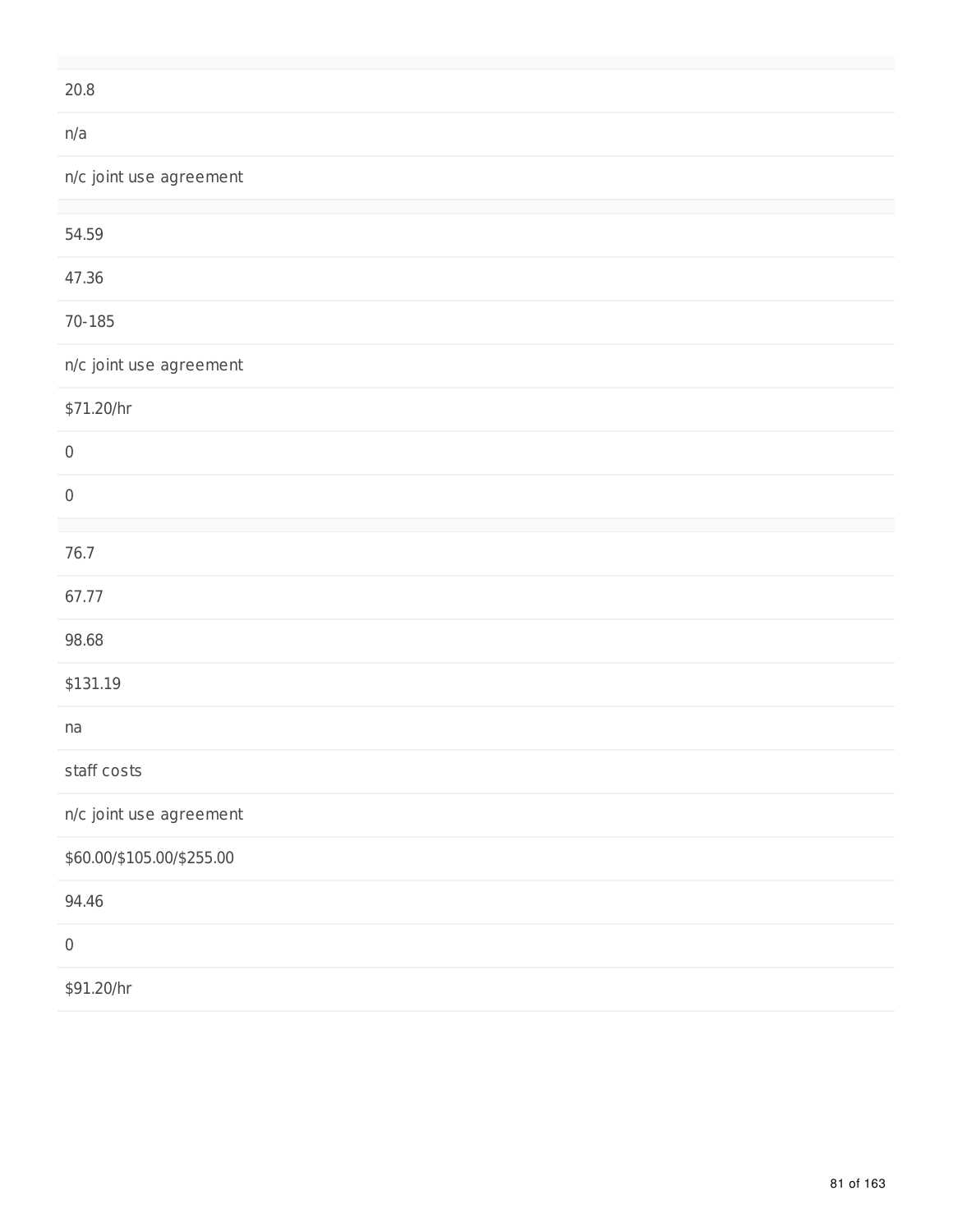| 3.72                    |  |  |
|-------------------------|--|--|
| n/c joint use agreement |  |  |
| \$45.86                 |  |  |
| $\mathbf 0$             |  |  |
|                         |  |  |
| 76.7                    |  |  |
| $\mathbf 0$             |  |  |

30 minutes of lessons is \$24.00

have joint use agreement that gives free swimming during certain hours, to a max number of 30. Over and above, schoold pay for additional guards as required.

| 11.00                                                   |
|---------------------------------------------------------|
| 16.75                                                   |
| staff costs                                             |
| \$87.43                                                 |
| 10.70                                                   |
| staff costs                                             |
| n/c joint use agreement                                 |
| free during school hours                                |
| 94.46                                                   |
| no charge during school hours except cost of lifeguards |
| $\mathbf 0$                                             |
| n/c                                                     |
| 83.59                                                   |
| n/c joint use agreement                                 |
| 70                                                      |
| $\,0\,$                                                 |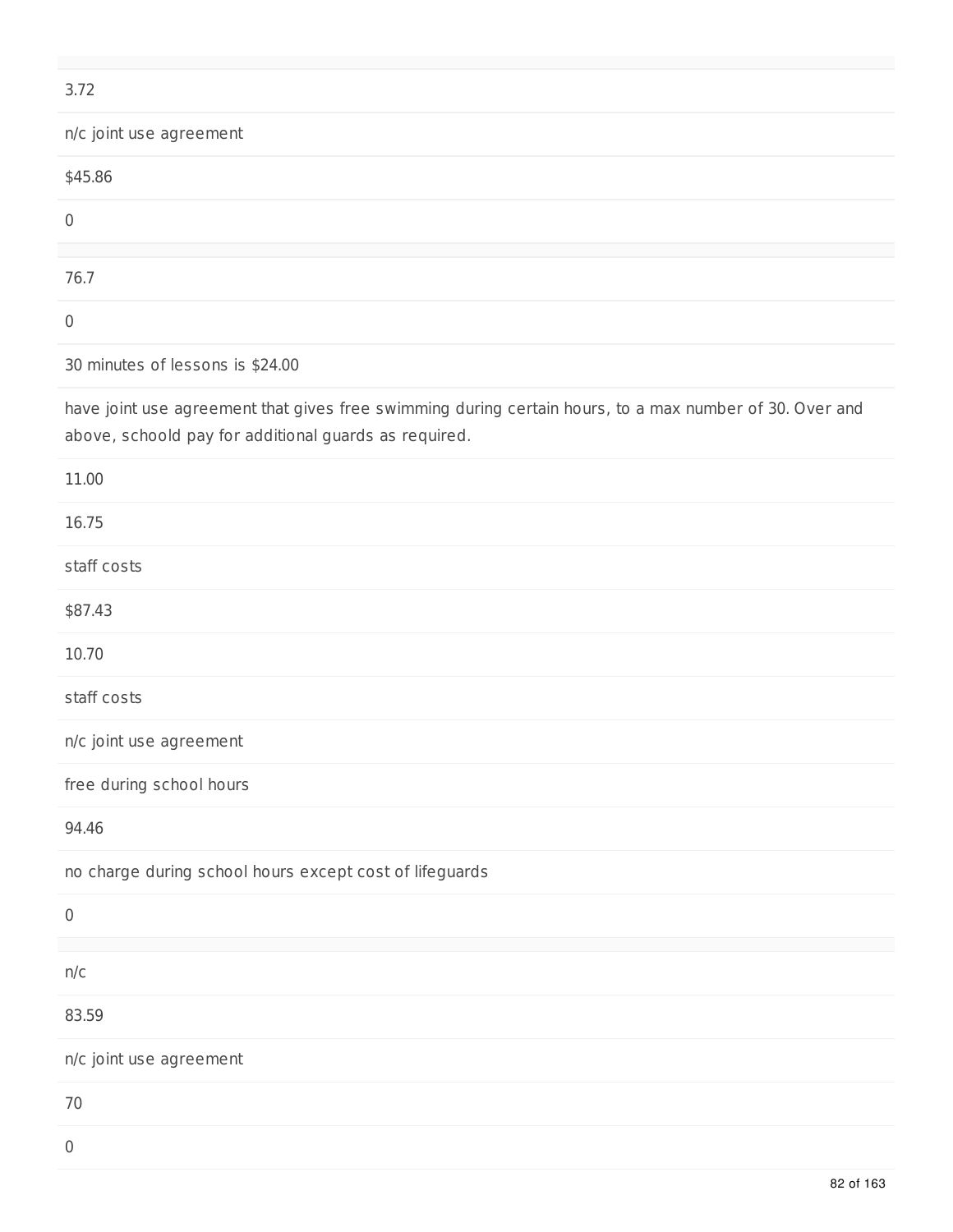| 6.18                                                                                       |
|--------------------------------------------------------------------------------------------|
| n/c                                                                                        |
| No charge                                                                                  |
| 55.73                                                                                      |
| n/c joint use agreement                                                                    |
| 70                                                                                         |
| 12                                                                                         |
| n/c                                                                                        |
| Abbotsford School District no charge if during school hours; other schools non-profit rate |
| 43.80                                                                                      |
| 55.73                                                                                      |
| n/c joint use agreement                                                                    |
| \$22.00                                                                                    |
| 70                                                                                         |
| $\boldsymbol{0}$                                                                           |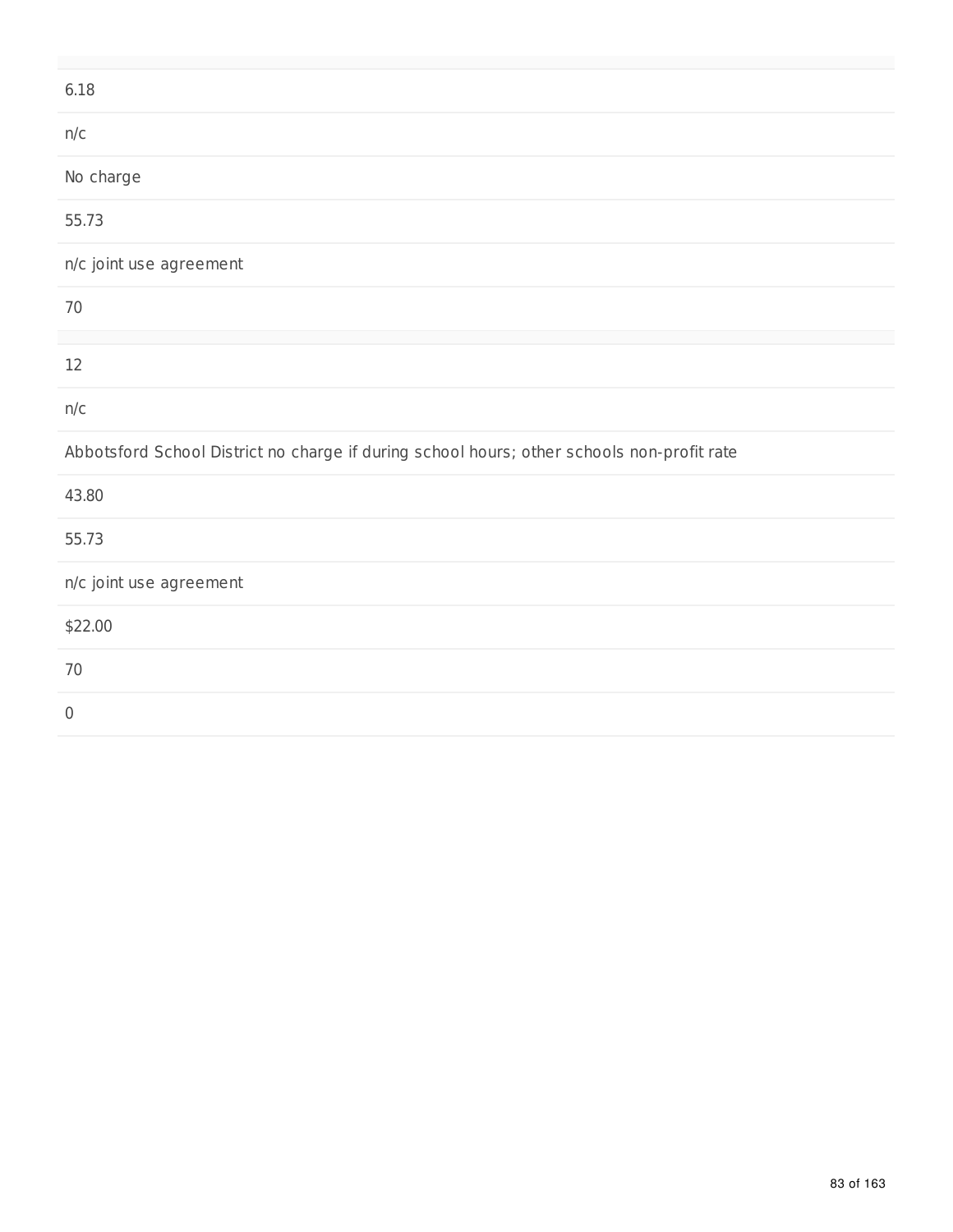| 37.38                                      |
|--------------------------------------------|
| 64.35                                      |
| $\mathsf{0}$                               |
| 27.50                                      |
| 30.49                                      |
| 44.25                                      |
| n/c joint use agreement                    |
| \$31.00/hr \$310.daily 20.80 non prime     |
| free during school hours                   |
| 27.34                                      |
| \$509.62                                   |
| 27.00/hr                                   |
| $\mathbf 0$                                |
| 38.85                                      |
| 38.65                                      |
| 28.78                                      |
| n/c joint use agreement                    |
| 24.85/hr daily: \$248.70 \$12,95 non prime |
| No Charge                                  |

Other Recreation Facilities | Tournament Rate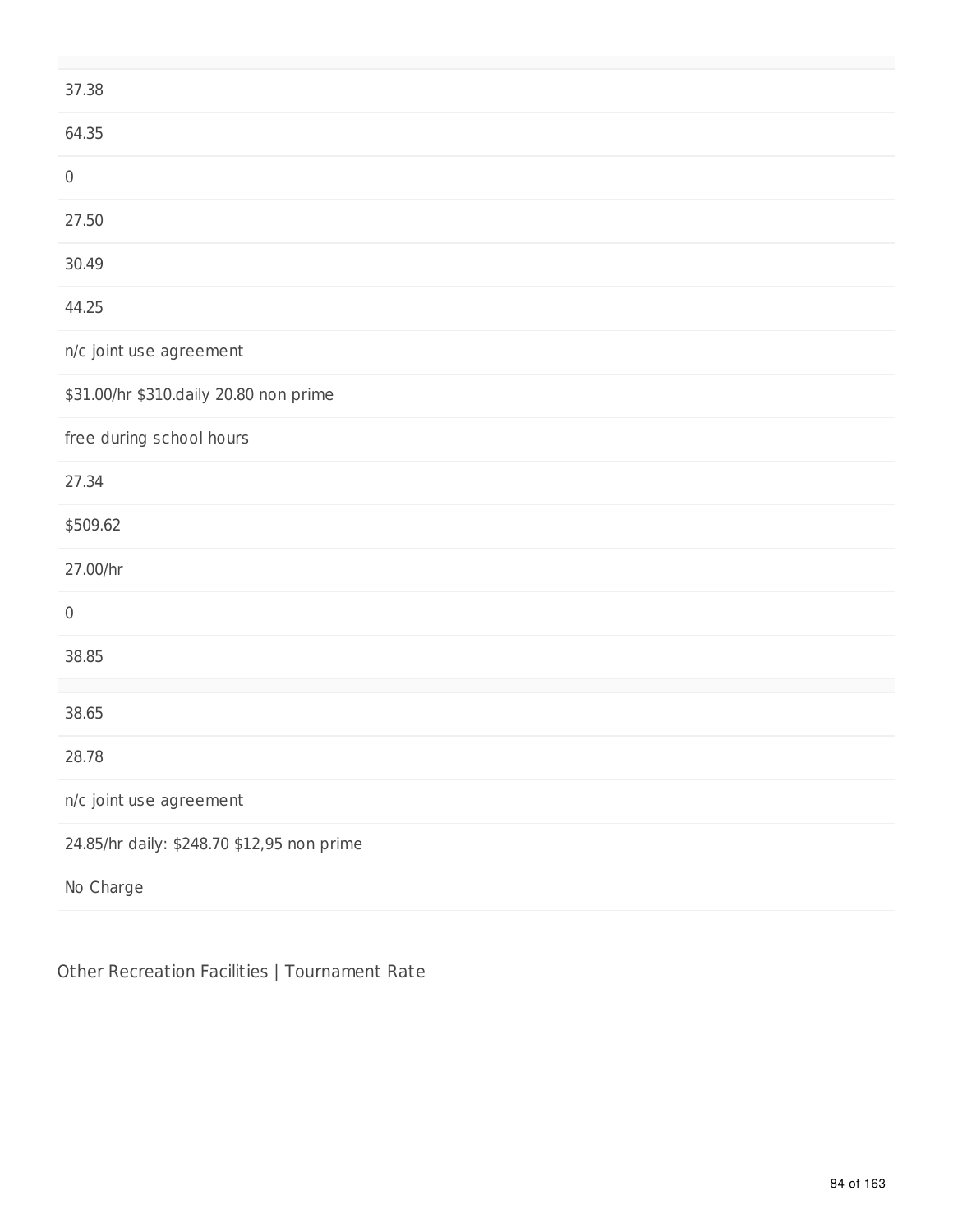| Variable                                                    | Count       |
|-------------------------------------------------------------|-------------|
| <b>Gymnasium - Small</b>                                    | 2 responses |
| <b>Gymnasium - Large</b>                                    | 6 responses |
| <b>Park Shelter or Park Area</b><br>$(1-25)$                | 7 responses |
| <b>Park Shelter or Park Area</b><br>$(26-100)$              | 4 responses |
| <b>Park Shelter or Park Area</b><br>$(100+)$                | 4 responses |
| <b>Aquatic Facility (Indoor</b><br>Pool) - portion of       | 6 responses |
| <b>Aquatic Facility (Outdoor</b><br>Pool) - portion of      | 4 responses |
| <b>Aquatic Facility Indoor</b><br>(entire facility rental)  | 7 responses |
| <b>Aquatic Facility Outdoor</b><br>(entire facility rental) | 4 responses |
| <b>Specialized Art Space (i.e.</b><br>Pottery)              | 2 responses |
| <b>Multi-function Room</b>                                  | 6 responses |
| <b>Tennis Courts - Indoor</b>                               | 1 responses |
| <b>Tennis Courts - Outdoor</b>                              | 3 responses |

| na        |  |  |  |
|-----------|--|--|--|
|           |  |  |  |
|           |  |  |  |
| <b>NA</b> |  |  |  |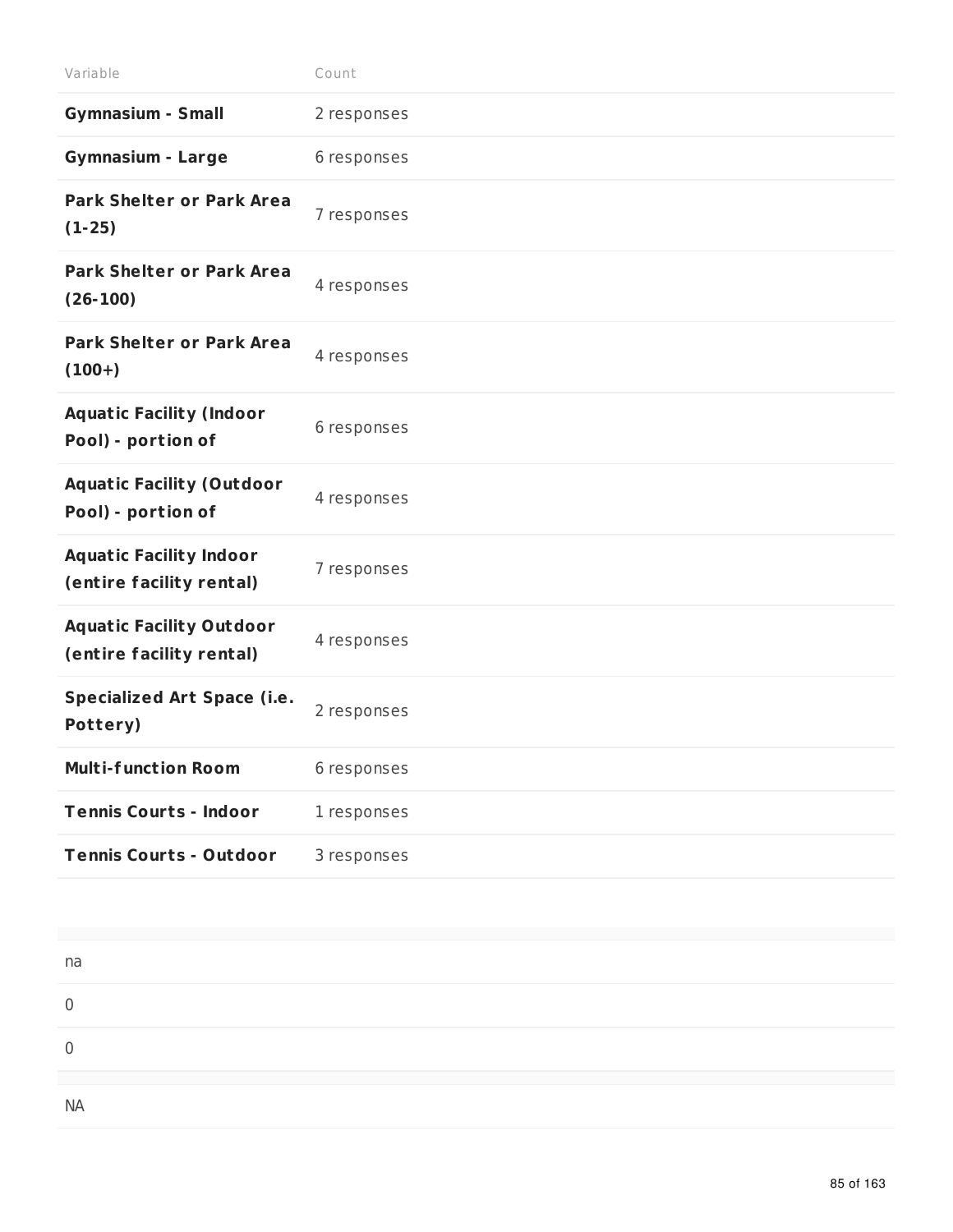| 12.29                     |
|---------------------------|
| na                        |
| 16.51                     |
| n/a                       |
| n/a                       |
| 493.43                    |
| $32\,$                    |
| n/a                       |
| 90.64                     |
| n/a                       |
| n/a                       |
| $\,0\,$                   |
| 118                       |
| \$472.00                  |
| $$131.19 - 195.54$        |
| na                        |
| $10 - 150$                |
| 57.50                     |
| n/a                       |
| 3.72                      |
| Swim Meet per day \$1,125 |
| 69.05                     |
| $\,0\,$                   |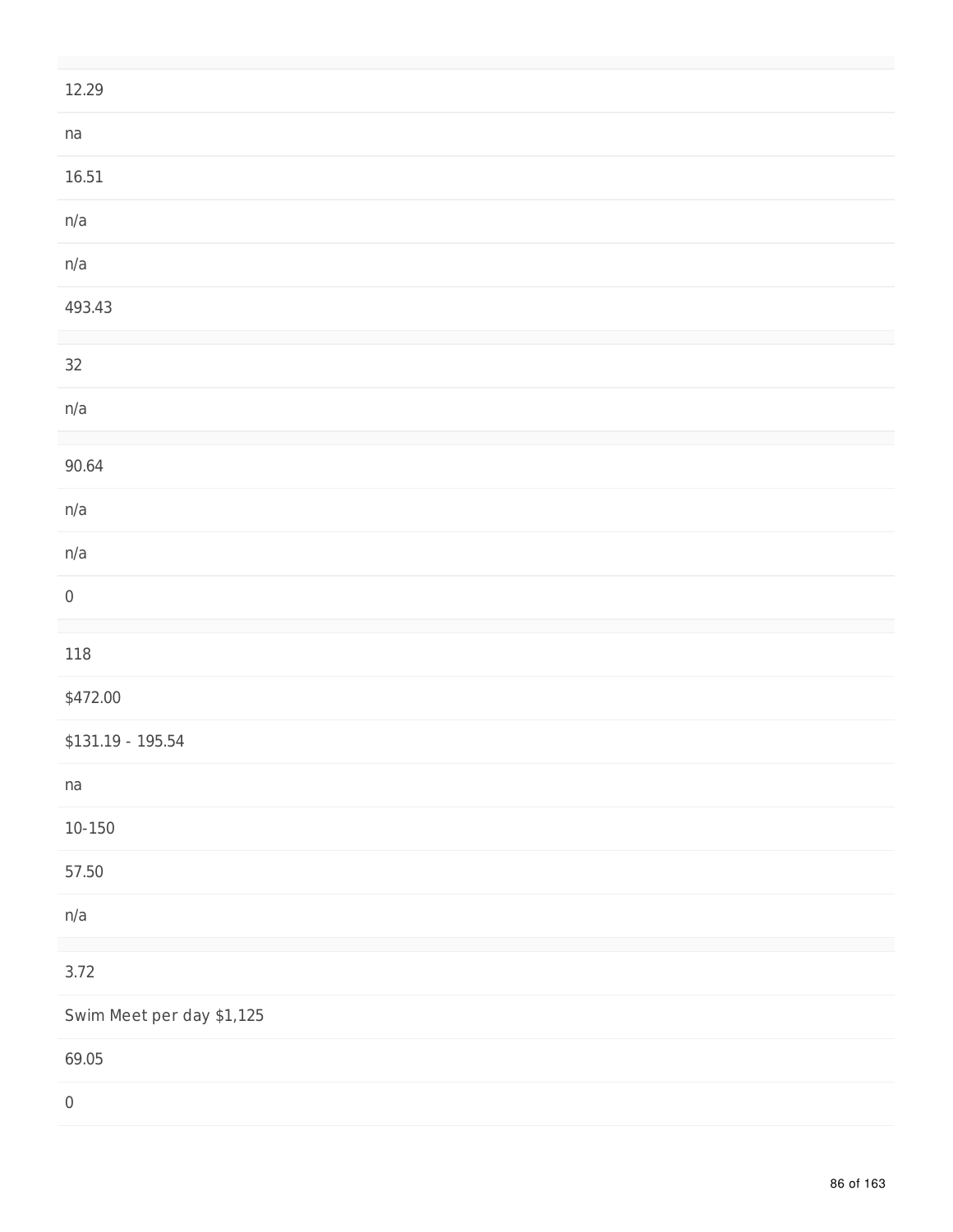#### 118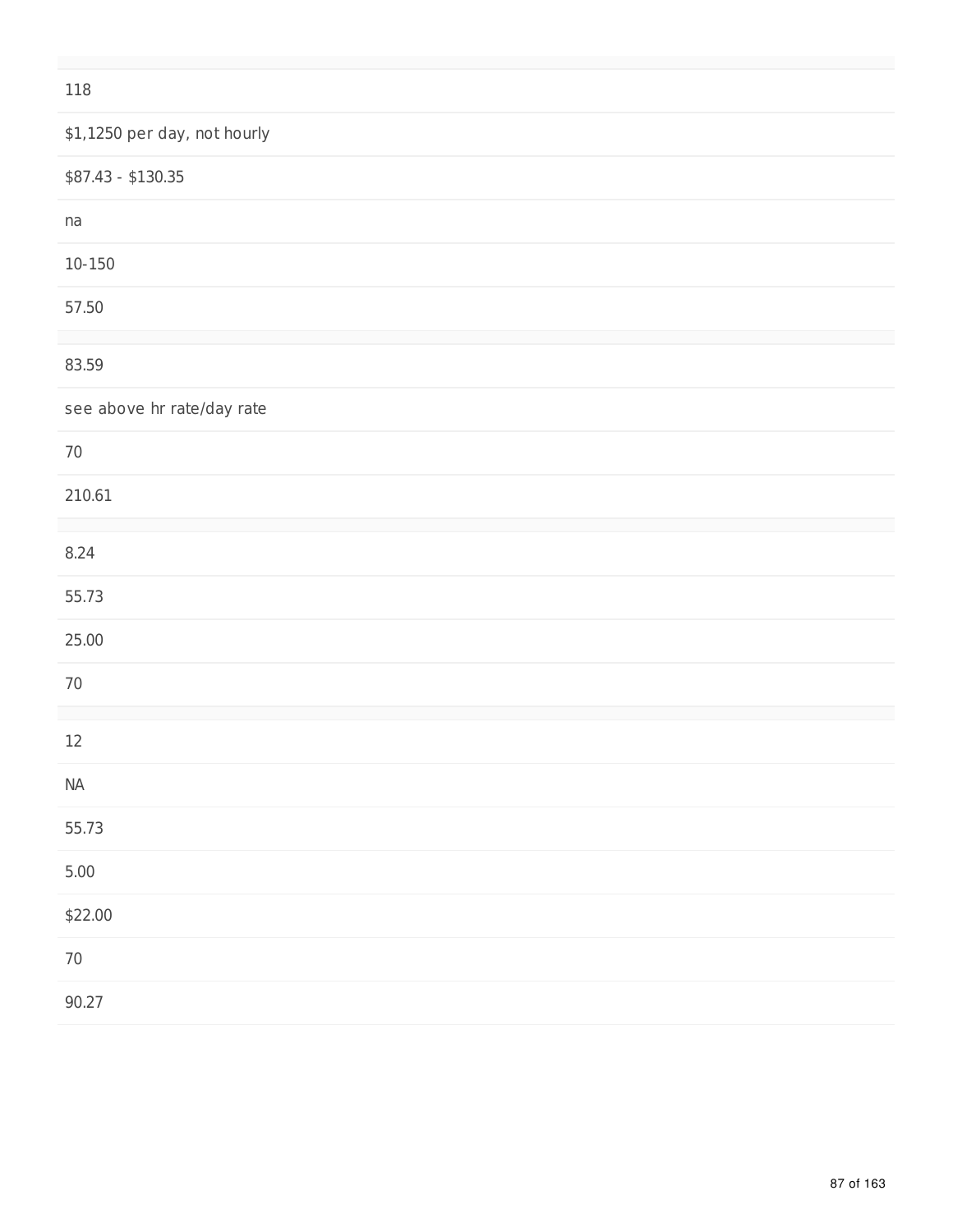| 57.5        |  |
|-------------|--|
| 27.50       |  |
| $\sf NA$    |  |
| 225.00      |  |
| daily rates |  |
| n/a         |  |
|             |  |
| 225.00      |  |
| daily rates |  |

Other Recreation Facilities | Comments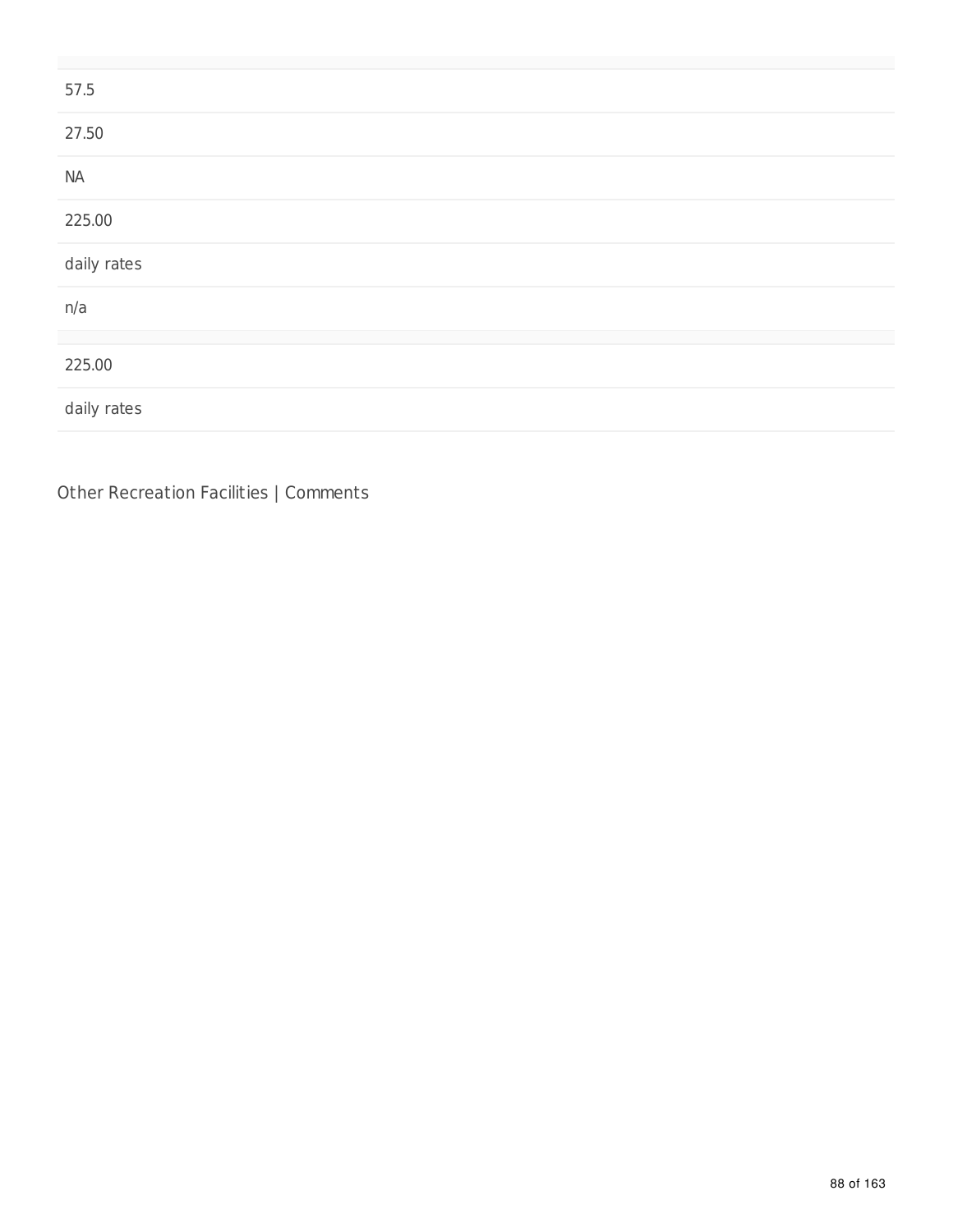| Variable                                                    | Count        |
|-------------------------------------------------------------|--------------|
| <b>Gymnasium - Small</b>                                    | 1 responses  |
| <b>Gymnasium - Large</b>                                    | 6 responses  |
| <b>Park Shelter or Park Area</b><br>$(1-25)$                | 11 responses |
| <b>Park Shelter or Park Area</b><br>$(26-100)$              | 6 responses  |
| <b>Park Shelter or Park Area</b><br>$(100+)$                | 5 responses  |
| <b>Aquatic Facility (Indoor</b><br>Pool) - portion of       | 8 responses  |
| <b>Aquatic Facility (Outdoor</b><br>Pool) - portion of      | 4 responses  |
| <b>Aquatic Facility Indoor</b><br>(entire facility rental)  | 10 responses |
| <b>Aquatic Facility Outdoor</b><br>(entire facility rental) | 5 responses  |
| <b>Specialized Art Space (i.e.</b><br>Pottery)              | 1 responses  |
| <b>Multi-function Room</b>                                  | 10 responses |
| <b>Tennis Courts - Indoor</b>                               | 3 responses  |
| <b>Tennis Courts - Outdoor</b>                              | 9 responses  |
| <b>Stadium Rental</b>                                       | 3 responses  |

\$50/4 hours

free

Practices Min/Sr \$510; Adult \$1,020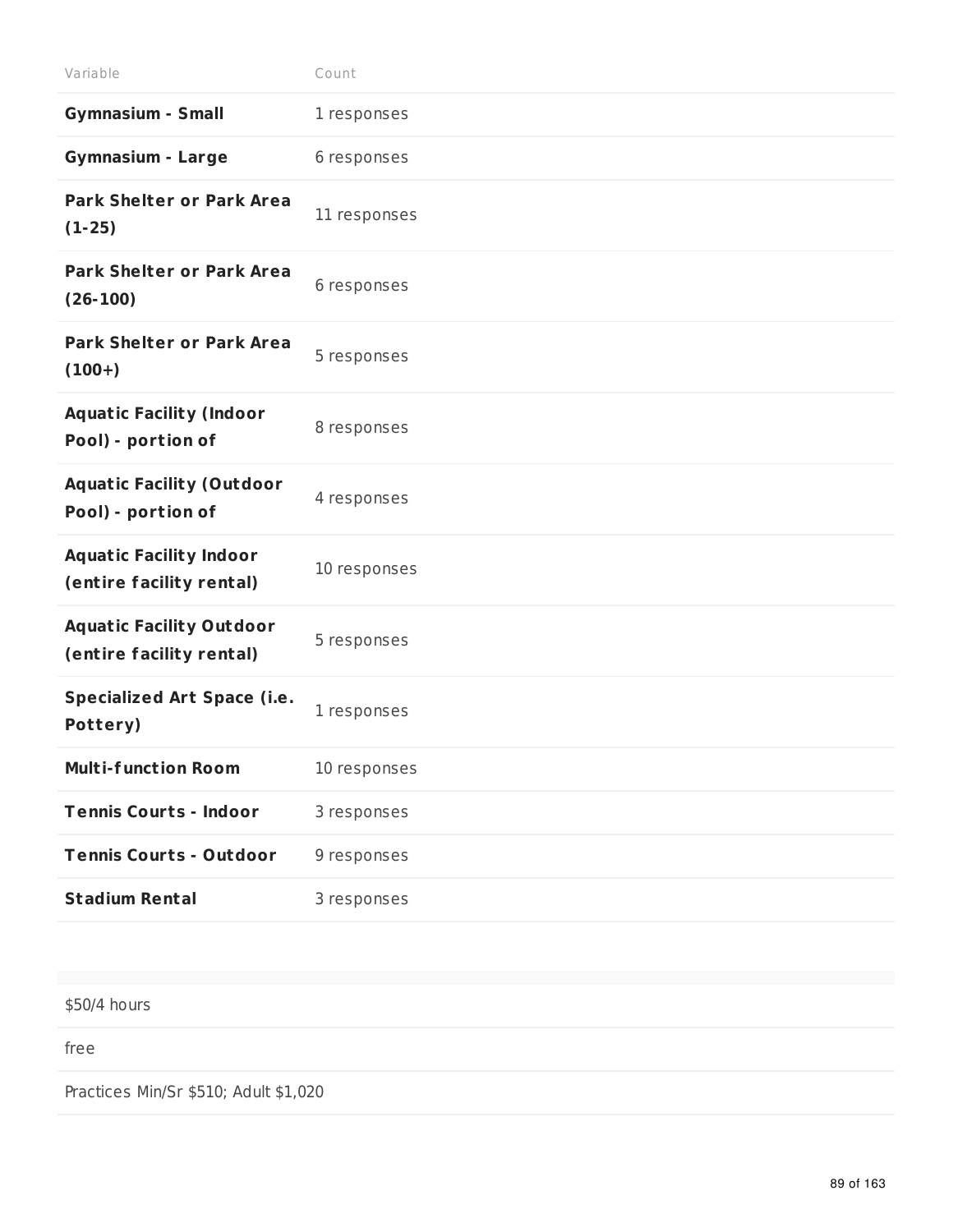| no fee charged-FREE                                                                             |
|-------------------------------------------------------------------------------------------------|
| no charge                                                                                       |
| free                                                                                            |
| We do not charge for use of tennis courts                                                       |
| no fees charged                                                                                 |
| fee is for ourdoor lights for night play only, no fees for daytime use                          |
| no charge                                                                                       |
| no extra charges after ten hours.                                                               |
| 0                                                                                               |
| free                                                                                            |
| this rate is for one side of our fieldhouse which is approximately 1 court                      |
| These are for four courts                                                                       |
| same as gymnasium                                                                               |
| varies by room size                                                                             |
| hourly rental rates                                                                             |
| room can also be divided in two, per hour rate, other rooms have rates based on a 3 hour rental |
| use of specialized equipment not included                                                       |
| Orchard Rm                                                                                      |
| Sports Hall                                                                                     |
| depends on the size of room, multiple fees available including prime and nonprime rates         |
| tournament rate is daily rate                                                                   |
| 352.26 8hr 64.05 hr Non-Com                                                                     |
| use of specialized equipment not included                                                       |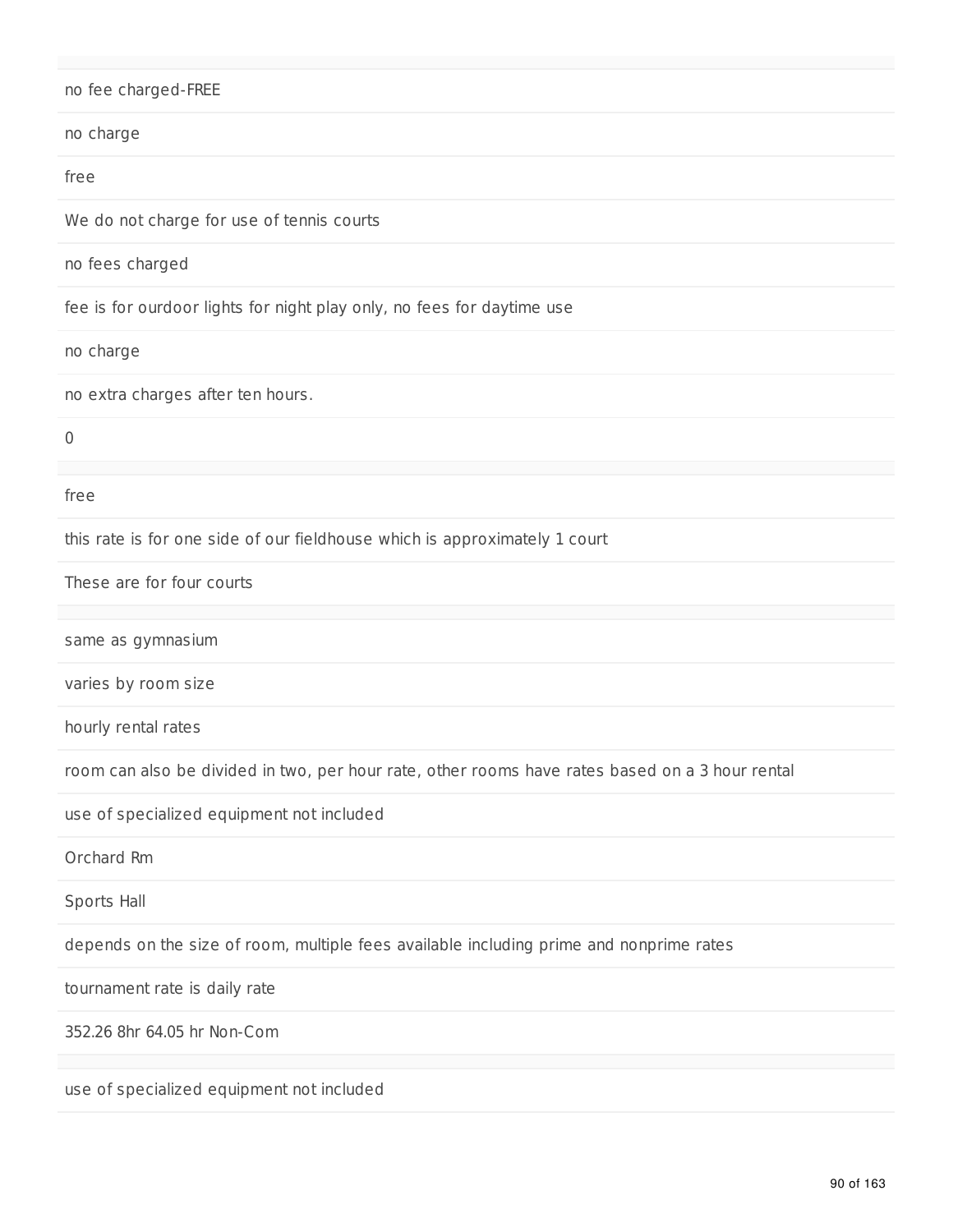#### full pool in hourly rates

#### Outdoor above

dependent on what part of the pool is rented

Outdoor 25 M Pool

60+ people, 3 lifeguard rate

Includes necessary meeting rooms to support the swim meet

One lane rental. School rate is local youth rate. this includes main and leisure pool

Extra Lifeguard incl. benefits \$26.50

plus lifeguard cost

only available to swim clubs for meets

doesn't include meeting room use

Cost depends are number of participants

Schools and Tournaments recieve the Non-profit Rate

Indoor Lap Pool Only

one pool is 4 lanes the other is 6, use per lane as a multiplier

swim club per hour whole pool.

Yep a steal of a deal!

Operated by Contract/Management Fee

1-30 people, 1 lifeguard rates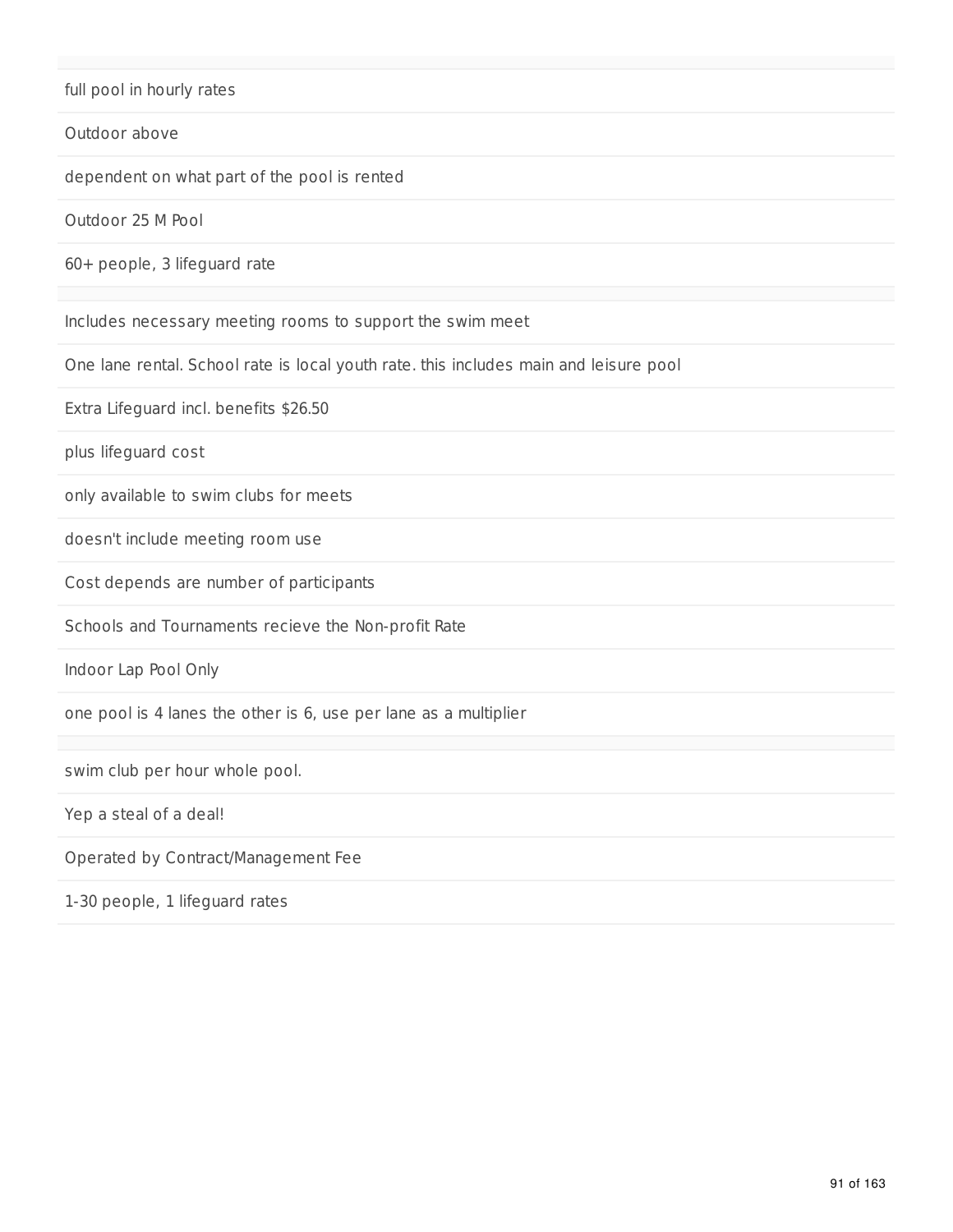# 1/4 pool swim club rates - \$11/hr lane or \$45.65/hr main pool Swim Club Lane Rental One lane rental. School rate is local youth rate single lane rental/hour dependent on what part of the pools are being rented, ie a lane vs. an entire pool prices are based on per lane Schools and Tournaments recieve the Non-profit Rate We do not charge for park use Local youth no charge see above hr rate/day rate flat fee for all shelters tournament rate is daily rate ball dimond concession space We do not charge for park use Local youth no charge Same as picnic shelter day rate flat fee for all shelters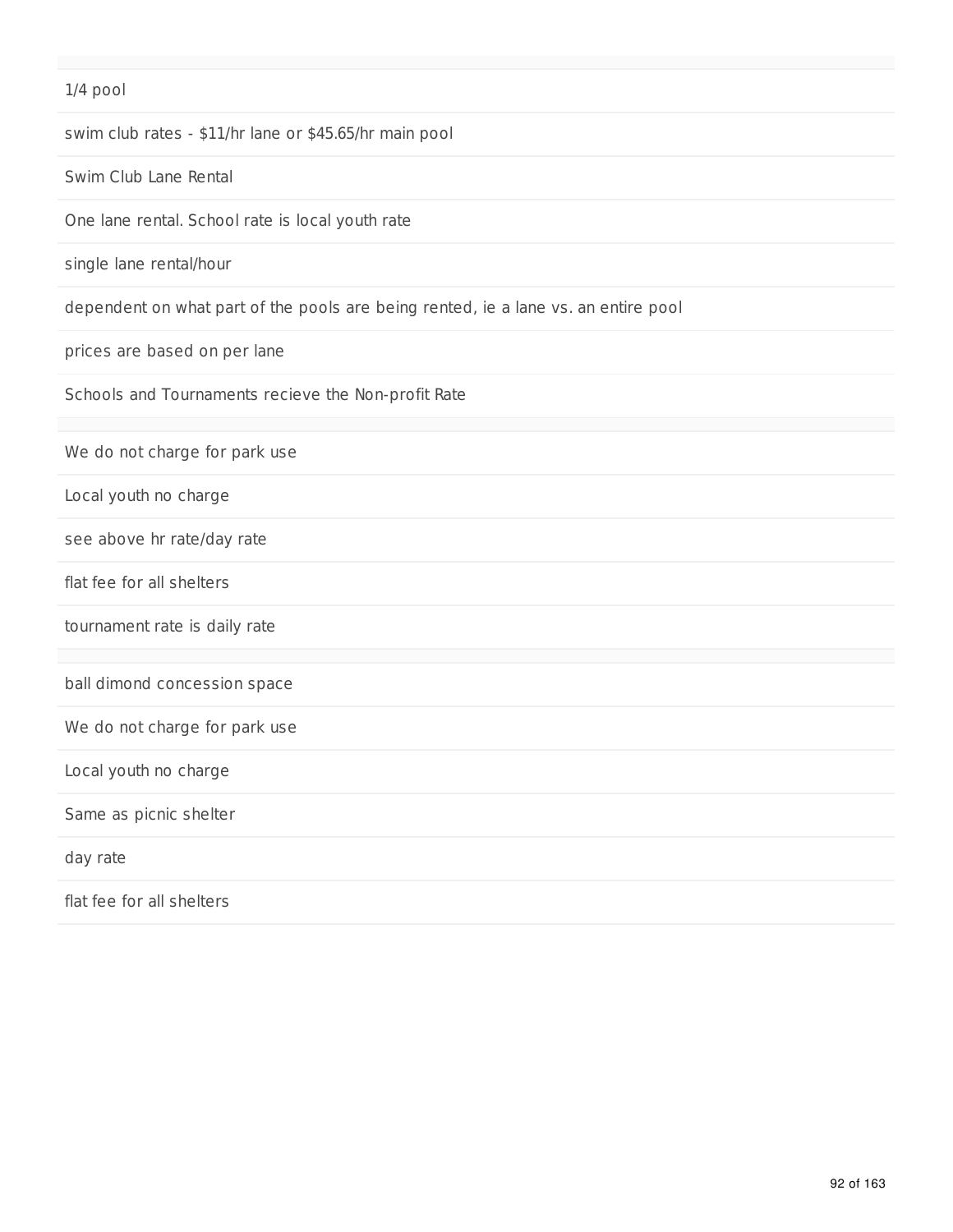| same all sizes                                         |
|--------------------------------------------------------|
| We do not charge for park use                          |
| pay an electrical fee if required - \$5/outlet per day |
| Local youth no charge                                  |
| Only one fee for picnic shelters no matter the size    |
| Fees are per day, gazebo                               |
| per hour                                               |
| Parks are rented in sections                           |
| \$36/day or portion thereof                            |
| flat fee for all shelters                              |
| tournament rate is daily rate                          |
| weekend bookings are negotiated                        |
| per hour wtih extra for tables chairs                  |
| School rate is local youth rate                        |
| Fees are hourly                                        |
| 1/2 gym rates available                                |
| 530.00 Non-Com 8hr                                     |
| School rate is local youth rate                        |

Ball Diamonds (excluding stadiums). | Not Available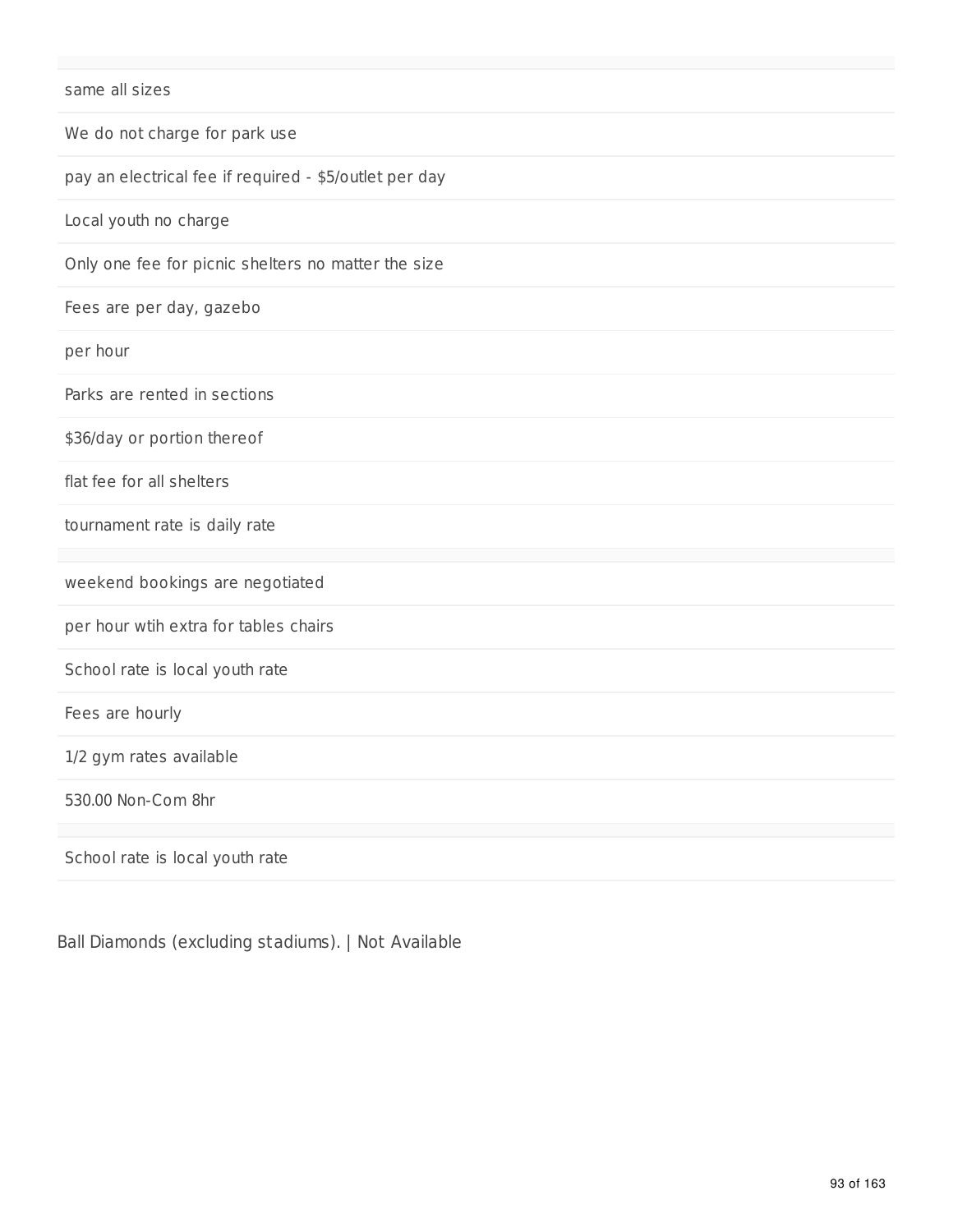| Variable                           | \$ Amount            | % Amount                  | No deposits             |           |
|------------------------------------|----------------------|---------------------------|-------------------------|-----------|
| <b>Natural Turf/Grass with</b>     | $\mathbf 1$          | $\overline{2}$            | 4                       | Total: 7  |
| lights                             | 14.3%                | 28.6%                     | 57.1%                   |           |
| <b>Natural Turf/Grass without</b>  | $\overline{4}$       | $\overline{2}$            | 8                       | Total: 17 |
| lights                             | 23.5%                | 11.8%                     | 47.1%                   |           |
| <b>Artificial Turf with lights</b> | 1<br>25.0%           | $\overline{0}$<br>$0.0\%$ | $\overline{2}$<br>50.0% | Total: 4  |
| <b>Artificial Turf without</b>     | $\overline{0}$       | $\mathbf 0$               | $\mathbf{1}$            | Total: 2  |
| lights                             | $0.0\%$              | $0.0\%$                   | 50.0%                   |           |
| All weather field with             | $\mathbf{1}$         | $\overline{0}$            | $\mathbf{1}$            | Total: 2  |
| lights                             | 50.0%                | $0.0\%$                   | 50.0%                   |           |
| All weather field without          | 1                    | $\overline{0}$            | 1                       | Total: 2  |
| lights                             | 50.0%                | $0.0\%$                   | 50.0%                   |           |
| <b>Field remarking fees</b>        | $\overline{0}$<br>0% | 0<br>0%                   | $\overline{0}$<br>0%    | Total: 0  |

# Ball Diamonds (excluding stadiums). | Deposit required?

| Variable                                    | Count       |
|---------------------------------------------|-------------|
| <b>Natural Turf/Grass with</b><br>lights    | 3 responses |
| <b>Natural Turf/Grass without</b><br>lights | 8 responses |
| <b>Artificial Turf with lights</b>          | 2 responses |
| <b>Artificial Turf without</b><br>lights    | 1 responses |
| All weather field with<br>lights            | 2 responses |
| All weather field without<br>lights         | 2 responses |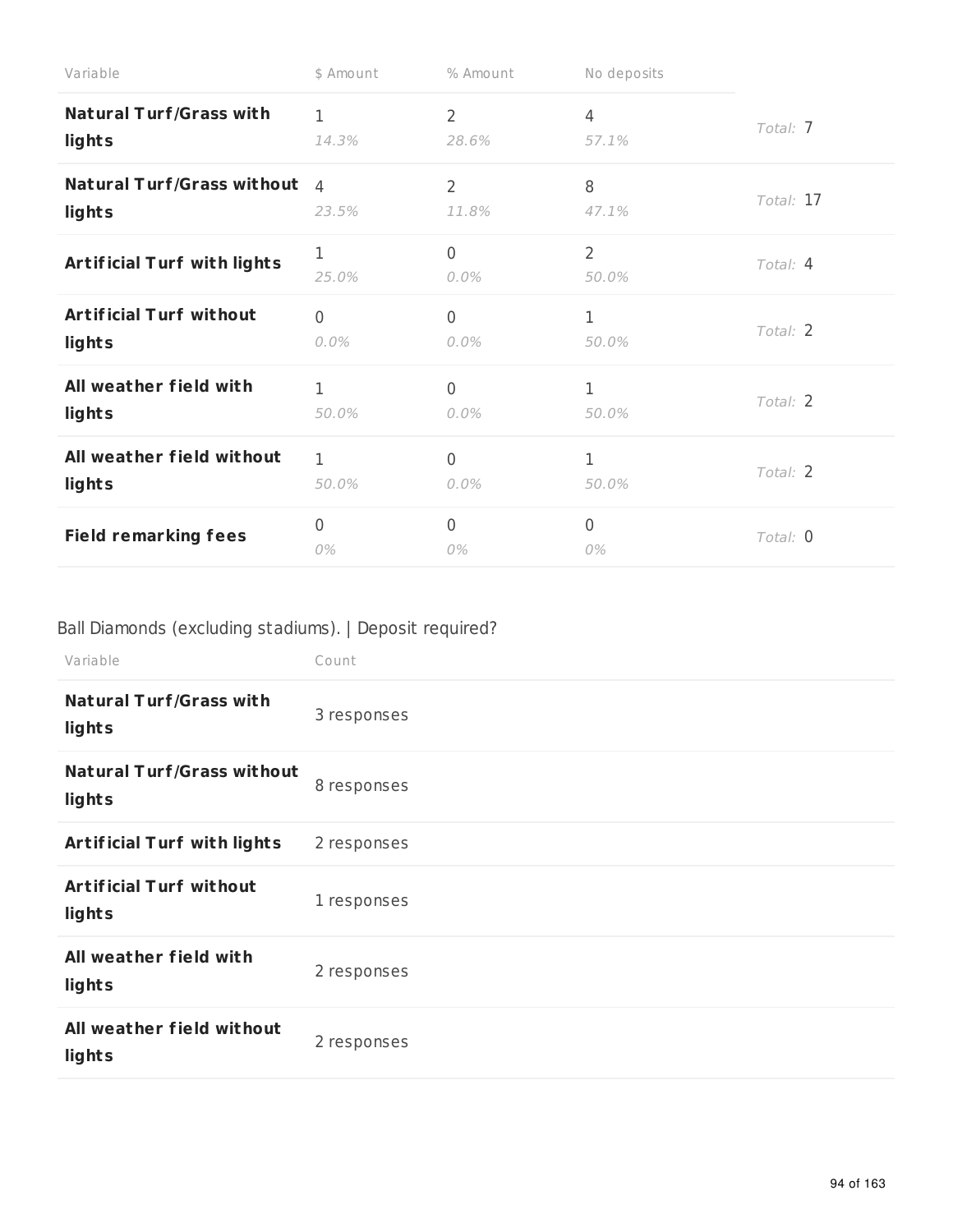| n/a     |  |
|---------|--|
| 1000    |  |
| n/a     |  |
| 1000    |  |
|         |  |
| n/a     |  |
|         |  |
| n/a     |  |
| 2000    |  |
|         |  |
| $200\,$ |  |
| $200\,$ |  |
| 100%    |  |
| $25%$   |  |
| n/a     |  |
| 25%     |  |
| \$250   |  |
| 1000    |  |
|         |  |
| 25%     |  |
| $25%$   |  |
| 1000    |  |

Ball Diamonds (excluding stadiums). | Prime hours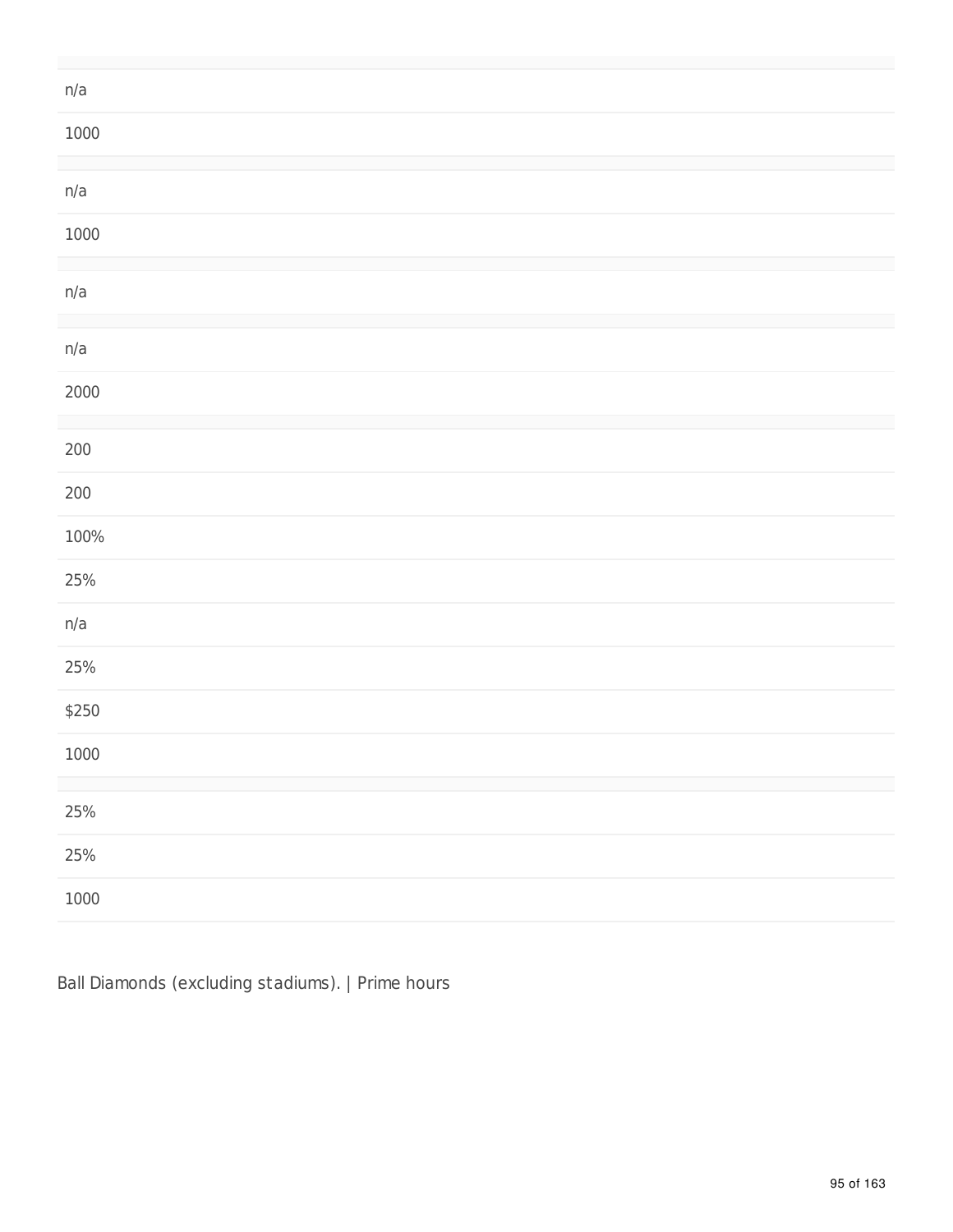| Variable                                    | Count       |
|---------------------------------------------|-------------|
| <b>Natural Turf/Grass with</b><br>lights    | 2 responses |
| <b>Natural Turf/Grass without</b><br>lights | 8 responses |
| Artificial Turf with lights                 | 1 responses |
| <b>Artificial Turf without</b><br>lights    | 1 responses |
| All weather field with<br>lights            | 1 responses |
| All weather field without<br>lights         | 1 responses |
|                                             |             |
| n/a                                         |             |
|                                             |             |
| n/a                                         |             |
| n/a                                         |             |
| n/a                                         |             |
|                                             |             |
| \$30.00                                     |             |
| $\mathsf{All}$                              |             |
| No such category                            |             |
| $00\,$                                      |             |
| 22.63                                       |             |
| n/a                                         |             |

no prime time

do not have prime and non prime rates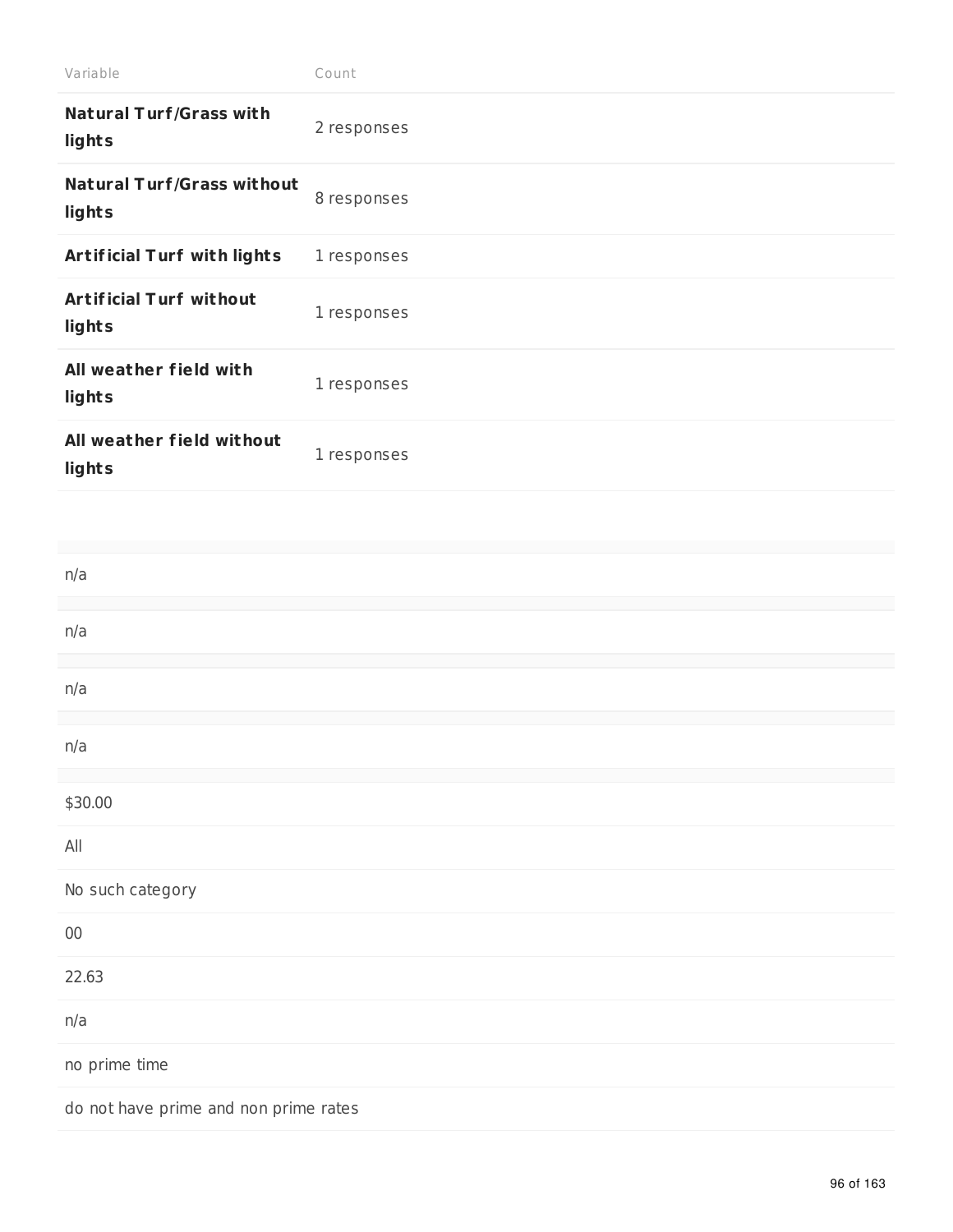## No such category

do not have prime and non prime rates

## Ball Diamonds (excluding stadiums). | Commerical rate (prime)

| Variable                                    | Count        |
|---------------------------------------------|--------------|
| <b>Natural Turf/Grass with</b><br>lights    | 10 responses |
| <b>Natural Turf/Grass without</b><br>lights | 14 responses |
| <b>Artificial Turf with lights</b>          | 3 responses  |
| <b>Artificial Turf without</b><br>lights    | 2 responses  |
| All weather field with<br>lights            | 3 responses  |
| All weather field without<br>lights         | 3 responses  |
| <b>Field remarking fees</b>                 | 1 responses  |

| 190.74 |  |  |
|--------|--|--|
|        |  |  |
| 20.50  |  |  |
| 16.39  |  |  |
| 22.50  |  |  |
|        |  |  |
| 22.50  |  |  |
| 32.77  |  |  |
| 22.50  |  |  |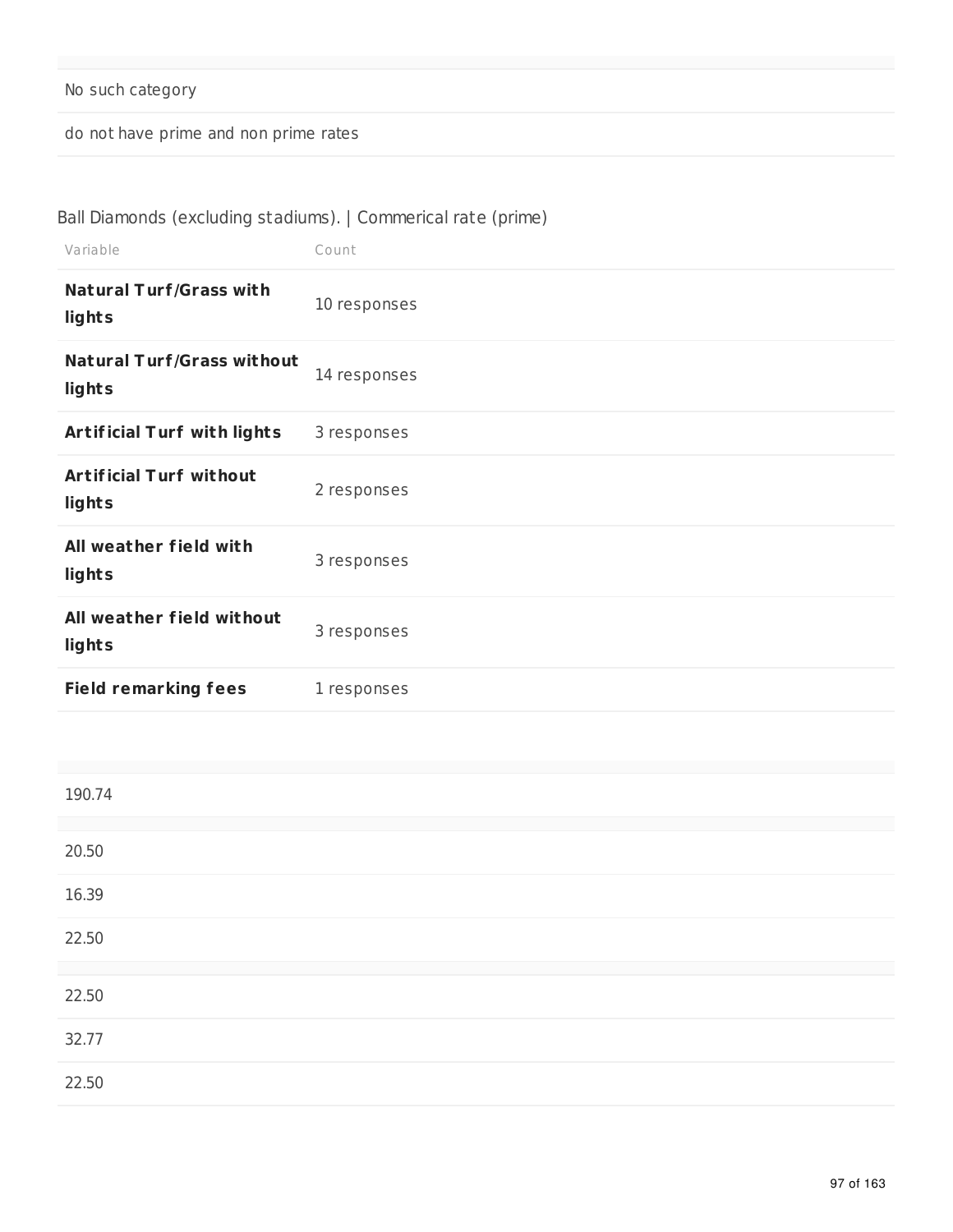| 42.80                   |
|-------------------------|
| n/a                     |
| 42.80                   |
| n/a                     |
| 78.52                   |
| 10.34                   |
| 36.90/2 hours per field |
| 17.52                   |
| Class B \$25.50         |
| $00\,$                  |
| 22.63                   |
| 6.25                    |
| no rate                 |
| 24.20                   |
| \$27.00/hr              |
| \$23.40/hr              |
| 18.78                   |
| 24.28                   |
| 17.19                   |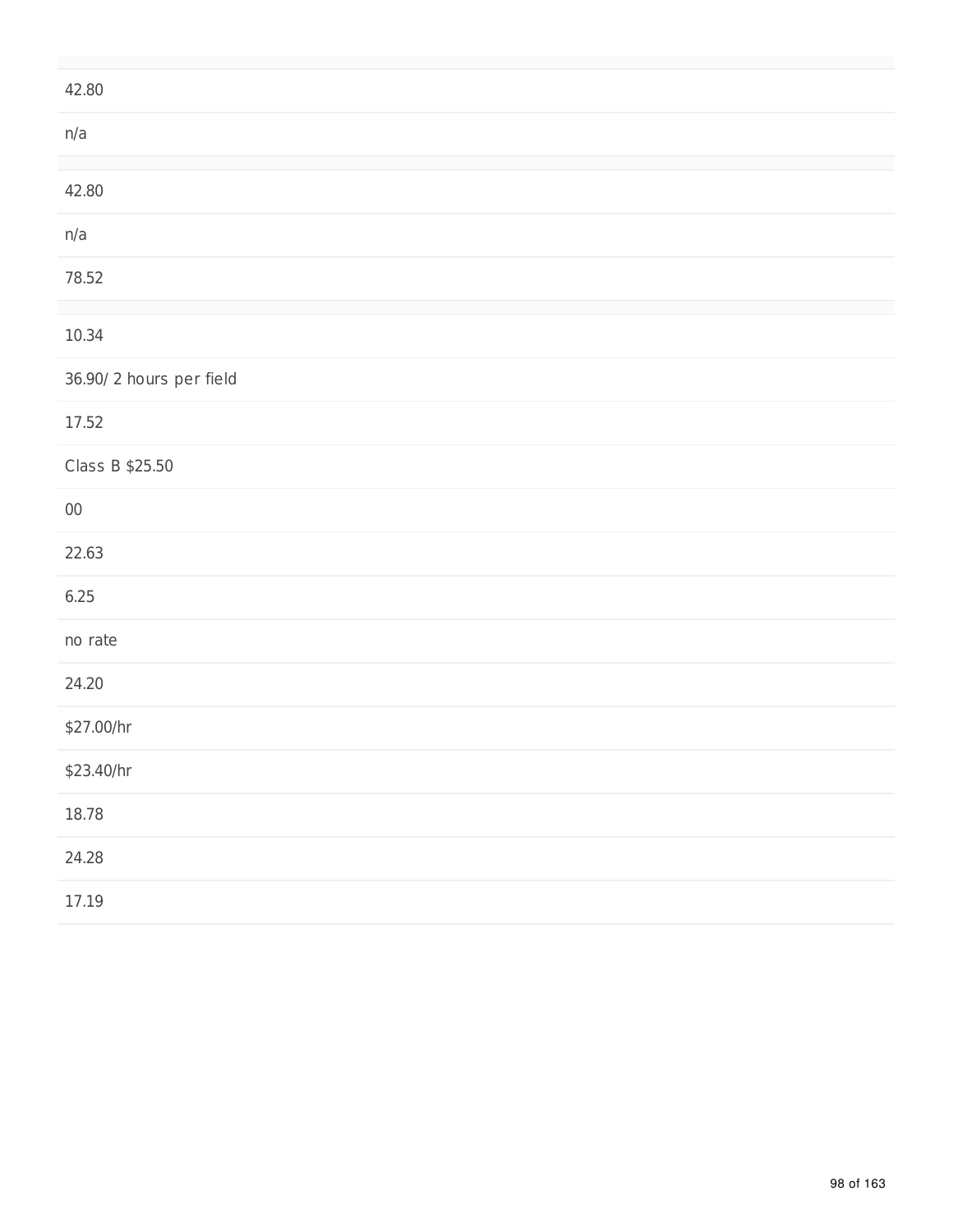| 78.75/2 hours per field |
|-------------------------|
| 17.52                   |
| Class A \$32            |
| 33.40                   |
| 24.20                   |
| 43.70                   |
| \$27.00/hr              |
| \$23.40/hr              |
| 23.28                   |
| 24.28                   |

## Ball Diamonds (excluding stadiums). | Commerical rate (non)

| Variable                                    | Count       |
|---------------------------------------------|-------------|
| <b>Natural Turf/Grass with</b><br>lights    | 3 responses |
| <b>Natural Turf/Grass without</b><br>lights | 7 responses |
| <b>Artificial Turf with lights</b>          | 2 responses |
| <b>Artificial Turf without</b><br>lights    | 1 responses |
| All weather field with<br>lights            | 3 responses |
| All weather field without<br>lights         | 3 responses |
| <b>Field remarking fees</b>                 | 1 responses |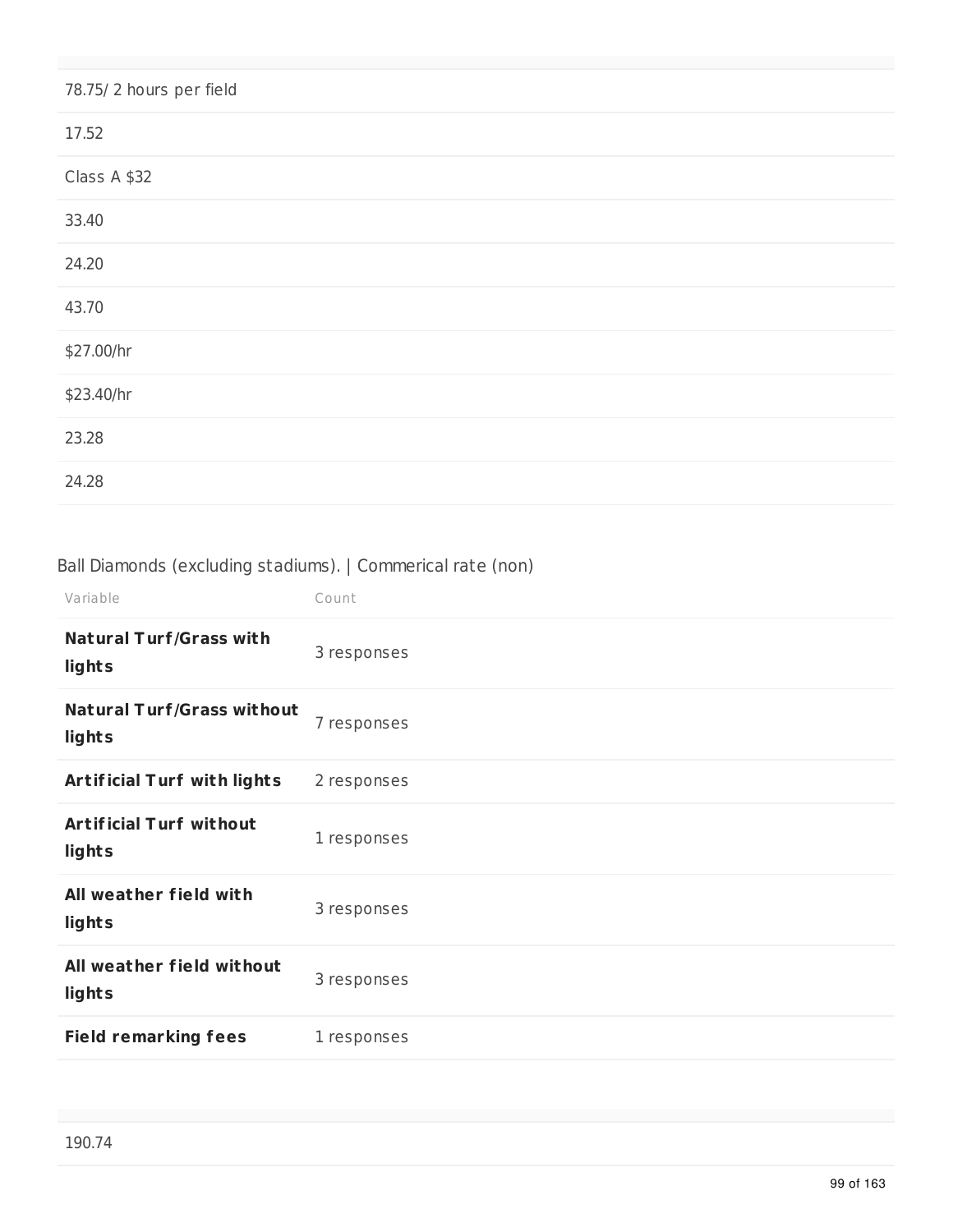| 20.50      |  |
|------------|--|
| $8.19\,$   |  |
| 22.50      |  |
| 22.50      |  |
| 16.39      |  |
| 22.50      |  |
|            |  |
| n/a        |  |
| n/a        |  |
| 63.13      |  |
|            |  |
| ${\bf 00}$ |  |
| $11.81\,$  |  |
| 6.25       |  |
| no rate    |  |
| 24.20      |  |
| 18.78      |  |
| 17.19      |  |
|            |  |
| 24.20      |  |
| 21.85      |  |
| 23.28      |  |

Ball Diamonds (excluding stadiums). | Non-profit (prime)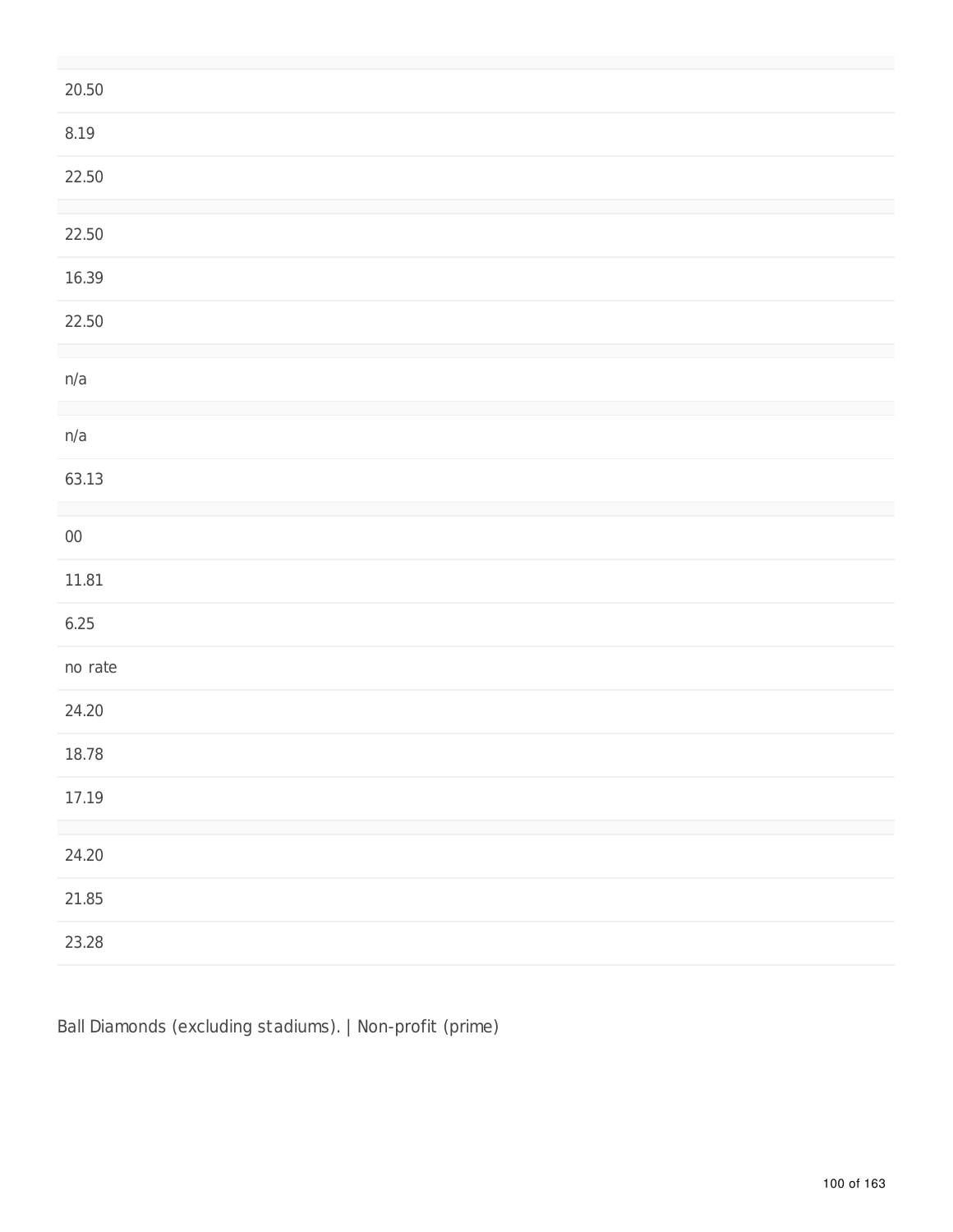| Variable                                    | Count        |
|---------------------------------------------|--------------|
| <b>Natural Turf/Grass with</b><br>lights    | 12 responses |
| <b>Natural Turf/Grass without</b><br>lights | 16 responses |
| <b>Artificial Turf with lights</b>          | 3 responses  |
| <b>Artificial Turf without</b><br>lights    | 1 responses  |
| All weather field with<br>lights            | 3 responses  |
| All weather field without<br>lights         | 3 responses  |
| <b>Field remarking fees</b>                 | 1 responses  |

| 190.74         |  |
|----------------|--|
|                |  |
| $5.75 - 12.50$ |  |
| 8.19           |  |
| 5.00           |  |
|                |  |
| 6.25-13.75     |  |
| 16.39          |  |
| 5.00           |  |
|                |  |
| n/a            |  |
|                |  |
| 15.85          |  |
| n/a            |  |
| 36.09          |  |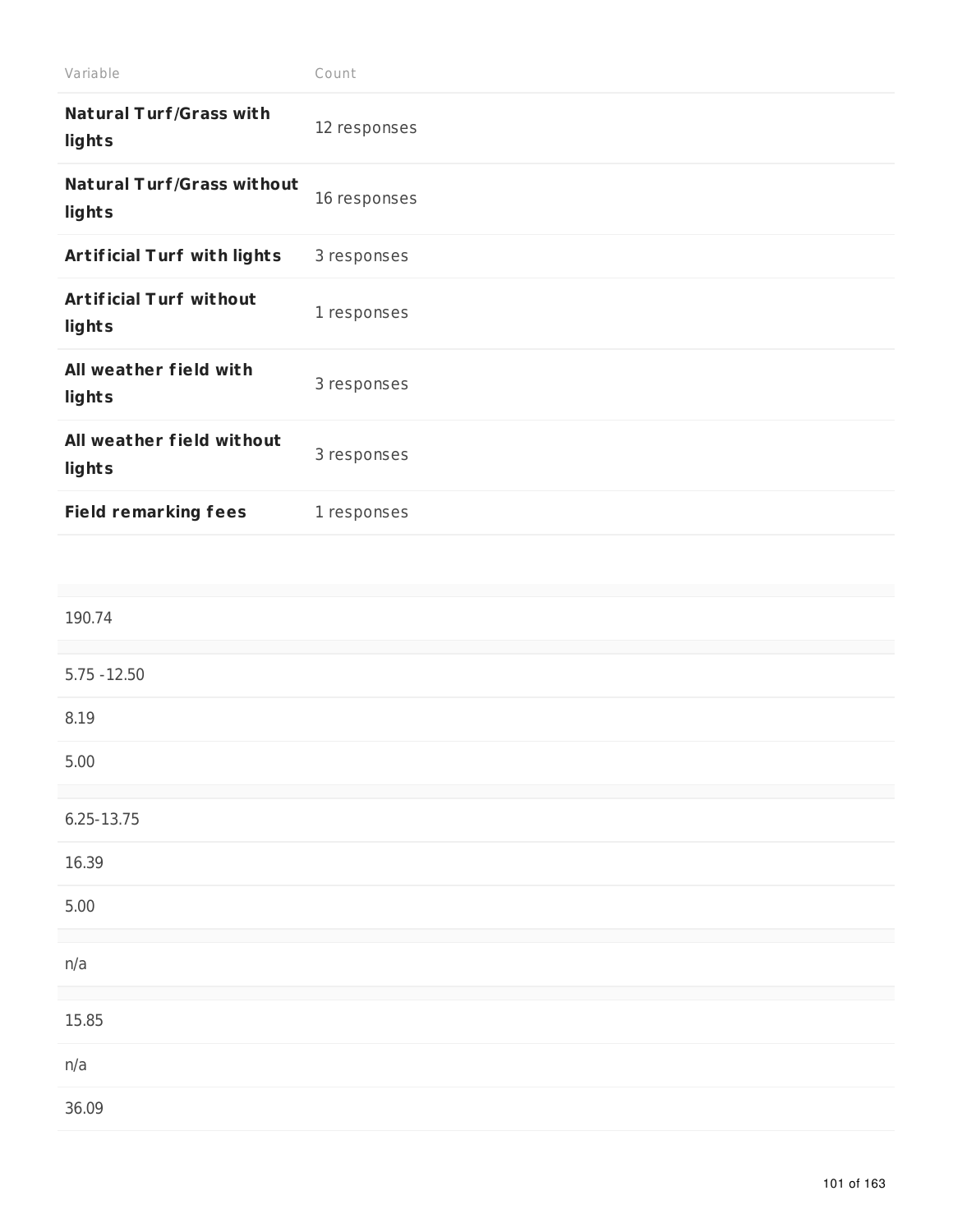| .40                        |
|----------------------------|
| 8.24                       |
| same as with lights        |
| 24.60/2 hours per field    |
| 11.20                      |
| Adult \$6.50; Youth \$3.20 |
| $00\,$                     |
| 11.81                      |
| 1.75-3.75                  |
| 37.75/day 53.75/season     |
| 10.37/adult; \$3.46/youth  |
| 13.45/hr                   |
| \$15.60/hr                 |
| 6.26                       |
| $\mathbf 0$                |
| 12.04                      |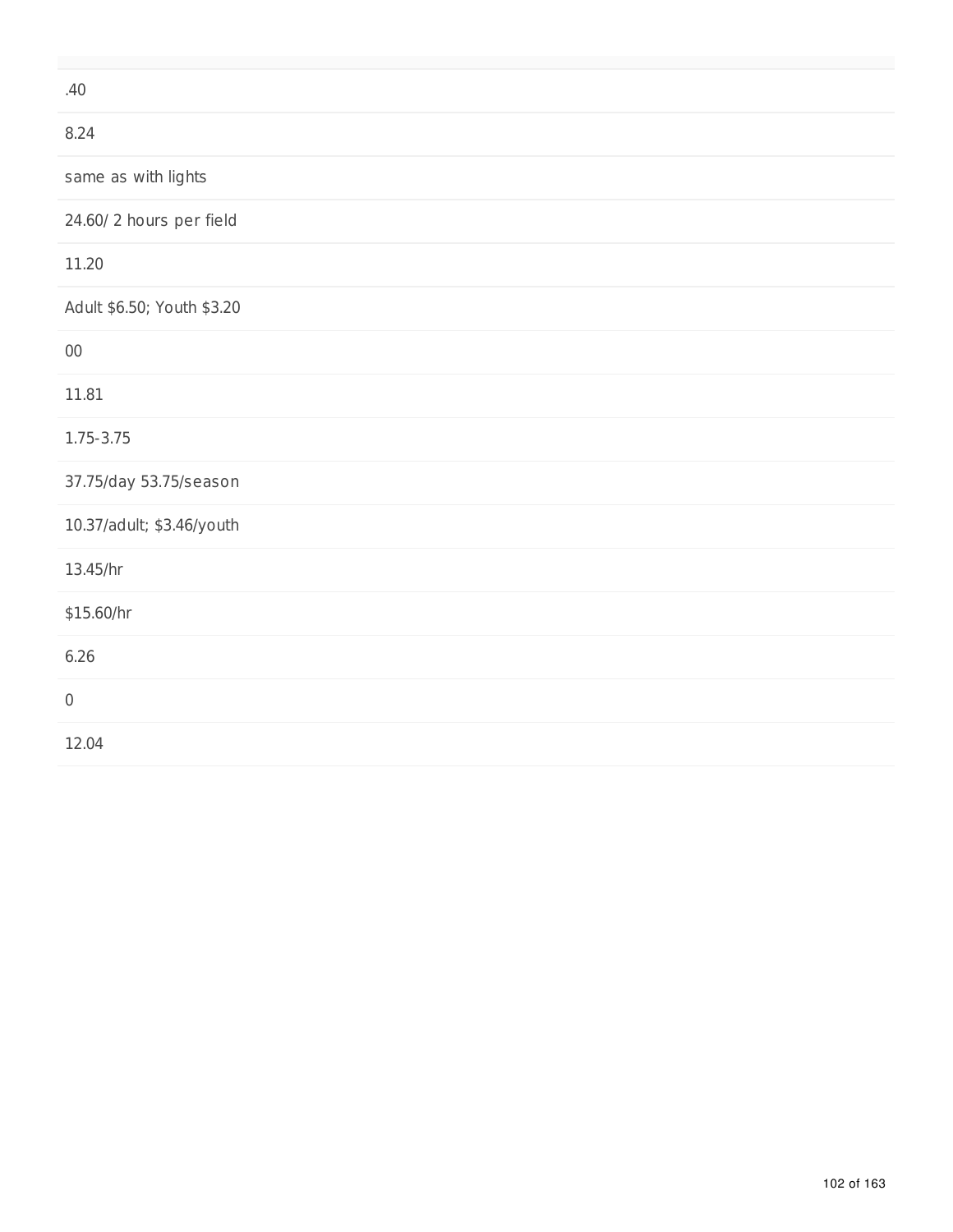#### 15.05

Adult Teams \$28.25 per field per game / Youth Teams \$17.00 per field per game

52.50/ 2 hours per field

| 11.20                              |  |  |
|------------------------------------|--|--|
| Class A Adult \$7.60; Youth \$3.75 |  |  |
| 16.70                              |  |  |
| 10.37/adult; \$3.46/youth          |  |  |
| 21.85                              |  |  |
| 13.45/hr                           |  |  |
| \$15.60/hr                         |  |  |
| 7.76                               |  |  |
| $\boldsymbol{0}$                   |  |  |

#### Ball Diamonds (excluding stadiums). | Non-profit (non)

| Variable                                    | Count       |
|---------------------------------------------|-------------|
| <b>Natural Turf/Grass with</b><br>lights    | 5 responses |
| <b>Natural Turf/Grass without</b><br>lights | 9 responses |
| <b>Artificial Turf with lights</b>          | 3 responses |
| <b>Artificial Turf without</b><br>lights    | 1 responses |
| All weather field with<br>lights            | 3 responses |
| All weather field without<br>lights         | 3 responses |
| <b>Field remarking fees</b>                 | 1 responses |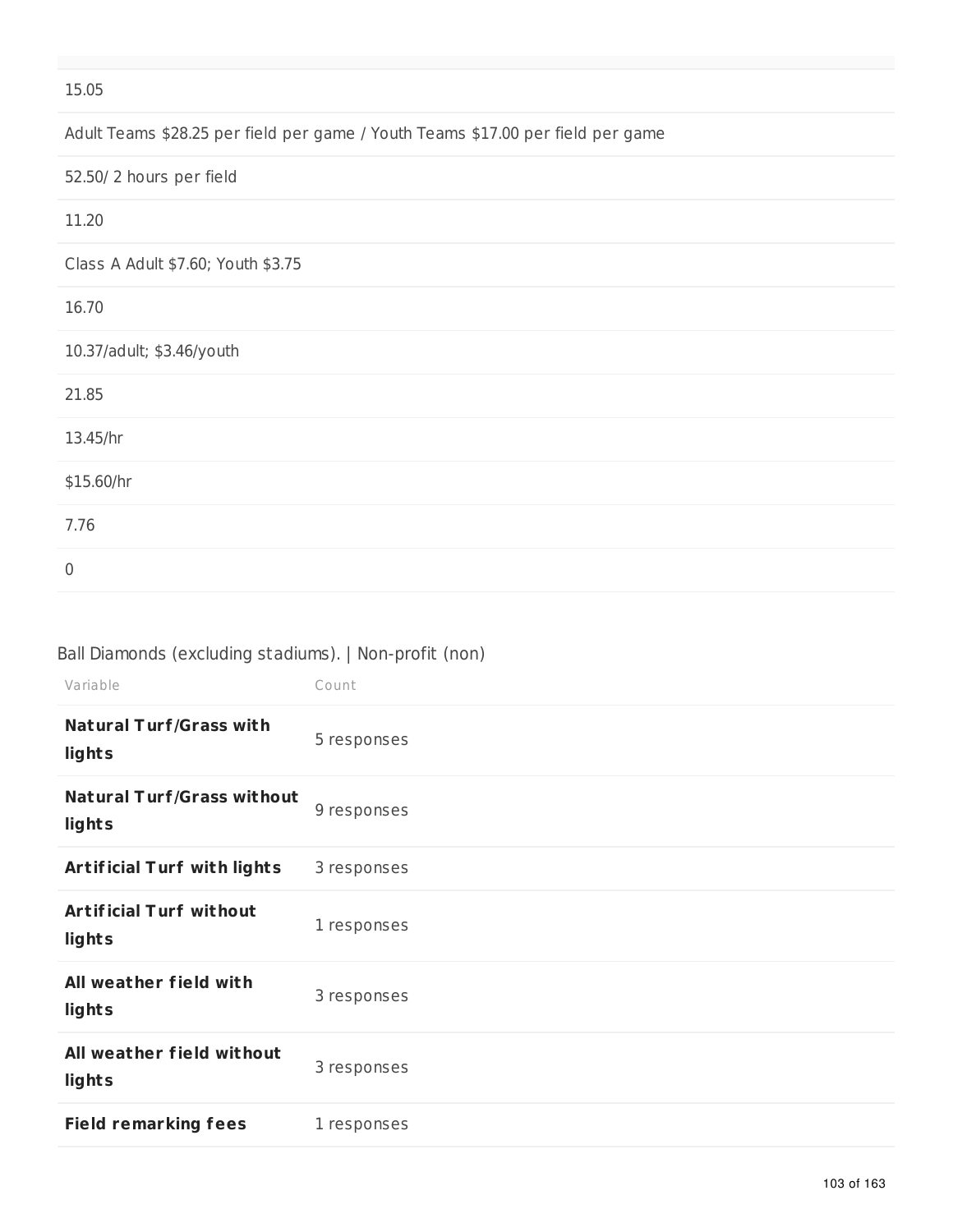| 190.74                    |
|---------------------------|
| $5.75 - 12.50$            |
| 4.10                      |
| $5.00$                    |
| $6.25 - 13.75$            |
| 8.19                      |
| 5.00                      |
| n/a                       |
| 15.85                     |
| n/a                       |
| 22.35                     |
| .40                       |
| same as prime time hours  |
| $00\,$                    |
| 11.81                     |
| $1.75 - 3.75$             |
| 37.75/day 53.75/season    |
| 10.37/adult; \$3.46/youth |
| 6.26                      |
| 12.04                     |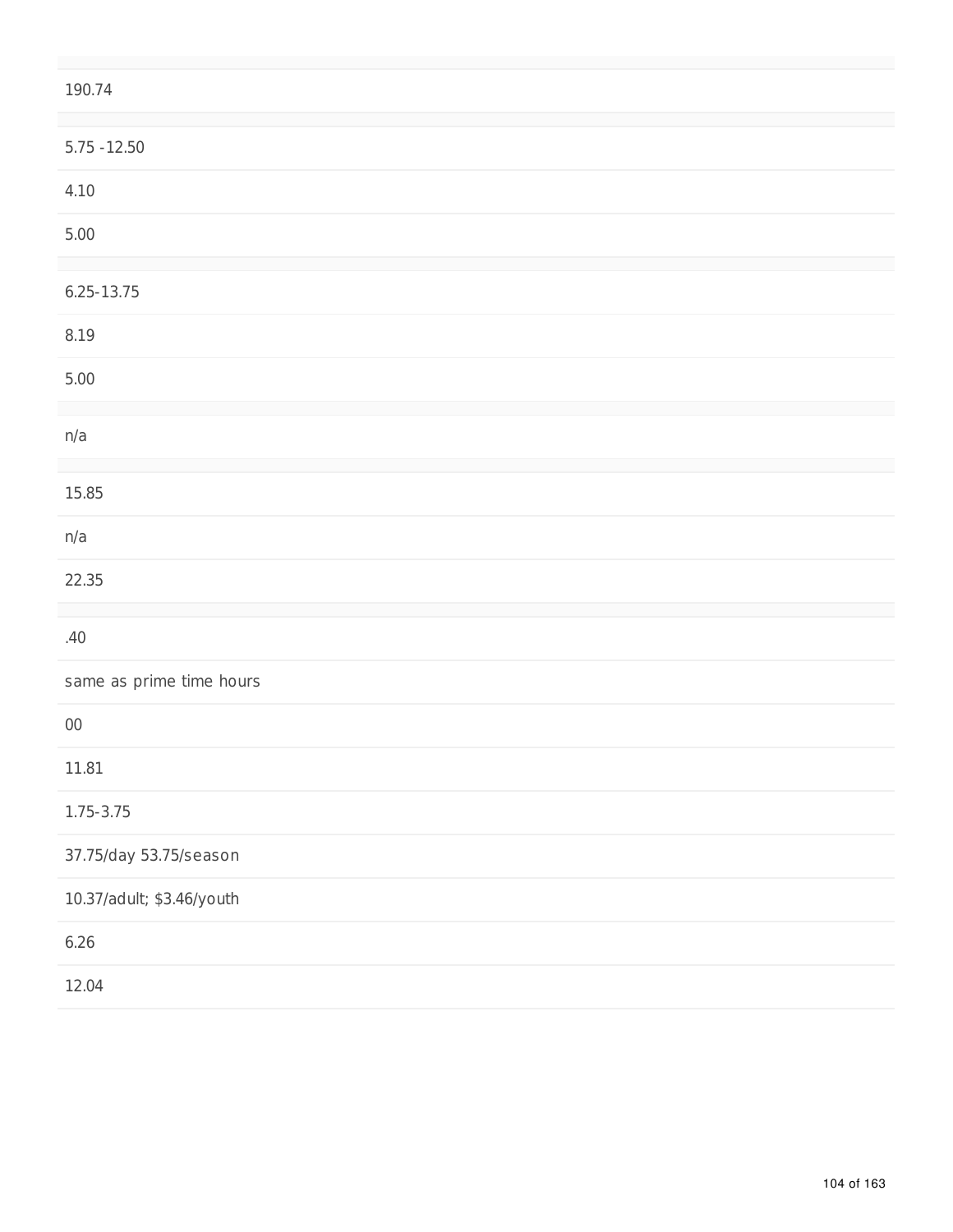| .40                       |
|---------------------------|
| same as prime time hours  |
| 10.37/adult; \$3.46/youth |
| 10.92                     |
| 7.76                      |

# Ball Diamonds (excluding stadiums). | Private Rate (prime)

| Variable                                    | Count        |
|---------------------------------------------|--------------|
| <b>Natural Turf/Grass with</b><br>lights    | 7 responses  |
| <b>Natural Turf/Grass without</b><br>lights | 13 responses |
| <b>Artificial Turf with lights</b>          | 2 responses  |
| <b>Artificial Turf without</b><br>lights    | 1 responses  |
| All weather field with<br>lights            | 3 responses  |
| All weather field without<br>lights         | 3 responses  |
| <b>Field remarking fees</b>                 | 1 responses  |

| 190.74 |  |  |
|--------|--|--|
|        |  |  |
| 16.50  |  |  |
|        |  |  |
| 8.19   |  |  |
|        |  |  |
|        |  |  |
| 15.00  |  |  |
|        |  |  |
|        |  |  |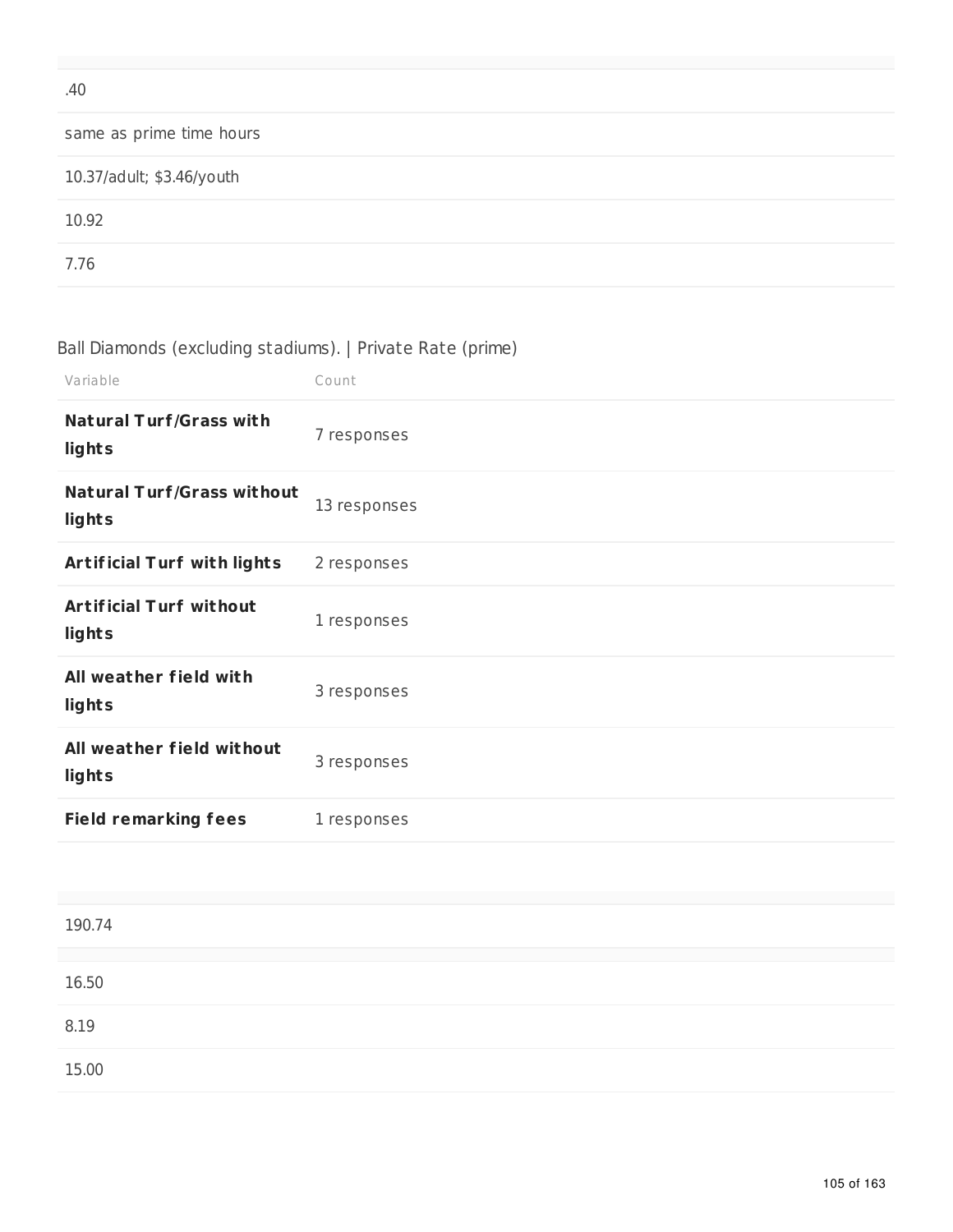| 18.00                              |
|------------------------------------|
| 16.39                              |
| 15.00                              |
|                                    |
| n/a                                |
|                                    |
| n/a                                |
| 65.90                              |
|                                    |
| $3.50$                             |
| 8.24                               |
| 13.18                              |
| ${\bf 00}$                         |
| Negotiable                         |
| 4.75                               |
| 53.75/day 215.00/season ADULT RATE |
| 13.83                              |
| 750/season                         |
| \$19.60/hr                         |
| 12.52                              |
| 22.07                              |
| 17.19                              |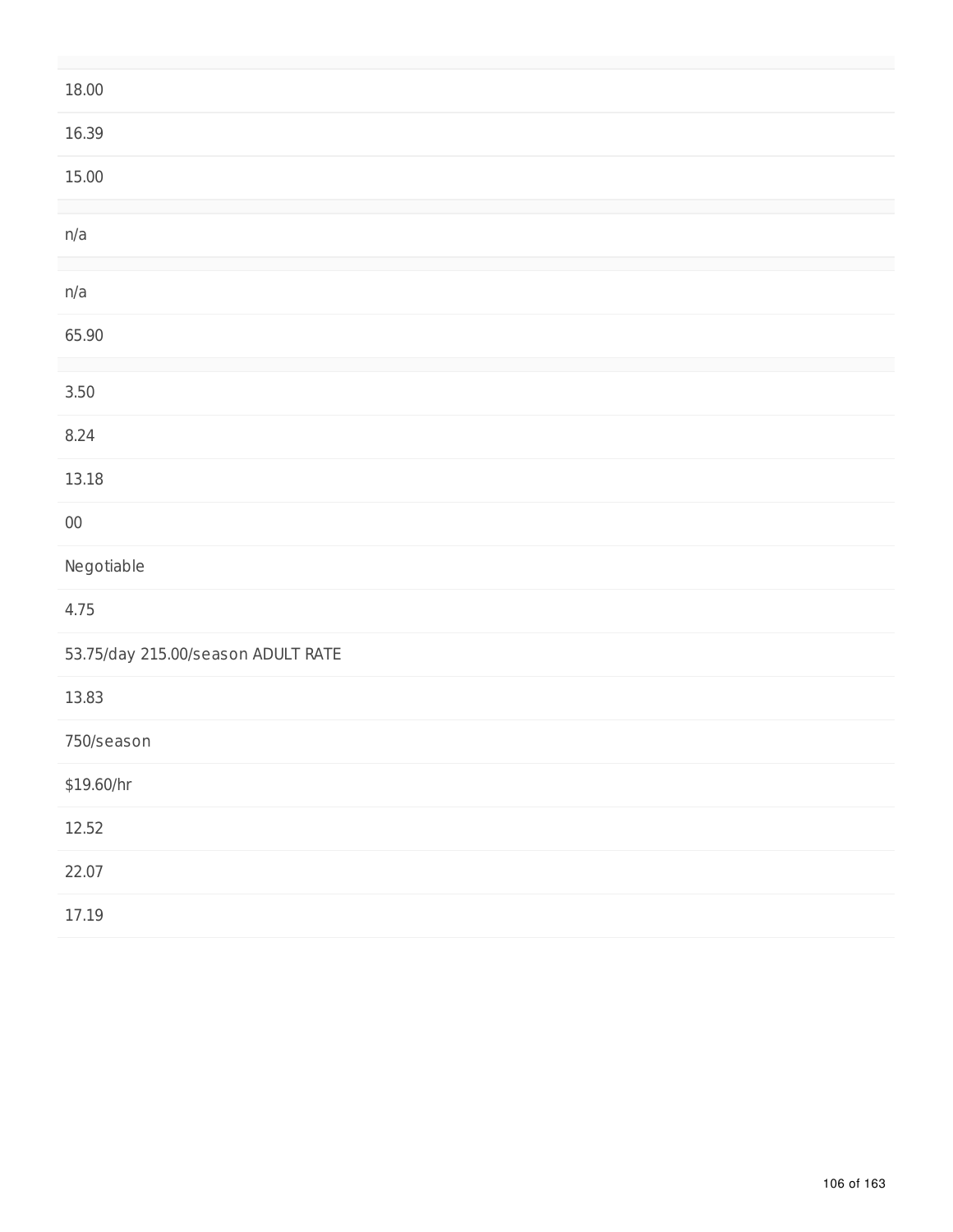| 13.18      |  |
|------------|--|
| 16.70      |  |
| 13.83      |  |
| 21.85      |  |
| \$19.60/hr |  |
| 12.52      |  |
| 22.07      |  |

## Ball Diamonds (excluding stadiums). | Private Rate (non)

| Variable                                    | Count       |
|---------------------------------------------|-------------|
| <b>Natural Turf/Grass with</b><br>lights    | 4 responses |
| <b>Natural Turf/Grass without</b><br>lights | 7 responses |
| <b>Artificial Turf with lights</b>          | 2 responses |
| <b>Artificial Turf without</b><br>lights    | 1 responses |
| All weather field with<br>lights            | 3 responses |
| All weather field without<br>lights         | 3 responses |
| <b>Field remarking fees</b>                 | 1 responses |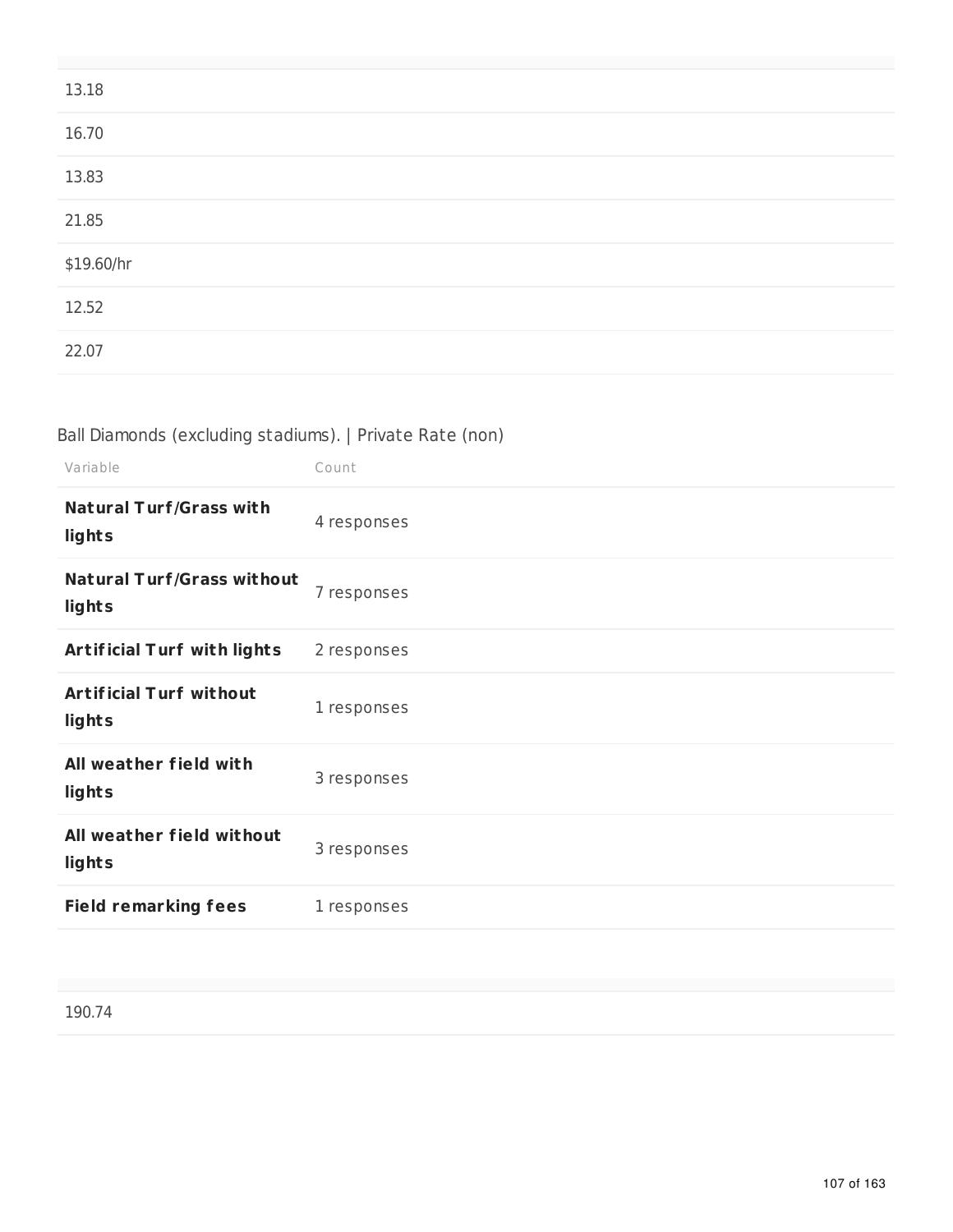| 16.50                              |
|------------------------------------|
| 4.10                               |
| 15.00                              |
| 18.00                              |
| 8.19                               |
| 15.00                              |
| n/a                                |
| n/a                                |
| 51.72                              |
| ${\bf 00}$                         |
| Negotiable                         |
| 4.75                               |
| 53.75/day 215.00/season ADULT RATE |
| 13.83                              |
| 12.52                              |
| 17.19                              |
| 24.05                              |
| 13.83                              |
| 10.92                              |
| 12.52                              |

Ball Diamonds (excluding stadiums). | School Rate (prime)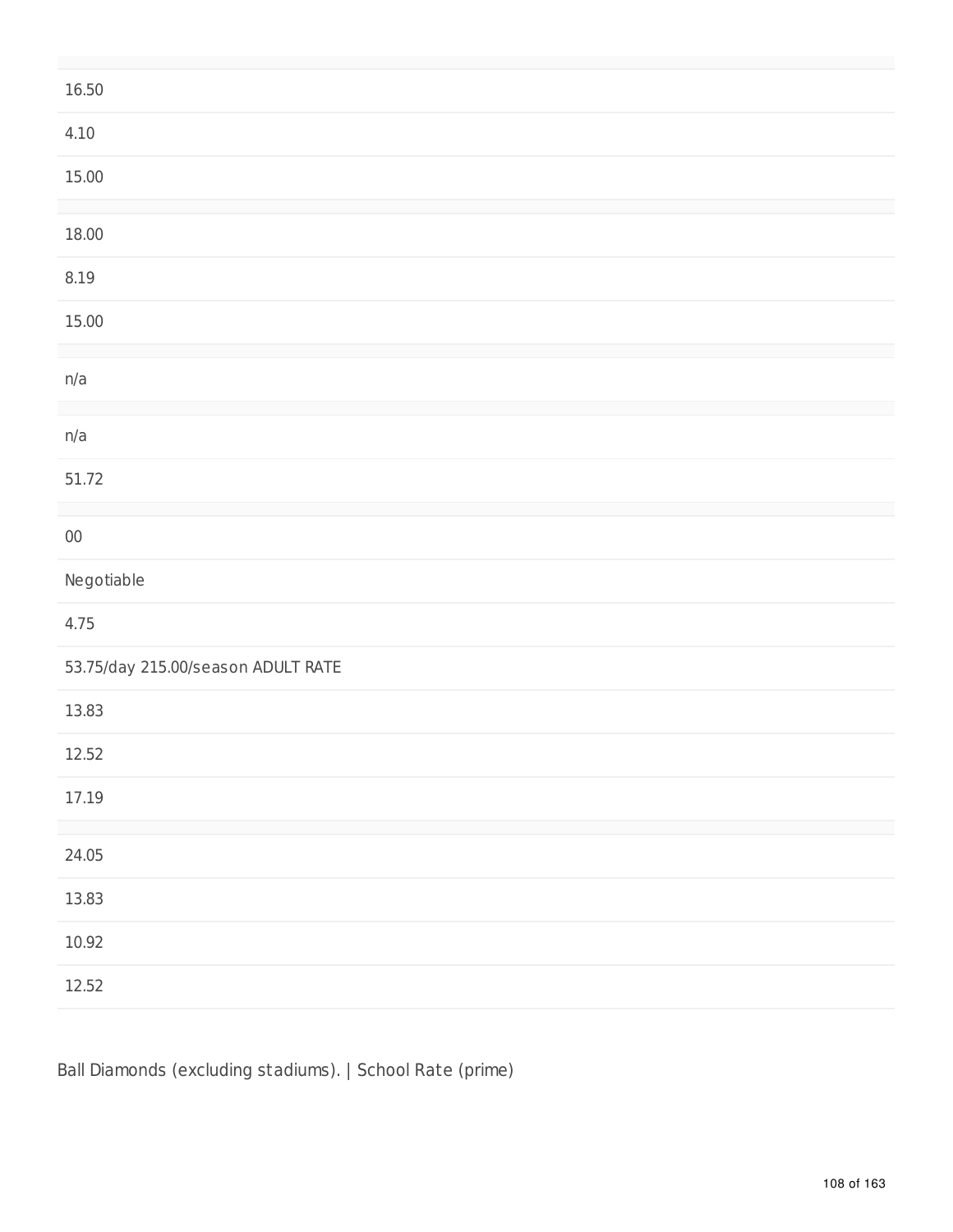| Variable                                    | Count        |
|---------------------------------------------|--------------|
| <b>Natural Turf/Grass with</b><br>lights    | 5 responses  |
| <b>Natural Turf/Grass without</b><br>lights | 11 responses |
| Artificial Turf with lights                 | 3 responses  |
| <b>Artificial Turf without</b><br>lights    | 1 responses  |
| All weather field with<br>lights            | 2 responses  |
| All weather field without<br>lights         | 2 responses  |
|                                             |              |
| free                                        |              |
| 2.50 (non-profit youth rate                 |              |
| free                                        |              |
| 2.50 (non-profit youth rate)                |              |
| n/a                                         |              |
| 15.85                                       |              |
| n/a                                         |              |
|                                             |              |
| 23.06 (non-profit youth rate)               |              |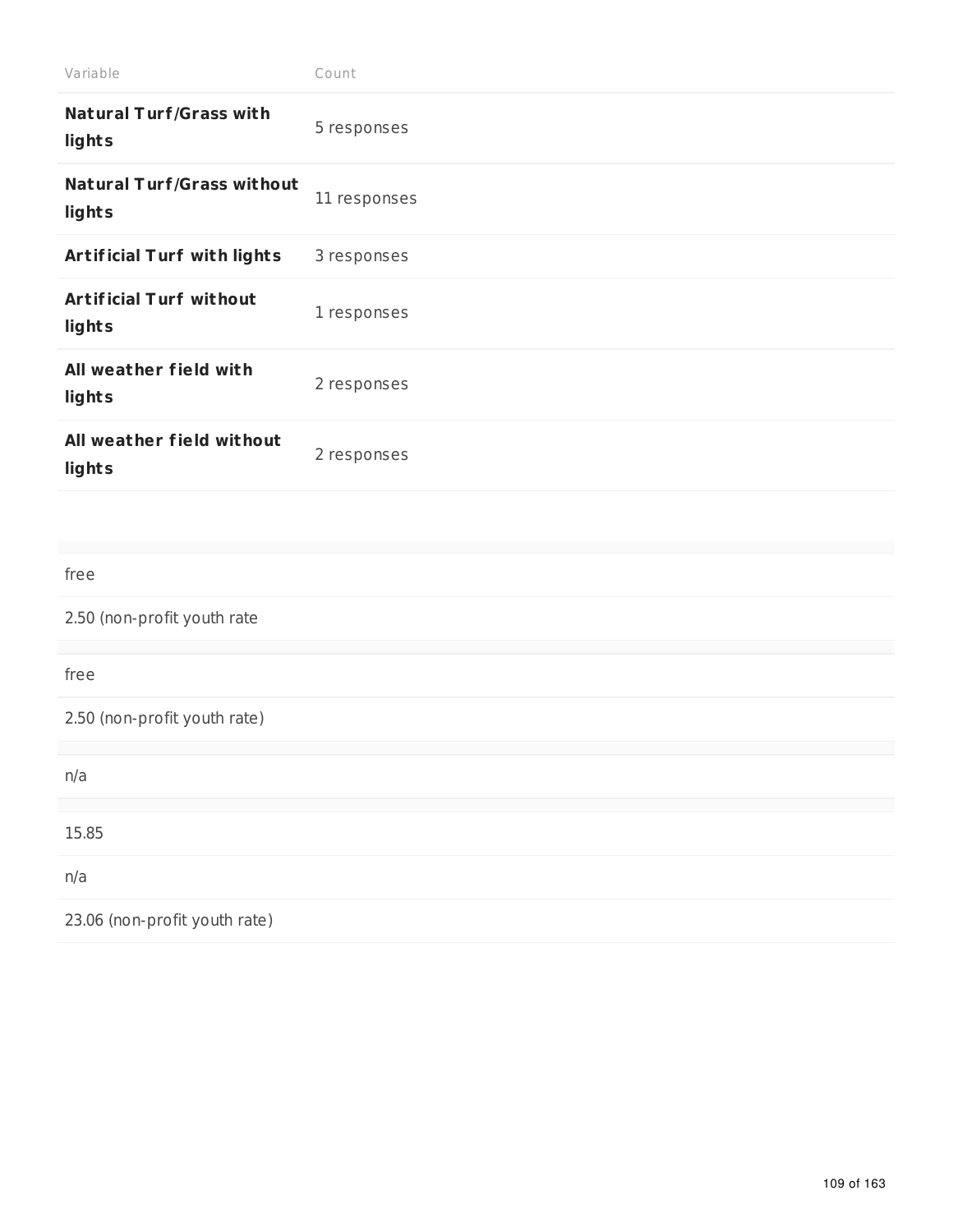| 6.18                         |
|------------------------------|
| 7.39                         |
| ${\bf 00}$                   |
| No Charge                    |
| free                         |
| no fee joint use agreement   |
| 375/season                   |
| \$8/hr                       |
| 3.13 (non-profit youth rate) |
|                              |
| $\,0\,$                      |
| $\boldsymbol{0}$             |
| 7.39                         |
| 8.35                         |
| \$8/hr                       |
| 3.88 (non-profit youth rate) |

Ball Diamonds (excluding stadiums). | School Rate (non)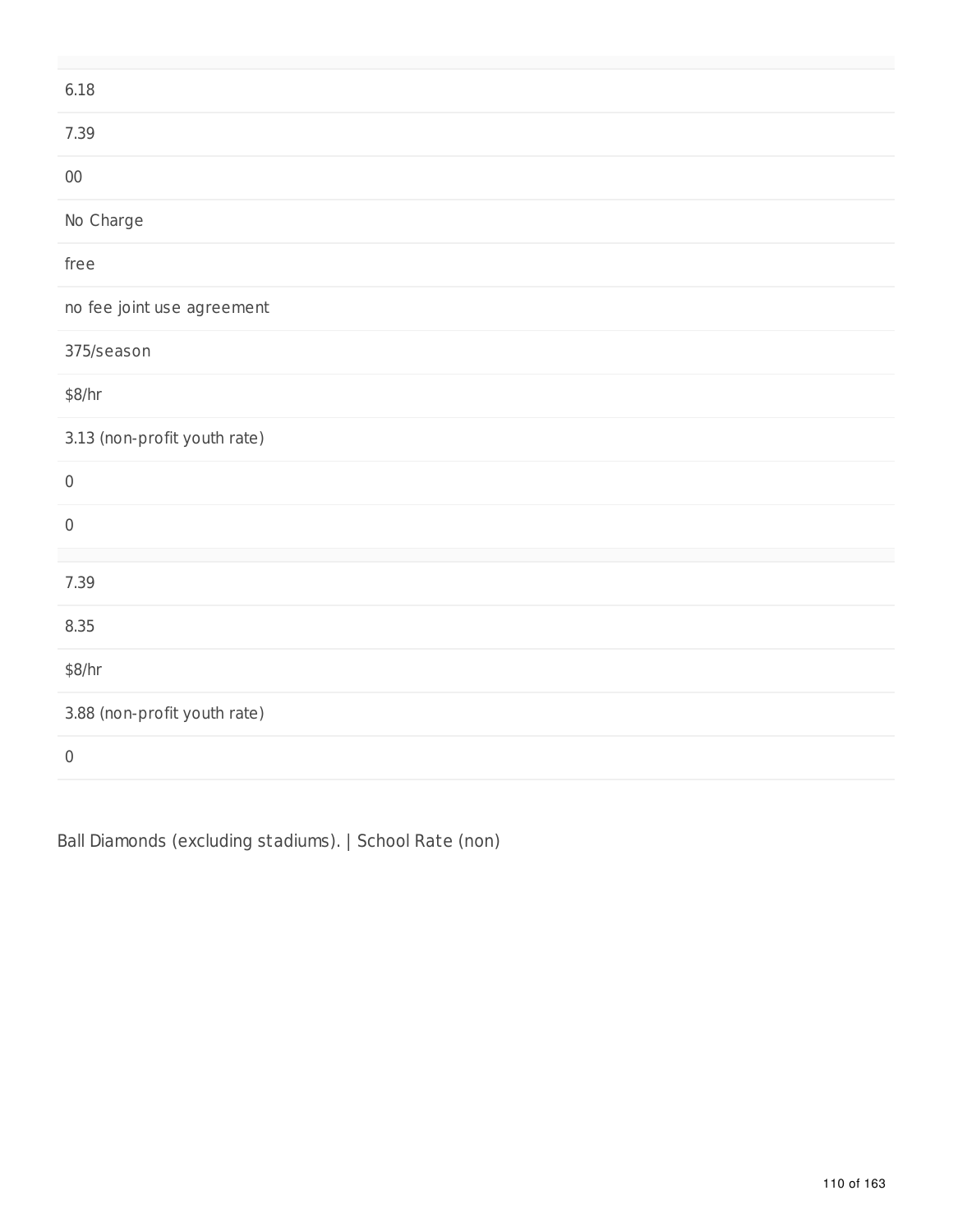| Variable                                    | Count       |
|---------------------------------------------|-------------|
| <b>Natural Turf/Grass with</b><br>lights    | 2 responses |
| <b>Natural Turf/Grass without</b><br>lights | 7 responses |
| Artificial Turf with lights                 | 2 responses |
| <b>Artificial Turf without</b><br>lights    | 1 responses |
| All weather field with<br>lights            | 2 responses |
| All weather field without<br>lights         | 2 responses |
|                                             |             |
| free                                        |             |
| 2.50 (non-profit youth rate)                |             |
| free                                        |             |
| 2.50 (non-profit youth rate)                |             |
| n/a                                         |             |
| n/a                                         |             |
| 11.52 (non-profit youth rate)               |             |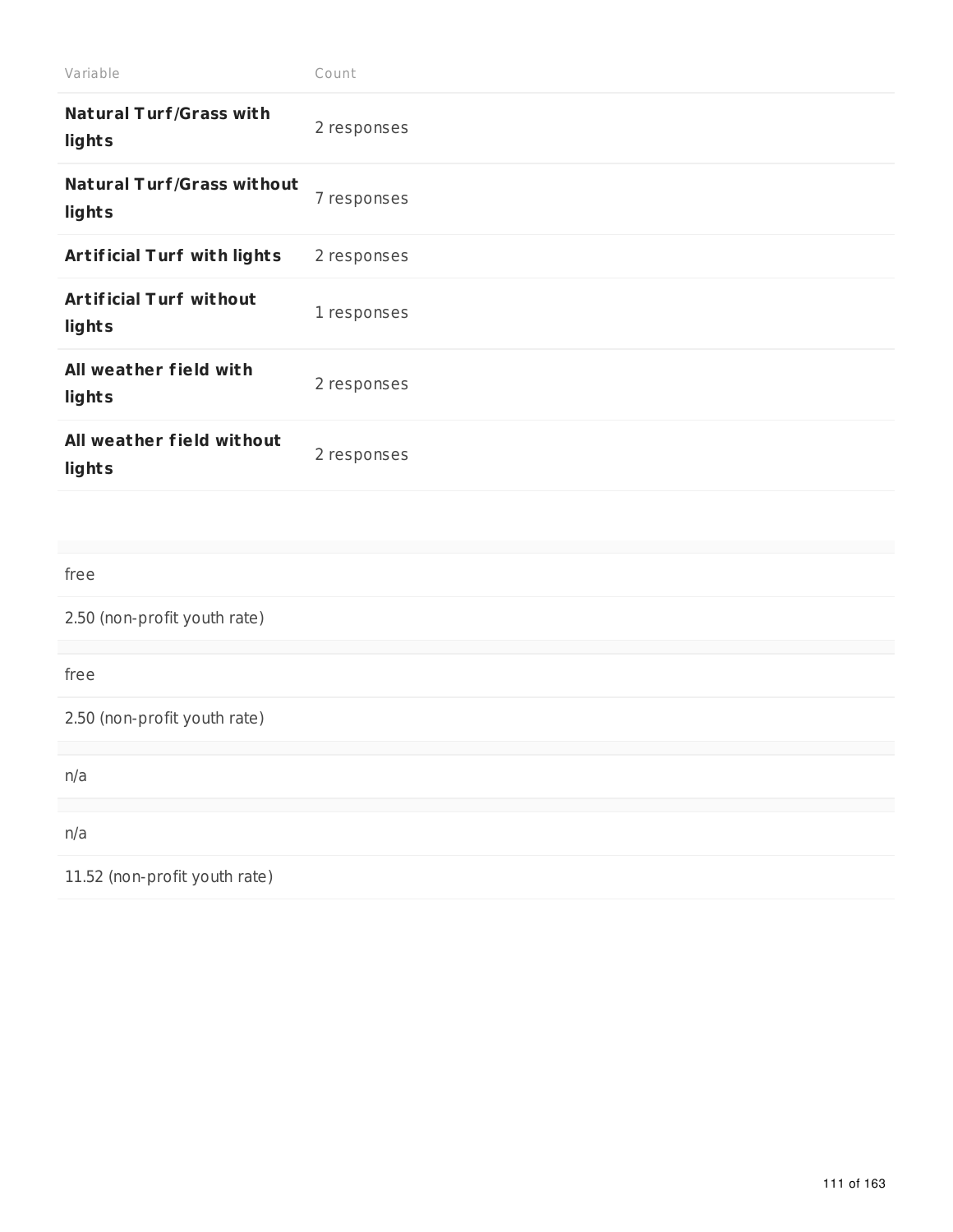| .40                          |
|------------------------------|
| $00\,$                       |
| No Charge                    |
| free                         |
| no fee joint use agreement   |
| 3.13 (non-profit youth rate) |
| $\mathbf 0$                  |
| .40                          |
| 3.88 (non-profit youth rate) |

# Ball Diamonds (excluding stadiums). | Tournament

| Variable                                    | Count        |
|---------------------------------------------|--------------|
| <b>Natural Turf/Grass with</b><br>lights    | 5 responses  |
| <b>Natural Turf/Grass without</b><br>lights | 11 responses |
| <b>Artificial Turf with lights</b>          | 3 responses  |
| <b>Artificial Turf without</b><br>lights    | 1 responses  |
| All weather field with<br>lights            | 1 responses  |
| All weather field without<br>lights         | 1 responses  |

| n/a |  |  |  |
|-----|--|--|--|
|     |  |  |  |
| n/a |  |  |  |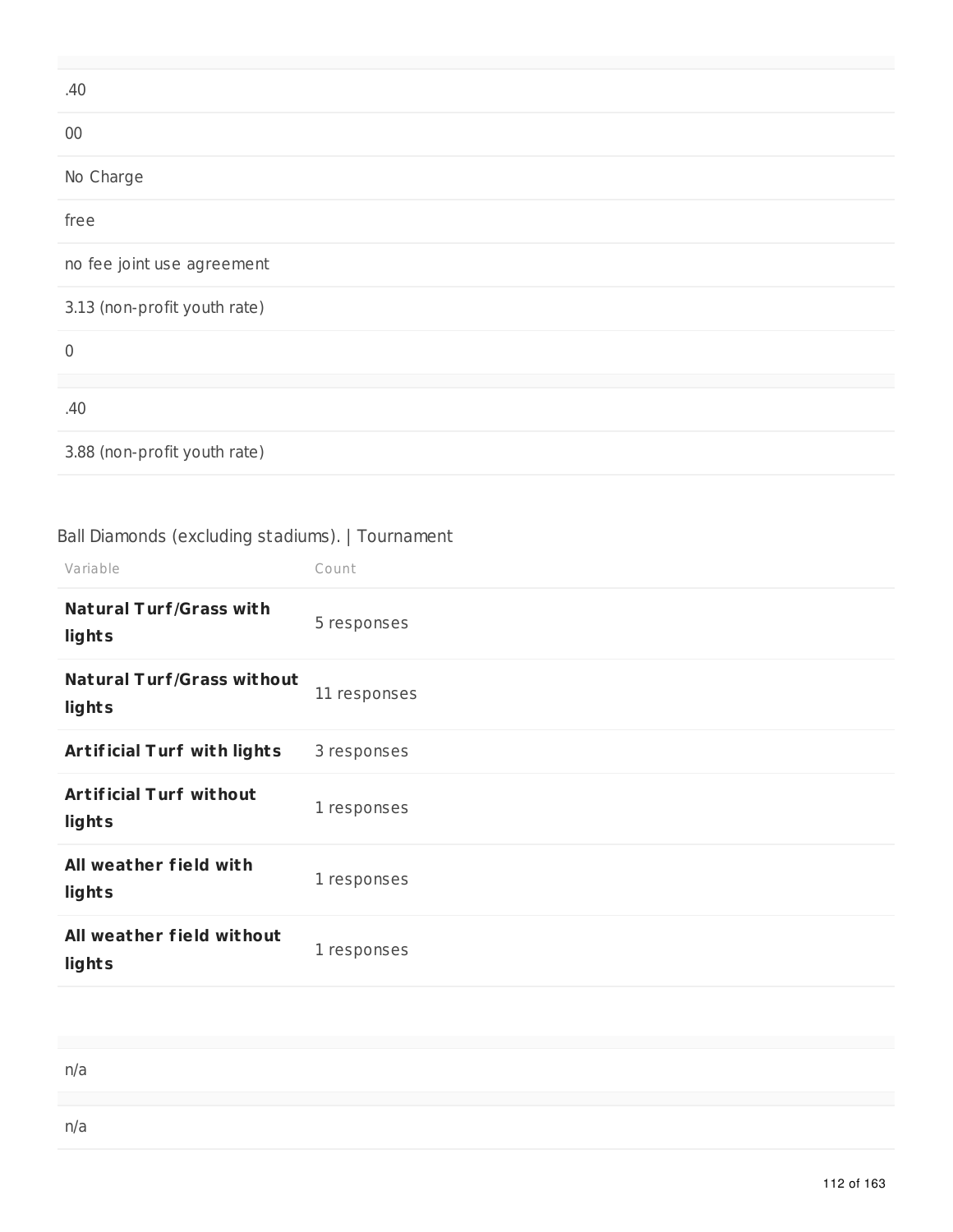| n/a                                                                                                                                    |
|----------------------------------------------------------------------------------------------------------------------------------------|
| 37.50                                                                                                                                  |
| n/a                                                                                                                                    |
| varies                                                                                                                                 |
| 500/weekend                                                                                                                            |
| 8.24                                                                                                                                   |
| same as with lights                                                                                                                    |
| 262.50/weekend                                                                                                                         |
| 17.52                                                                                                                                  |
| $00\,$                                                                                                                                 |
| Rate plus \$50 Maintenance Fee                                                                                                         |
| n/a                                                                                                                                    |
| 80.75 minor 268.75 adult                                                                                                               |
| varies                                                                                                                                 |
| 85.96                                                                                                                                  |
| 15.05                                                                                                                                  |
| Adult \$320.00 per day or \$40.00 per field per game (groups shall pay the lesser of the two costs) No Charge<br>for Youth Tournaments |
| 420/ weekend tournament                                                                                                                |
| 17.52                                                                                                                                  |
| varies                                                                                                                                 |

Ball Diamonds (excluding stadiums). | Comments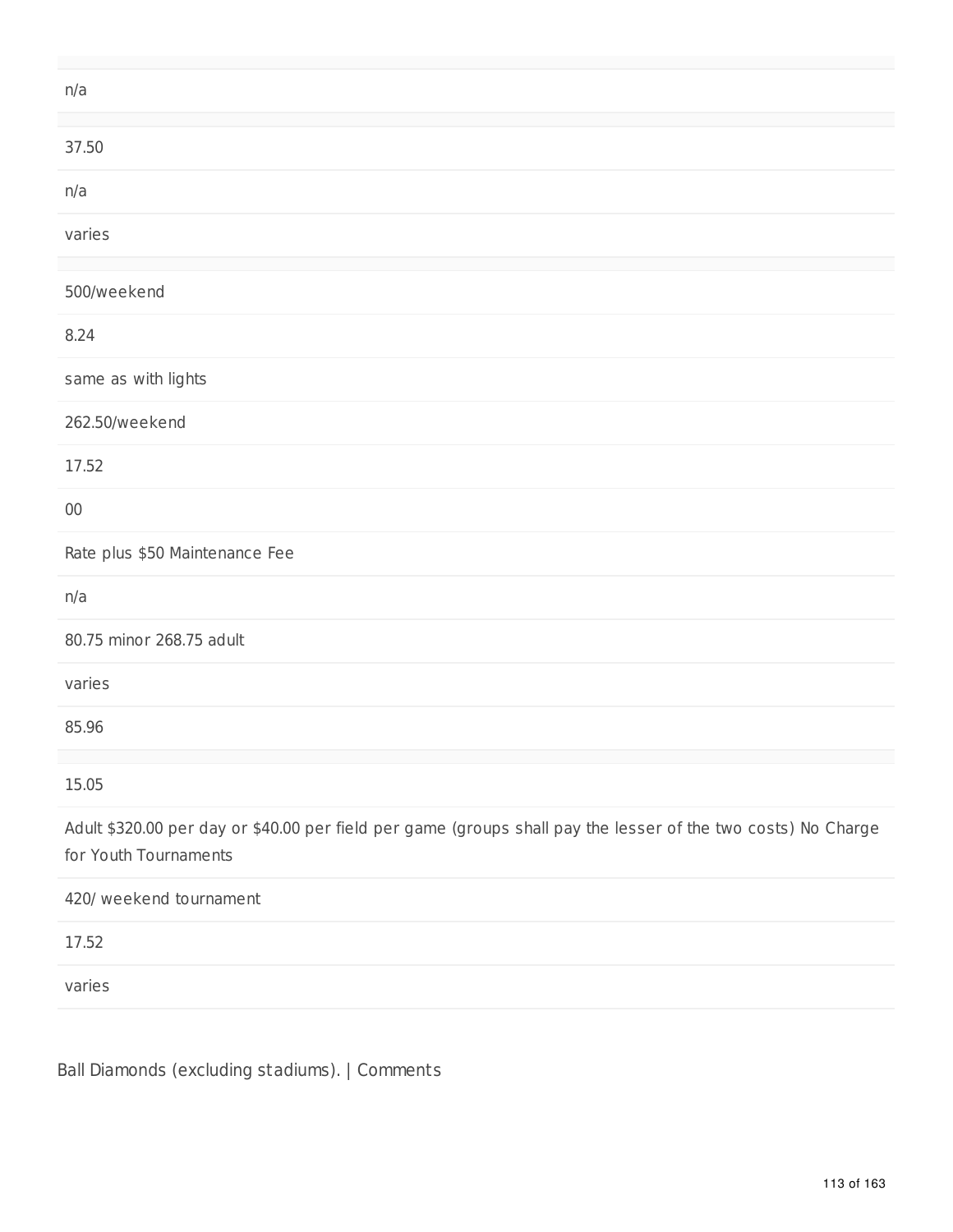| Variable                                                | Count                                                                                                       |  |  |
|---------------------------------------------------------|-------------------------------------------------------------------------------------------------------------|--|--|
| <b>Natural Turf/Grass with</b><br>lights                | 6 responses                                                                                                 |  |  |
| <b>Natural Turf/Grass without</b><br>lights             | 7 responses                                                                                                 |  |  |
| All weather field with<br>lights                        | 2 responses                                                                                                 |  |  |
| All weather field without<br>lights                     | 2 responses                                                                                                 |  |  |
| <b>Field remarking fees</b>                             | 1 responses                                                                                                 |  |  |
|                                                         |                                                                                                             |  |  |
| Not applicable for ball diamonds                        |                                                                                                             |  |  |
| non-profit rate dependent on youth or adult group       |                                                                                                             |  |  |
| C Grade                                                 |                                                                                                             |  |  |
| non-profit rate dependent on youth or adult group       |                                                                                                             |  |  |
| <b>B</b> Grade                                          |                                                                                                             |  |  |
| \$50 for 4 hours                                        |                                                                                                             |  |  |
|                                                         |                                                                                                             |  |  |
| fields                                                  | adult league is charged \$15 per team and the youth league is charged \$10 per player per season to use the |  |  |
| must book 4hr min                                       |                                                                                                             |  |  |
| no fee for local youth                                  |                                                                                                             |  |  |
| See clarification above re lights                       |                                                                                                             |  |  |
| non profit rate depends on whether adult or youth group |                                                                                                             |  |  |
| adult non-profit is 12.70                               |                                                                                                             |  |  |
|                                                         |                                                                                                             |  |  |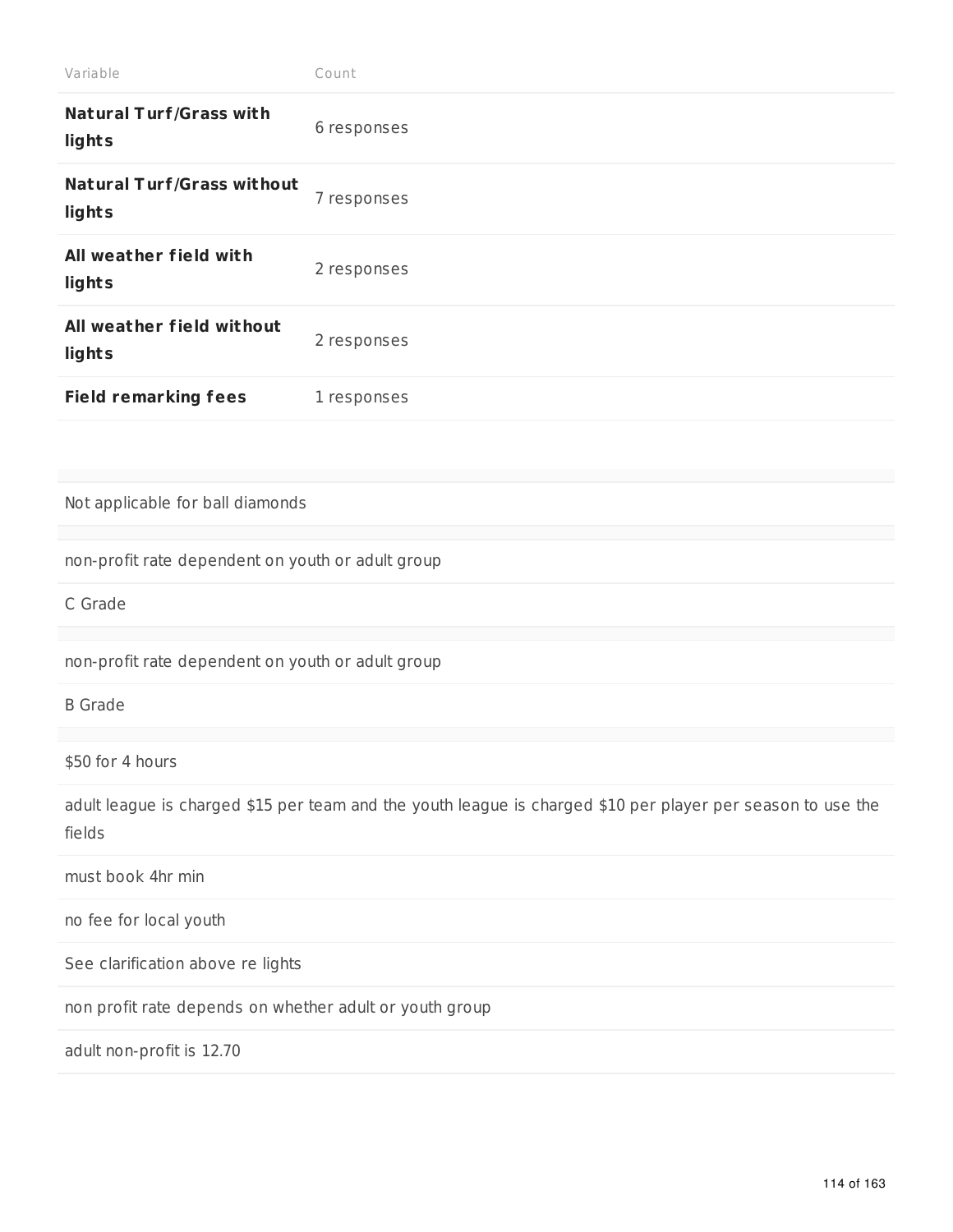no fee for local youth

These rates for Class A, If lit, light charges are \$11.15 Min/Sr; \$13.95 Adult; \$32.50 Comm.

We do not destinquish between prime and non prime. Just Class A, B,C.

#### A Grade

All our ball diamonds are free

adult non-profit is 12.70

#### Soccer Fields/Sports Fields (excluding stadiums): | Not Available

| Variable                           | \$ Amount                 | % Amount     | No deposits              |           |
|------------------------------------|---------------------------|--------------|--------------------------|-----------|
| <b>Natural Turf/Grass with</b>     | 1                         | 1            | $\overline{4}$           | Total: 7  |
| lights                             | 14.3%                     | 14.3%        | 57.1%                    |           |
| <b>Natural Turf/Grass without</b>  | 3                         | 3            | 5                        | Total: 14 |
| lights                             | 21.4%                     | 21.4%        | 35.7%                    |           |
| <b>Artificial Turf with lights</b> | 1<br>20.0%                | 0<br>$0.0\%$ | $\overline{4}$<br>80.0%  | Total: 5  |
| <b>Artificial Turf without</b>     | $\overline{0}$            | 0            | $\overline{2}$           | Total: 3  |
| lights                             | $0.0\%$                   | $0.0\%$      | 66.7%                    |           |
| All weather field with             | $\mathbf{1}$              | 0            | $\overline{4}$           | Total: 5  |
| lights                             | 20.0%                     | $0.0\%$      | 80.0%                    |           |
| All weather field without          | $\mathbf{1}$              | $\mathbf{0}$ | $\overline{2}$           | Total: 3  |
| lights                             | 33.3%                     | $0.0\%$      | 66.7%                    |           |
| <b>Field remarking fees</b>        | $\overline{0}$<br>$0.0\%$ | 0<br>$0.0\%$ | $\overline{2}$<br>100.0% | Total: 2  |

Soccer Fields/Sports Fields (excluding stadiums): | Deposit required?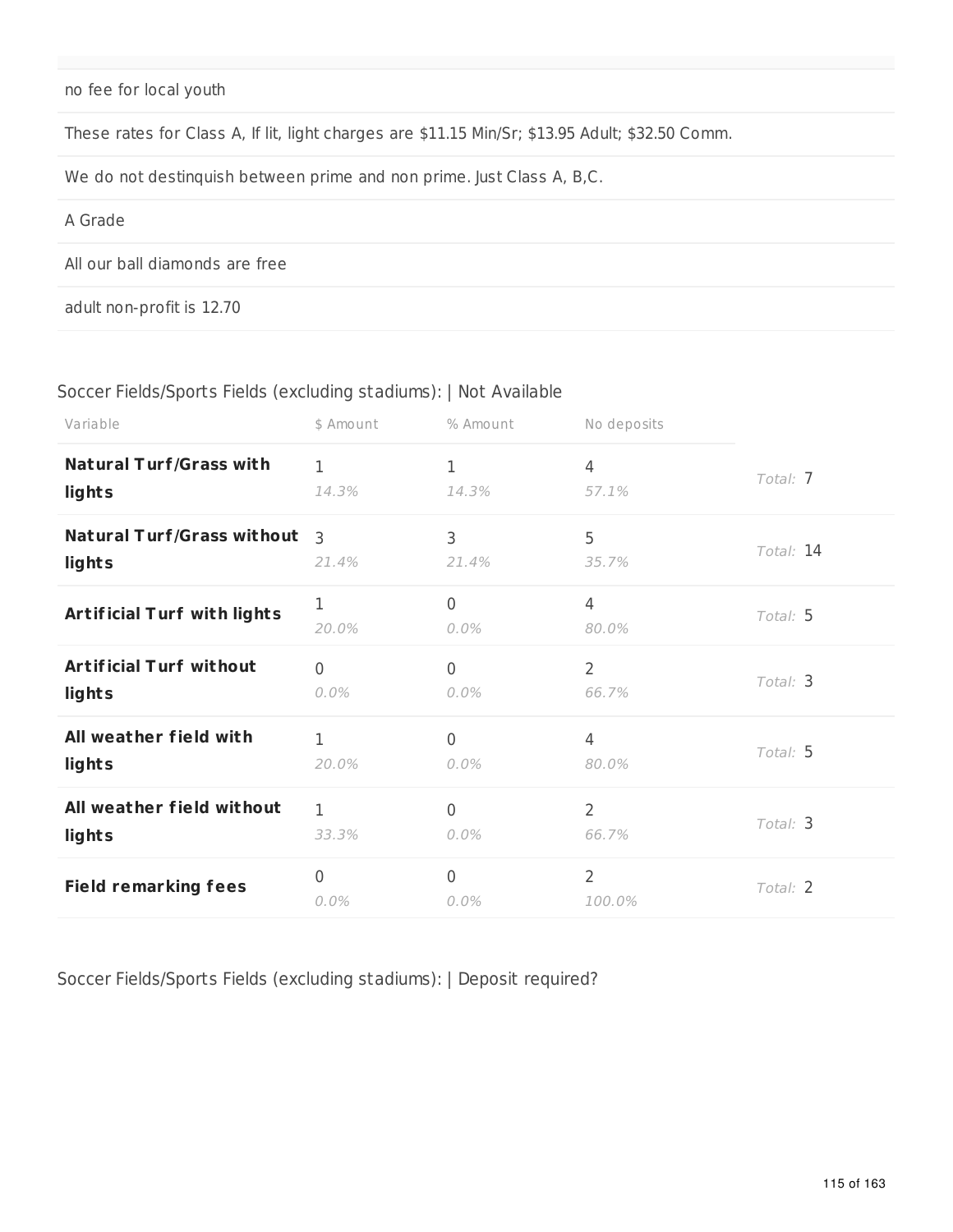| Variable                                    | Count       |
|---------------------------------------------|-------------|
| <b>Natural Turf/Grass with</b><br>lights    | 2 responses |
| <b>Natural Turf/Grass without</b><br>lights | 8 responses |
| <b>Artificial Turf with lights</b>          | 3 responses |
| <b>Artificial Turf without</b><br>lights    | 2 responses |
| All weather field with<br>lights            | 2 responses |
| All weather field without<br>lights         | 2 responses |
|                                             |             |
|                                             |             |
| n/a                                         |             |
| 1000                                        |             |

| 1000  |  |  |  |
|-------|--|--|--|
|       |  |  |  |
| n/a   |  |  |  |
| 1000  |  |  |  |
|       |  |  |  |
| n/a   |  |  |  |
| \$250 |  |  |  |
|       |  |  |  |
| n/a   |  |  |  |
| \$250 |  |  |  |
| 2000  |  |  |  |
|       |  |  |  |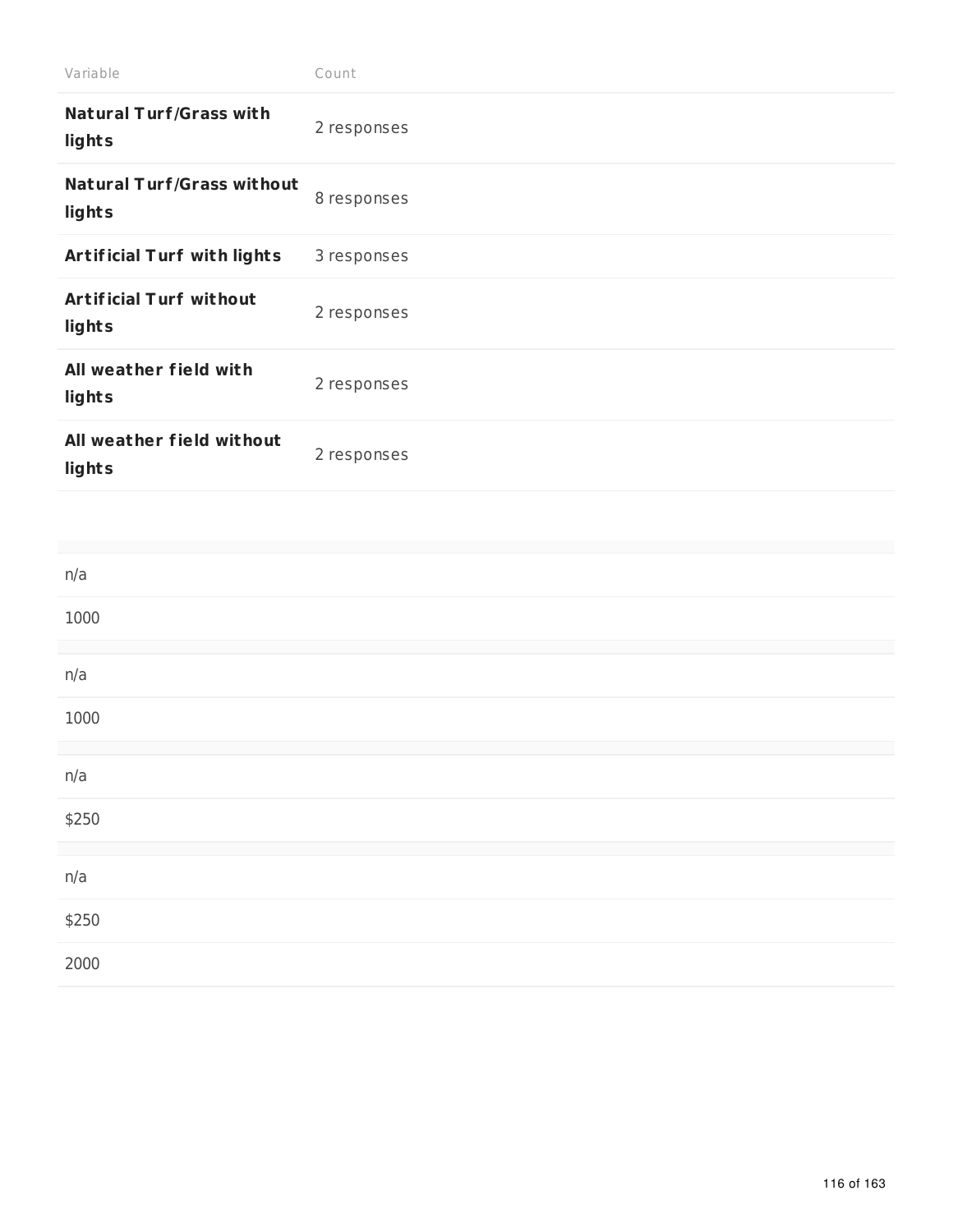| 200   |  |  |
|-------|--|--|
| 200   |  |  |
| 100%  |  |  |
| 25%   |  |  |
| n/a   |  |  |
| 25%   |  |  |
| \$250 |  |  |
| 1000  |  |  |
|       |  |  |
| 25%   |  |  |
| 1000  |  |  |

# Soccer Fields/Sports Fields (excluding stadiums): | Prime hours

| Variable                                    | Count       |
|---------------------------------------------|-------------|
| <b>Natural Turf/Grass with</b><br>lights    | 2 responses |
| <b>Natural Turf/Grass without</b><br>lights | 6 responses |
| <b>Artificial Turf with lights</b>          | 3 responses |
| <b>Artificial Turf without</b><br>lights    | 2 responses |
| All weather field with<br>lights            | 4 responses |
| All weather field without<br>lights         | 3 responses |
| <b>Field remarking fees</b>                 | 1 responses |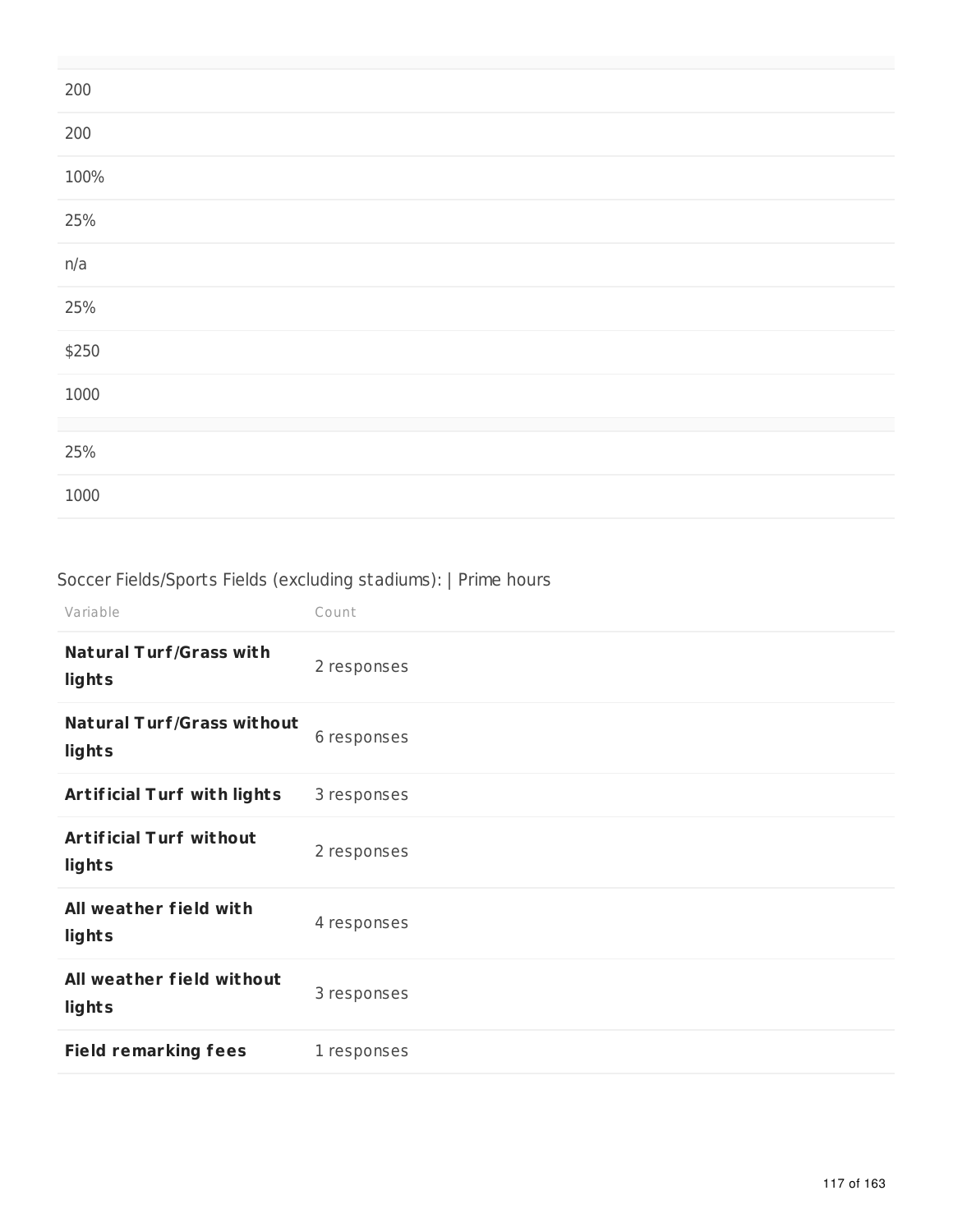|  |  |  | do not have prime and non prime rates |  |  |  |  |
|--|--|--|---------------------------------------|--|--|--|--|
|--|--|--|---------------------------------------|--|--|--|--|

| n/a                                   |
|---------------------------------------|
| n/a                                   |
| do not have prime and non prime rates |
|                                       |
| 8am to 9pm                            |
| No such category                      |
| n/a                                   |
| do not have prime and non prime rates |
|                                       |
| n/a                                   |
| do not have prime and non prime rates |
|                                       |
| No such category                      |
| n/a                                   |
| do not have prime and non prime rates |
|                                       |
| \$30.00                               |
| All hours                             |
| 22.63                                 |
| n/a                                   |
| no prime time                         |
| do not have prime and non prime rates |
|                                       |
| No such category                      |
| do not have prime and non prime rates |
|                                       |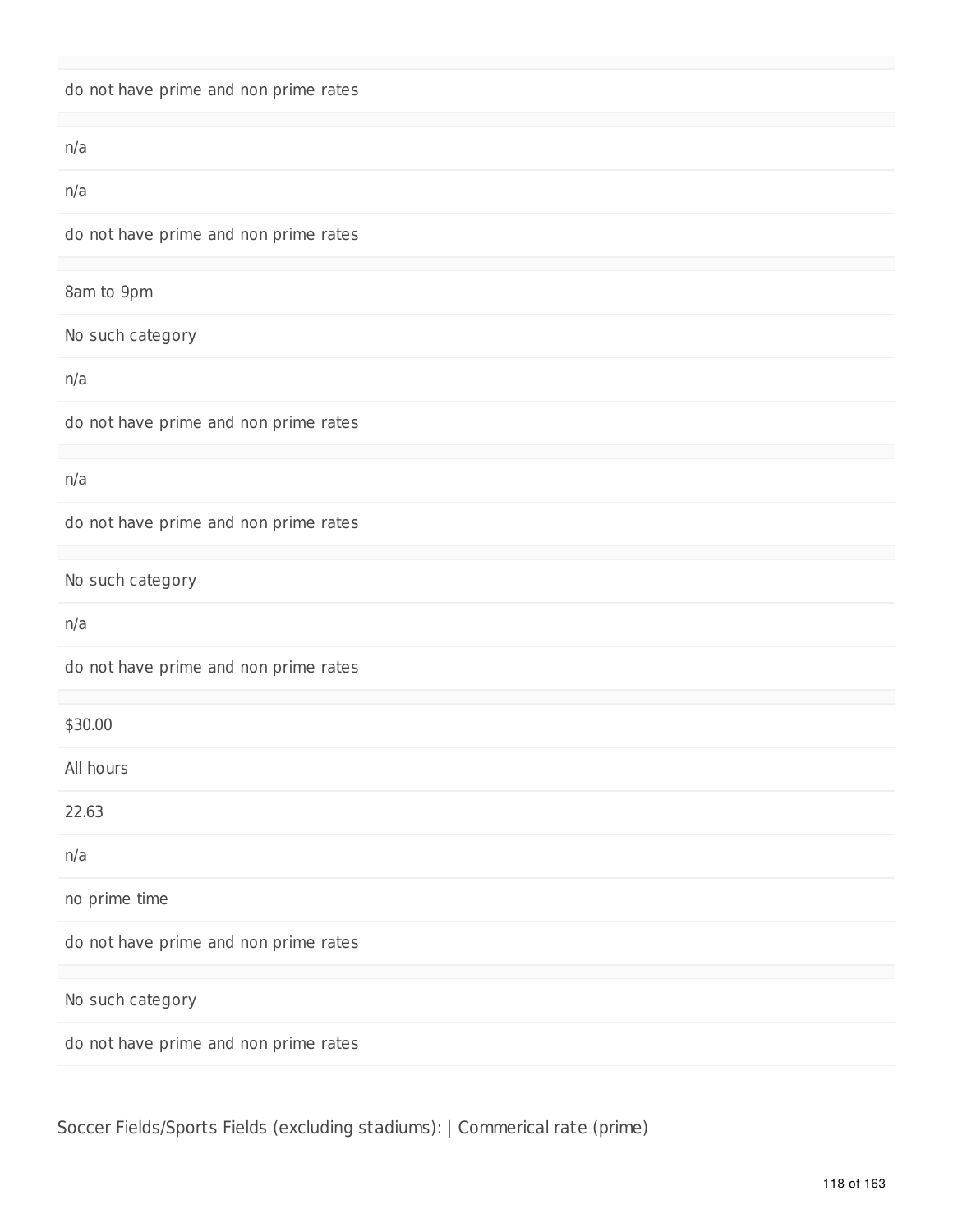| Variable                                    | Count        |
|---------------------------------------------|--------------|
| <b>Natural Turf/Grass with</b><br>lights    | 8 responses  |
| <b>Natural Turf/Grass without</b><br>lights | 11 responses |
| <b>Artificial Turf with lights</b>          | 6 responses  |
| <b>Artificial Turf without</b><br>lights    | 3 responses  |
| All weather field with<br>lights            | 6 responses  |
| All weather field without<br>lights         | 4 responses  |
| <b>Field remarking fees</b>                 | 1 responses  |

| 190.74  |  |
|---------|--|
| 25.50   |  |
| 16.39   |  |
| 22.50   |  |
| 6.04    |  |
| 120     |  |
| \$25.50 |  |
| 35.25   |  |
| 32.77   |  |
| 22.50   |  |
| 6.04    |  |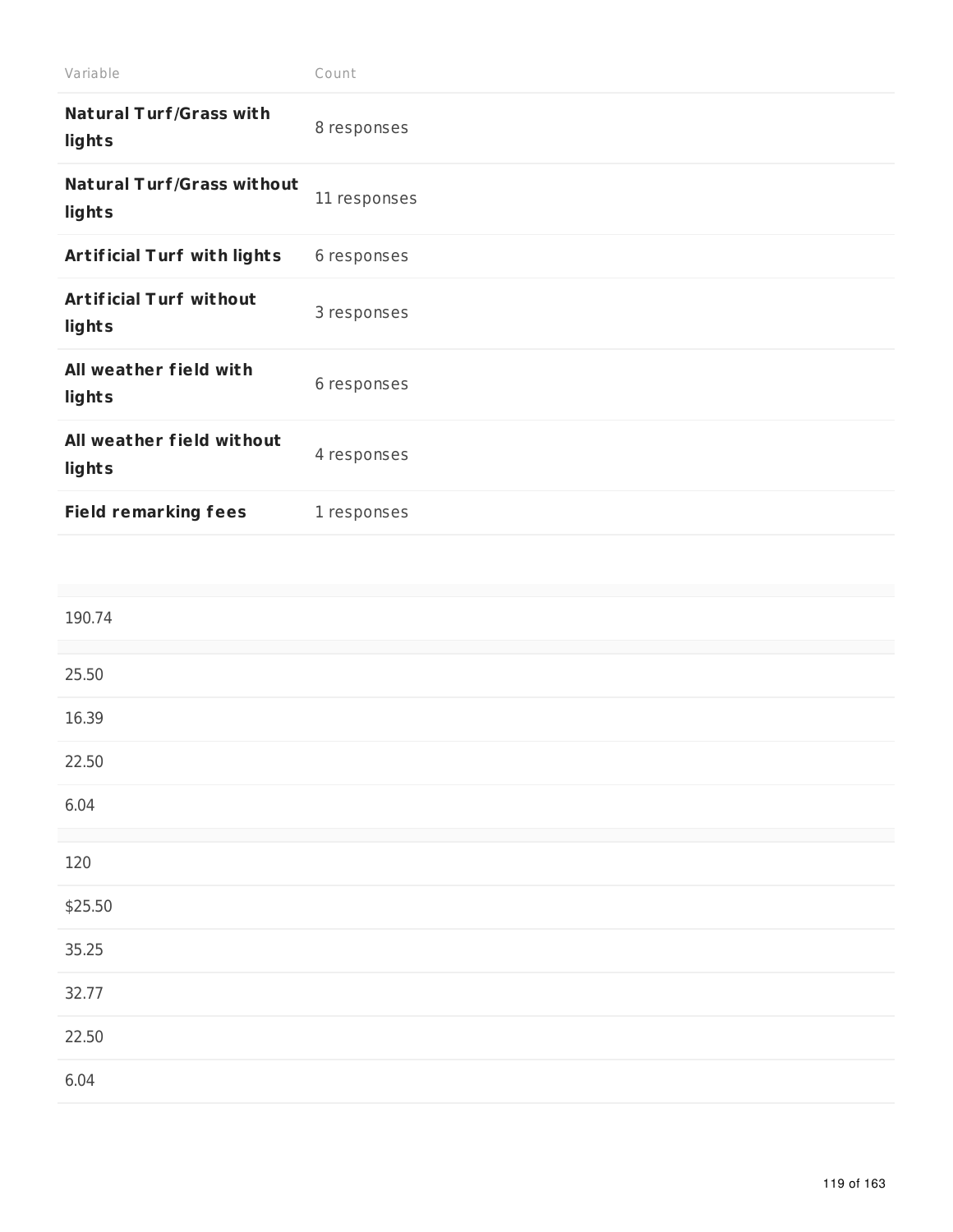| 42.80                   |
|-------------------------|
| 53.25                   |
| 24.28                   |
| \$56                    |
| 53.25                   |
| 73.00                   |
| \$64/hr                 |
| 78.52                   |
| 24.28                   |
| 9.27                    |
| 36.90/2 hours per field |
| 17.52                   |
| 22.63                   |
| 8.75                    |
| no rate                 |
| 24.20                   |
| \$27.00/hr              |
| \$23.40/hr              |
| 18.78                   |
| 24.28                   |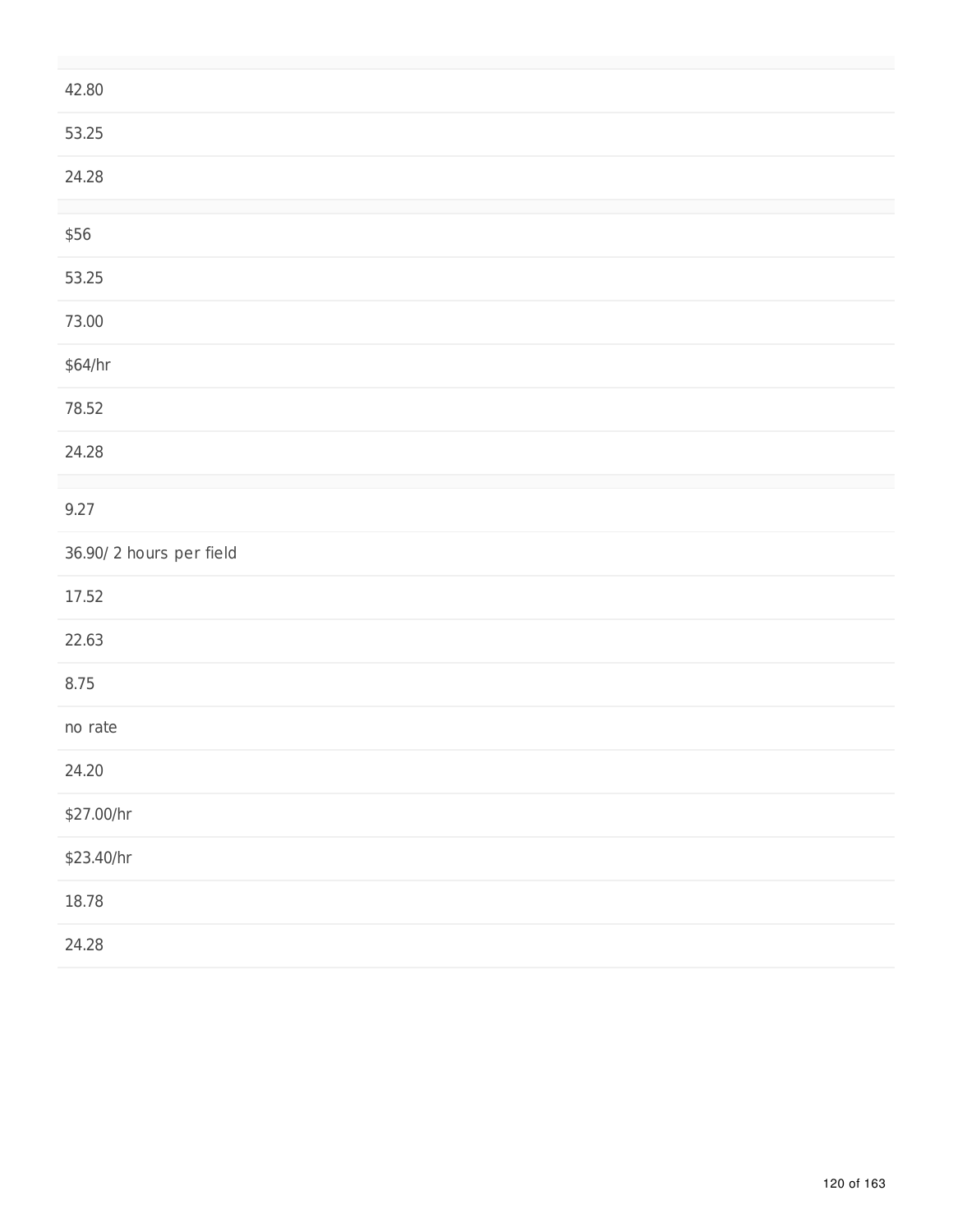# 78.75/ 2 hours per field 17.52 Same as ball diamonds; Class A and Class B 28.37 43.70 \$23.40/hr 23.28 24.28

### Soccer Fields/Sports Fields (excluding stadiums): | Commerical rate (non)

| Variable                                    | Count       |
|---------------------------------------------|-------------|
| <b>Natural Turf/Grass with</b><br>lights    | 3 responses |
| <b>Natural Turf/Grass without</b><br>lights | 5 responses |
| <b>Artificial Turf with lights</b>          | 2 responses |
| <b>Artificial Turf without</b><br>lights    | 1 responses |
| All weather field with<br>lights            | 4 responses |
| All weather field without<br>lights         | 3 responses |
| <b>Field remarking fees</b>                 | 1 responses |
|                                             |             |

190.74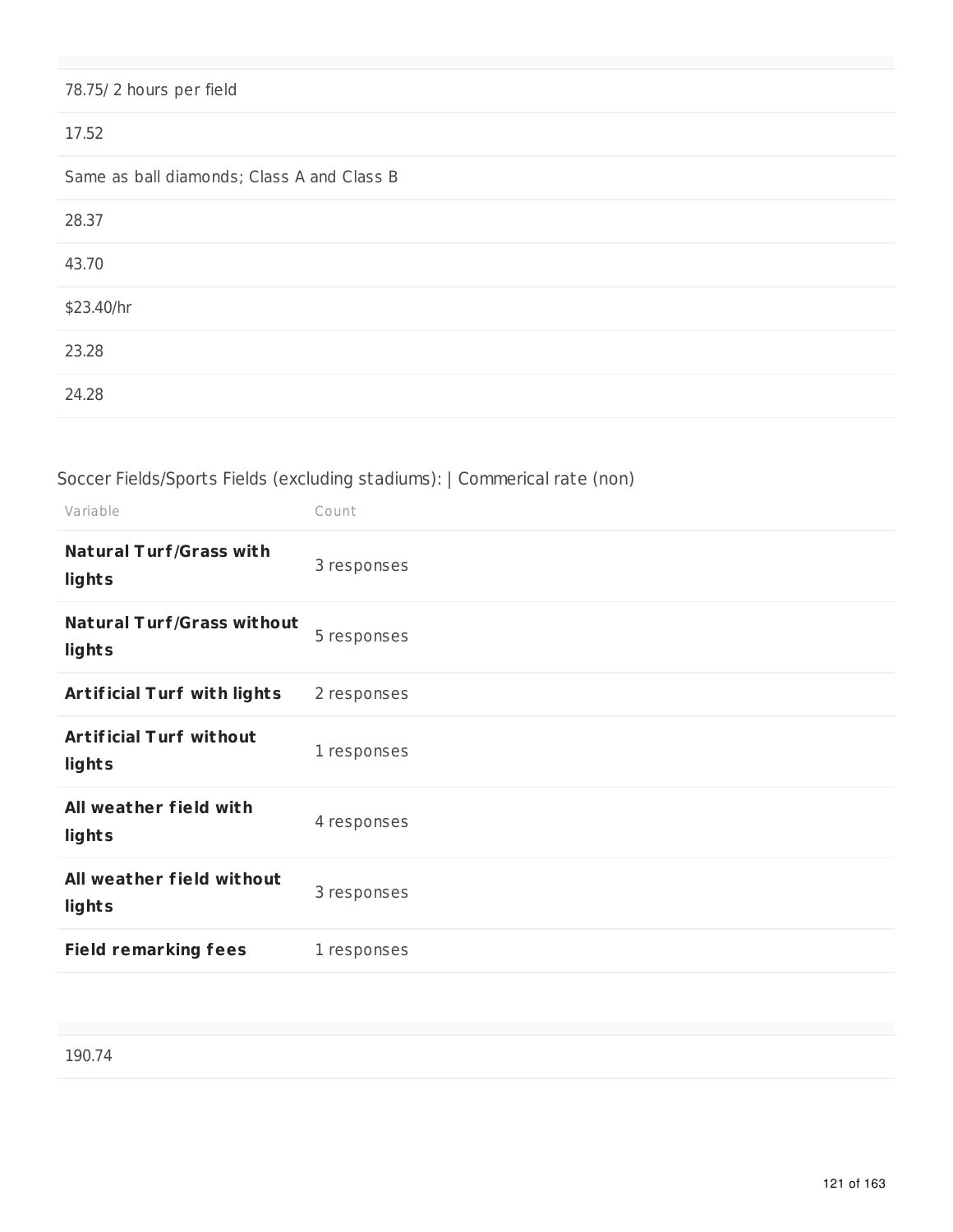| 25.50   |
|---------|
| 8.19    |
| 22.50   |
| $97\,$  |
| 35.25   |
| 16.39   |
| 22.50   |
| 53.25   |
| 53.25   |
| 63.13   |
| 11.81   |
| 8.75    |
| no rate |
| 24.20   |
| 18.78   |
| 38.37   |
| 21.85   |
| 23.28   |

Soccer Fields/Sports Fields (excluding stadiums): | Non-profit (prime)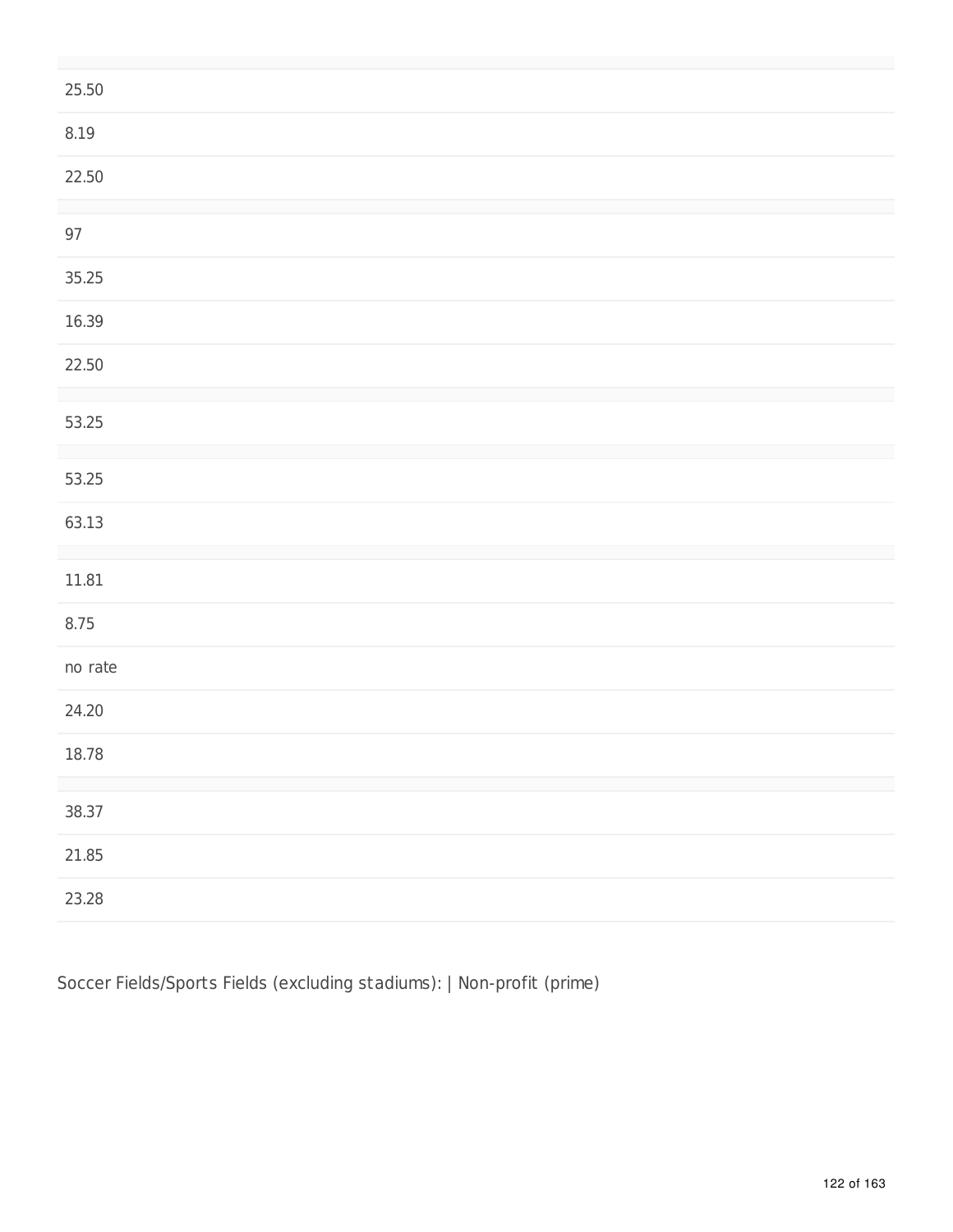| Variable                                    | Count        |
|---------------------------------------------|--------------|
| <b>Natural Turf/Grass with</b><br>lights    | 9 responses  |
| <b>Natural Turf/Grass without</b><br>lights | 13 responses |
| <b>Artificial Turf with lights</b>          | 7 responses  |
| <b>Artificial Turf without</b><br>lights    | 2 responses  |
| All weather field with<br>lights            | 5 responses  |
| All weather field without<br>lights         | 4 responses  |
| <b>Field remarking fees</b>                 | 1 responses  |
|                                             |              |

| 190.74                     |  |
|----------------------------|--|
|                            |  |
| 7.25                       |  |
| 8.19                       |  |
| 5.00                       |  |
|                            |  |
|                            |  |
| Youth \$2.70; Adult \$5.40 |  |
| $10.00 - 21.25$            |  |
| 16.39                      |  |
| 5.00                       |  |
|                            |  |
|                            |  |
| 21.50-36.00                |  |
|                            |  |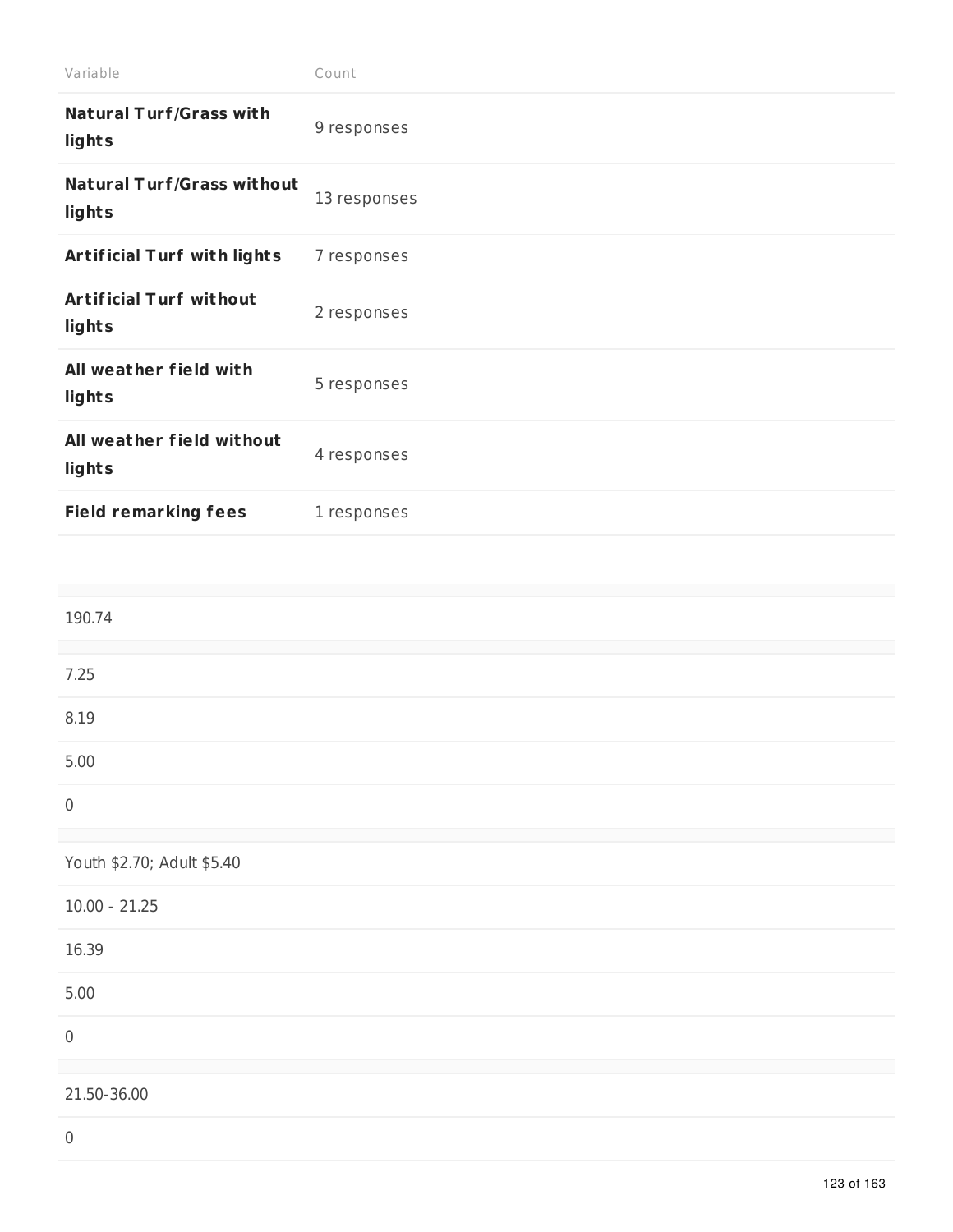### 15.85

| Youth \$19; Adult \$33.15                                                       |
|---------------------------------------------------------------------------------|
| 21.50-36.00                                                                     |
| 36.60                                                                           |
| \$43/hr                                                                         |
| 36.09                                                                           |
| $\mathsf{0}$                                                                    |
| .40                                                                             |
| 9.27                                                                            |
| Adult Teams \$28.25 per field per game / Youth Teams \$17.00 per field per game |
| 24.60/2 hours per field                                                         |
| 11.20                                                                           |
| 11.81                                                                           |
| $2.50 - 5.00$                                                                   |
| 37.75/day 53.75/season                                                          |
| 10.37/adult; 3.46/youth                                                         |
| 13.45/hr                                                                        |
| \$15.60/hr                                                                      |
| 6.26                                                                            |
| $\,0\,$                                                                         |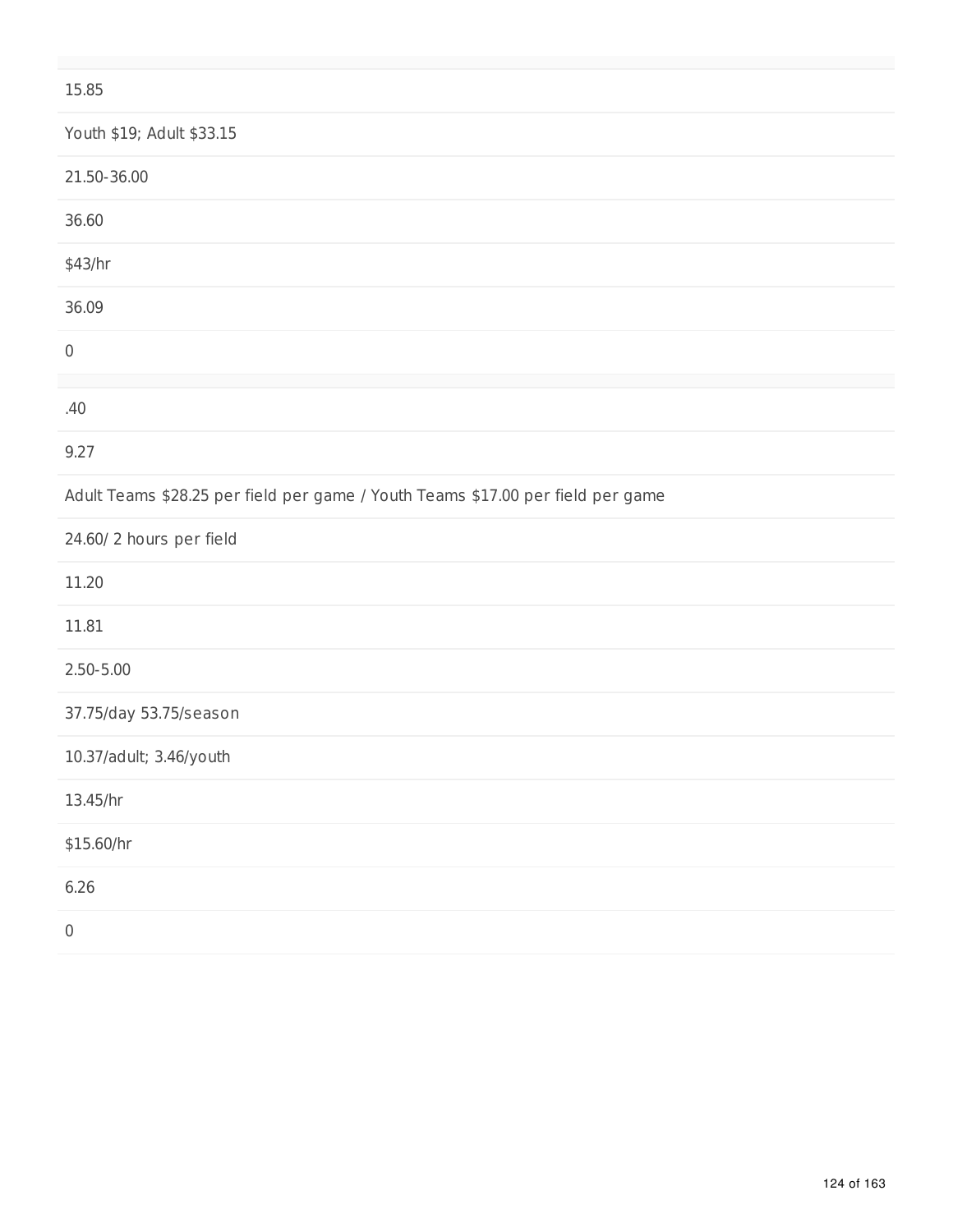| 15.05                   |  |
|-------------------------|--|
| 52.50/2 hours per field |  |
| 11.20                   |  |
| Same as ball diamonds   |  |
| 10.79/adult; 4.20/youth |  |
| 21.85                   |  |
| \$15.60/hr              |  |
| 7.76                    |  |
| $\mathbf 0$             |  |

# Soccer Fields/Sports Fields (excluding stadiums): | Non-profit (non)

| Variable                                    | Count       |
|---------------------------------------------|-------------|
| <b>Natural Turf/Grass with</b><br>lights    | 4 responses |
| <b>Natural Turf/Grass without</b><br>lights | 7 responses |
| <b>Artificial Turf with lights</b>          | 3 responses |
| <b>Artificial Turf without</b><br>lights    | 1 responses |
| All weather field with<br>lights            | 3 responses |
| All weather field without<br>lights         | 3 responses |
| <b>Field remarking fees</b>                 | 1 responses |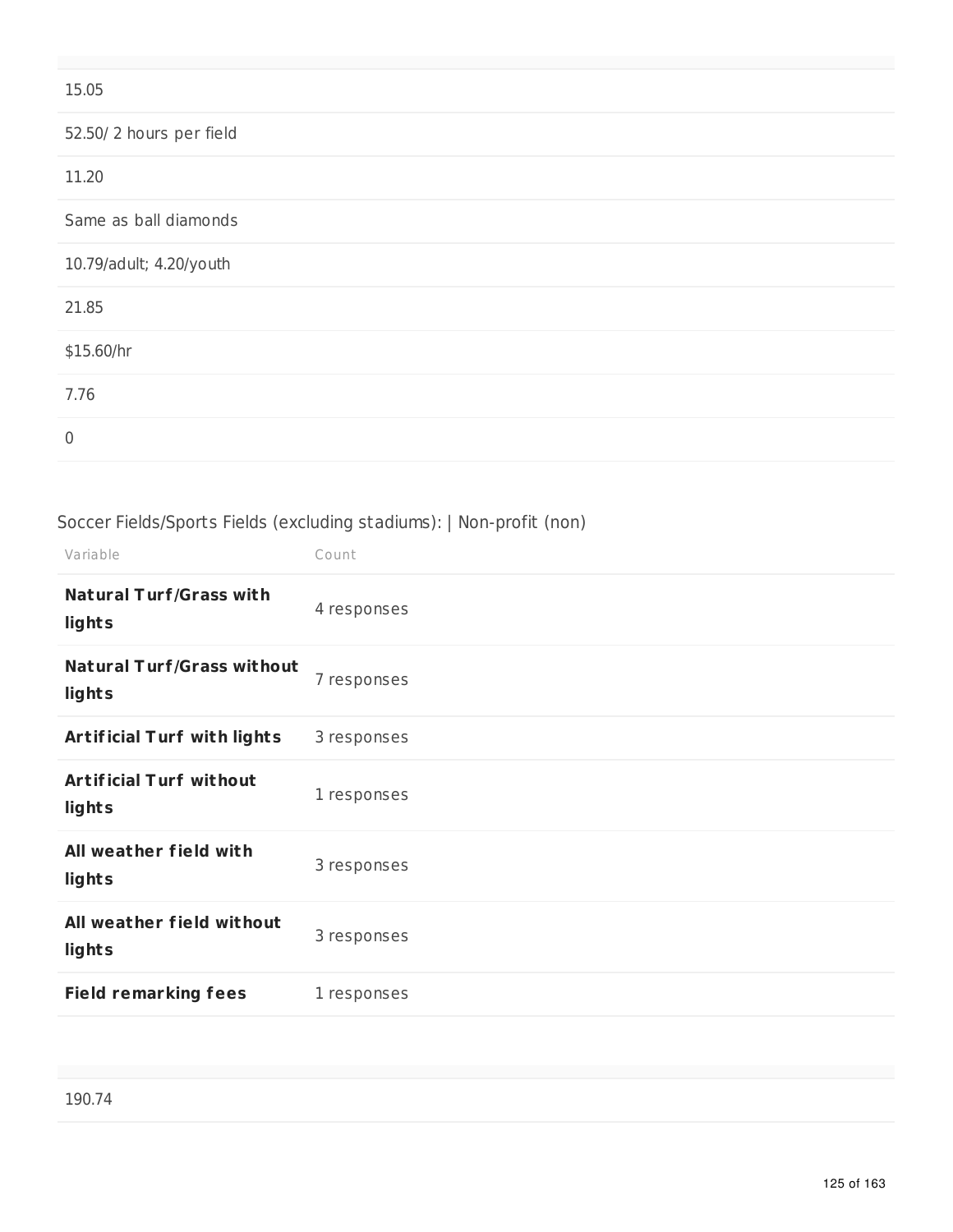| 7.25                     |
|--------------------------|
| 4.10                     |
| $5.00$                   |
| $10.00 - 21.25$          |
| 8.19                     |
| $5.00$                   |
| 21.50-36.00              |
| 15.85                    |
| 21.50-36.00              |
| 22.35                    |
| .40                      |
| same as prime time hours |
| 11.81                    |
| $2.50 - 5.00$            |
| 37.75/day 53.75/season   |
| 10.37/adult; 3.46/youth  |
| 6.26                     |
| .40                      |
| 10.79/adult; 4.20/youth  |
| 10.92                    |
| 7.76                     |

Soccer Fields/Sports Fields (excluding stadiums): | Private Rate (prime)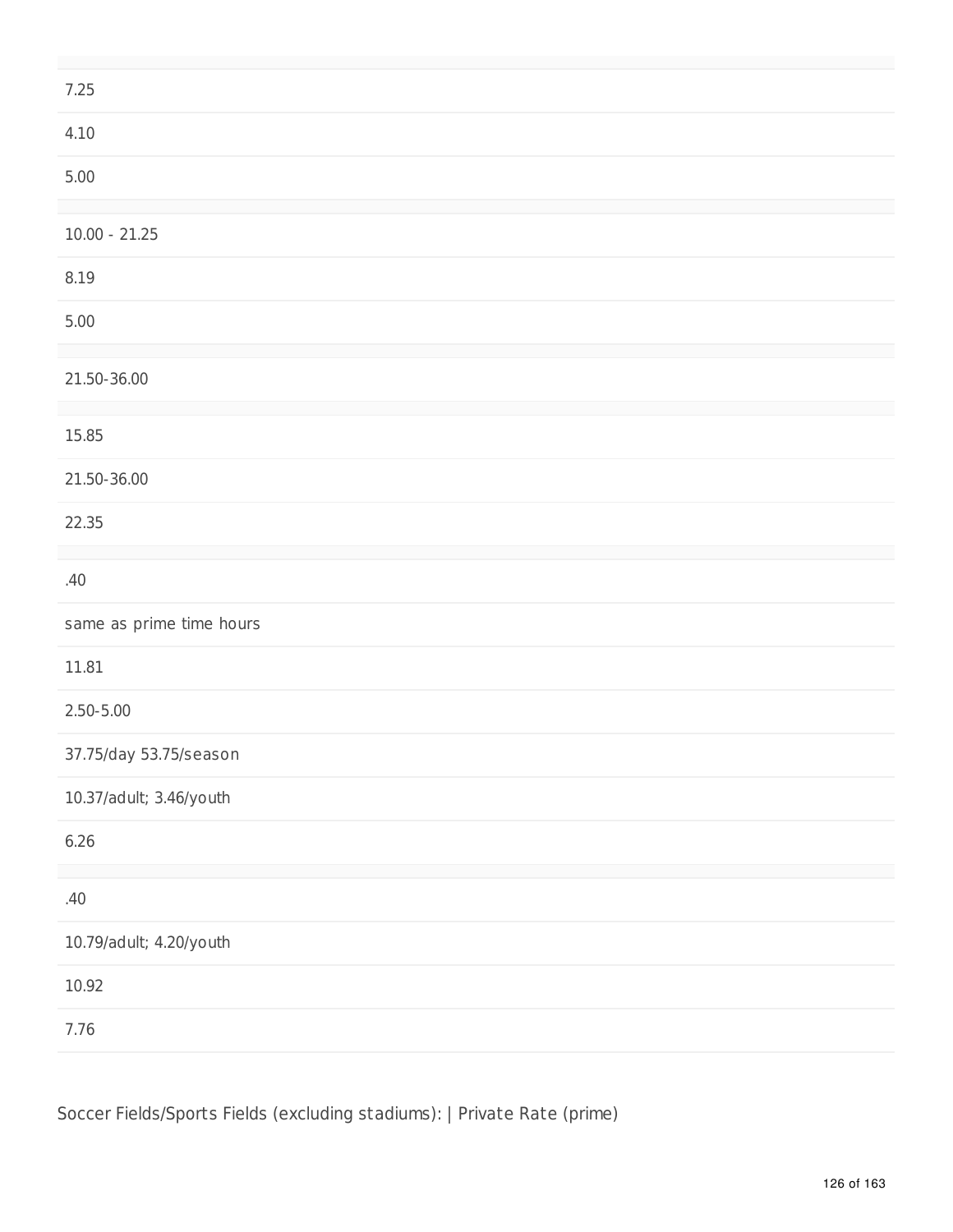| Variable                                    | Count       |
|---------------------------------------------|-------------|
| <b>Natural Turf/Grass with</b><br>lights    | 7 responses |
| <b>Natural Turf/Grass without</b><br>lights | 9 responses |
| <b>Artificial Turf with lights</b>          | 5 responses |
| <b>Artificial Turf without</b><br>lights    | 2 responses |
| All weather field with<br>lights            | 5 responses |
| All weather field without<br>lights         | 4 responses |
| <b>Field remarking fees</b>                 | 1 responses |

| 190.74  |  |
|---------|--|
| 20.50   |  |
| 8.19    |  |
| 15.00   |  |
| 5.49    |  |
| $100\,$ |  |
| 28.50   |  |
| 16.39   |  |
| 15.00   |  |
| 5.49    |  |
| 53.25   |  |
| 22.07   |  |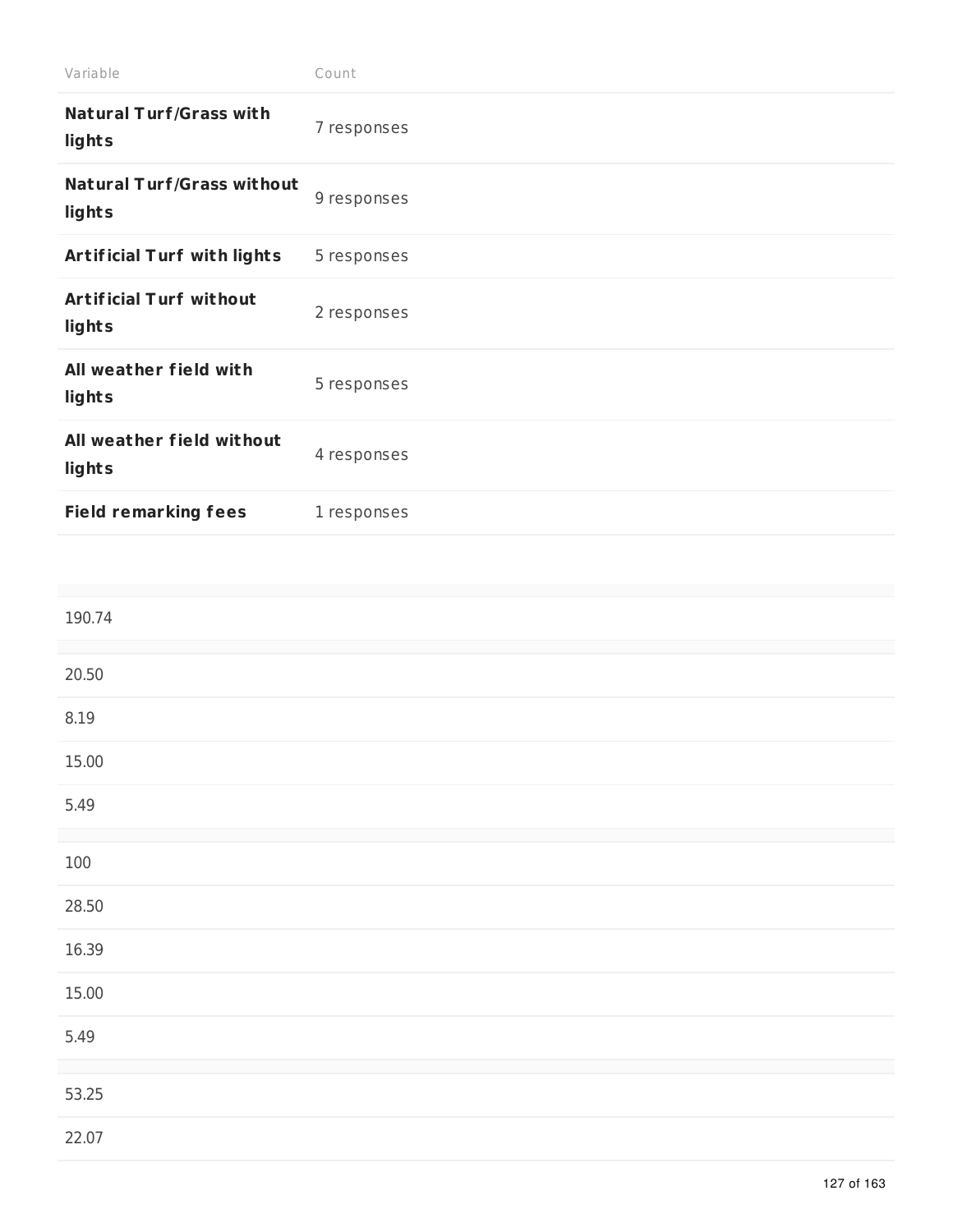| 53.25                              |
|------------------------------------|
| 36.60                              |
| \$53.80/hr                         |
| 65.90                              |
| 22.07                              |
| $3.5\,$                            |
| 9.27                               |
| 13.18                              |
| Negotiable                         |
| $7.00\,$                           |
| 53.75/day 215.00/season ADULT RATE |
| \$19.60/hr                         |
| 12.52                              |
| 22.07                              |
| $18.5\,$                           |
| 13.18                              |
| 16.21                              |
| 21.85                              |
| \$19.60/hr                         |
| 15.54                              |
| 22.07                              |

Soccer Fields/Sports Fields (excluding stadiums): | Private Rate (non)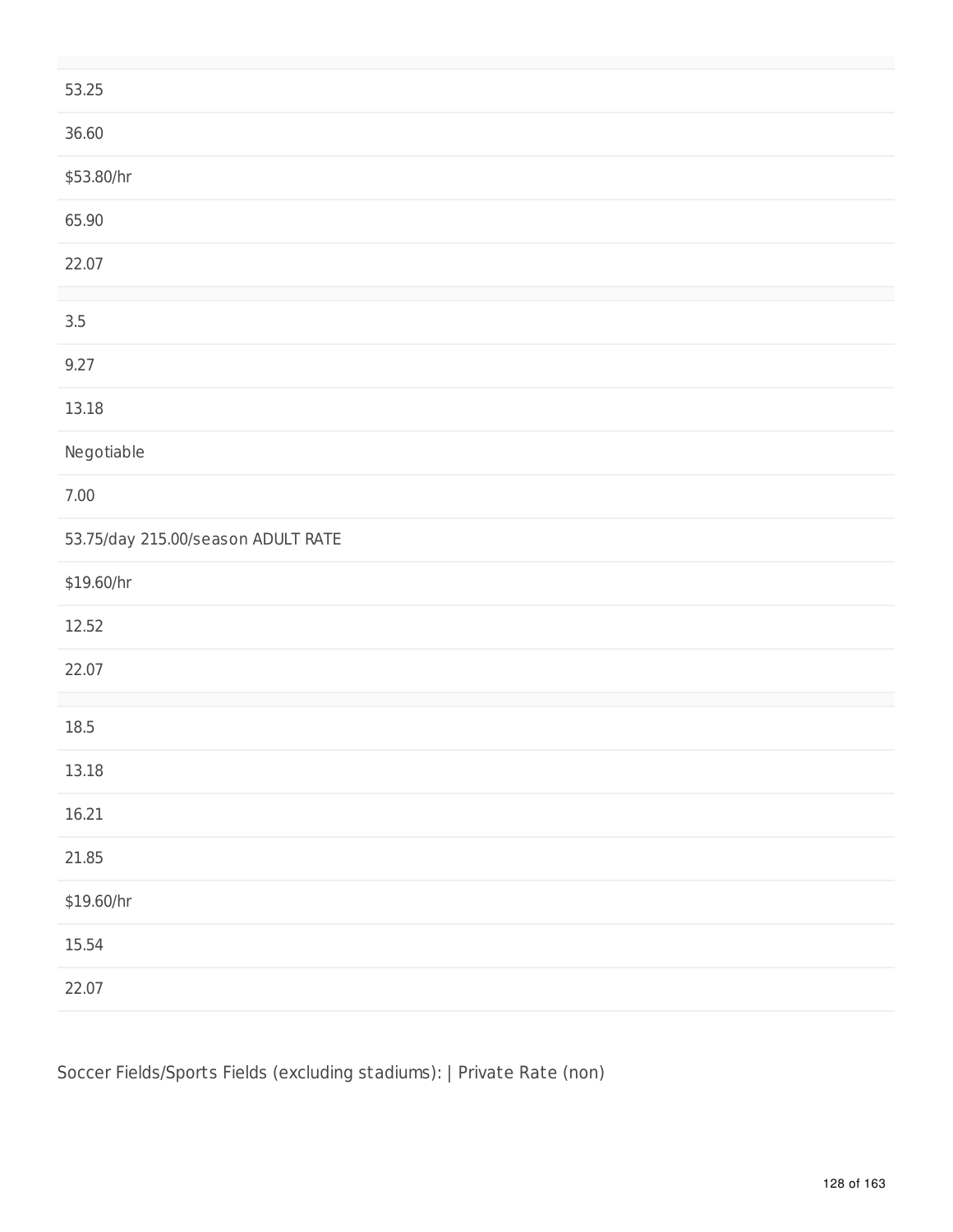| Variable                                    | Count       |
|---------------------------------------------|-------------|
| <b>Natural Turf/Grass with</b><br>lights    | 4 responses |
| <b>Natural Turf/Grass without</b><br>lights | 4 responses |
| <b>Artificial Turf with lights</b>          | 3 responses |
| <b>Artificial Turf without</b><br>lights    | 1 responses |
| All weather field with<br>lights            | 4 responses |
| All weather field without<br>lights         | 3 responses |
| <b>Field remarking fees</b>                 | 1 responses |

| 190.74 |  |  |
|--------|--|--|
| 20.50  |  |  |
| 4.10   |  |  |
| 15.00  |  |  |
| $81\,$ |  |  |
| 28.50  |  |  |
| 8.19   |  |  |
| 15.00  |  |  |
| 53.25  |  |  |
| 53.25  |  |  |
| 18.25  |  |  |
| 51.72  |  |  |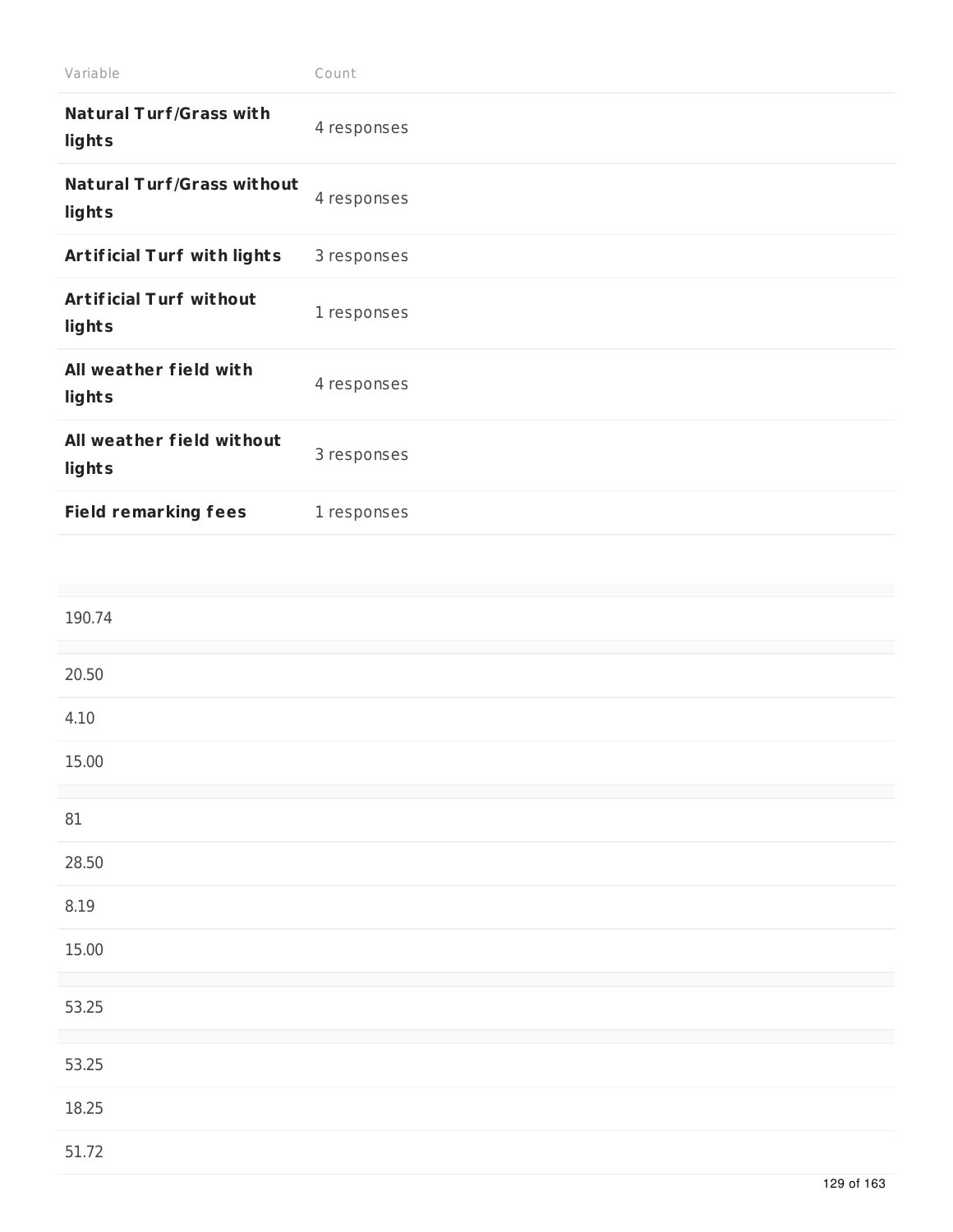# Negotiable

#### 7.00

53.75/day 215.00/season ADULT RATE

| 12.52 |  |
|-------|--|
|       |  |
| 24.05 |  |
|       |  |
| 16.21 |  |
|       |  |
| 10.92 |  |
|       |  |
| 15.54 |  |

# Soccer Fields/Sports Fields (excluding stadiums): | School Rate (prime)

| Variable                                    | Count       |
|---------------------------------------------|-------------|
| <b>Natural Turf/Grass with</b><br>lights    | 4 responses |
| <b>Natural Turf/Grass without</b><br>lights | 8 responses |
| <b>Artificial Turf with lights</b>          | 7 responses |
| <b>Artificial Turf without</b><br>lights    | 2 responses |
| All weather field with<br>lights            | 4 responses |
| All weather field without<br>lights         | 3 responses |

free

2.50 (non-profit youth rate)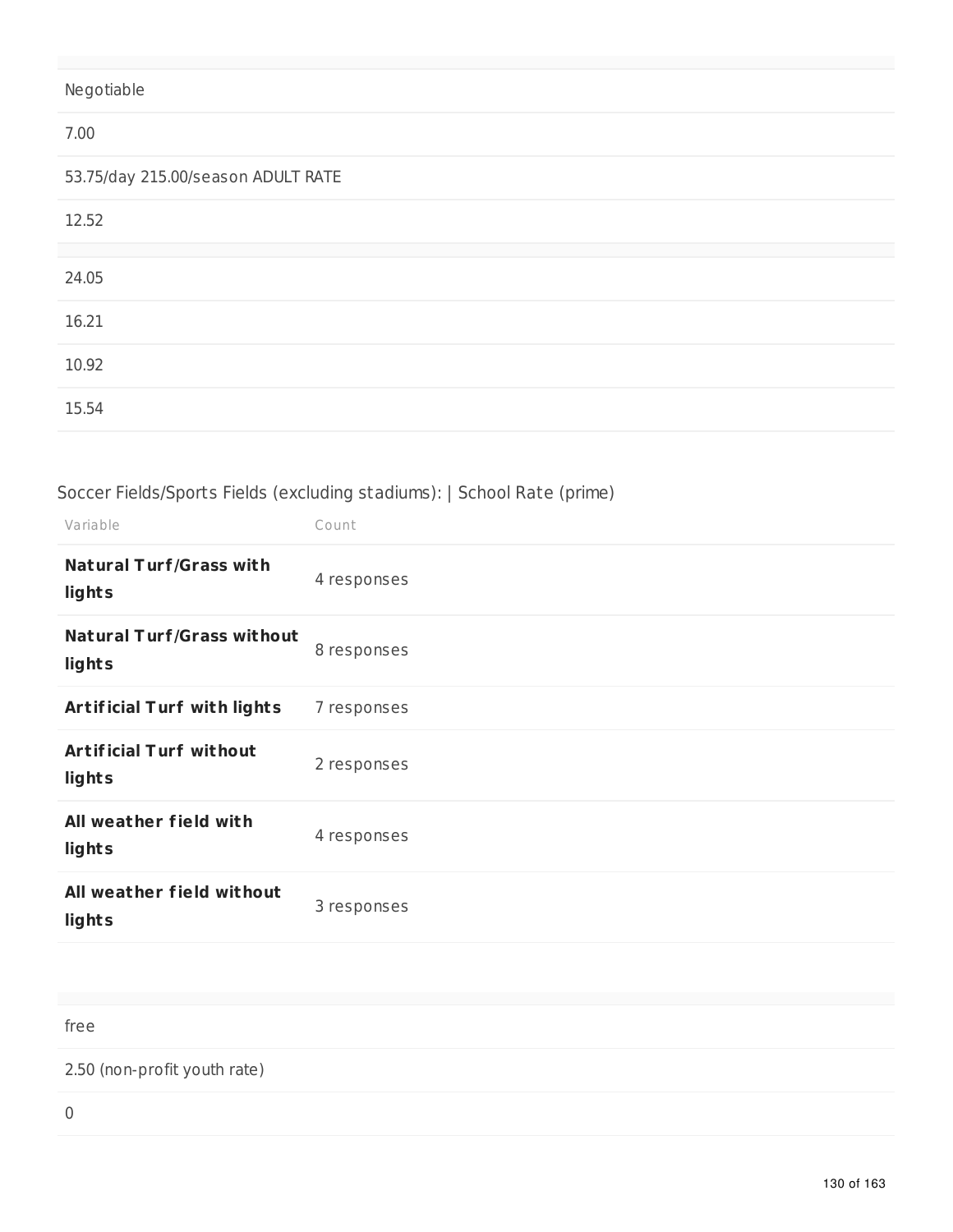| $81\,$                             |
|------------------------------------|
| free                               |
| 2.50 (non-profit youth rate)       |
| $\boldsymbol{0}$                   |
| free                               |
| $\,0\,$                            |
| 15.85                              |
| See non-profit                     |
| free                               |
| 18.25                              |
| \$22/hr                            |
| 23.06 (non-profit youth rate)      |
| $\boldsymbol{0}$                   |
| 4.12                               |
| 7.39                               |
| No Charge                          |
| free                               |
| 53.75/day 215.00/season ADULT RATE |
| \$8/hr                             |
| 3.13 (non-profit youth rate)       |
| $\,0\,$                            |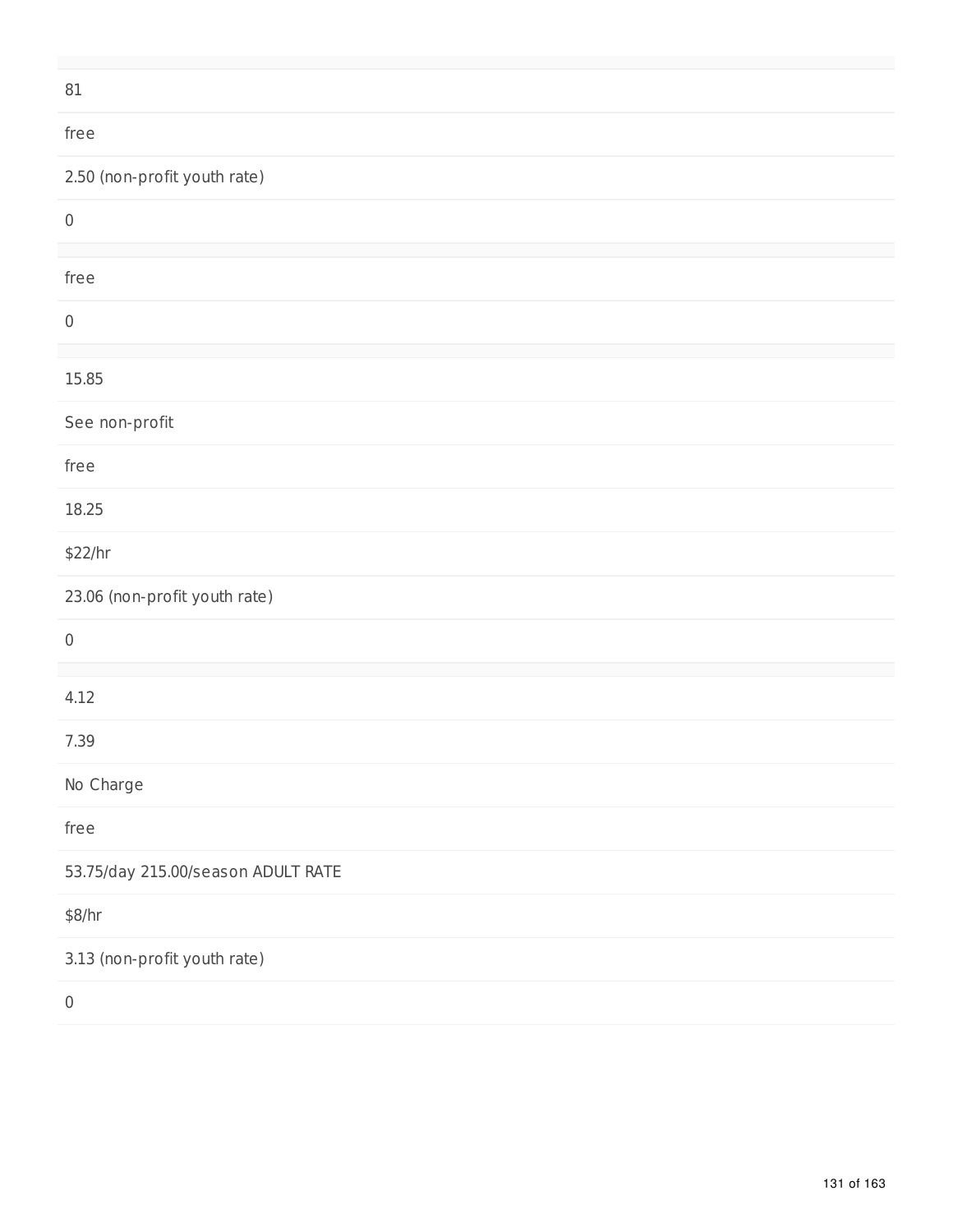| 7.39                         |
|------------------------------|
| \$8/hr                       |
| 3.88 (non-profit youth rate) |
| $\overline{0}$               |

# Soccer Fields/Sports Fields (excluding stadiums): | School Rate (non)

| Variable                                    | Count       |
|---------------------------------------------|-------------|
| <b>Natural Turf/Grass with</b><br>lights    | 2 responses |
| <b>Natural Turf/Grass without</b><br>lights | 5 responses |
| <b>Artificial Turf with lights</b>          | 3 responses |
| <b>Artificial Turf without</b><br>lights    | 1 responses |
| All weather field with<br>lights            | 3 responses |
| All weather field without<br>lights         | 2 responses |
|                                             |             |

| free                         |
|------------------------------|
| 2.50 (non-profit youth rate) |
|                              |
| 65                           |
| free                         |
| 2.50 (non-profit youth rate) |
|                              |
| free                         |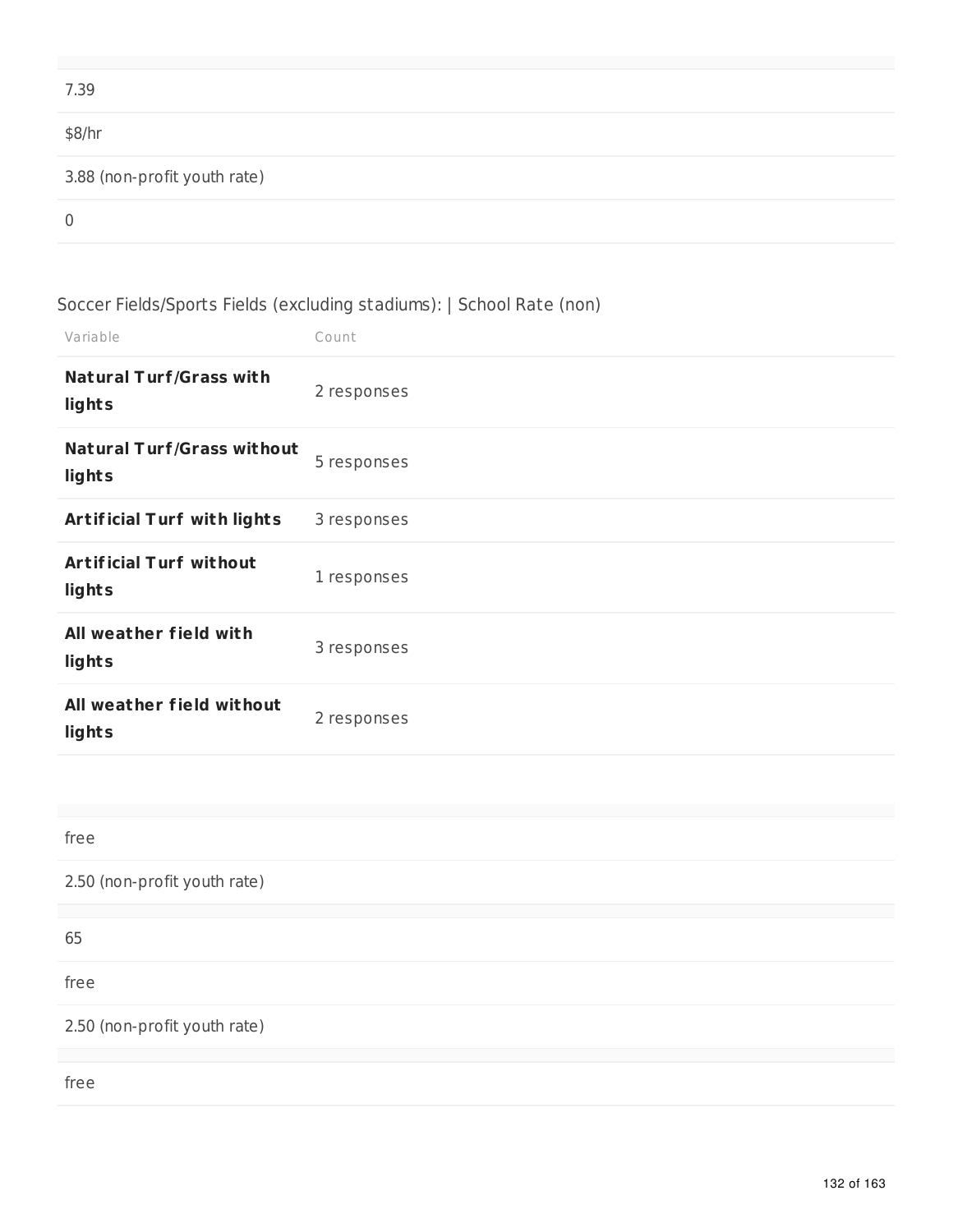| free                          |
|-------------------------------|
| 9.15                          |
| 11.42 (non-profit youth rate) |
|                               |
| .40                           |
| No Charge                     |
| free                          |
| no fee joint use agreement    |
| 3.13 (non-profit youth rate)  |
|                               |
| .40                           |
| 3.88 (non-profit youth rate)  |

# Soccer Fields/Sports Fields (excluding stadiums): | Tournament

| Variable                                    | Count       |
|---------------------------------------------|-------------|
| <b>Natural Turf/Grass with</b><br>lights    | 4 responses |
| <b>Natural Turf/Grass without</b><br>lights | 7 responses |
| <b>Artificial Turf with lights</b>          | 2 responses |
| <b>Artificial Turf without</b><br>lights    | 1 responses |
| All weather field with<br>lights            | 2 responses |
| All weather field without<br>lights         | 2 responses |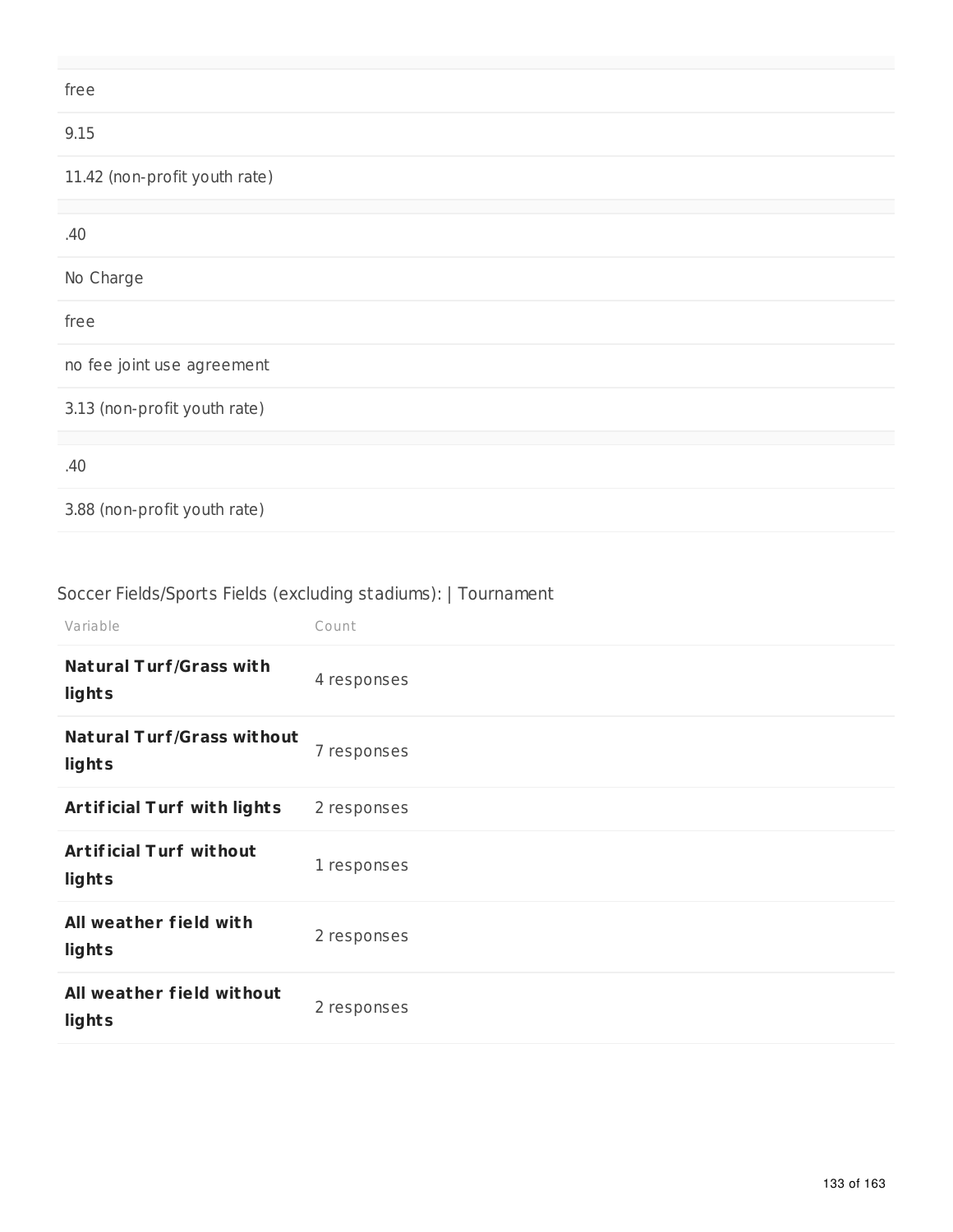### n/a

Adult 6.15/Minor 3.07

| n/a                                                                                           |
|-----------------------------------------------------------------------------------------------|
| Adult 12.30/Minor 6.15                                                                        |
|                                                                                               |
| n/a                                                                                           |
|                                                                                               |
| 37.50                                                                                         |
| n/a                                                                                           |
|                                                                                               |
| 9.27                                                                                          |
|                                                                                               |
| \$320.00 per day or \$40.00 per field per game (groups shall pay the lesser of the two costs) |
|                                                                                               |
| 262.50/weekend                                                                                |
| 17.52                                                                                         |
|                                                                                               |
| Rate plus \$50 Maintenance Fee                                                                |
|                                                                                               |
| n/a                                                                                           |
| 80.75 minor 268.75 adult                                                                      |
|                                                                                               |
|                                                                                               |
| 15.05                                                                                         |
|                                                                                               |
| 420/ weekend tournament                                                                       |
|                                                                                               |
| 17.52                                                                                         |
|                                                                                               |
| Adult 16.39/Minor 8.19                                                                        |
|                                                                                               |

Soccer Fields/Sports Fields (excluding stadiums): | Comments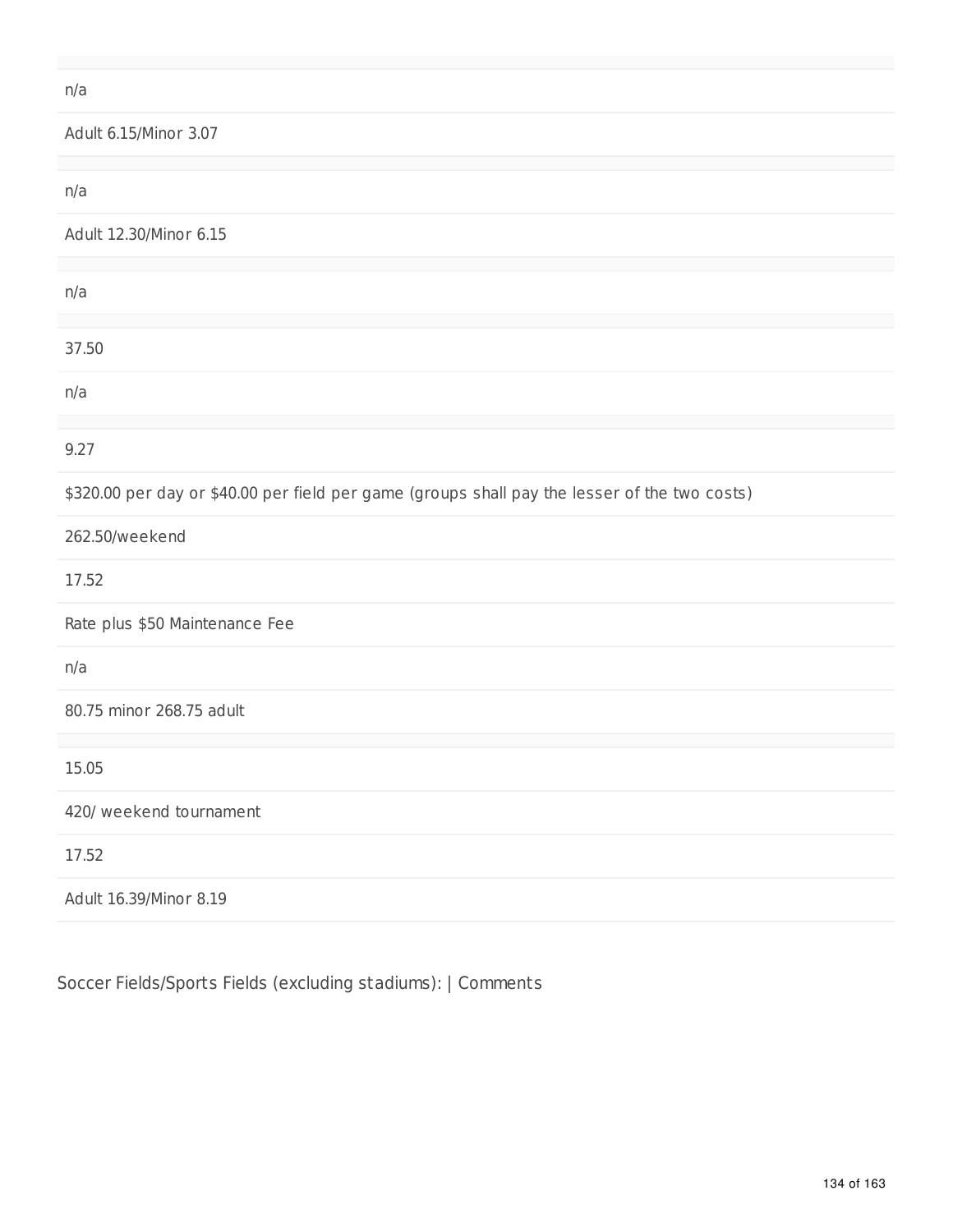| Variable                                    | Count       |
|---------------------------------------------|-------------|
| <b>Natural Turf/Grass with</b><br>lights    | 4 responses |
| <b>Natural Turf/Grass without</b><br>lights | 7 responses |
| <b>Artificial Turf with lights</b>          | 2 responses |
| <b>Artificial Turf without</b><br>lights    | 2 responses |
| All weather field with<br>lights            | 2 responses |
| All weather field without<br>lights         | 2 responses |
| <b>Field remarking fees</b>                 | 1 responses |

Stadium & Soccer/Football Painting per field \$208; repaint \$70.50

C Grade

adult non profit is 0

B Grade

adult non profit is 0

varies depending on youth or adult group

adult non profit is 12.70

varies depending on youth or adult group

adult non profit is 12.70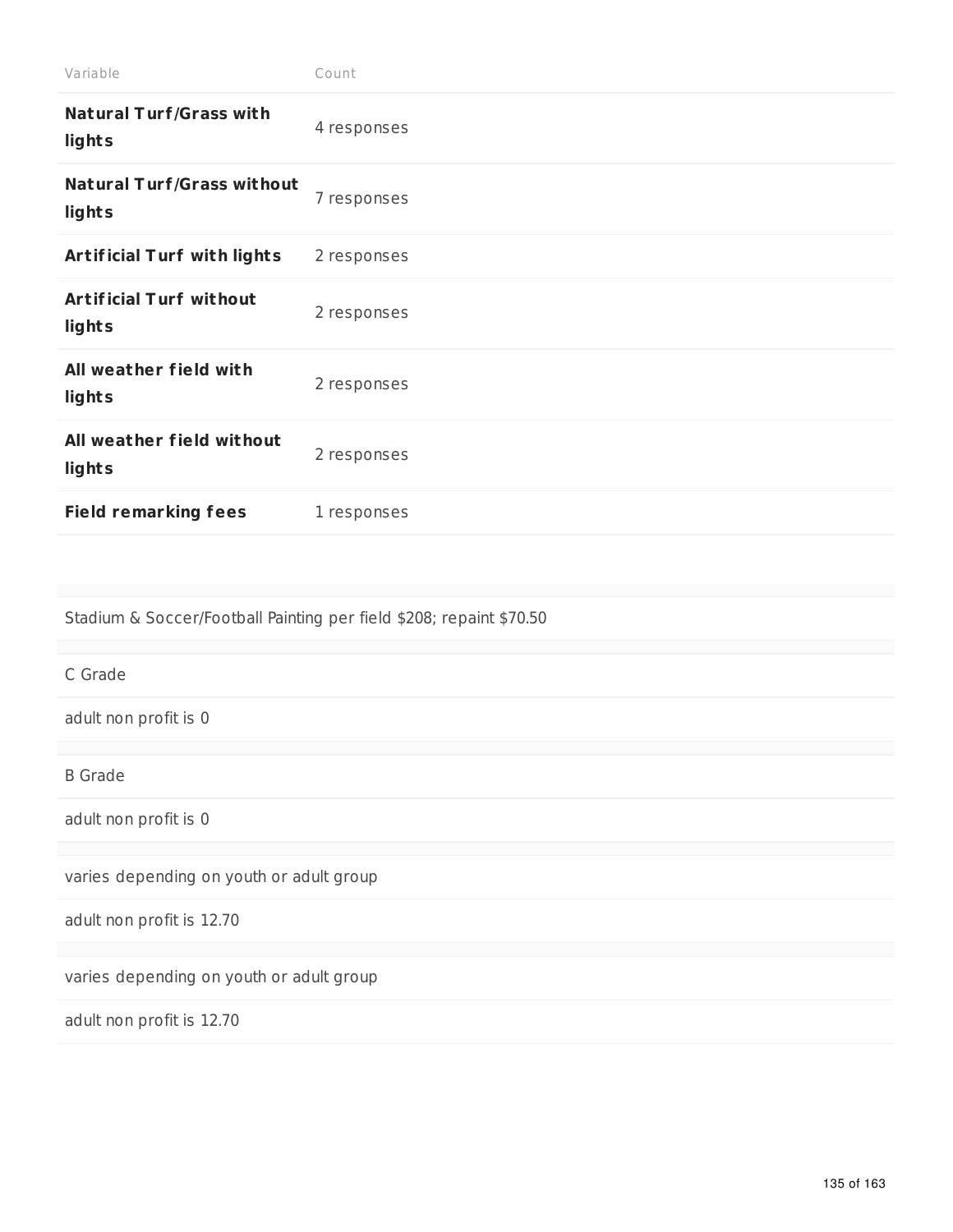| 50 for 4 hours                                                     |
|--------------------------------------------------------------------|
| youth soccer players charged \$10 per player per season            |
| must book 4hrs min                                                 |
| Youth Tournaments are not charged for fields                       |
| no fee for local youth                                             |
| nonprofit rate varies for adults and youth, youth 2.50 adults 5.00 |
| adult non profit is 12.70                                          |
| no fee for local youth                                             |
| A Grade                                                            |
| All our fields are free.                                           |
| adult non profit is 12.70                                          |

# Theatre | Do you have a theatre facility?

| Response | Count      |
|----------|------------|
| yes      | $10$ 33.3% |
| no       | 20 66.7%   |
|          | Total: 30  |

# Theatre | If yes, what is the capacity of the theatre?

| Response | Count       |
|----------|-------------|
|          | 9 responses |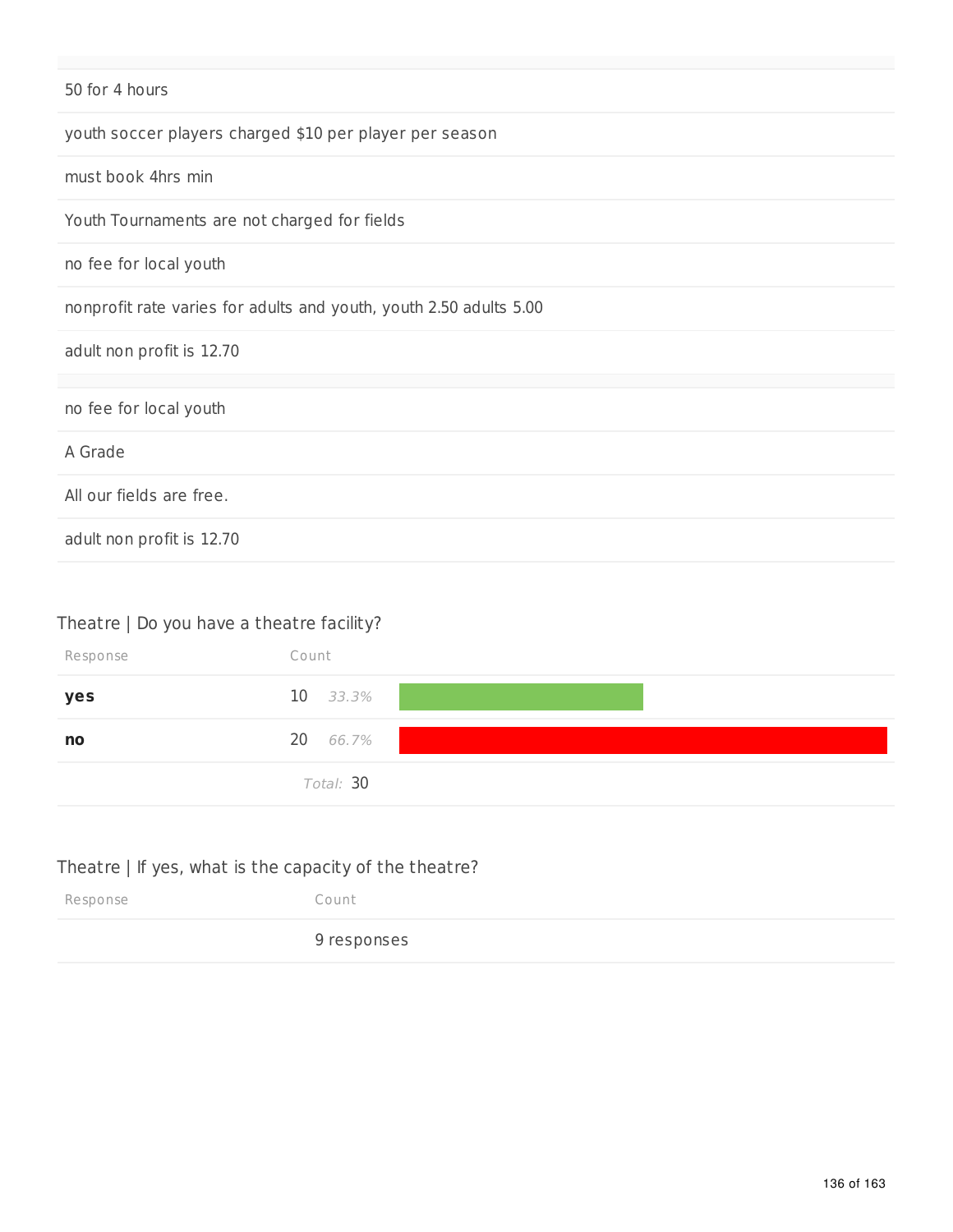| 300                                   |
|---------------------------------------|
| 368 Fixed, plus 14 Wheelchairs/chairs |
| 400                                   |
| 526                                   |
| 575                                   |
| 443                                   |
| 853                                   |
| 300 approximately                     |
| 253                                   |

### Theatre | What is the capacity of the lobby?

Response Count

### responses

#### 

#### Standing; 35 Banquet

| n/a      |  |
|----------|--|
| 250      |  |
| 800      |  |
| 236      |  |
| no lobby |  |

### Theatre | What is the capacity of the rehearsal room?

Response Count responses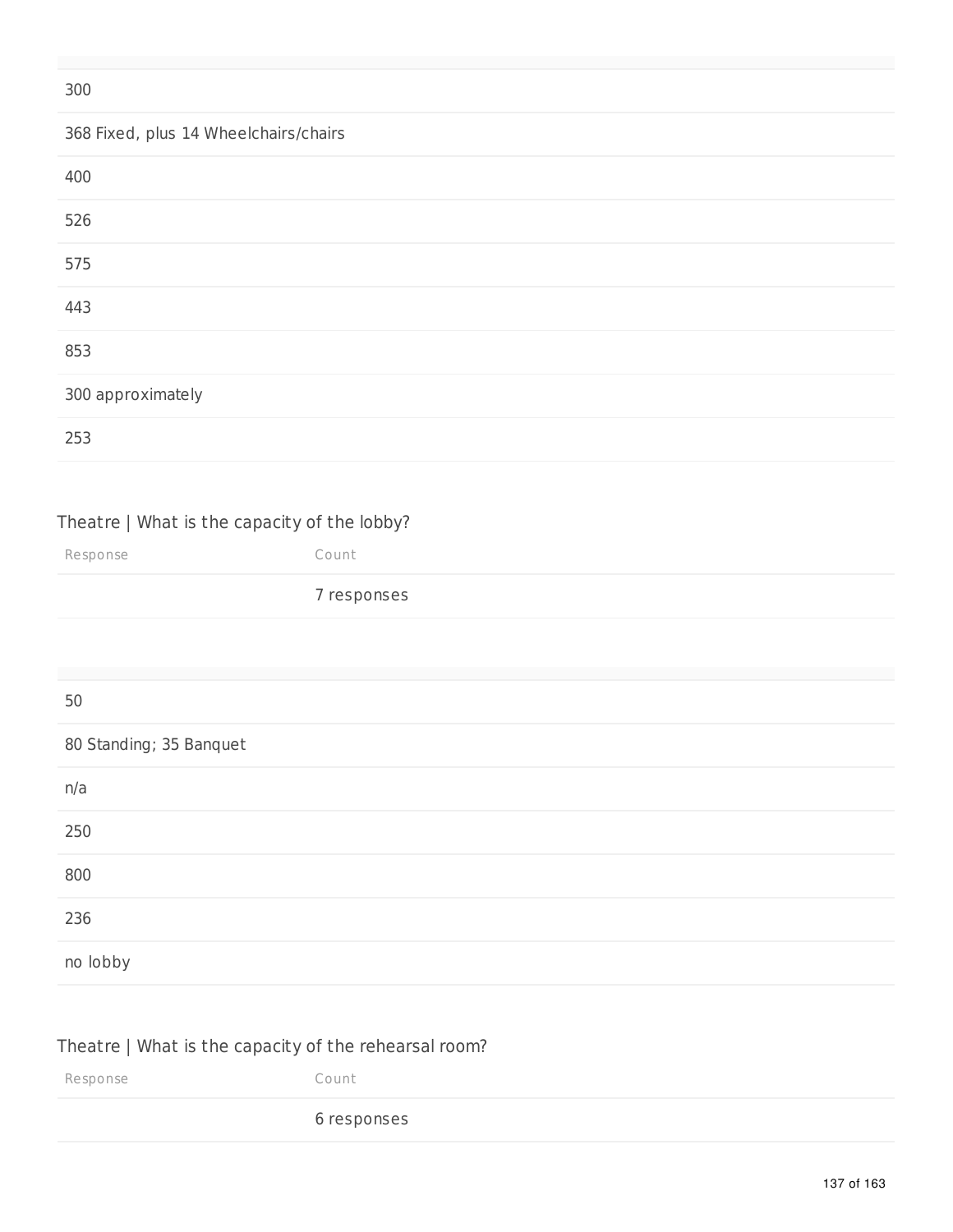#### Theatre | Additional space available?

Response Count 6 responses

Green Room / Meeting rooms

2 dressing rooms with shower & washroom; Green Room behind stage; Conference (theatre productions) in conjunction with stage area only)

Green Room 15 capacity

yes, there are a number of meeting rooms available for renting as well

1200 square foot, Black Box Theatre

Extended theatre 420 additional seats

#### Theatre | Please indicate the number of staff included in rentals?

Response Count

8 responses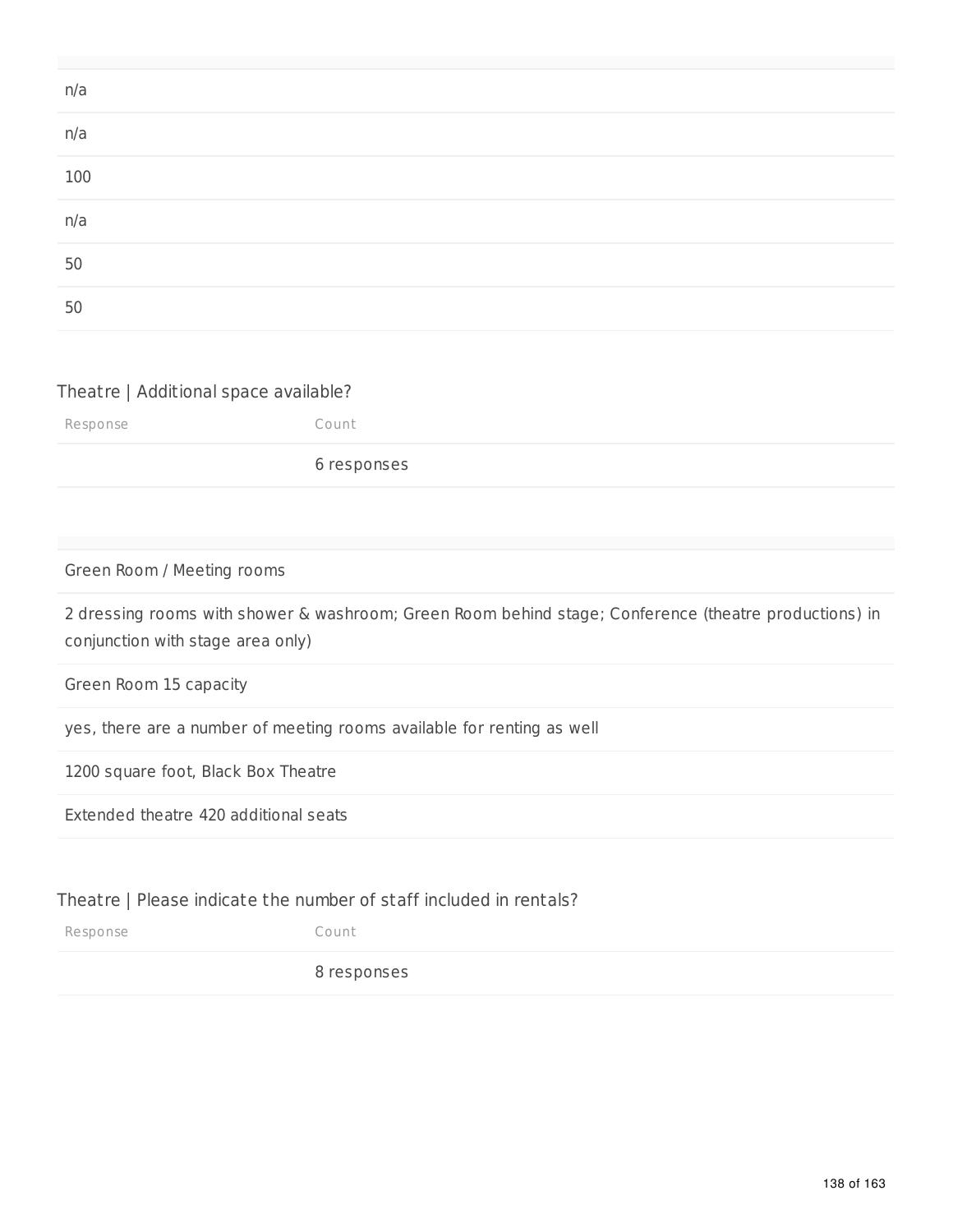## Extra tec staff fee

| 1 Technician (Contractor)         |
|-----------------------------------|
| n/a                               |
| 1                                 |
| It varies depending on the rental |
|                                   |
| 1 +volunteers                     |
| 0                                 |

### | Rental rate

| Variable                                      | Count       |
|-----------------------------------------------|-------------|
| <b>Commercial Rate</b>                        | 9 responses |
| <b>Non-profit Rate</b>                        | 9 responses |
| <b>Private Rate</b>                           | 9 responses |
| <b>School Rate</b>                            | 8 responses |
| <b>Cultural Organization Rate</b> 7 responses |             |
| <b>Deposit Amount</b>                         | 8 responses |
| Other fees                                    | 8 responses |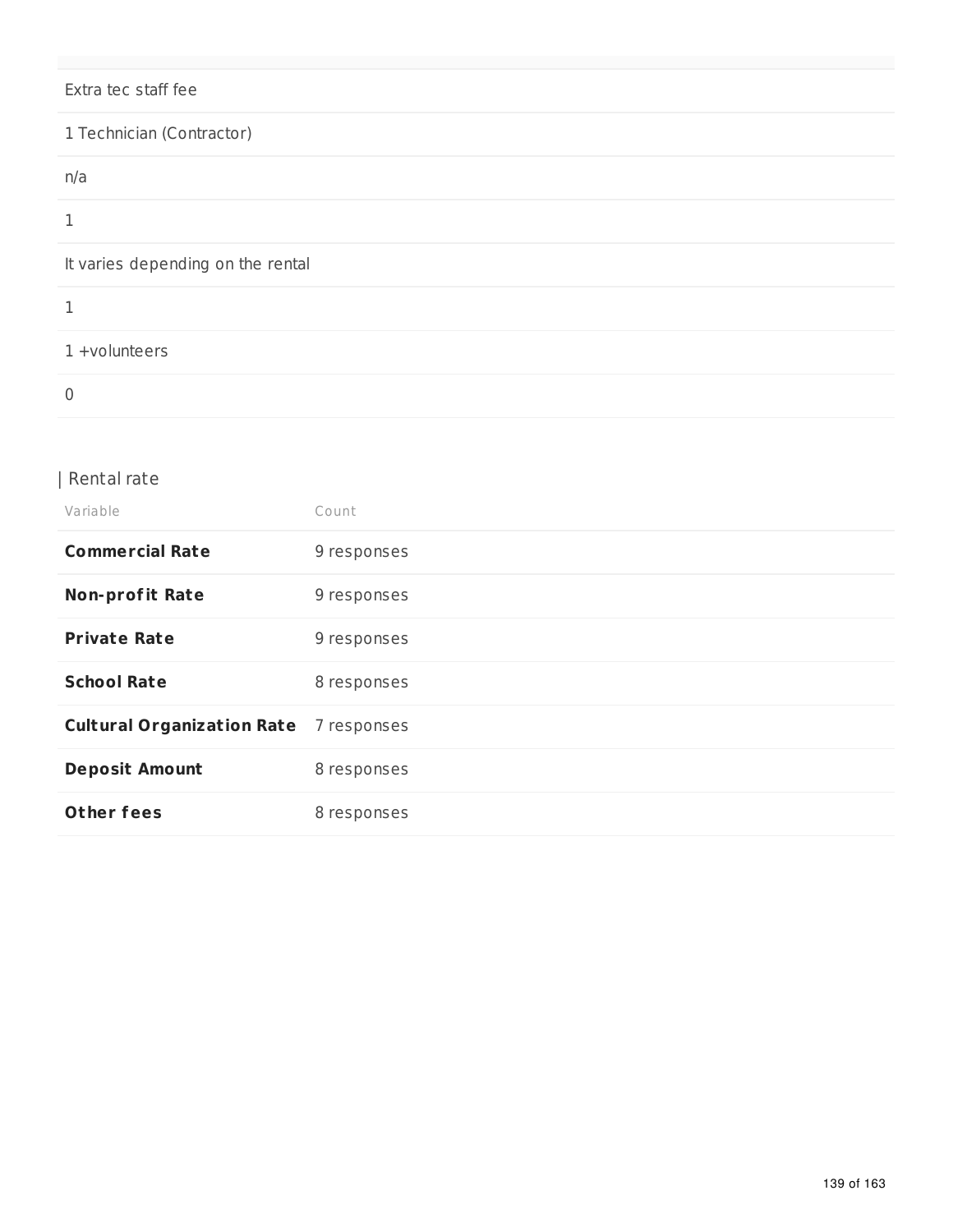#### 75.00

#### 25

Additional non-tech \$19.50/hr; Additional Tech \$29/hr 2 hr min; Set up/take down \$61/hr; Rehearsal (2 hr min. \$61/hr; Security guards at cost; Grand Piano Performance per day \$100; Rehearsal \$50; Flat Rate 7 consecutive days \$300; Piano tuning at cost; removal of front row of chairs \$105 flat fee

| Audio/Video                                                |
|------------------------------------------------------------|
| Labour costs                                               |
| yes- www.chilliwackculturalcentre.ca/facility/theatre/fees |
| \$1.50/person                                              |
| tech @ 38.00/hr                                            |
| 250.00                                                     |
| 200                                                        |
| \$200-\$1000 event dependant                               |
| 50%                                                        |
| Full payment at time of booking                            |
| 50% of base rate                                           |
| \$300                                                      |
| $\mathbf 0$                                                |
| 88.00                                                      |
| 700                                                        |
| Same as non-profit                                         |
| 1100-1500                                                  |
| This would be the same as the non-profit rate              |
| 71.38/adult; \$45.73/youth                                 |
| 29.15                                                      |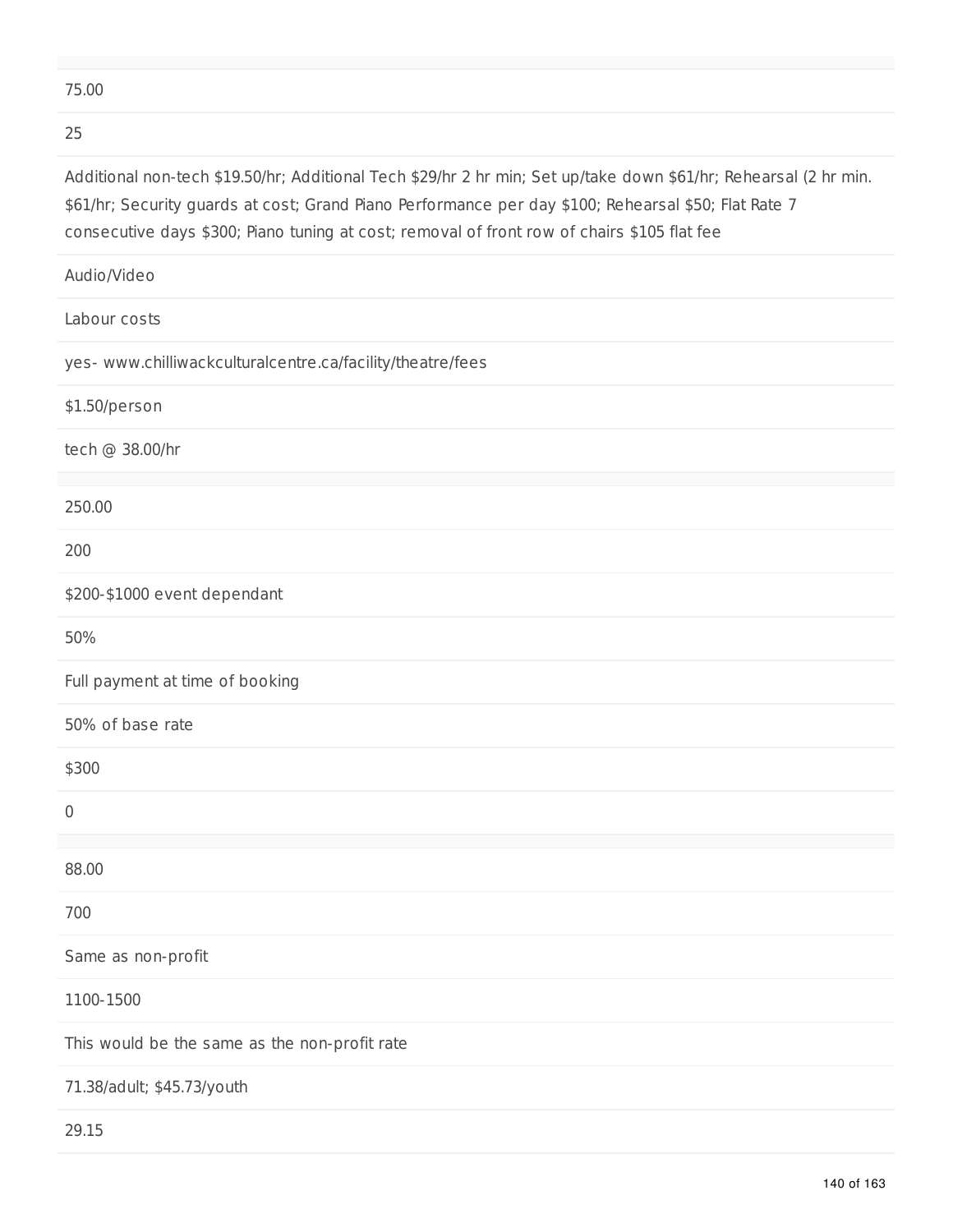| 500                |
|--------------------|
| Same as non-profit |
| ${\bf 00}$         |
| 1399-1500          |
| \$675              |
| 45.73              |
| 610.00             |
| $\mathbf 0$        |
| 178.00             |
| 1,700              |
| n/a                |
| as commercial/np   |
| 1300-1700          |
| n/a                |
| 147.36             |
| 720.00             |
| 36.35              |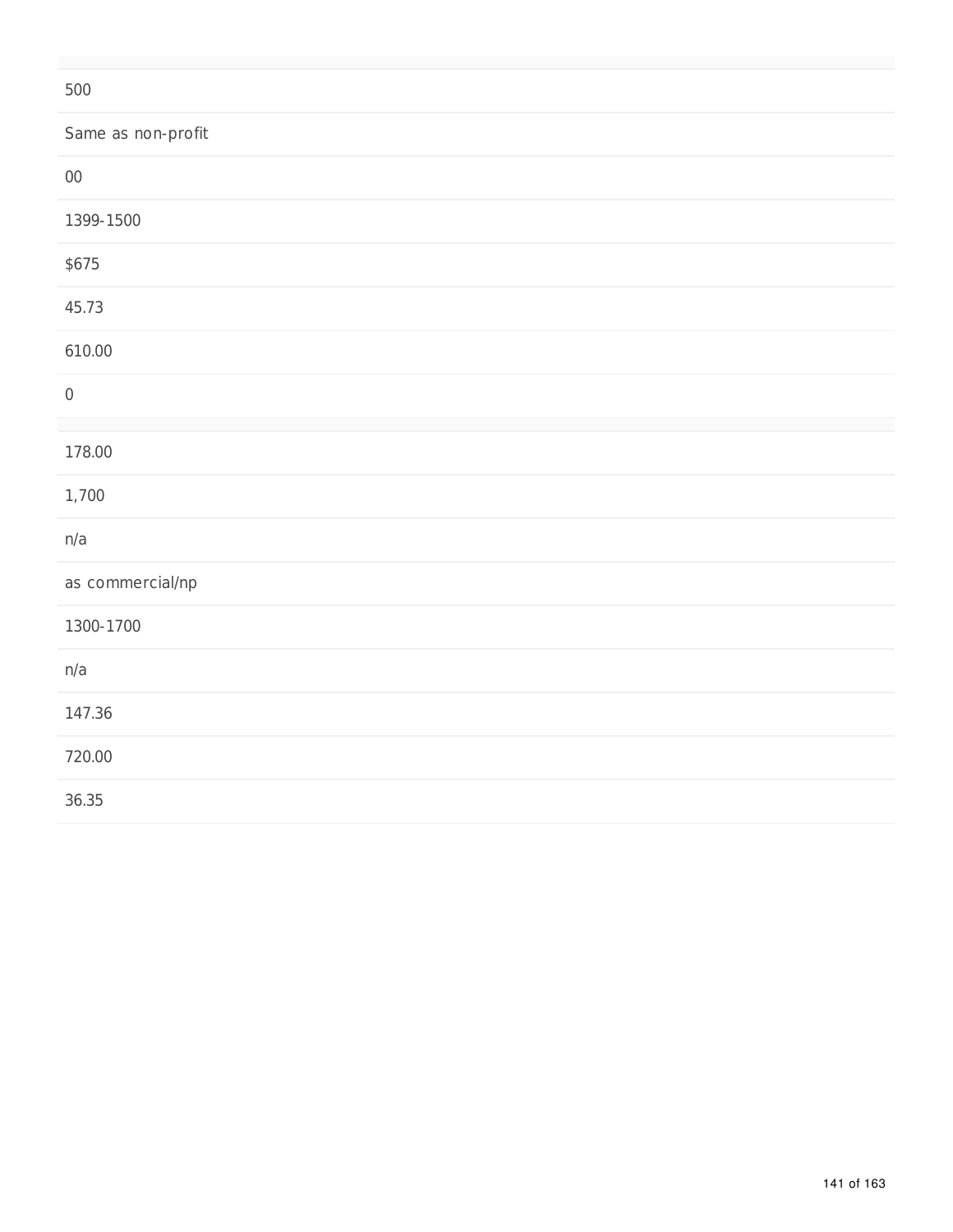### 120.00

| 700                                                                                                                                             |
|-------------------------------------------------------------------------------------------------------------------------------------------------|
| Morning \$299; Afternoon \$299; Evening \$481                                                                                                   |
| 511.35 day                                                                                                                                      |
| 1100-1500                                                                                                                                       |
| \$711                                                                                                                                           |
| \$71.38/adult; \$45.73/youth                                                                                                                    |
| 1010.00                                                                                                                                         |
| 29.15                                                                                                                                           |
| 178.00                                                                                                                                          |
| 1,700                                                                                                                                           |
| Local 8:30 am/12:30 pm Block \$446; 12:30 pm - 4:30pm block \$446; Evening 4:30pm-11pm \$724; Not local<br>same block hours \$594; \$594; \$965 |
| 743.95 day                                                                                                                                      |
| 2500                                                                                                                                            |
| \$1096                                                                                                                                          |
| 147.36/hour                                                                                                                                     |
| 1480.00                                                                                                                                         |
| 72.70/hr                                                                                                                                        |

| Comments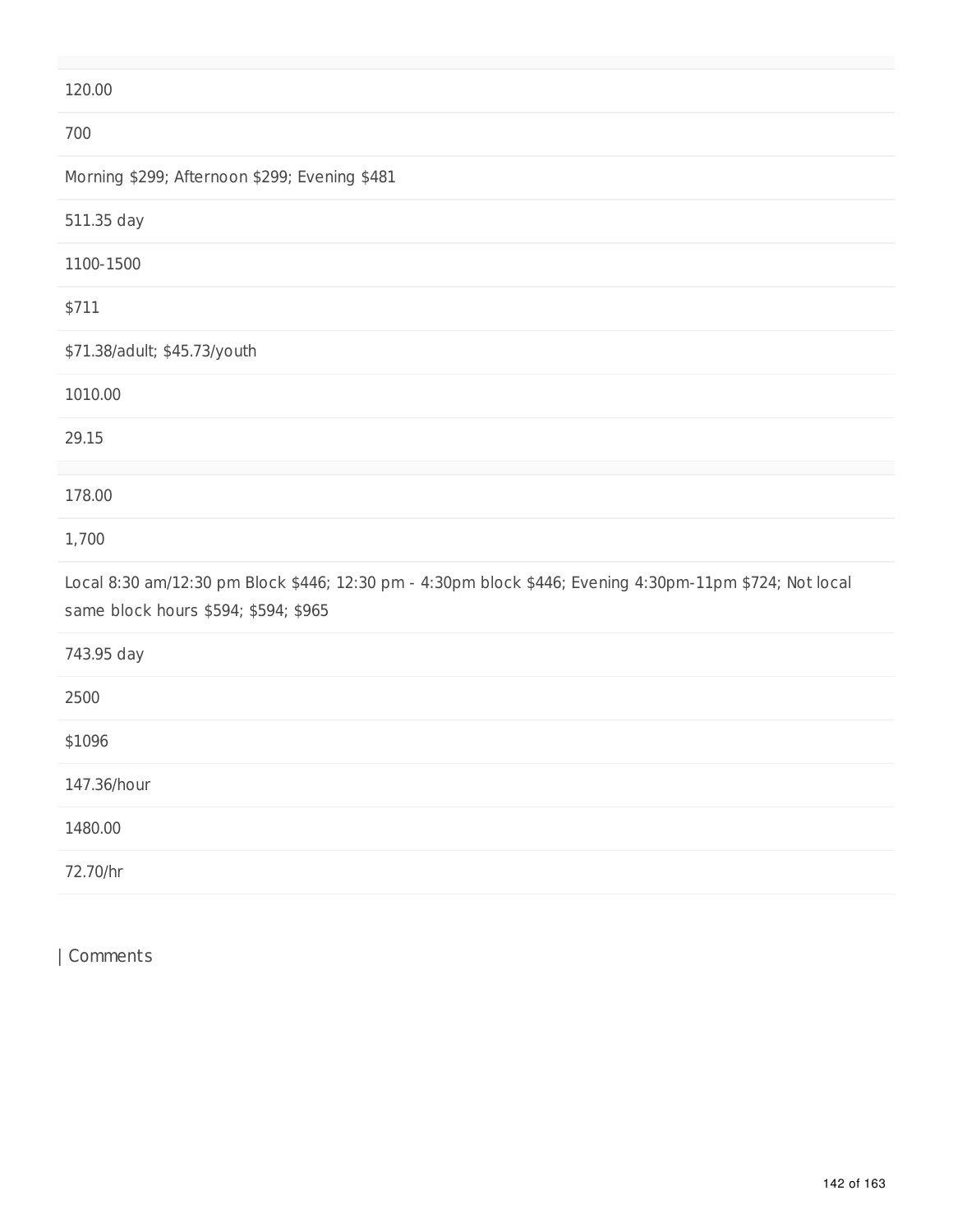| Variable                                                   | Count       |  |  |  |
|------------------------------------------------------------|-------------|--|--|--|
| <b>Commercial Rate</b>                                     | 3 responses |  |  |  |
| <b>Non-profit Rate</b>                                     | 3 responses |  |  |  |
| <b>Private Rate</b>                                        | 2 responses |  |  |  |
| <b>School Rate</b>                                         | 2 responses |  |  |  |
| <b>Cultural Organization Rate</b>                          | 2 responses |  |  |  |
| <b>Deposit Amount</b>                                      | 1 responses |  |  |  |
| <b>Other fees</b>                                          | 4 responses |  |  |  |
|                                                            |             |  |  |  |
|                                                            |             |  |  |  |
| rehearsal per hour                                         |             |  |  |  |
| for tec staff - also have a long list of other extra rates |             |  |  |  |
| Front of house staff or technicians                        |             |  |  |  |
| Capital Improvement Fee                                    |             |  |  |  |
|                                                            |             |  |  |  |
| damage deposit + full payment prior to use                 |             |  |  |  |
|                                                            |             |  |  |  |
| for entire buidlign for a day                              |             |  |  |  |

Depends on the day of hte week and location of organization

For entire building for a day

Depends on the day of hte week and location of organization

For entire building for a day

Depends on the day of hte week and location of organization

For entire building for a day

Morning 8:30am-12:30pm; Afternoon 12:30pm-4:30pm; Evening 4:30pm-11:00pm

Depends on the day of hte week and location of organization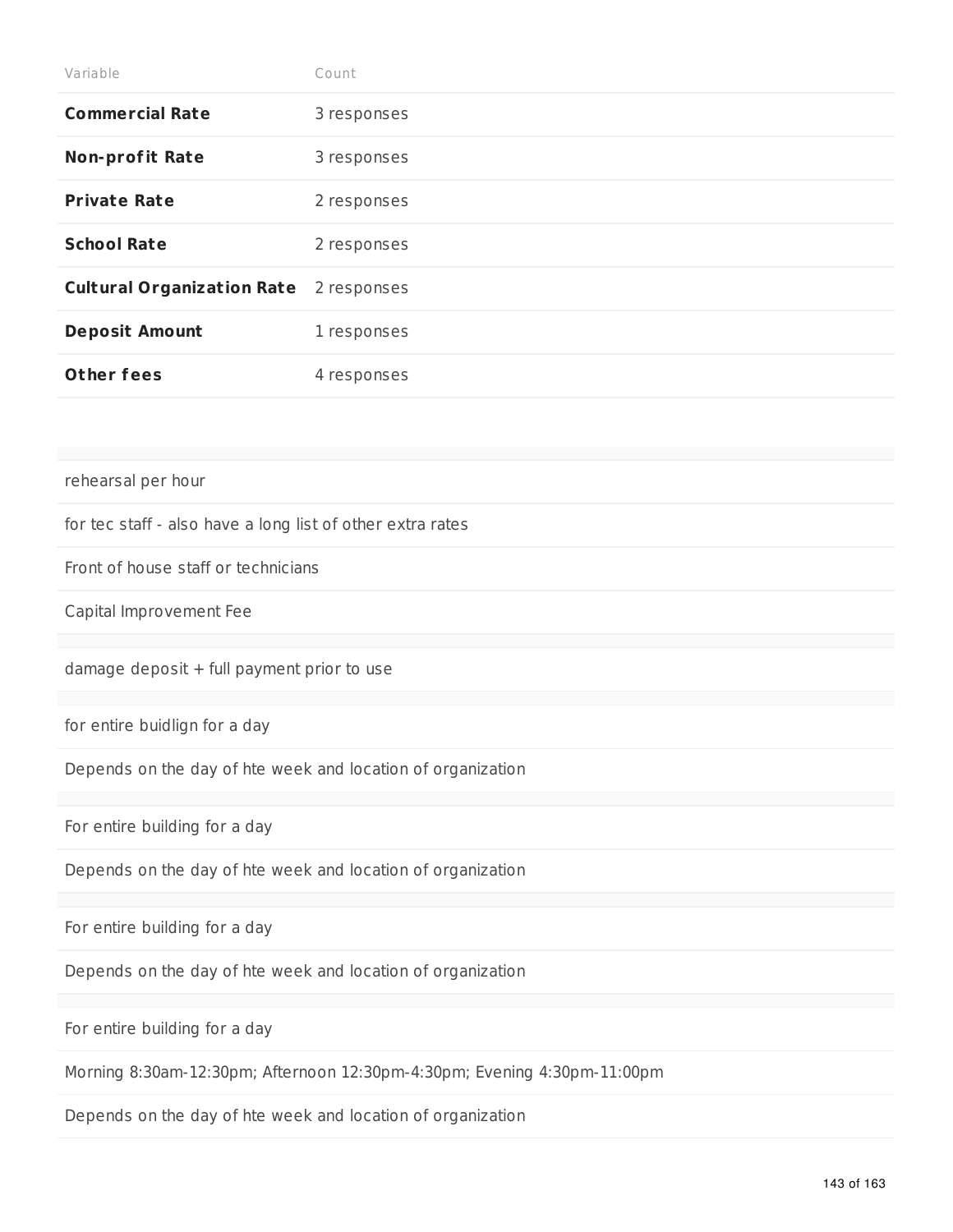# For entire building for a day

# Depends on the day of hte week and location of organization

#### performance rate

### | Not Available

| Variable                               | \$ Amount  | % Amount   | No deposits             |           |
|----------------------------------------|------------|------------|-------------------------|-----------|
| Small - up to 50 people                | 5<br>23.8% | 3<br>14.3% | 10<br>47.6%             | Total: 21 |
| Medium - up to 150 people              | 7<br>50.0% | 2<br>14.3% | 4<br>28.6%              | Total: 14 |
| Large - over 150                       | 8<br>66.7% | 8.3%       | $\overline{2}$<br>16.7% | Total: 12 |
| <b>Hall with standard</b><br>amenities | 7<br>50.0% | 2<br>14.3% | 3<br>21.4%              | Total: 14 |
| <b>Hall with deluxe amenities</b>      | 2<br>40.0% | 20.0%      | 0<br>0.0%               | Total: 5  |

### | Deposit required

| Variable                               | Count        |
|----------------------------------------|--------------|
| Small - up to 50 people                | 10 responses |
| Medium - up to 150 people              | 10 responses |
| Large - over 150                       | 10 responses |
| <b>Hall with standard</b><br>amenities | 12 responses |
| <b>Hall with deluxe amenities</b>      | 3 responses  |

| 25% |  |  |  |
|-----|--|--|--|
| 250 |  |  |  |
| 25% |  |  |  |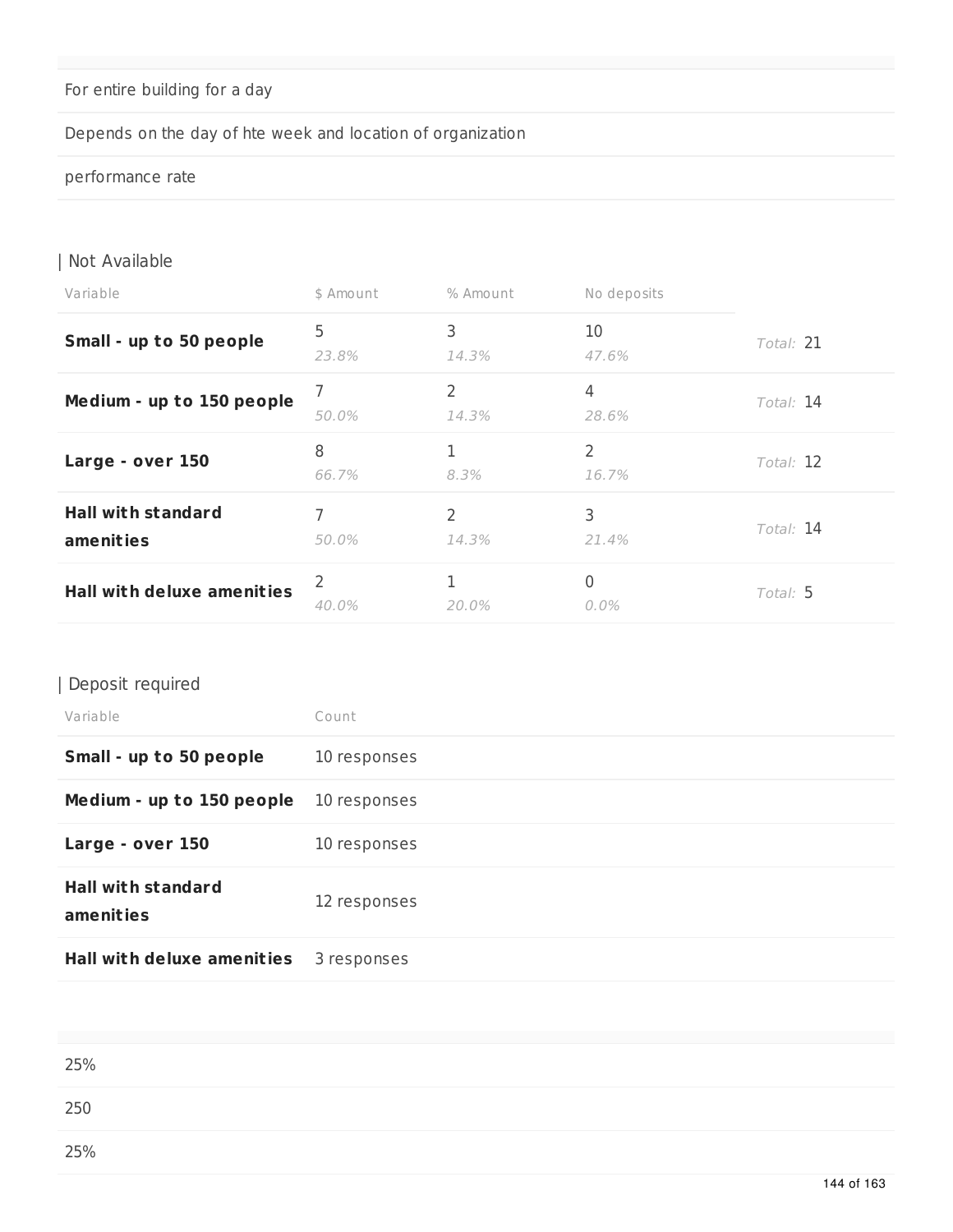| 200                                                   |
|-------------------------------------------------------|
| 500.00                                                |
| 100                                                   |
| \$250.00                                              |
| 25%                                                   |
| $\sf NA$                                              |
| 200 damage deposit, \$425 due 30 days prior to rental |
| $250\,$                                               |
| 25%                                                   |
| 500.00                                                |
| \$500                                                 |
| varies                                                |
| 200                                                   |
| 500.00                                                |
| $50 - 200$                                            |
| \$250.00                                              |
| 25%                                                   |
| full payment due at time of booking                   |
| $250\,$                                               |
| >\$1,000 deposit is \$300-\$500                       |
| 25%                                                   |
| 500                                                   |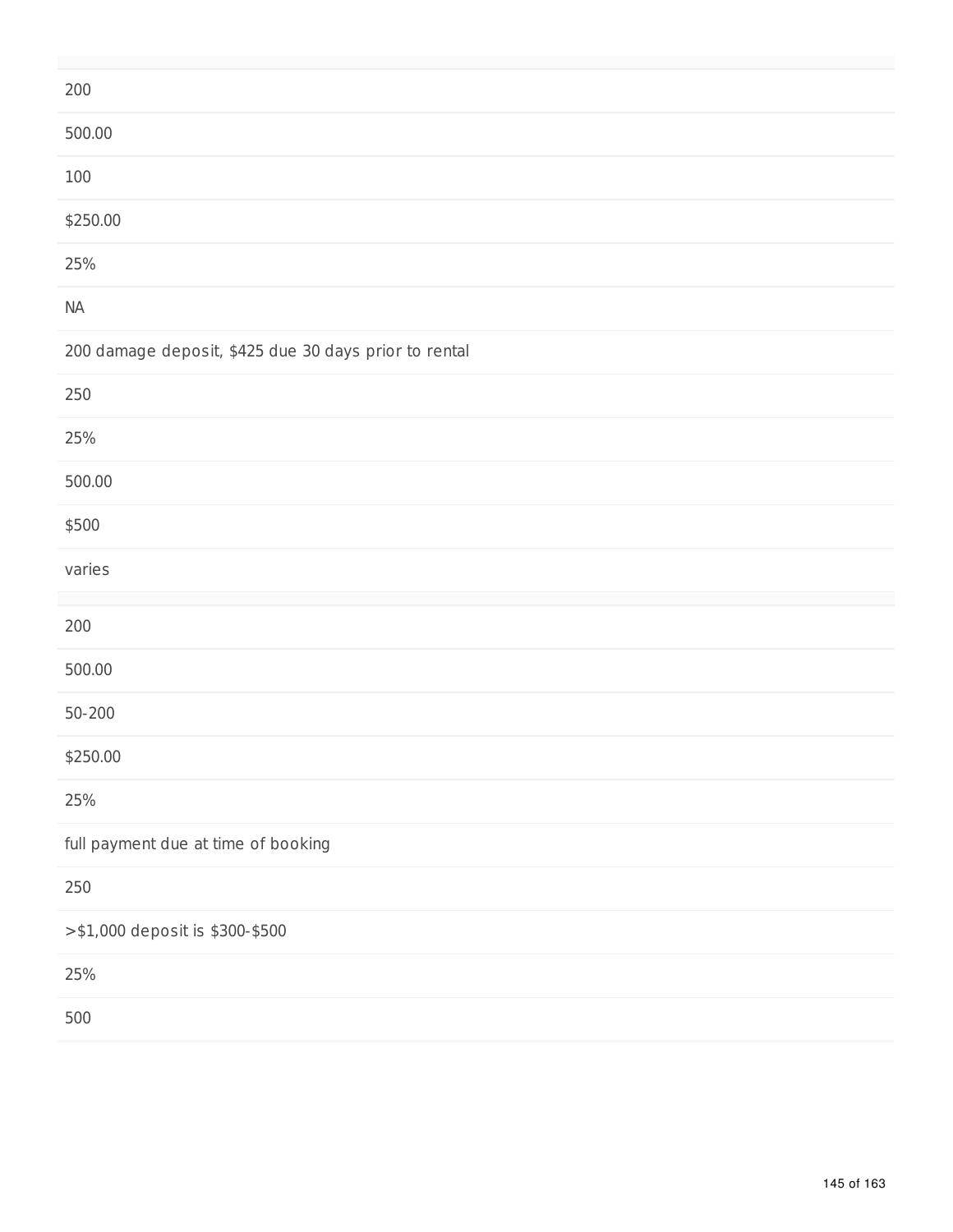| 200                                         |
|---------------------------------------------|
| 500.00                                      |
| $50 - 200$                                  |
| 100                                         |
| \$250.00                                    |
| 25%                                         |
| full payment due at time of booking         |
| >\$100 deposit is \$100.00                  |
| 25%                                         |
| 50                                          |
| $200\,$                                     |
| 500.00                                      |
| $50 - 100$                                  |
| 100                                         |
| 25%                                         |
| <b>NA</b>                                   |
| full payment due at time of booking         |
| < \$100 - deposit is the full rental amount |
| 25%                                         |
| 50                                          |

| Prime time hourly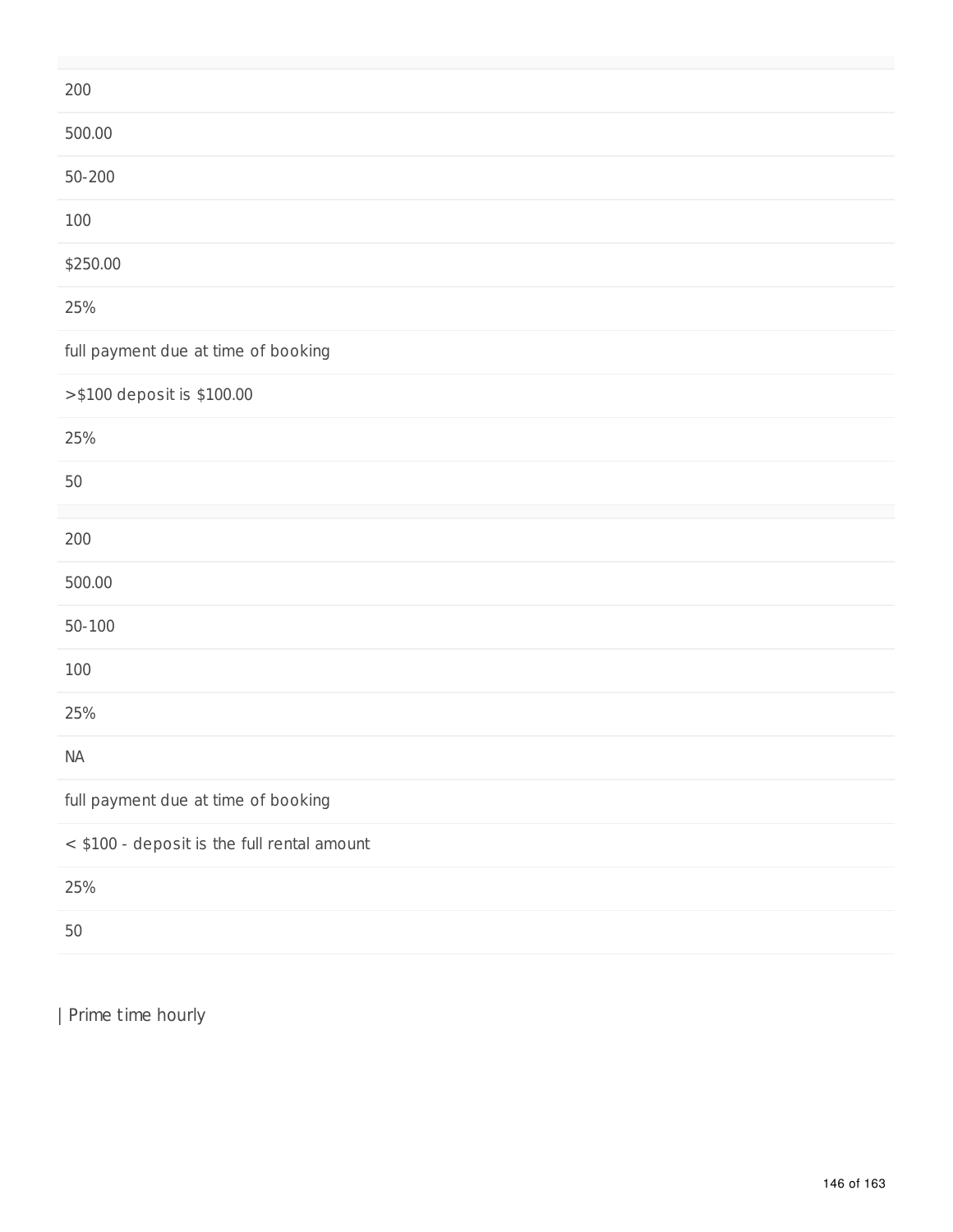| Variable                               | Count        |
|----------------------------------------|--------------|
| Small - up to 50 people                | 23 responses |
| Medium - up to 150 people              | 15 responses |
| Large - over 150                       | 10 responses |
| <b>Hall with standard</b><br>amenities | 14 responses |
| <b>Hall with deluxe amenities</b>      | 2 responses  |

| 33.84                                     |
|-------------------------------------------|
| 62.15                                     |
|                                           |
| \$30.00                                   |
| 71.05                                     |
| 100                                       |
| \$126.00 per hour or \$735.00 per day     |
| 33.84                                     |
| NA                                        |
| n/a                                       |
| 49.75                                     |
| 47.59 commercial/ 27.19; 23.09/non-profit |
| \$50.58                                   |
| 76.55/hr                                  |
| \$65.80/hr                                |
| Commercial rate 123.60                    |
| 61.69                                     |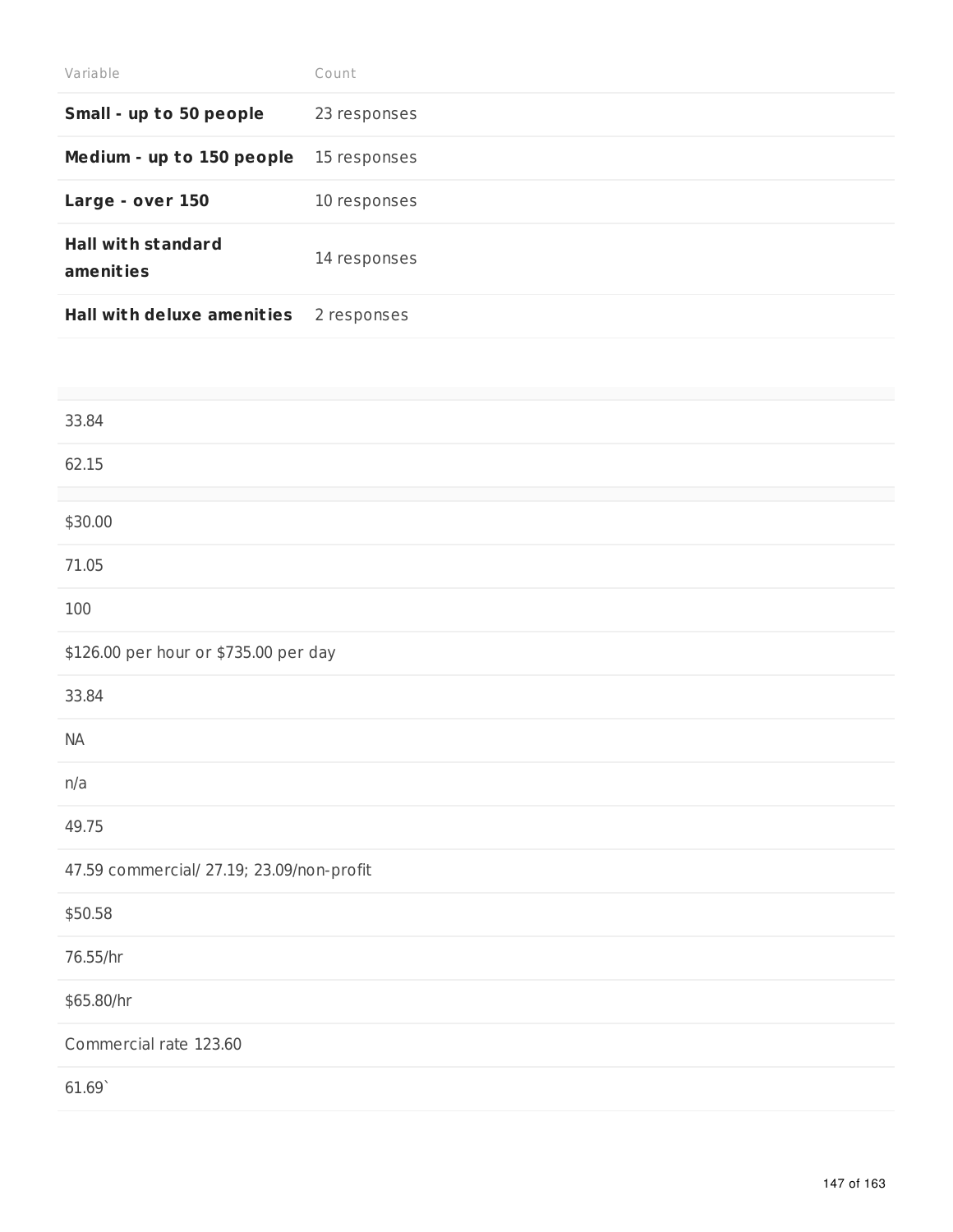| 57.50                                     |
|-------------------------------------------|
| 104                                       |
| 42.65                                     |
| \$84.00 per hour or \$498.75 per day      |
| 432.14                                    |
| 40                                        |
| 28.40                                     |
| 47.59 commercial; 27.19; 23.09/non-profit |
| 89.24                                     |
| Commercial rate 123.60                    |
| 32                                        |
| 66                                        |
| 42.65                                     |
| 100                                       |
| \$63.00 per hour or \$325.50 per day      |
| 198.09                                    |
| 33.84                                     |
| \$40.74                                   |
| 40                                        |
| 40.94/commercial; 23.40; 18.50/non-profit |
| 59.02                                     |
| 32.50                                     |
| 22.75                                     |
| Commercial rate 53.49                     |
| 25.20 NP 42.00 Com                        |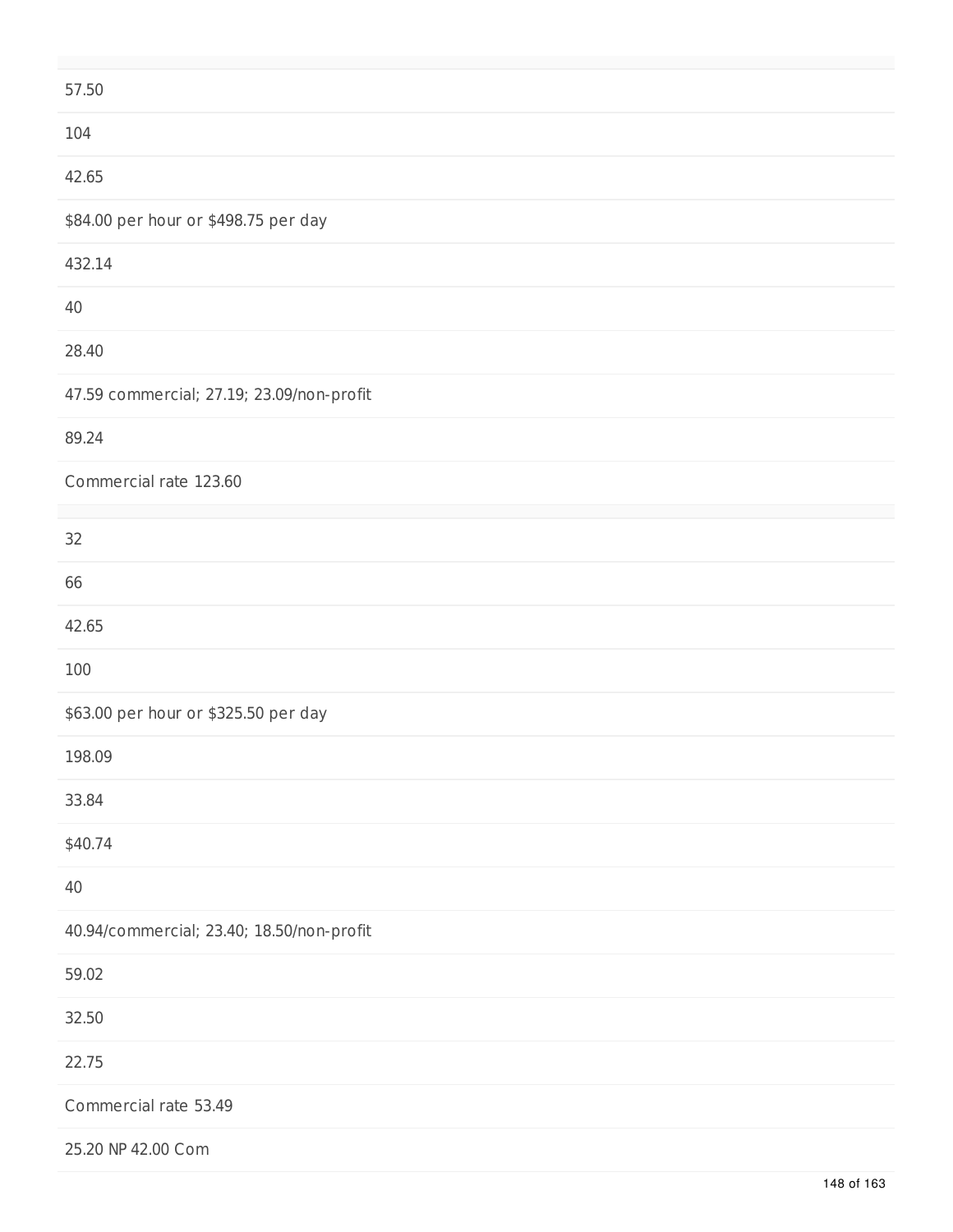| \$29.00                                   |
|-------------------------------------------|
| \$15.00                                   |
| 27                                        |
| 33.89                                     |
| 35                                        |
| $18\,$                                    |
| $20\,$                                    |
| \$63.00 per hour or \$320.25 per day      |
| 128.33                                    |
| 25.45                                     |
| \$20.36                                   |
| 49.15                                     |
| $40\,$                                    |
| 10.00                                     |
| 23.40/commercial; 13.37; 10.57/non-profit |
| 17.07                                     |
| \$22.49                                   |
| 22.75                                     |
| $17\,$                                    |
| \$23/hr                                   |
| Commercial rate 35.10                     |
| 12.97                                     |
| 18.90 NP 32.81 Com                        |

| Non-prime time hourly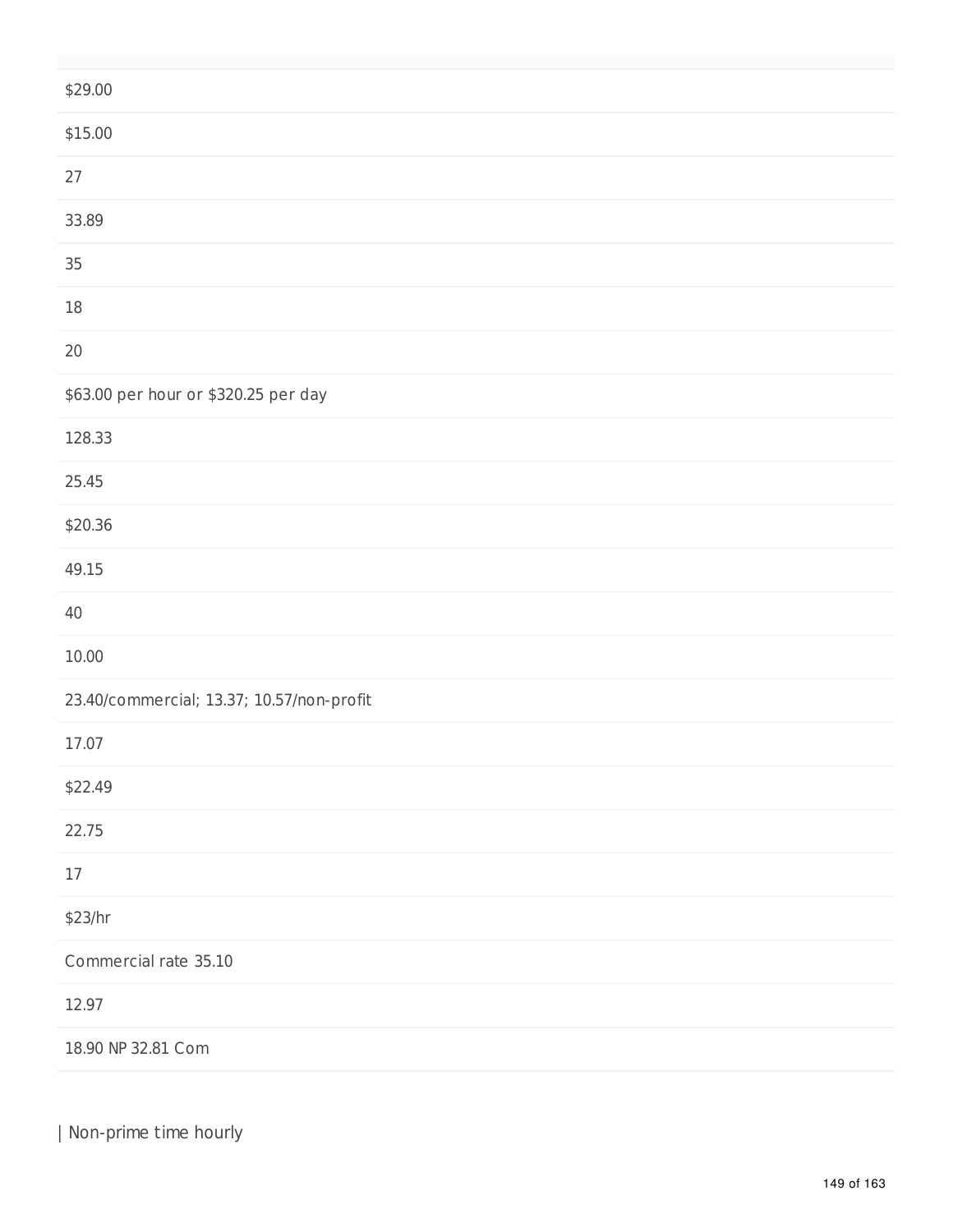| Variable                               | Count        |
|----------------------------------------|--------------|
| Small - up to 50 people                | 10 responses |
| Medium - up to 150 people              | 6 responses  |
| Large - over 150                       | 7 responses  |
| <b>Hall with standard</b><br>amenities | 7 responses  |
| <b>Hall with deluxe amenities</b>      | 1 responses  |

| 41.60                                     |
|-------------------------------------------|
|                                           |
| \$30.00                                   |
| 36.07                                     |
| <b>NA</b>                                 |
| n/a                                       |
| 25.90                                     |
| 47.59 commercial/ 27.19; 23.09/non-profit |
| Private rate \$82.40                      |
|                                           |
| 104                                       |
| 21.30                                     |
| 40                                        |
| 15.70                                     |
| 47.59 commercial/ 27.19; 23.09/non-profit |
| 59.50                                     |
| Private rate 82.40                        |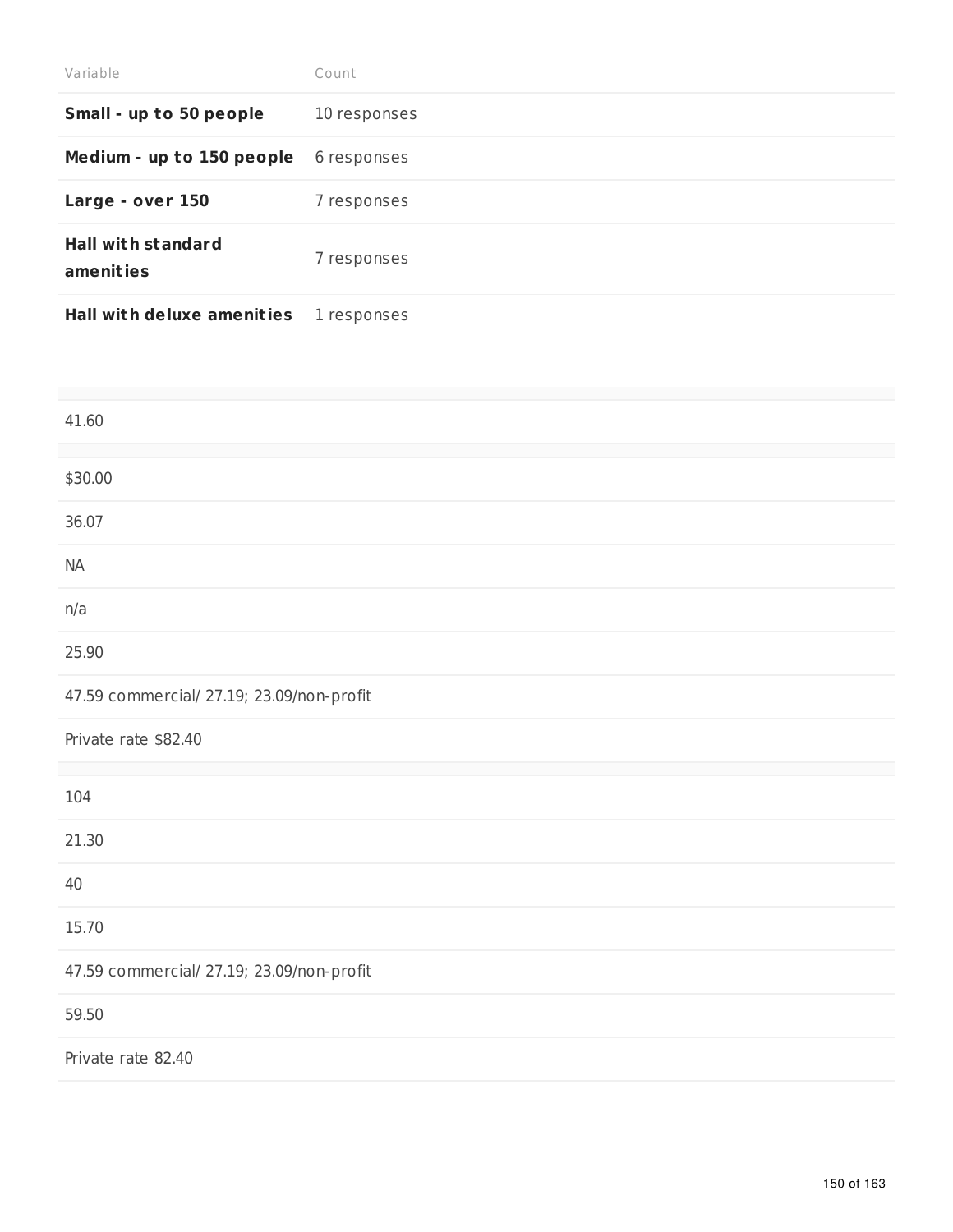| 66                                        |
|-------------------------------------------|
| 21.30                                     |
| $40\,$                                    |
| 40.94/commercial; 23.40; 18.50/non-profit |
| 38.98                                     |
| Private rate 35.66                        |
| \$15.00                                   |
| 16.40                                     |
| 35                                        |
| $\boldsymbol{9}$                          |
| 49.15                                     |
| $40\,$                                    |
| 10.00                                     |
| 23.40/commercial; 13.37; 10.57/non-profit |
| 11.38                                     |
| Private rate 23.40                        |
|                                           |

## | Prime time daily

| Variable                               | Count        |
|----------------------------------------|--------------|
| Small - up to 50 people                | 10 responses |
| Medium - up to 150 people              | 8 responses  |
| Large - over 150                       | 7 responses  |
| <b>Hall with standard</b><br>amenities | 8 responses  |
| <b>Hall with deluxe amenities</b>      | 1 responses  |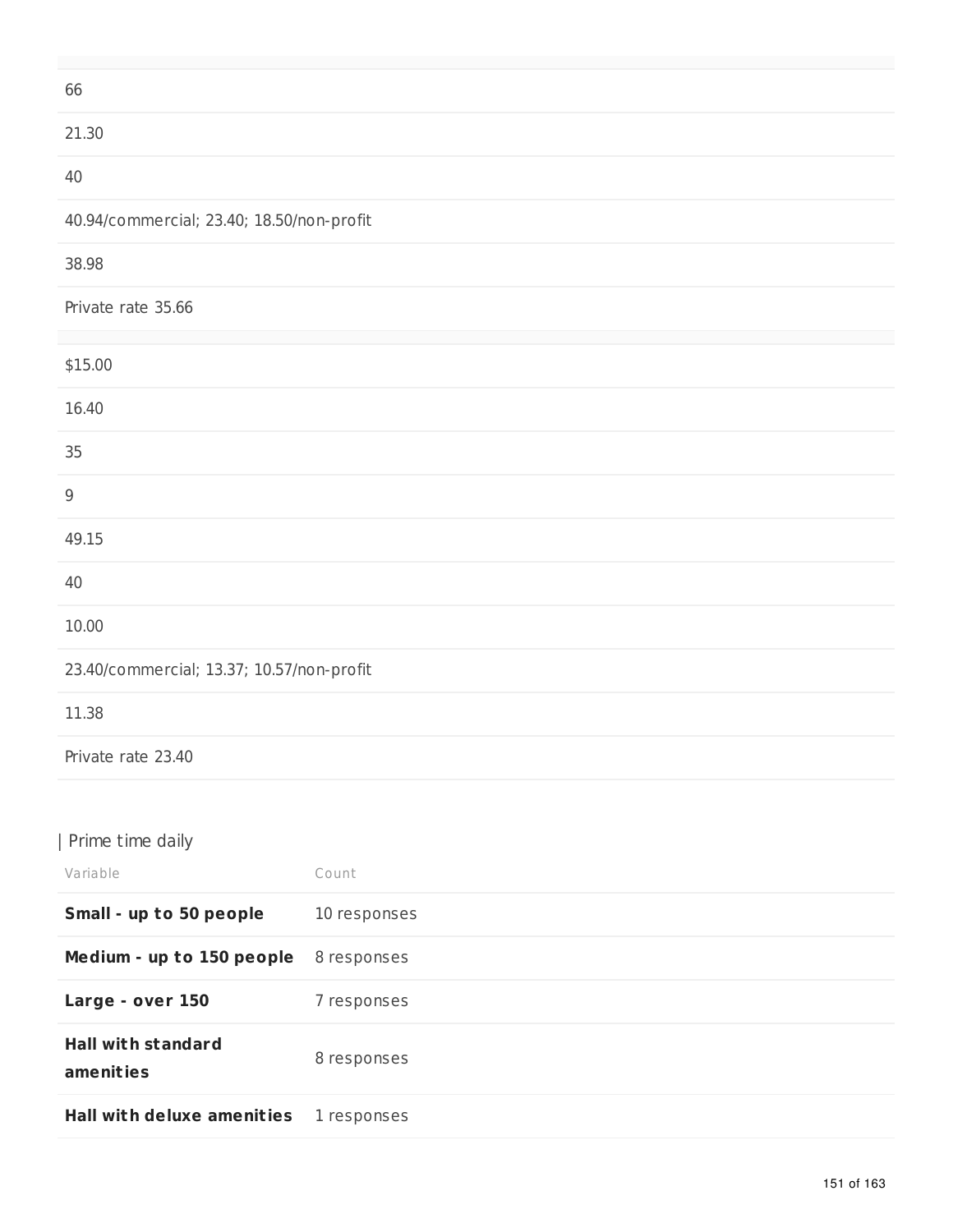| 621.50                                                    |
|-----------------------------------------------------------|
| \$280.00                                                  |
| 750                                                       |
| 543.15                                                    |
| 425+tax (6pm-1am, plus 2 hour set up and 1 hour takedown) |
| 497.35                                                    |
| 710.40                                                    |
| Non-profit rate 41.20                                     |
| 493.43                                                    |
| 448.50                                                    |
| 612                                                       |
| 383.85                                                    |
| n/a                                                       |
| 284.00                                                    |
| 892.40                                                    |
| Non-profit rate 41.20                                     |
| 249.6                                                     |
| 339                                                       |
| 383.85                                                    |
| 750                                                       |
| \$239.58                                                  |
| n/a                                                       |
| 590.20                                                    |
| Non-profit rate 17.83                                     |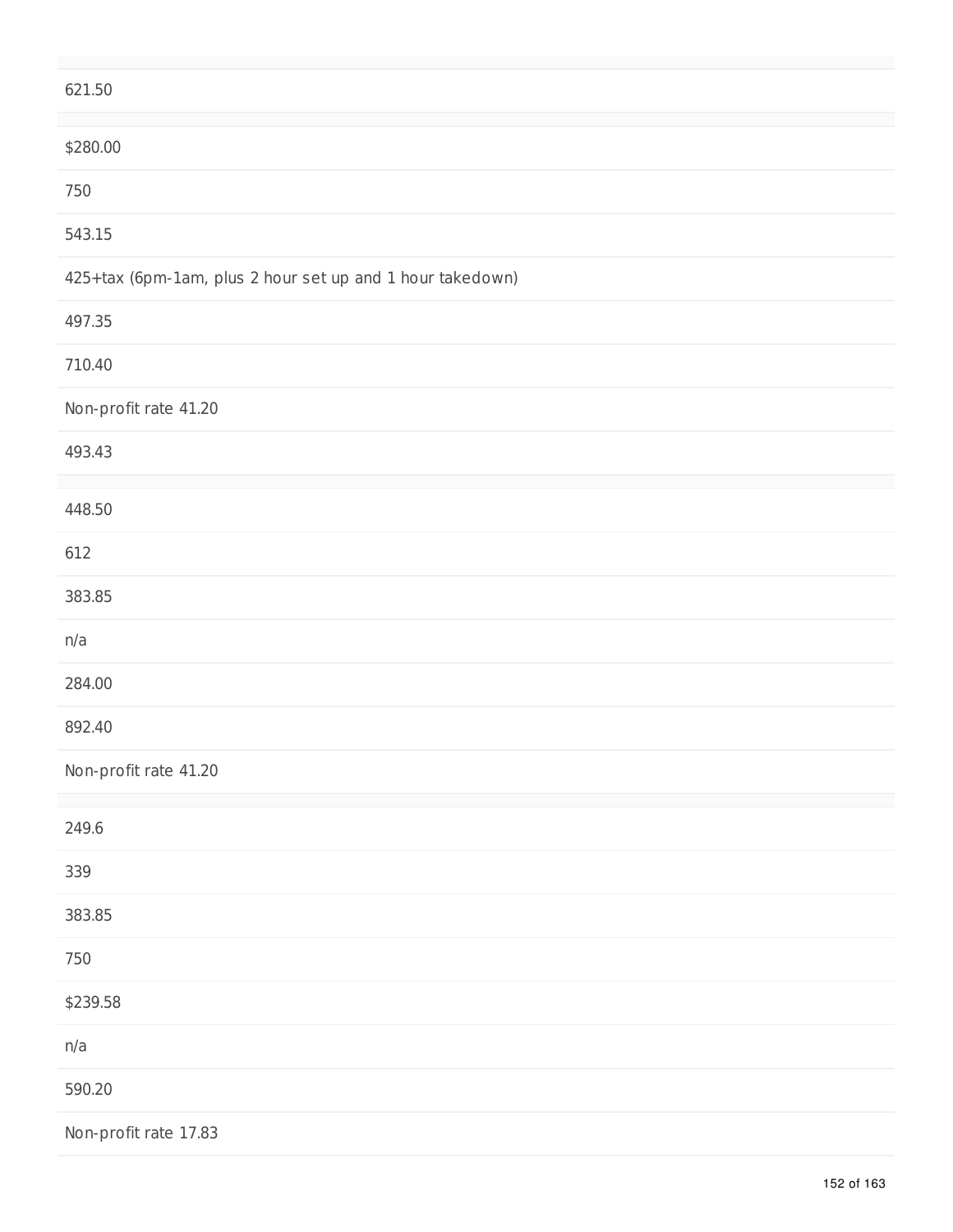| 210.6                 |  |  |
|-----------------------|--|--|
| 162                   |  |  |
| 150                   |  |  |
| \$119.78              |  |  |
| 98.30                 |  |  |
| n/a                   |  |  |
| per hour rate         |  |  |
| 170.70                |  |  |
| Non-profit rate 11.70 |  |  |
| 78.65                 |  |  |

| Non-prime time daily                   |             |
|----------------------------------------|-------------|
| Variable                               | Count       |
| Small - up to 50 people                | 5 responses |
| Medium - up to 150 people              | 4 responses |
| Large - over 150                       | 4 responses |
| <b>Hall with standard</b><br>amenities | 3 responses |
|                                        |             |

| \$280.00                 |  |
|--------------------------|--|
| <b>NA</b>                |  |
| same as prime time daily |  |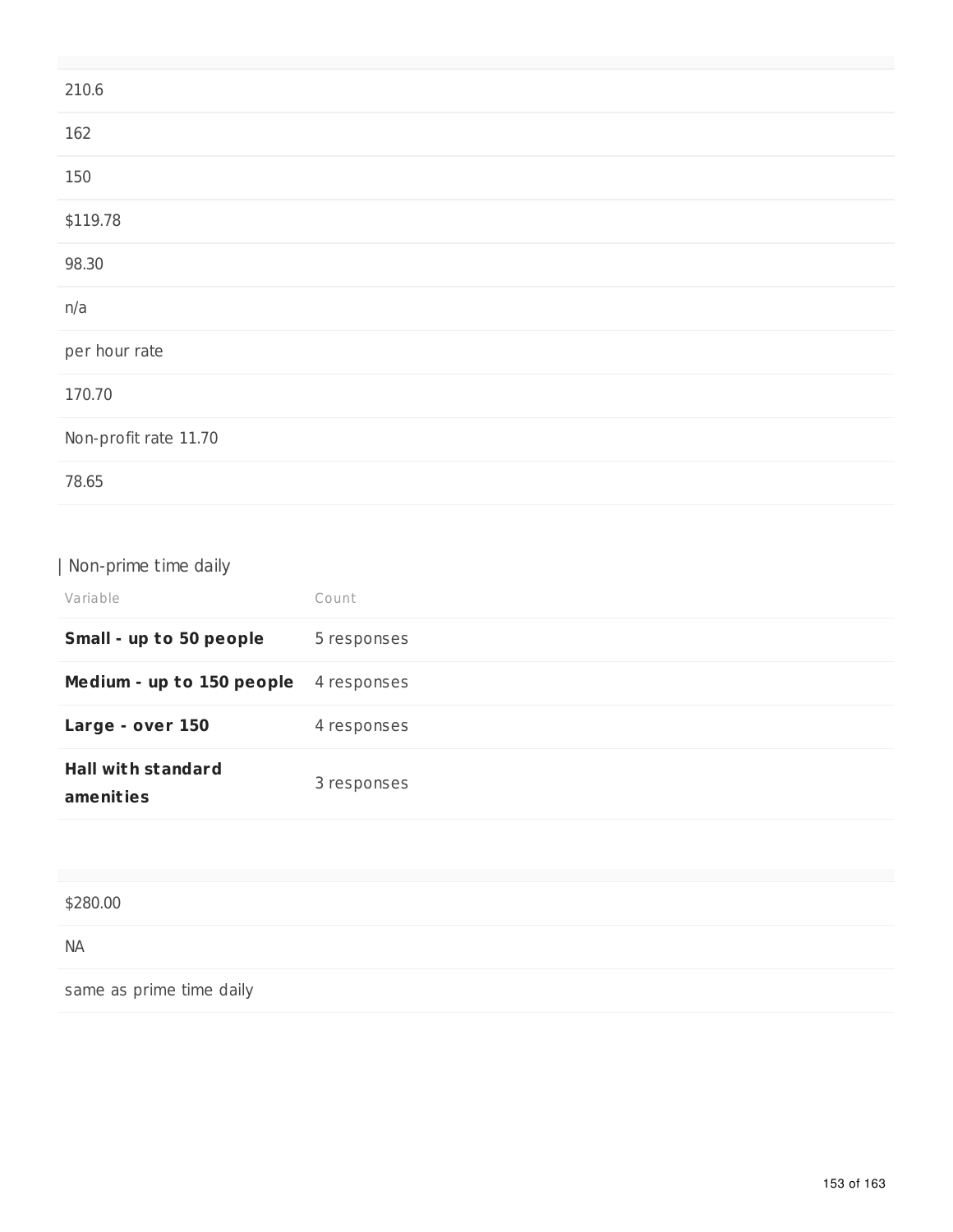| 612           |
|---------------|
| 191.70        |
| n/a           |
| 595.00        |
|               |
| 339           |
| 191.70        |
| n/a           |
| 389.80        |
|               |
| $81\,$        |
| 98.30         |
| n/a           |
| per hour rate |
| 113.80        |

# | Comments

| Variable                               | Count        |
|----------------------------------------|--------------|
| Small - up to 50 people                | 13 responses |
| Medium - up to 150 people              | 9 responses  |
| Large - over 150                       | 7 responses  |
| <b>Hall with standard</b><br>amenities | 8 responses  |
| <b>Hall with deluxe amenities</b>      | 3 responses  |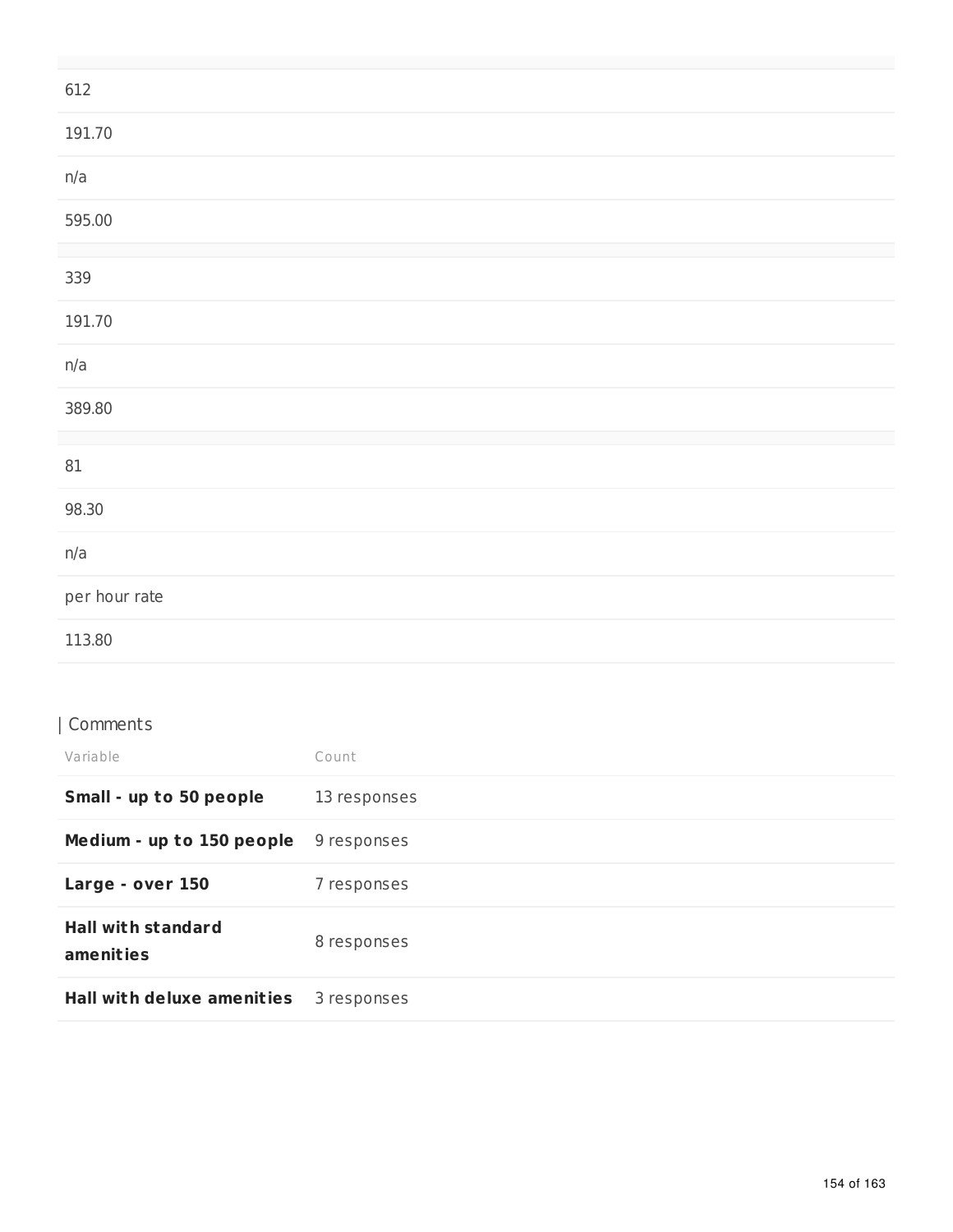Kitchem, sound and parking available

Commercial - up to\$ 2,124/day; Non profit - up to \$1,699/day

categories are based on com non-prof, private, etc. and are therefore not comparable in this format

Amounts vary by room size and type of event

No kitchen, sound or parking close

only one daily rate, inlcudes basic banquet amenities, commercial kitchen use is extra

Hall rentals on Saturdays only

Commercial - \$708.00/day; Non-Profit - \$566.50/day

Commercial Rate

Flat rates available for Friday and Saturday bookings. Kitchen facilites available.

categories are based on com non-prof, private, etc. and are therefore not comparable in this format

Amounts vary by room size and type of event

prime is adult rate / non prime is youth rate

commercial fee

Apple Rm. max 400

Commerical - \$485.00/day; Non profit \$388.00/day

Fraser River Presentation Theatre, capacity 200, same rate at all times.

categories are based on com non-prof, private, etc. and are therefore not comparable in this format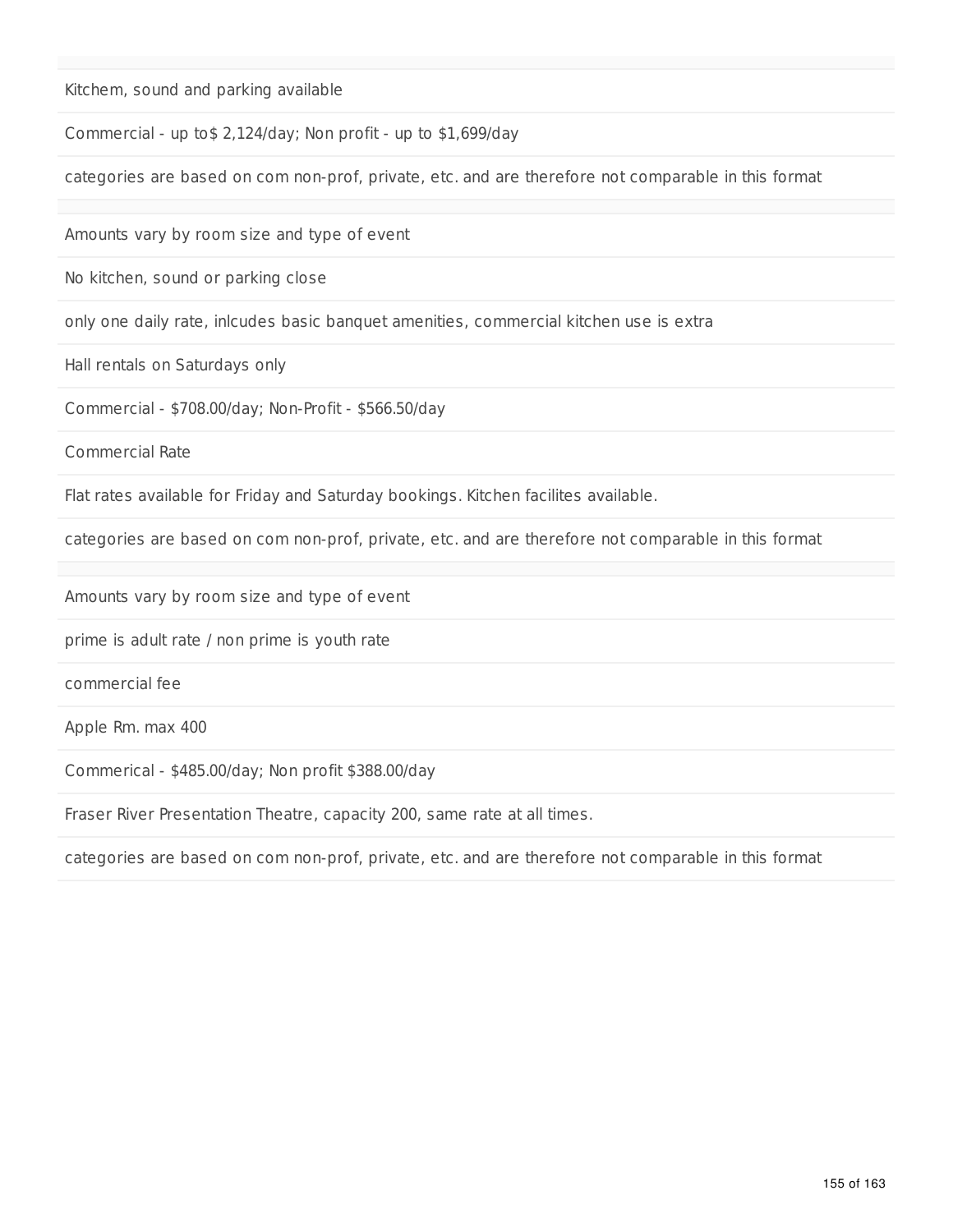Amounts vary by room size and type of event

prime is adult rate / non prime is youth rate

Grand hall civic centre

commercial fee

MacIntosh Rm. max 150

Commercial - 344.00/day; Non Profit - \$275/day

Medium room 0 -75 people, same rate at all times.

categories are based on com non-prof, private, etc. and are therefore not comparable in this format

30.14 Non-Com

Amounts vary by room size and type of event

prime is adult rate / non prime is youth rate

board room space

No difference in price based on the time . Price quoted is at the highest level - see note below

commercial fee

not structured this way - see previous page for hour our fees are applied

no fee difference for prime and non-prime time, hourly rates are for up to 3 hours

Gala Brdrm, max 20

Commercial - \$120/day; Non Profit - \$96.00/day

Commercial Rate

Small room 0 -35 people, same rate at all times.

categories are based on com non-prof, private, etc. and are therefore not comparable in this format

23.63 Non-Com

Response Count

15 responses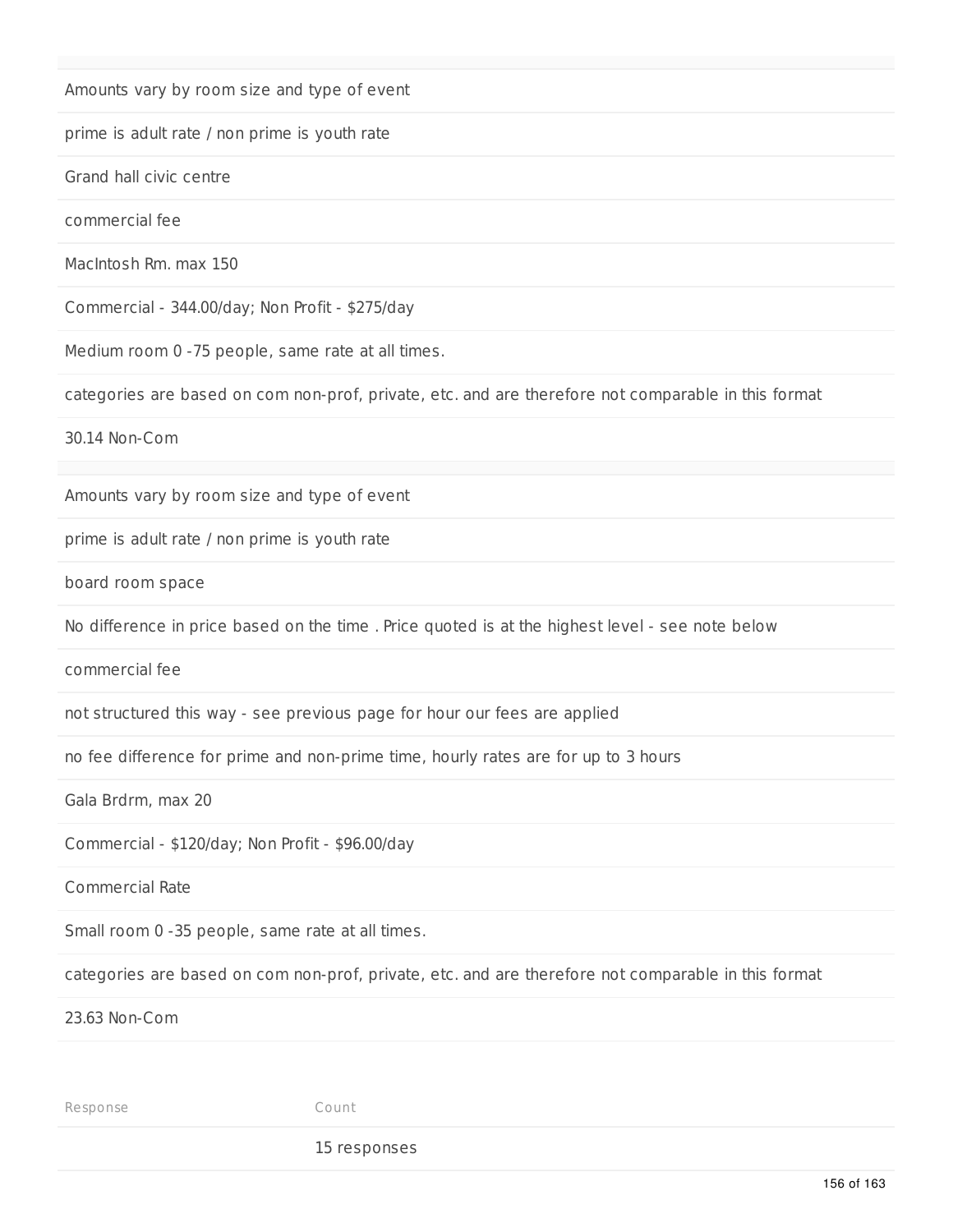Fees been in place since 2010. I feel rates should be adjusted - not for profit should receive for less, commercial more, classes much less, and offer a 50/50 rate structure for program instructors (instructor keeps 50% of revenue, facility keeps the other 50%)

Market, staff and equipment costs, room size and purpose of the meeting.

Square Footage

fee rationale is based on what our costs, what other facilities in the community are available and their fee charges and who is using our facilities

Space set on per room rental rates. Full details search for Town of Golden Bylaw Number 1305,2012

Our fees differ for room rentals based on what type of organization is booking the room. We have four different rates for each room

Price is based on occupational loading. Amenities is not used as an extra fee.

Unable to complete the meeting room section as each facility has a different fee and it is not dependant on room size. See www.abbotsford.ca Fees & Charges Bylaw for room rental information

Fees and Charges Committee sets the rates and it is a Bylaw.

Historical

Market comparison survey, square footage.

size

We establish a non-profit rate and the private is then set at 2x the non-profit rate and the commercial rate is set at 3x the non-profit rate.

based on market comparables, same categories are used as in ice/pools

price/square foot, amenities included

#### General Facilities Questions:

Response Count

15 responses

fairgrounds

Climbing wall \$53 per hour for private function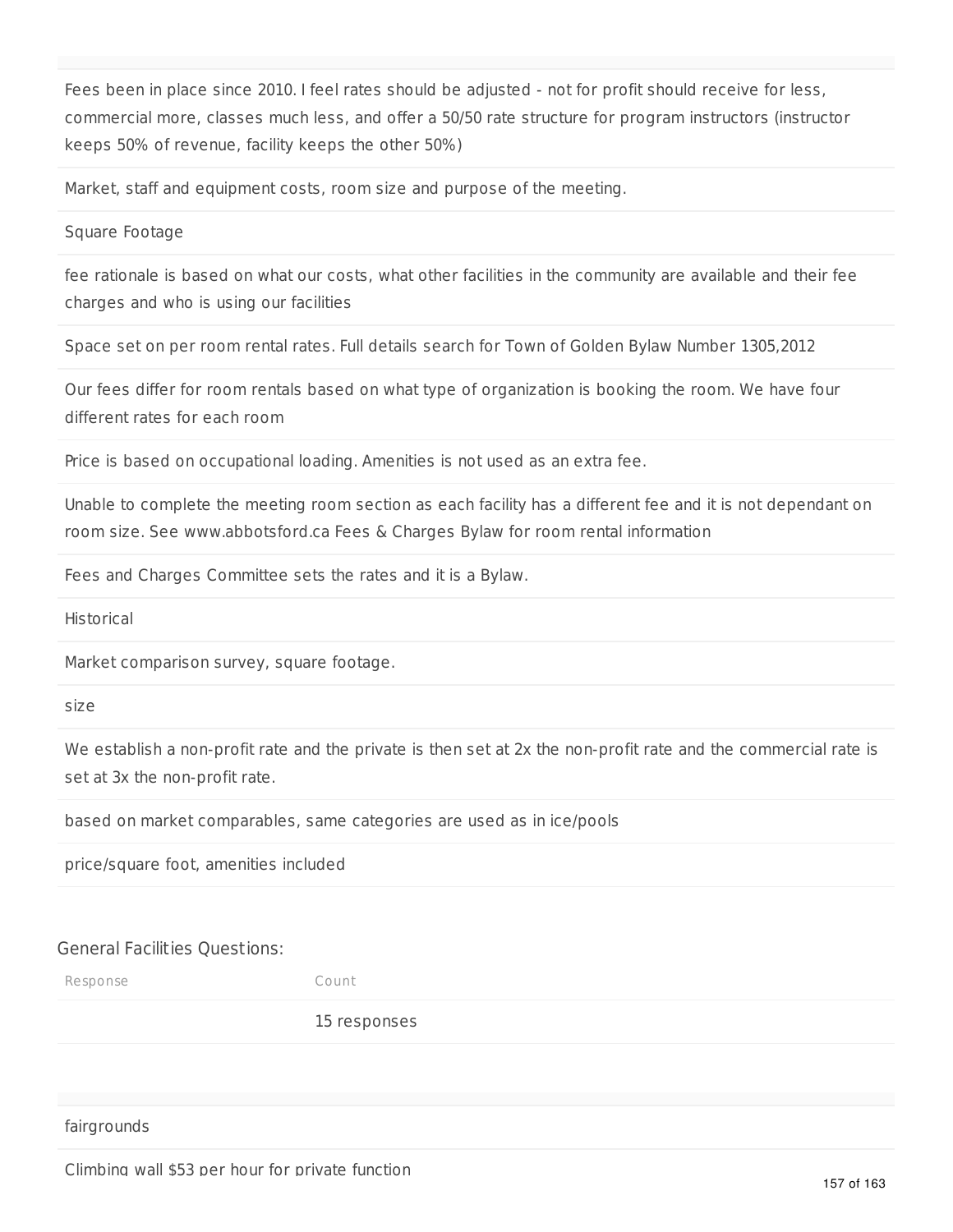Climbing wall \$53 per hour for private function

#### Curling Lounge, Concourse areas, Curling Rink, Commercial Kitchen, Leisure Centre Grounds

17. All recreation facilities require pre-payment prior to use.

a) Bookings for all special events and tournaments happening from 3:00pm Fridays – 4:00pm Sundays require full payment 30 days prior to the event day.

b) Bookings for all regular re-occurring bookings require a monthly pre-payment based on the projected bookings of the next 30 days.

c) Regular facility users must keep pre-paid accounts up to date with payments made on or before the date of use.

18. Town of Golden accepts cash, debit and cheque as forms of payment

a) Payments for all facility rentals must be made at the Town of Golden office during regular posted business hours.

b) If a user account has any history of non-sufficient funds, the manager will enforce payment in cash, debit or certified cheque.

c) The Manager will issue a formal written notice to an existing user group, when the user account is outstanding by a period of 15 days or more. This notice will allow 15 days for the account to be paid before existing bookings are cancelled by the Manager.

19. No additional bookings will be made for any user group with outstanding accounts with the Town.

20. A \$200 damage deposit is required for all facility users.

a) The damage deposit may be kept on file for annual users if requested

i. No interest will be paid on the holding of these funds

b) Every User must ensure that, following an Event, the Space in the Facility is left in a good, clean and neat condition and in any case, at least in the same condition as before being used for the Event to obtain a damage deposit refund

c) Damage deposits will be refunded after the facility is inspected by staff and found in the same condition before use.

d) The damage deposit may be waived by the Manager when the rental is in a facility that is supervised by staff during use.

### Dance Studio Commercial Kitchen Space

We have two other arenas, that have lower rates than the one we completed for this survey.

As mentioned, we have a very different structure for meeting rooms, so unable to complete that category, extra equipment also available - facility/equipment dependant.

See www.abbotsford.ca Fees & Charges Bylaw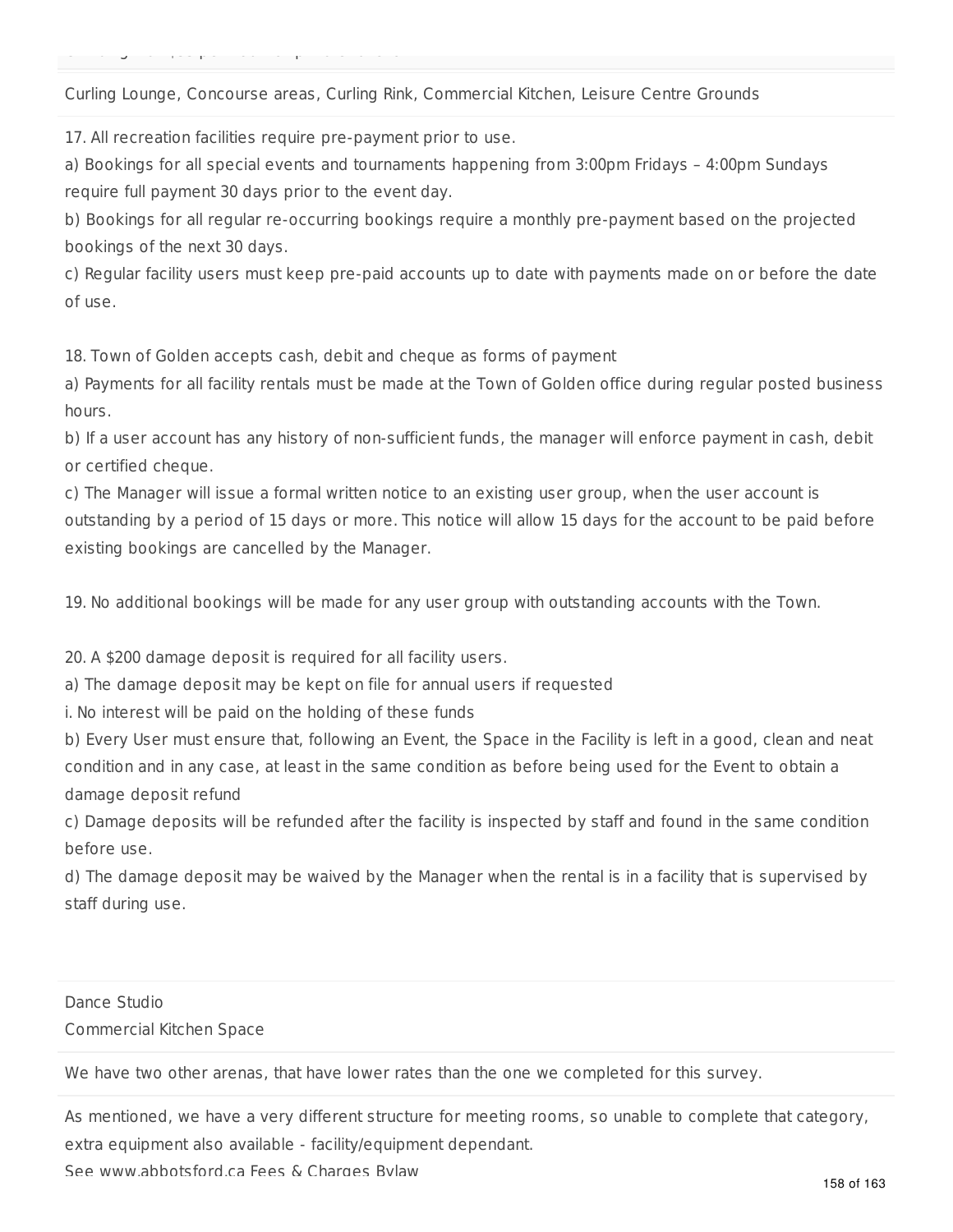The Pond - Small leisure arena

See www.abbotsford.ca Fees & Charges Bylaw

kitchen facilities, bleacher rental

Arts Centre-Black Box Theatre, Minoru Chapel, Nature Park, Britannia-Chinese Bunk House, Art Gallery, London Heritage Farm, Heritage Houses

We have 4 other small rooms in our two facilities that can accommodate 30 or less people in a meeting style. In one of those buildings called Evergreen Hall there is a large commercial kitchen in the largest meeting area. This hall also has dressing rooms available.

Okanagan Mission Activity Centre, circa 1940s residential home on waterfront with garden/beach; maximum capacity 70 person. Rutland Activity Centre, circa 1970s community multi-purpose centre, various rooms. Parkinson Activity Centre, built in 2012, multipurpose centre, various rooms including hall with kitchen and meeting rooms. All three centres are utilized by area senior societies, 8am – 4pm Monday to Friday. City may rent or program space around senior's schedule.

Kinsmen Fieldhouse Hall (max capacity 70, kitchen, hall layout) and Kinsmen Media Centre (max capacity 30, second floor), both located within the Mission Recreation Park. Space is programmed or available for rentals.

For Field Use: we do not charge Youth (under 19) organizations any user fees, only Lighting use fees. The field user fees for other organizations (non youth) are charged per player or per team or per hour.

Parking  $\text{lot} = $300 \text{ per day}$ commercial kitchen -22.05 NP hourly -28.88 other hourly -154.09 NP 8hr -202.39 other 8hr Response Count 26 responses

50% 24 hours before zero after notice minimum 24 hours

Never enforced, but full refund up to 5 days prior to event, 25% retained up to 48 hours prior, no refund after 48 hours.

Refunds available 48 hours in advance.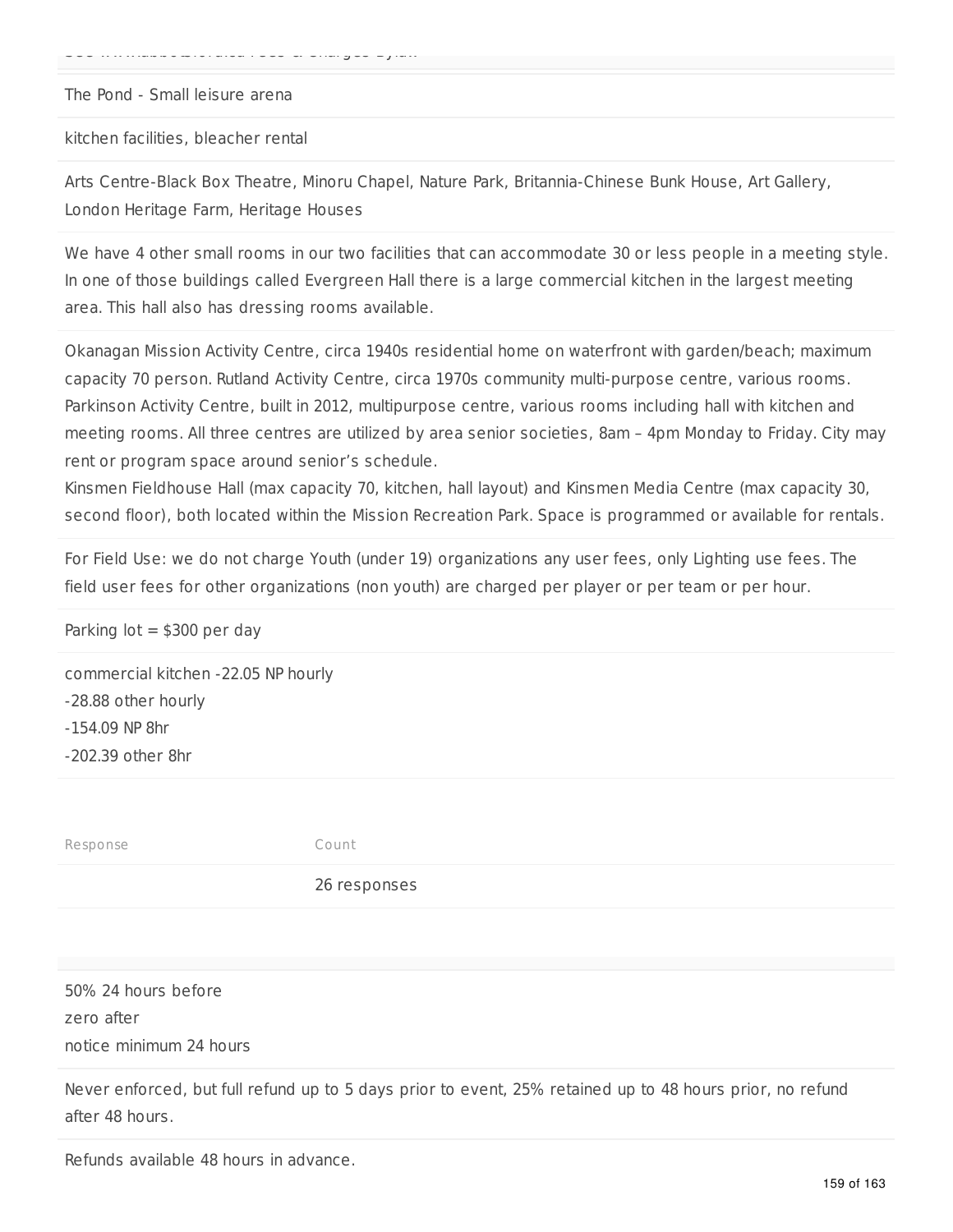Don't have an official policy.

Dependant on the facility. Fields and arena only refunded if can be rented. 7 days notice for rooms.

booking deposit is non refundable

rental fees will be returned with a reasonable cancellation notice

Cancellations and Trading Times

21. Cancellations requests for single events not part of a regular reoccurring booking will result in

a) Refund for any cancellations 31 days prior to the event will result in a full refund less an 18% administration charge to the maximum of \$100 fee

b) 50% refund for any cancellations requests between 30 days and 14 days prior to the event

c) No refund for full event cancellations submitted after 14 days prior to the event

d) Cancellations made to adjust originally booked time can be made up to 14 days prior to a single event booking with up to 30% reduction in time originally booked with no fees, however the manager will dictate when the reduction in times are made to accommodate facility efficiencies

e) In the event the space is re-booked for another user, no cancellation fees will be charged to the intended user.

22. All regular user groups are allocated up to four no fee cancellations made with less than 14 days' notice per season to a regular re-occurring booking.

a) Time of total booking must be less than five hours

b) Recreation facility times on Sundays after 4:00pm – Fridays at 3:00pm are applicable for this cancellation request.

c) Fee's associated with this cancellation will be held on credit for future use

23. Unpredicted circumstances resulting in a closure of a Recreation Facility will result in an account credit to a regular user group and a refund for single booking

a) Power Outages, lightning, unsafe facility conditions, operational equipment failure, natural disaster, state

of emergency will receive an account credit

b) Cancellations due to highway closures resulting in users not being able to safely travel to the Recreation Facility will result in a refund with an 18% administration charge or maximum of \$100 fee

24. No subleasing will be permitted in any recreational facility

25. Users of outdoor fields cancelling an event due to weather conditions must notify the Manger within 24 hours of the cancellation for an account credit.

a) Cancellations are limited to use on the day of intended use

b) Does not include the cancellation of multi-day use bookings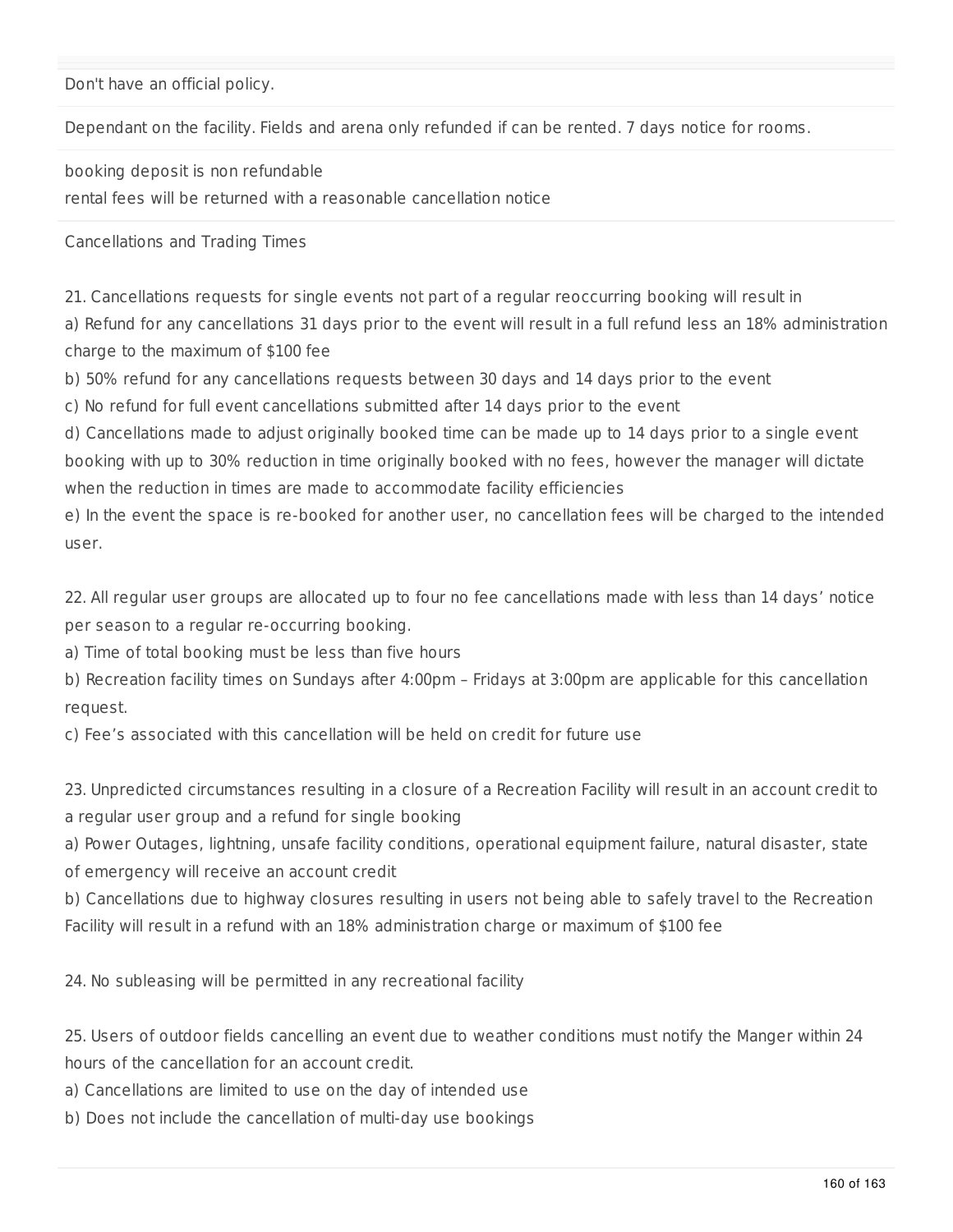A minimum of 14 days notice must be provided for cancellation of any booking. The City reserves the right to retain the deposit if this cancellation requirement is not followed. A \$15.00 administration charge will apply with any cancellation. If cancellation is received more than one week before booking date, one half of the deposit is forfeited. Less than one week - full deposit is forfeited

Ice - minimum two weeks notification to receive full refund. If within two weeks and we can rent out ice, no additional penalty.

Pool - 72 hours Dry arena - 72 hours currently no cancellation policy on meeting room

there is a non-refundable fee of 25%. Refund in full minus 25% if cancelled 2 weeks notice. No refund with less than 14 day notice.

90 day cancellation for events/performances;or 14 days of confirming booking - if less, deposit is retained; fields 7 days notice - if not Adult \$10.80 per field; Youth \$5.40 per field charge.

10 days notice for ice/pool 30-60 days for theatre depending on event

1.Cancellations must be received at least 14 days prior to the booking to qualify for a partial refund as described below under #2.

2.Where the space is not re-rented within the 14 day notice period a cancellation fee of 50% of the original contract amount will be due and payable at the end of the 14 day notice period.

Generally facilities have a "no cancellation policy" however with sufficient notice exceptions are made

Full refund within 7 days

Meeting rooms - If the rental is cancelled with less than 7 days' notice, the cancellation fee will be \$25.00 If the rental is cancelled with less than 48 hours' notice, the cancellation fee will be 100%

Hall rentals - If the rental is cancelled with less than one month notice, then the cancellation fee will be \$200. (If the deposit is less than \$200), then the deposit will be forfeited

we do not have one

We require two weeks notice of cancellation in order to receive a full refund back.

Full refund 14 prior; 25% admin fee with 14 days of booking; 50% admin fee within 7 days; full charge within 48 hours of booking

In the case of cancellation, deposit is non-refundable.

If a cancellation is received with less than 16 full days notice a full rental charge will apply

1 week prior full refund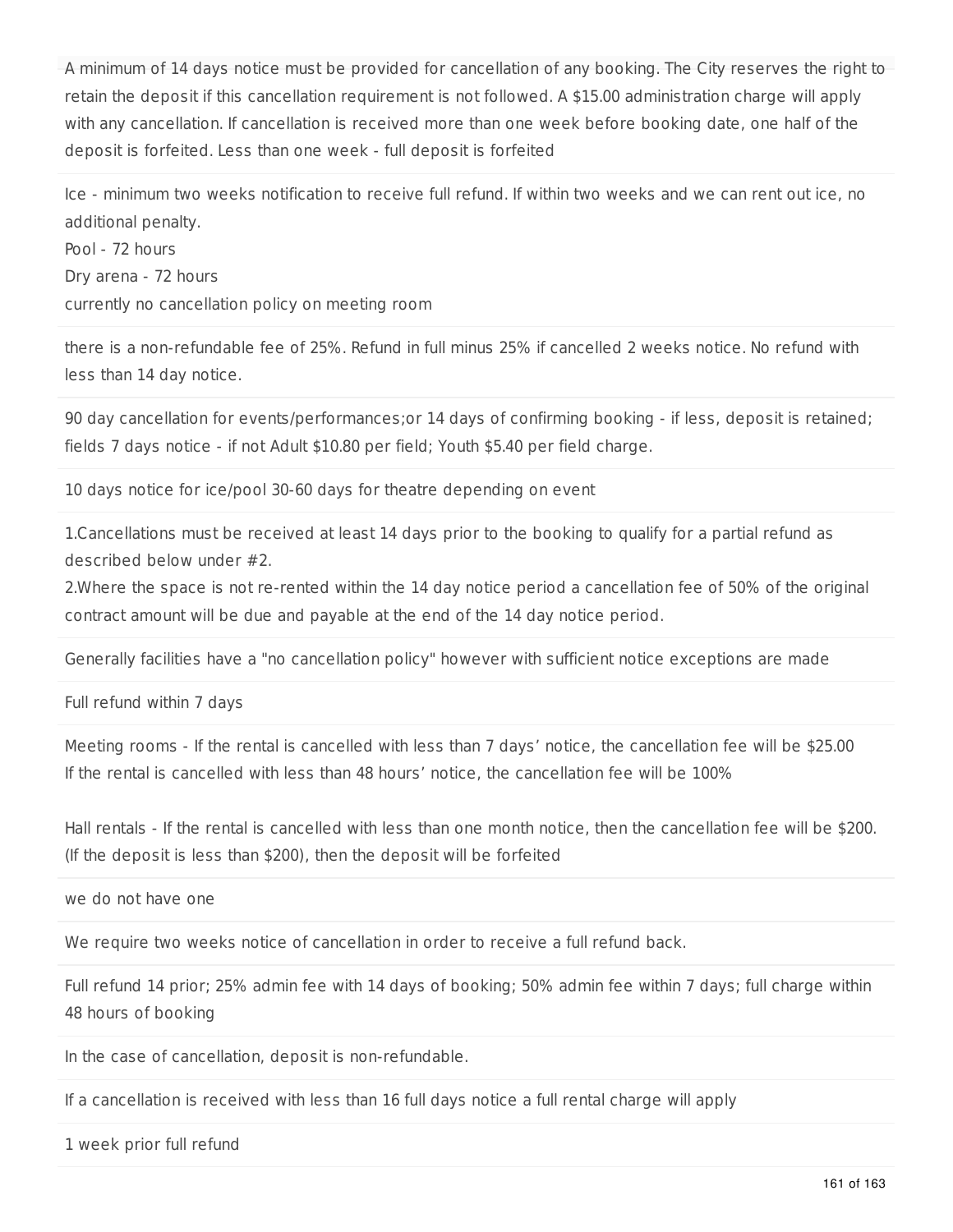Refunds 7 days in advance of booked date.

A notice of cancellation by the authorized agent of the group must be received 14 days prior to a booking date or within the time period specified in the

full refund with 72 hours notice,

7 days notice-no penalty, less than 7 days notice 25%, less than 72 hours pay in full, automatic 25% on any ice cancellation; 30 days notice required for event cancellations without penalty

| 23 responses |  |
|--------------|--|

Not sure, before my time, but fees should be reduced in the gymnasium and class rooms to encourage more use, ice fees must go up by approx. 15%

Market driven

Market driven

combination - we also look at community groups using the facilities

Historic costs based on a small annual increase. Staff are presently looking for data from other communities to provide some changes for council approval. Internal review rates and take feedback from groups on setting reasonable rates for public.

INitially compared rates to other communities, and apply annual increases to offset increases in wages, utiliites etc. However in 2010, major renovations were needed at our Memorial arena - Council determined costs for this upgrade was to be spread out amongst arena users only, but across all three arenas - this resulted in an immedialte 25-40% increase, followed by five additional annual increases of 5% each. Arena revenue has not been increasing because the rates are becoming prohibitive. Staff have convinced council to spread out the 5% increases over ten years instead of 5.

It is formula driven. Community input required before fee implementation sets a 5 Year schedule at an average of 3% increase per year.

Combination between operational costs, market, and neighbouring communities.

Fees and Charges Committee sets the rates and it is a Bylaw.

primarily market driven

Formula driven from a base rate